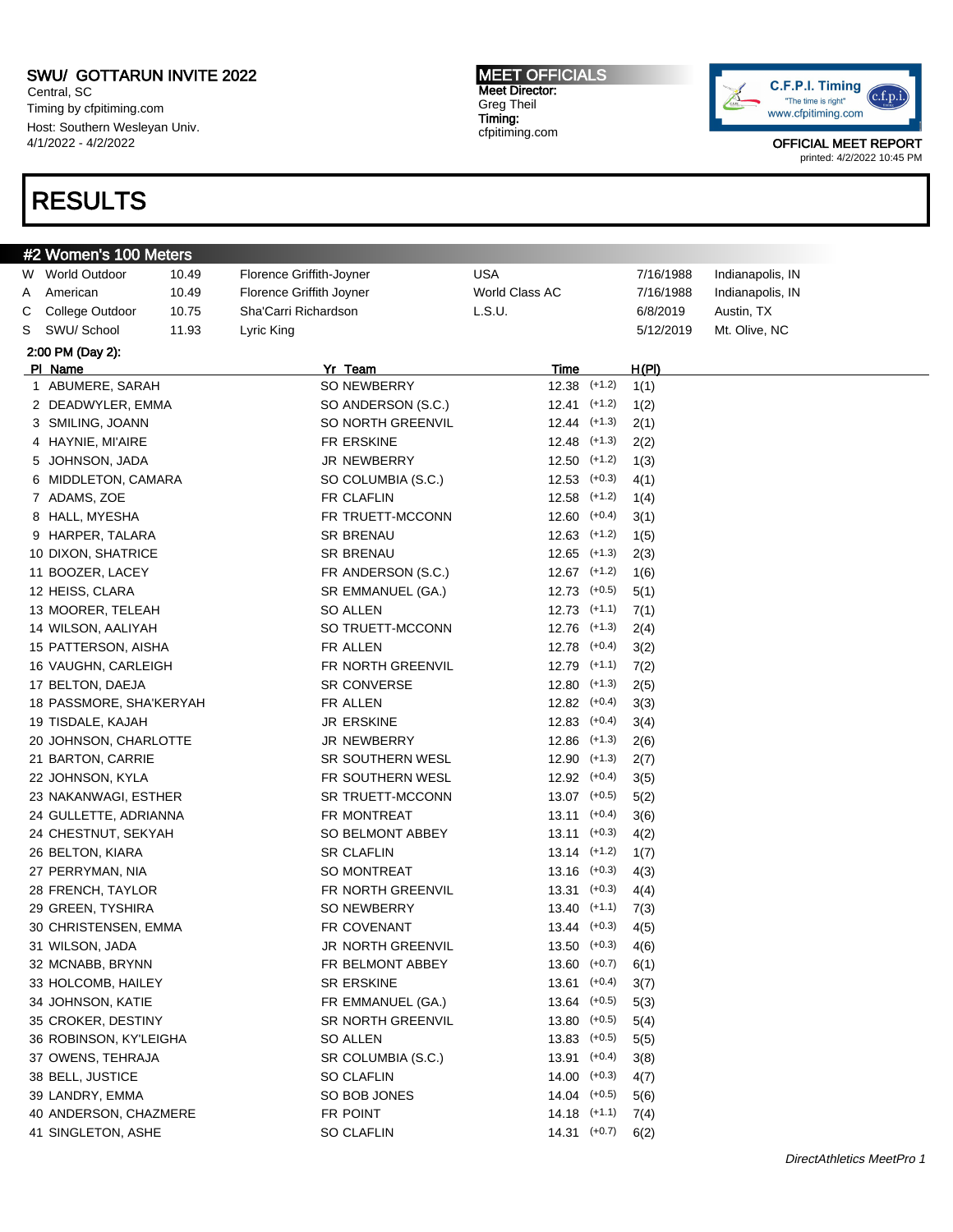Central, SC Timing by cfpitiming.com Host: Southern Wesleyan Univ. 4/1/2022 - 4/2/2022

### RESULTS

2:00 PM (Day 2):

#### #2 Women's 100 Meters (cont'd)

Pl Name Yr Team Time H(Pl) 42 FAULK, SHANEKERA SO BELMONT ABBEY 14.40 (+0.7) 6(3) 43 PARKS, ELISABETH JR BOB JONES 14.67 (+0.7) 6(4) 44 WHALEY, KAITLYN SR BOB JONES 14.92 (+0.7) 6(5) PARKER, PATIENCE SR ST. ANDREWS DNS 1 MORGAN, AALIYAH JR CONVERSE DNS 2 MASON, AMIRI FR COLUMBIA (S.C.) DNS 4 BEIL, JESSICA JR PIEDMONT DNS 5 ELLISON, DESTINEE SO POINT DNS 5 ENGLISH, KOURTNEY FR ALLEN FR ALLEN DNS 6 CASTEAL, ZHAIRE **FR COLUMBIA (S.C.)** DNS 7 SCRUGGS, KATY **FR MARS HILL SCRUGGS, KATY FR MARS HILL** SECTION RESULTS Pl Name Yr Team Time Section 1 of 7 Wind: (+1.2) 1 ABUMERE, SARAH SO NEWBERRY 12.38 2 DEADWYLER, EMMA SO ANDERSON (S.C.) 12.41 3 JOHNSON, JADA JR NEWBERRY 12.50 4 ADAMS, ZOE **FR CLAFLIN** 12.58 5 HARPER, TALARA SR BRENAU 12.63 6 BOOZER, LACEY **FR** ANDERSON (S.C.) 12.67 7 BELTON, KIARA SR CLAFLIN SR CLAFLIN 13.14 PARKER, PATIENCE SR ST. ANDREWS DNS Section 2 of 7 Wind: (+1.3) 1 SMILING, JOANN SO NORTH GREENVIL 12.44 2 HAYNIE, MI'AIRE **FR ERSKINE** 12.48 3 DIXON, SHATRICE SR BRENAU SR BRENAU 12.65 4 WILSON, AALIYAH SO TRUETT-MCCONN 12.76 5 BELTON, DAEJA SR CONVERSE 12.80 6 JOHNSON, CHARLOTTE JR NEWBERRY 12.86 7 BARTON, CARRIE SR SOUTHERN WESL 12.90 MORGAN, AALIYAH DIS DASHI JR CONVERSE DIS Section 3 of 7 Wind: (+0.4) 1 HALL, MYESHA **FR TRUETT-MCCONN** 12.60 2 PATTERSON, AISHA FR ALLEN FR ALLEN 12.78 3 PASSMORE, SHA'KERYAH FR ALLEN FR ALLEN 12.82 4 TISDALE, KAJAH 12.83 5 JOHNSON, KYLA FR SOUTHERN WESL 12.92 6 GULLETTE, ADRIANNA FR MONTREAT 13.11 7 HOLCOMB, HAILEY SR ERSKINE 13.61 8 OWENS, TEHRAJA SR COLUMBIA (S.C.) 13.91 Section 4 of 7 Wind: (+0.3) 1 MIDDLETON, CAMARA SO COLUMBIA (S.C.) 12.53 2 CHESTNUT, SEKYAH SO BELMONT ABBEY 13.11 3 PERRYMAN, NIA 13.16

MEET OFFICIALS Meet Director: Greg Theil Timing: cfpitiming.com

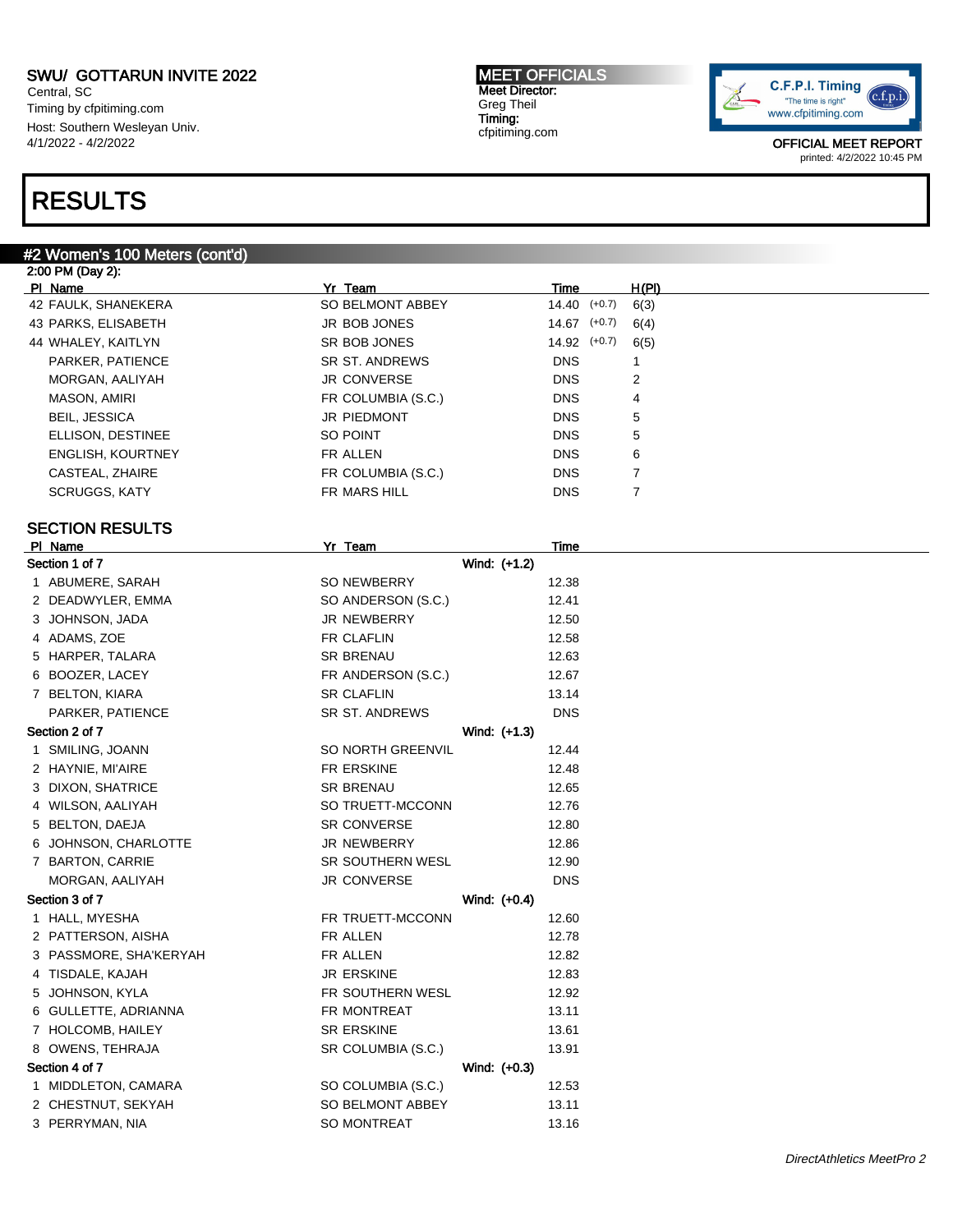Central, SC Timing by cfpitiming.com Host: Southern Wesleyan Univ. 4/1/2022 - 4/2/2022

### RESULTS

#2 Women's 100 Meters (cont'd) Pl Name Yr Team Time 4 FRENCH, TAYLOR **FR NORTH GREENVIL** 13.31 5 CHRISTENSEN, EMMA FR COVENANT 13.44 6 WILSON, JADA JR NORTH GREENVIL 13.50 7 BELL, JUSTICE SO CLAFLIN 14.00 MASON, AMIRI FR COLUMBIA (S.C.) DNS Section 5 of 7 Wind: (+0.5) 1 HEISS, CLARA SR EMMANUEL (GA.) 12.73 2 NAKANWAGI, ESTHER SR TRUETT-MCCONN 13.07 3 JOHNSON, KATIE **FR EMMANUEL (GA.)** 13.64 4 CROKER, DESTINY SR NORTH GREENVIL 13.80 5 ROBINSON, KY'LEIGHA SO ALLEN 13.83 6 LANDRY, EMMA SO BOB JONES 14.04 BEIL, JESSICA JR PIEDMONT DNS ELLISON, DESTINEE SO POINT DNS Section 6 of 7 Wind: (+0.7) 1 MCNABB, BRYNN **FR BELMONT ABBEY** 13.60 2 SINGLETON, ASHE SO CLAFLIN 14.31 3 FAULK, SHANEKERA SO BELMONT ABBEY 14.40 4 PARKS, ELISABETH JR BOB JONES 14.67 5 WHALEY, KAITLYN SR BOB JONES 14.92 ENGLISH, KOURTNEY FR ALLEN DNS Section 7 of 7 Wind: (+1.1) 1 MOORER, TELEAH SO ALLEN SO ALLEN 12.73 2 VAUGHN, CARLEIGH FR NORTH GREENVIL 12.79 3 GREEN, TYSHIRA SO NEWBERRY 13.40 4 ANDERSON, CHAZMERE FR POINT 14.18 CASTEAL, ZHAIRE **FR COLUMBIA (S.C.)** DNS SCRUGGS, KATY FR MARS HILL BOOS AND SCRUGGS, KATY #4 Women's 200 Meters W World Outdoor 21.87 Merlene Ottey **JAM** JAM 2/13/1993 Lievin, France A American 21.34 Florence Griffith Joyner World Class AC 9/29/1988 Seoul, KOR C College Outdoor 22.02 Kyra Jefferson **Filtima College College OR Strategier College College College College A** S SWU/ School 23.57 Jami Wright 5/29/2021 Allendale, MI 2:45 PM (Day 2): Pl Name Yr Team Time H(Pl) 1 SHIPPY, DESTINY SR WOFFORD 24.98 (+1.8) 2(1) 2 HAYNIE, MI'AIRE FR ERSKINE 25.17 (+1.8) 2(2) 3 OKODUWA, ESEOSE FR CONVERSE 25.70 (+1.8) 2(3) 4 BOOZER, LACEY FR ANDERSON (S.C.) 25.71 (+1.5) 3(1) 5 SUBER, QUIANA SO CONVERSE 25.89 (+1.8) 2(4) 6 TISDALE, KAJAH JR ERSKINE 26.40 (+1.5) 5(1) 7 JOHNSON, EMMA JR NEWBERRY 26.49 (+1.5) 3(2) 8 WILSON, AALIYAH SO TRUETT-MCCONN 26.54 (+1.5) 3(3) 9 DEVRIES, CARMEN SR SOUTHERN WESL 26.65 (+1.5) 3(4) 10 FULLER, JONNICA SO CLAFLIN 26.70 (+1.5) 3(5) 11 QUARTARARO, BRIANNA SO ANDERSON (S.C.) 26.71 (+1.5) 5(2)

DirectAthletics MeetPro 3



OFFICIAL MEET REPORT printed: 4/2/2022 10:45 PM

#### MEET OFFICIALS Meet Director: Greg Theil Timing: cfpitiming.com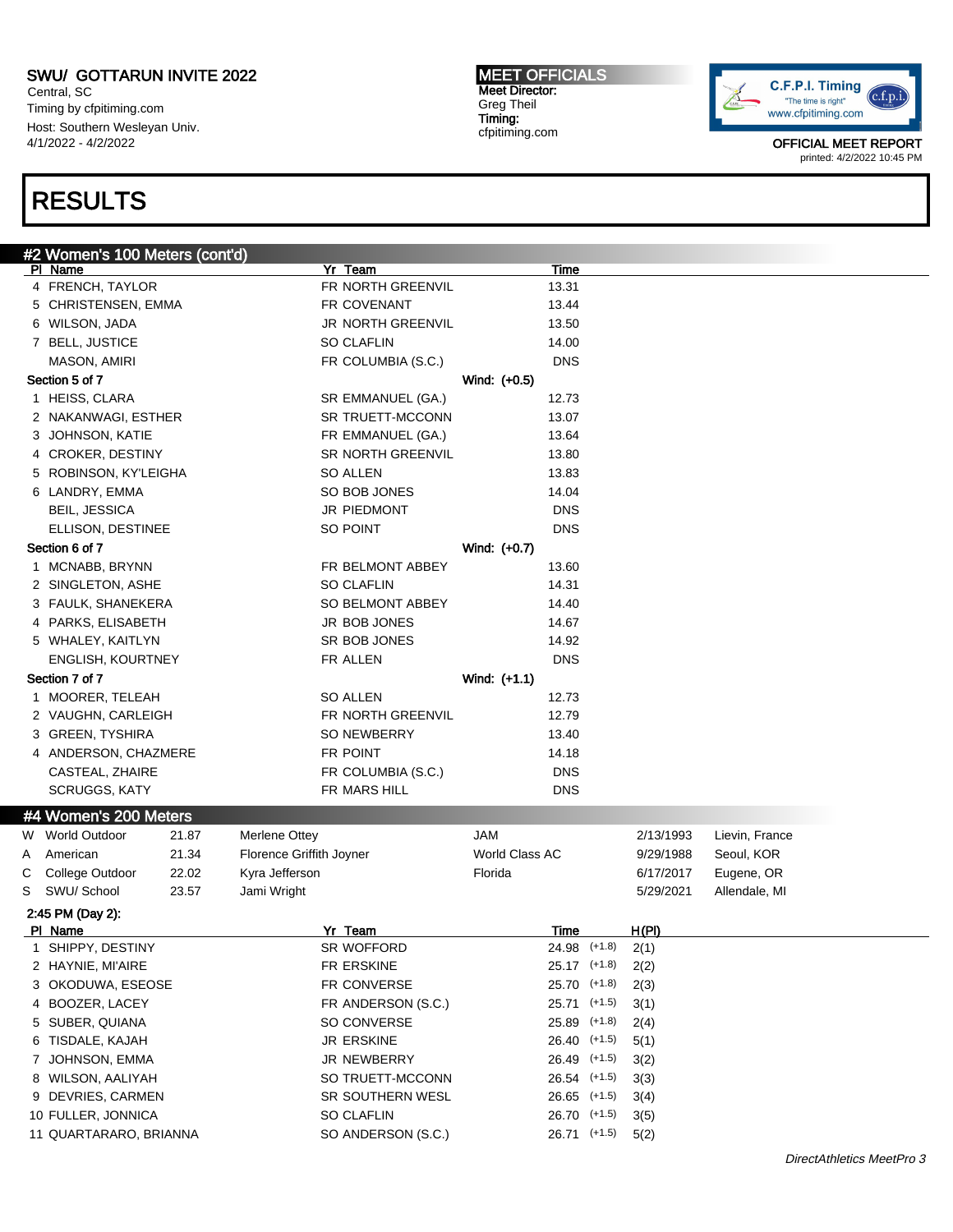Central, SC Timing by cfpitiming.com Host: Southern Wesleyan Univ. 4/1/2022 - 4/2/2022

### RESULTS

#### #4 Women's 200 Meters (cont'd)

2:45 PM (Day 2): Pl Name Yr Team Time H(Pl) 12 BARTLEY, DAJE JR CLAFLIN 27.05 (+0.7) 10(1) 13 JOHNSON, KYLA FR SOUTHERN WESL 27.11 (+1.3) 6(1) 14 HEISS, CLARA SR EMMANUEL (GA.) 27.12 (+0.7) 10(2) 15 HAYDEN, JOELI SO ANDERSON (S.C.) 27.30 (+1.4) 4(1) 16 CARRILLO, ELYSSE SO COVENANT 27.36 (+1.4) 4(2) 17 GREEN, TYSHIRA SO NEWBERRY 27.47 (+1.3) 6(2) 18 BATTLE, MOENA SR EMMANUEL (GA.) 27.50 (+1.1) 7(1) 19 FRENCH, TAYLOR FR NORTH GREENVIL 27.65 (+1.3) 6(3) 20 MCNABB, BRYNN FR BELMONT ABBEY 27.73 (+1.5) 5(3) 21 DUFFIN, SKEKINAH SO CLAFLIN SO CLAFLIN 27.82 (+1.5) 5(4) 22 WARREN, LAYLA SO NEWBERRY 27.87 (+1.5) 5(5) 23 YARUSSI, MARIA 28.15 (+1.4) 4(3) SO BELMONT ABBEY 28.15 (+1.4) 4(3) 24 ODOM, JOHNEIA FR COLUMBIA (S.C.) 28.47 (+1.3) 6(4) 25 BRIGHT, MADELYN JR EMMANUEL (GA.) 28.57 (+0.7) 10(3) 26 CROKER, DESTINY SR NORTH GREENVIL 28.58 (+1.1) 7(2) 27 LANDRY, EMMA SO BOB JONES 28.93 (+1.1) 7(3) 28 JOHNSON, KATIE **FR EMMANUEL (GA.)** 28.94 (+1.1) 7(4) 29 FLOOK, MARYMARGARET SO NORTH GREENVIL 29.11 (+1.1) 7(5) 30 ROGERS, MAKAYLA FR MARS HILL 29.14 (+0.9) 8(1) 31 HOLCOMB, HAILEY SR ERSKINE 29.15 (+1.5) 5(6) 32 GULLETTE, ADRIANNA FR MONTREAT 29.21 (+1.3) 6(5) 33 WILSON, JADA JR NORTH GREENVIL 29.40 (+1.1) 7(6) 34 JONES, TALYA FR COLUMBIA (S.C.) 29.41 (+1.1) 7(7) 35 SMITH, DAEHLA SO COVENANT 29.42 (+0.9) 8(2) 36 MATTHEWS, HAILEY FR BELMONT ABBEY 29.94 (+0.9) 8(3) 37 SINGLETON, ASHE SO CLAFLIN 30.46 (+0.9) 8(4) 38 RHONE, DARIEL SO ST. ANDREWS 30.66 (+0.7) 10(4) 39 FAULK, SHANEKERA SO BELMONT ABBEY 30.66 (+0.9) 8(5) 40 WHALEY, KAITLYN SR BOB JONES 30.96 (+1.0) 9(1) 41 PARKS, ELISABETH JR BOB JONES 31.07 (+1.0) 9(2) 42 HEICHEL, AMELIA SO ERSKINE 31.26 (+0.7) 10(5) 43 ALFERINK, SARAH FR BOB JONES 31.83 (+0.7) 10(6) 44 MILTON, SEANNA **FR MARS HILL 33.20** (+1.0) 9(3) 45 MORAN, ANA SR BOB JONES 33.81 (+1.0) 9(4) 46 HEATH, JESSIE SALL SAN SAN SAN SAN SAN SAN SALE SAN SALE (+1.0) 9(5) 47 CHELLIS, JULIA FR BOB JONES 34.26 (+1.0) 9(6) 48 TAYLOR, LILIANA SR BOB JONES 34.34 (+1.0) 9(7) JONES, COURTNEY **FR BOB JONES** DNS 10 WARREN, NASHAYLA SO CONVERSE DNS 4 ROWE, NATHALIA FR BRENAU ROWE, NATHALIA AND ROWE, NATHALIA ELLIS, TAMIYA SO BELMONT ABBEY DNS 8 GRAY, AMBER GRAY, AMBER SR ERSKINE SR ERSKINE BEIL, JESSICA JR PIEDMONT DNS 8 VAUGHN, CARLEIGH FR NORTH GREENVIL DNS 2 MORGAN, AALIYAH JR CONVERSE DINS 2

MEET OFFICIALS Meet Director: Greg Theil Timing: cfpitiming.com

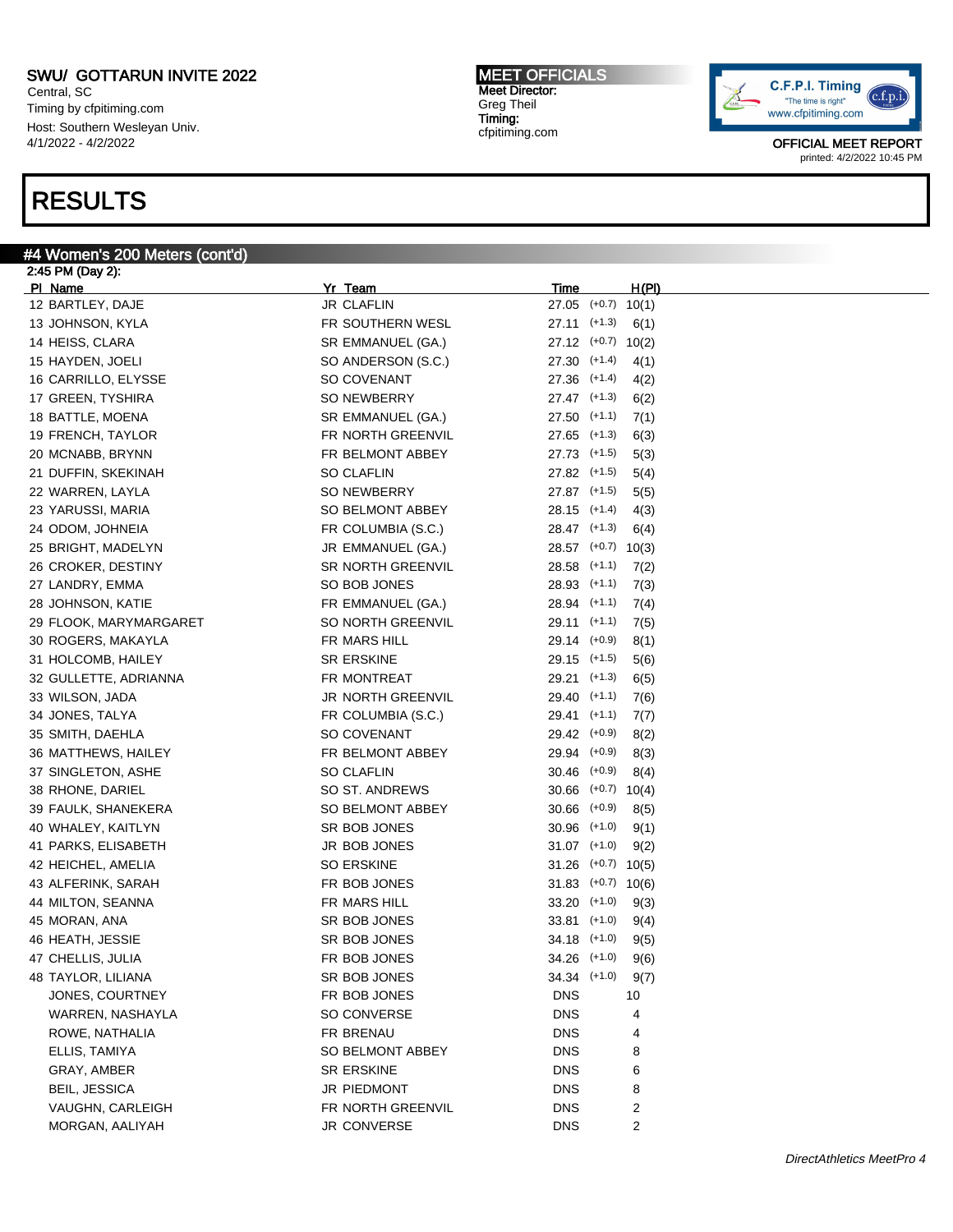Central, SC Timing by cfpitiming.com Host: Southern Wesleyan Univ. 4/1/2022 - 4/2/2022

### RESULTS

#### #4 Women's 200 Meters (cont'd)

| 2:45 PM (Day 2):       |                         |            |       |  |  |  |
|------------------------|-------------------------|------------|-------|--|--|--|
| PI Name                | Yr Team                 | Time       | H(PI) |  |  |  |
| PROVIDENCE, VANESSA    | <b>JR BRENAU</b>        | <b>DNS</b> | 3     |  |  |  |
| PERRYMAN, NIA          | <b>SO MONTREAT</b>      | <b>DNS</b> | 4     |  |  |  |
| PASSMORE, SHA'KERYAH   | FR ALLEN                | <b>DNS</b> | 5     |  |  |  |
| PATTERSON, AISHA       | FR ALLEN                | <b>DNS</b> | 4     |  |  |  |
| MACK, JAIDA            | FR COLUMBIA (S.C.)      | <b>DNS</b> | 6     |  |  |  |
| ADAMS, ZOE             | FR CLAFLIN              | <b>NT</b>  |       |  |  |  |
| JOHNSON, JADA          | <b>JR NEWBERRY</b>      | <b>NT</b>  |       |  |  |  |
| DEADWYLER, EMMA        | SO ANDERSON (S.C.)      | <b>NT</b>  |       |  |  |  |
| BOYD, KRISHAYLA        | SO CONVERSE             | <b>NT</b>  |       |  |  |  |
| <b>BEUGRE, MICHELE</b> | <b>SR SOUTHERN WESL</b> | <b>NT</b>  |       |  |  |  |
| ABUMERE, SARAH         | <b>SO NEWBERRY</b>      | <b>NT</b>  |       |  |  |  |
|                        |                         |            |       |  |  |  |

MEET OFFICIALS Meet Director: Greg Theil Timing: cfpitiming.com

### SECTION RESULTS

|    | PI Name                 | Yr Team                 |              | Time       |  |
|----|-------------------------|-------------------------|--------------|------------|--|
|    | Section 1 of 10         |                         | Wind: (+1.1) |            |  |
|    | BOYD, KRISHAYLA         | SO CONVERSE             |              | <b>NT</b>  |  |
|    | JOHNSON, JADA           | <b>JR NEWBERRY</b>      |              | NT         |  |
|    | DEADWYLER, EMMA         | SO ANDERSON (S.C.)      |              | <b>NT</b>  |  |
|    | ADAMS, ZOE              | FR CLAFLIN              |              | NT         |  |
|    | <b>BEUGRE, MICHELE</b>  | SR SOUTHERN WESL        |              | <b>NT</b>  |  |
|    | ABUMERE, SARAH          | SO NEWBERRY             |              | <b>NT</b>  |  |
|    | Section 2 of 10         |                         | Wind: (+1.8) |            |  |
|    | 1 SHIPPY, DESTINY       | SR WOFFORD              |              | 24.98      |  |
|    | 2 HAYNIE, MI'AIRE       | FR ERSKINE              |              | 25.17      |  |
|    | 3 OKODUWA, ESEOSE       | FR CONVERSE             |              | 25.70      |  |
|    | 4 SUBER, QUIANA         | SO CONVERSE             |              | 25.89      |  |
|    | <b>VAUGHN, CARLEIGH</b> | FR NORTH GREENVIL       |              | <b>DNS</b> |  |
|    | MORGAN, AALIYAH         | <b>JR CONVERSE</b>      |              | <b>DNS</b> |  |
|    | Section 3 of 10         |                         | Wind: (+1.5) |            |  |
| 1. | BOOZER, LACEY           | FR ANDERSON (S.C.)      |              | 25.71      |  |
|    | 2 JOHNSON, EMMA         | JR NEWBERRY             |              | 26.49      |  |
|    | 3 WILSON, AALIYAH       | SO TRUETT-MCCONN        |              | 26.54      |  |
|    | 4 DEVRIES, CARMEN       | <b>SR SOUTHERN WESL</b> |              | 26.65      |  |
|    | 5 FULLER, JONNICA       | <b>SO CLAFLIN</b>       |              | 26.70      |  |
|    | PROVIDENCE, VANESSA     | JR BRENAU               |              | <b>DNS</b> |  |
|    | Section 4 of 10         |                         | Wind: (+1.4) |            |  |
|    | 1 HAYDEN, JOELI         | SO ANDERSON (S.C.)      |              | 27.30      |  |
|    | 2 CARRILLO, ELYSSE      | SO COVENANT             |              | 27.36      |  |
|    | 3 YARUSSI, MARIA        | SO BELMONT ABBEY        |              | 28.15      |  |
|    | WARREN, NASHAYLA        | SO CONVERSE             |              | <b>DNS</b> |  |
|    | ROWE, NATHALIA          | FR BRENAU               |              | <b>DNS</b> |  |
|    | PERRYMAN, NIA           | <b>SO MONTREAT</b>      |              | <b>DNS</b> |  |
|    | PATTERSON, AISHA        | FR ALLEN                |              | <b>DNS</b> |  |
|    | Section 5 of 10         |                         | Wind: (+1.5) |            |  |
|    | 1 TISDALE, KAJAH        | <b>JR ERSKINE</b>       |              | 26.40      |  |
|    |                         |                         |              |            |  |

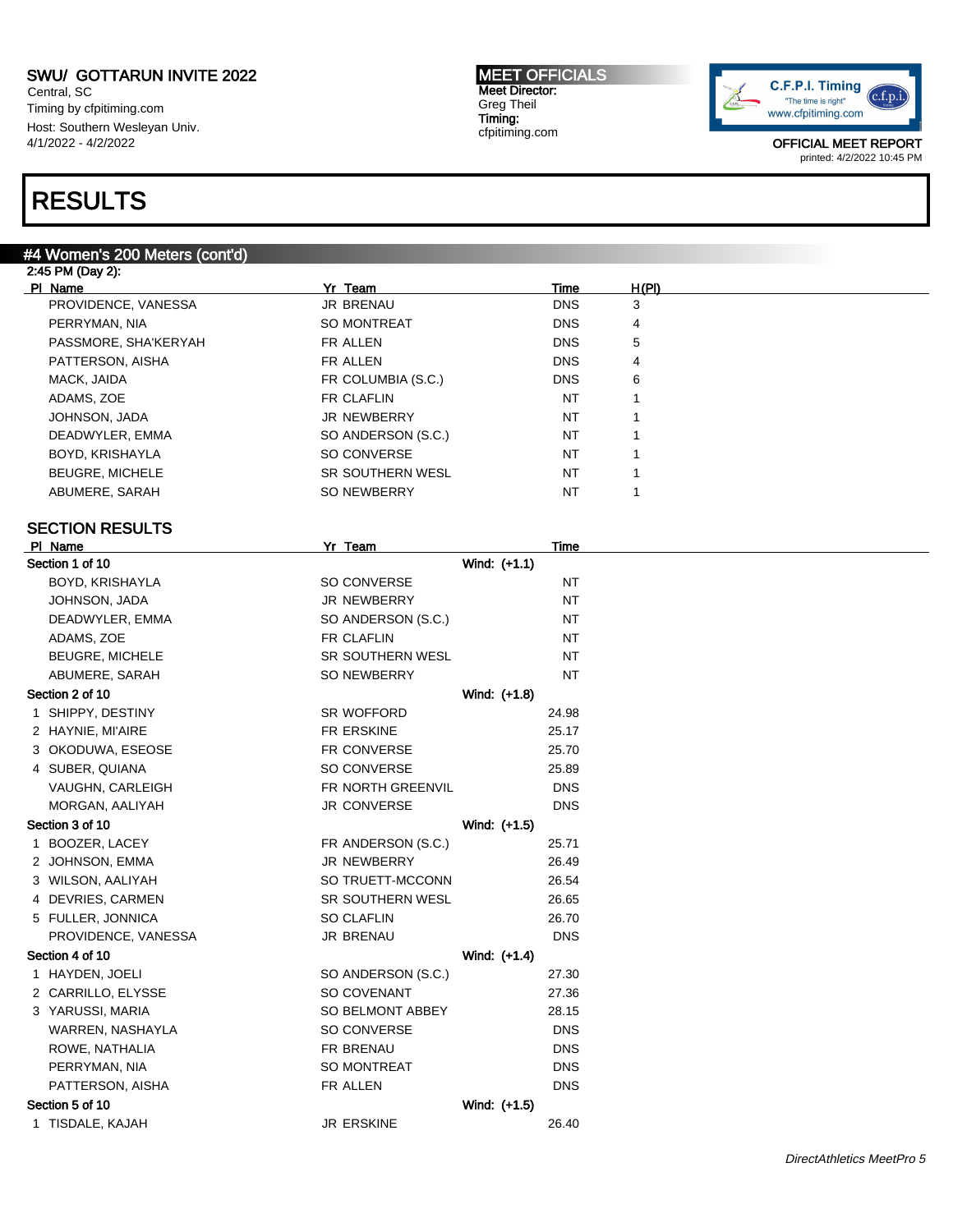Central, SC Timing by cfpitiming.com Host: Southern Wesleyan Univ. 4/1/2022 - 4/2/2022

### RESULTS

#### #4 Women's 200 Meters (cont'd) Pl Name Yr Team Time 2 QUARTARARO, BRIANNA SO ANDERSON (S.C.) 26.71 3 MCNABB, BRYNN FR BELMONT ABBEY 27.73 4 DUFFIN, SKEKINAH SO CLAFLIN 27.82 5 WARREN, LAYLA SO NEWBERRY 27.87 6 HOLCOMB, HAILEY SR ERSKINE 29.15 PASSMORE, SHA'KERYAH FR ALLEN FR ALLEN DNS Section 6 of 10 Nind: (+1.3) 1 JOHNSON, KYLA FR SOUTHERN WESL 27.11 2 GREEN, TYSHIRA SO NEWBERRY 27.47 3 FRENCH, TAYLOR **FR NORTH GREENVIL** 27.65 4 ODOM, JOHNEIA FR COLUMBIA (S.C.) 28.47 5 GULLETTE, ADRIANNA FR MONTREAT 29.21 GRAY, AMBER SR ERSKINE DNS MACK, JAIDA FR COLUMBIA (S.C.) DNS Section 7 of 10 Wind: (+1.1) 1 BATTLE, MOENA SR EMMANUEL (GA.) 27.50 2 CROKER, DESTINY SR NORTH GREENVIL 28.58 3 LANDRY, EMMA 28.93 4 JOHNSON, KATIE **FR EMMANUEL (GA.)** 28.94 5 FLOOK, MARYMARGARET SO NORTH GREENVIL 29.11 6 WILSON, JADA JR NORTH GREENVIL 29.40 7 JONES, TALYA FR COLUMBIA (S.C.) 29.41 Section 8 of 10 Nine Section 8 of 10 1 ROGERS, MAKAYLA **FR MARS HILL 29.14** 2 SMITH, DAEHLA SO COVENANT 29.42 3 MATTHEWS, HAILEY **FR BELMONT ABBEY** 29.94 4 SINGLETON, ASHE SO CLAFLIN 30.46 5 FAULK, SHANEKERA SO BELMONT ABBEY 30.66 ELLIS, TAMIYA SO BELMONT ABBEY DNS BEIL, JESSICA DISTRIBUTION DISTRIBUTION DUEL DES DISTRIBUTIONS ON A LIMITATION DUEL DUEL DISTRIBUTION DUEL DUEL Section 9 of 10 Wind: (+1.0) 1 WHALEY, KAITLYN SR BOB JONES 30.96 2 PARKS, ELISABETH JR BOB JONES 31.07 3 MILTON, SEANNA FR MARS HILL 33.20 4 MORAN, ANA SR BOB JONES 33.81 5 HEATH, JESSIE SAND SR BOB JONES 34.18 6 CHELLIS, JULIA FR BOB JONES 34.26 7 TAYLOR, LILIANA SR BOB JONES 34.34 Section 10 of 10 Wind: (+0.7) 1 BARTLEY, DAJE JR CLAFLIN 27.05 2 HEISS, CLARA SR EMMANUEL (GA.) 27.12 3 BRIGHT, MADELYN JR EMMANUEL (GA.) 28.57 4 RHONE, DARIEL SO ST. ANDREWS 30.66 5 HEICHEL, AMELIA SO ERSKINE 31.26 6 ALFERINK, SARAH FR BOB JONES 31.83 JONES, COURTNEY **EXECUTES EXAMPLE FR** BOB JONES DNS

MEET OFFICIALS Meet Director: Greg Theil Timing: cfpitiming.com

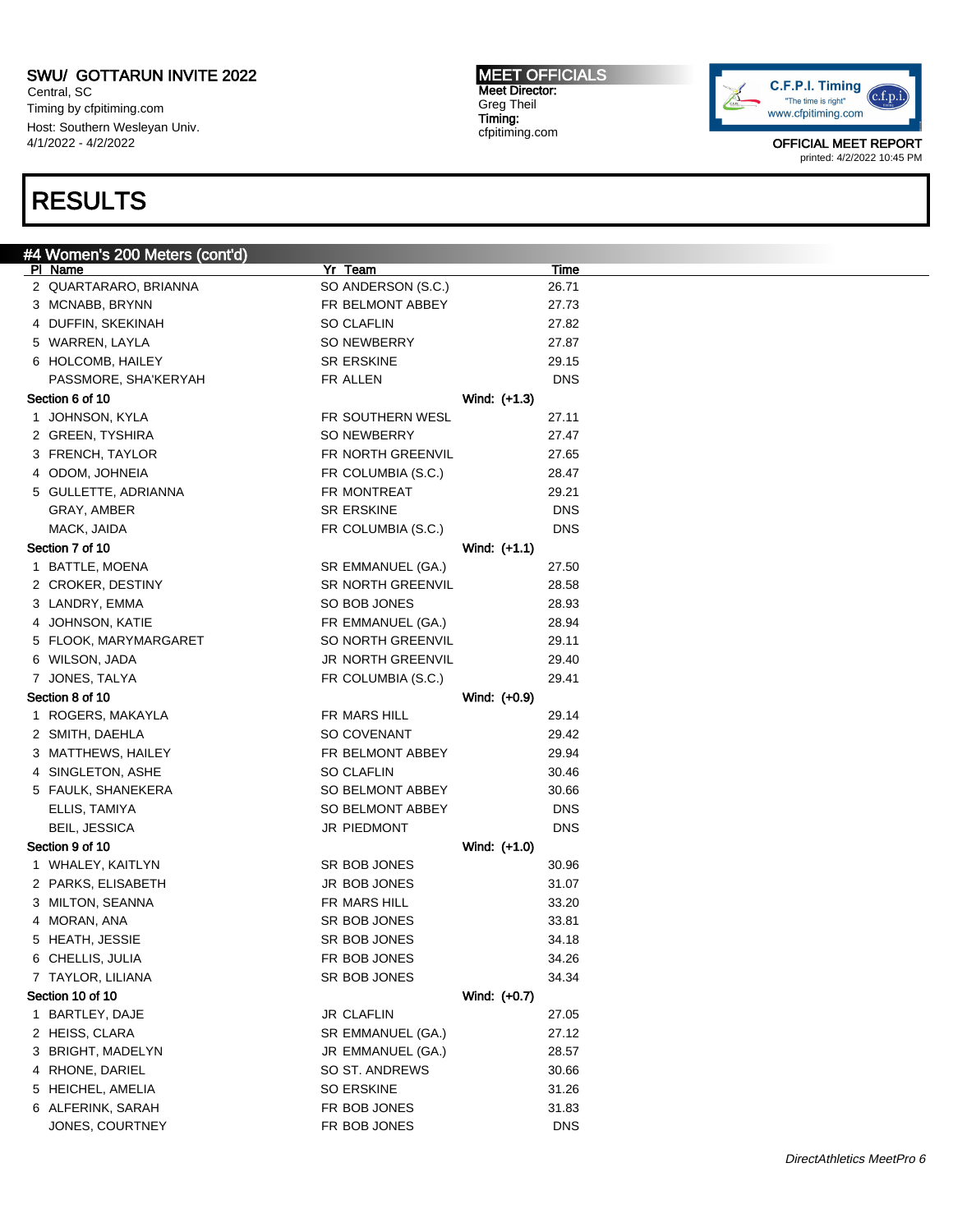Central, SC Timing by cfpitiming.com Host: Southern Wesleyan Univ. 4/1/2022 - 4/2/2022

## RESULTS

MEET OFFICIALS Meet Director: Greg Theil Timing: cfpitiming.com



|   | #6 Women's 400 Meters    |       |                      |            |             |       |           |                 |
|---|--------------------------|-------|----------------------|------------|-------------|-------|-----------|-----------------|
|   | W World Outdoor          | 49.59 | Jamila Kratochvilova | <b>TCH</b> |             |       | 3/7/1982  | Milan, Spain    |
| A | American                 | 48.70 | Sandi Richards       | Nike       |             |       | 8/17/2006 | Athens, GRE     |
| С | College Outdoor          | 49.71 | Courtney Okolo       | Texas      |             |       | 4/23/2016 | Baton Rouge, LA |
| S | SWU/ School              | 54.43 | Jami Wright          |            |             |       | 2021      | Greensboro, NC  |
|   | 1:10 PM (Day 2):         |       |                      |            |             |       |           |                 |
|   | PI Name                  |       | Yr Team              |            | <u>Time</u> | H(PI) |           |                 |
|   | 1 ALSTON, JHARNA         |       | SR EMMANUEL (GA.)    |            | 57.29       | 1(1)  |           |                 |
|   | 2 WRIGHT, CIERRA         |       | FR SOUTHERN WESL     |            | 57.80       | 1(2)  |           |                 |
|   | 3 QUARTARARO, BRIANNA    |       | SO ANDERSON (S.C.)   |            | 58.57       | 1(3)  |           |                 |
|   | 4 FLORES, ISABELLE       |       | FR BELMONT ABBEY     |            | 59.41       | 2(1)  |           |                 |
|   | 5 SUBER, QUIANA          |       | SO CONVERSE          |            | 59.73       | 1(4)  |           |                 |
|   | 6 BOYD, KRISHAYLA        |       | SO CONVERSE          |            | 1:00.06     | 3(1)  |           |                 |
|   | 7 ZAVALA, LYCIA          |       | JR SOUTHERN WESL     |            | 1:00.20     | 1(5)  |           |                 |
|   | 8 FULLER, JONNICA        |       | <b>SO CLAFLIN</b>    |            | 1:00.65     | 1(6)  |           |                 |
|   | 9 MARLOW, DEBORAH        |       | FR SOUTHERN WESL     |            | 1:00.72     | 1(7)  |           |                 |
|   | 10 BARKER, CHANNING      |       | SO BREVARD           |            | 1:00.98     | 3(2)  |           |                 |
|   | 11 REITMEYER, MALIA      |       | FR BELMONT ABBEY     |            | 1:01.60     | 3(3)  |           |                 |
|   | 12 DOYLE, JAHKIDA        |       | SO PIEDMONT          |            | 1:01.79     | 2(2)  |           |                 |
|   | 13 BARTLEY, DAJE         |       | JR CLAFLIN           |            | 1:01.80     | 4(1)  |           |                 |
|   | 14 ROBINSON, BAYLEY      |       | SO CONVERSE          |            | 1:02.13     | 2(3)  |           |                 |
|   | 15 BLADEN, AUTUMN        |       | SO ANDERSON (S.C.)   |            | 1:02.33     | 4(2)  |           |                 |
|   | 16 CASTELLANOS, YESSENIA |       | FR MONTREAT          |            | 1:02.49     | 4(3)  |           |                 |
|   | 17 HAYDEN, JOELI         |       | SO ANDERSON (S.C.)   |            | 1:02.53     | 2(4)  |           |                 |
|   | 18 STANDIFER, EMILY      |       | FR MONTREAT          |            | 1:02.90     | 3(4)  |           |                 |
|   | 19 GARCIA, DYLAN         |       | FR MONTREAT          |            | 1:02.96     | 2(5)  |           |                 |
|   | 20 DOTSON, LEAH          |       | FR ERSKINE           |            | 1:03.08     | 3(5)  |           |                 |
|   | 21 MIDDLETON, CAMARA     |       | SO COLUMBIA (S.C.)   |            | 1:03.18     | 3(6)  |           |                 |
|   | 22 IRIZARRY, MELANIE     |       | FR NORTH GREENVIL    |            | 1:03.63     | 6(1)  |           |                 |
|   | 23 STEWART, SAVANNA      |       | FR SOUTHERN WESL     |            | 1:03.70     | 5(1)  |           |                 |
|   | 24 DUFFIN, SKEKINAH      |       | SO CLAFLIN           |            | 1:03.81     | 3(7)  |           |                 |
|   | 25 SERNA, AMARANTA       |       | FR BRENAU            |            | 1:04.01     | 4(4)  |           |                 |
|   | 26 CRONK, MAHALEY        |       | SO MONTREAT          |            | 1:04.11     | 4(5)  |           |                 |
|   | 27 BROOKS, ILEYNA        |       | FR PIEDMONT          |            | 1:04.12     | 5(2)  |           |                 |
|   | 28 WARD, MALERY          |       | SR NORTH GREENVIL    |            | 1:04.14     | 4(6)  |           |                 |
|   | 29 ARNOLD, BRILEY        |       | JR NORTH GREENVIL    |            | 1:04.52     | 4(7)  |           |                 |
|   | 30 WILLIAMS, MADALYN     |       | FR PIEDMONT          |            | 1:04.55     | 6(2)  |           |                 |
|   | 31 KAPWADI, KEREN        |       | JR BRENAU            |            | 1:04.66     | 5(3)  |           |                 |
|   | 32 BROADWELL, TAYLOR     |       | SR SOUTHERN WESL     |            | 1:04.82     | 5(4)  |           |                 |
|   | 33 FLINCH, TASHAYNA      |       | JR NEWBERRY          |            | 1:04.86     | 5(5)  |           |                 |
|   | 34 HASTY, KILIA          |       | FR MONTREAT          |            | 1:04.90     | 5(6)  |           |                 |
|   | 35 PONCE, JAYCIE         |       | SO PIEDMONT          |            | 1:04.94     | 5(7)  |           |                 |
|   | 36 GREEN, TAYLOR         |       | SO BRENAU            |            | 1:05.23     | 4(8)  |           |                 |
|   | 37 HETZEL, GRACE         |       | SR BELMONT ABBEY     |            | 1:05.54     | 6(3)  |           |                 |
|   | 38 DOBSON, EMMALEE       |       | FR CONVERSE          |            | 1:06.15     | 6(4)  |           |                 |
|   | 39 FARMER, TAYLOR        |       | SO EMMANUEL (GA.)    |            | 1:07.48     | 6(5)  |           |                 |
|   | 40 FLOOK, MARYMARGARET   |       | SO NORTH GREENVIL    |            | 1:07.93     | 5(8)  |           |                 |
|   | 41 BELL, RYLEIGH         |       | SO PIEDMONT          |            | 1:09.27     | 7(1)  |           |                 |
|   |                          |       |                      |            |             |       |           |                 |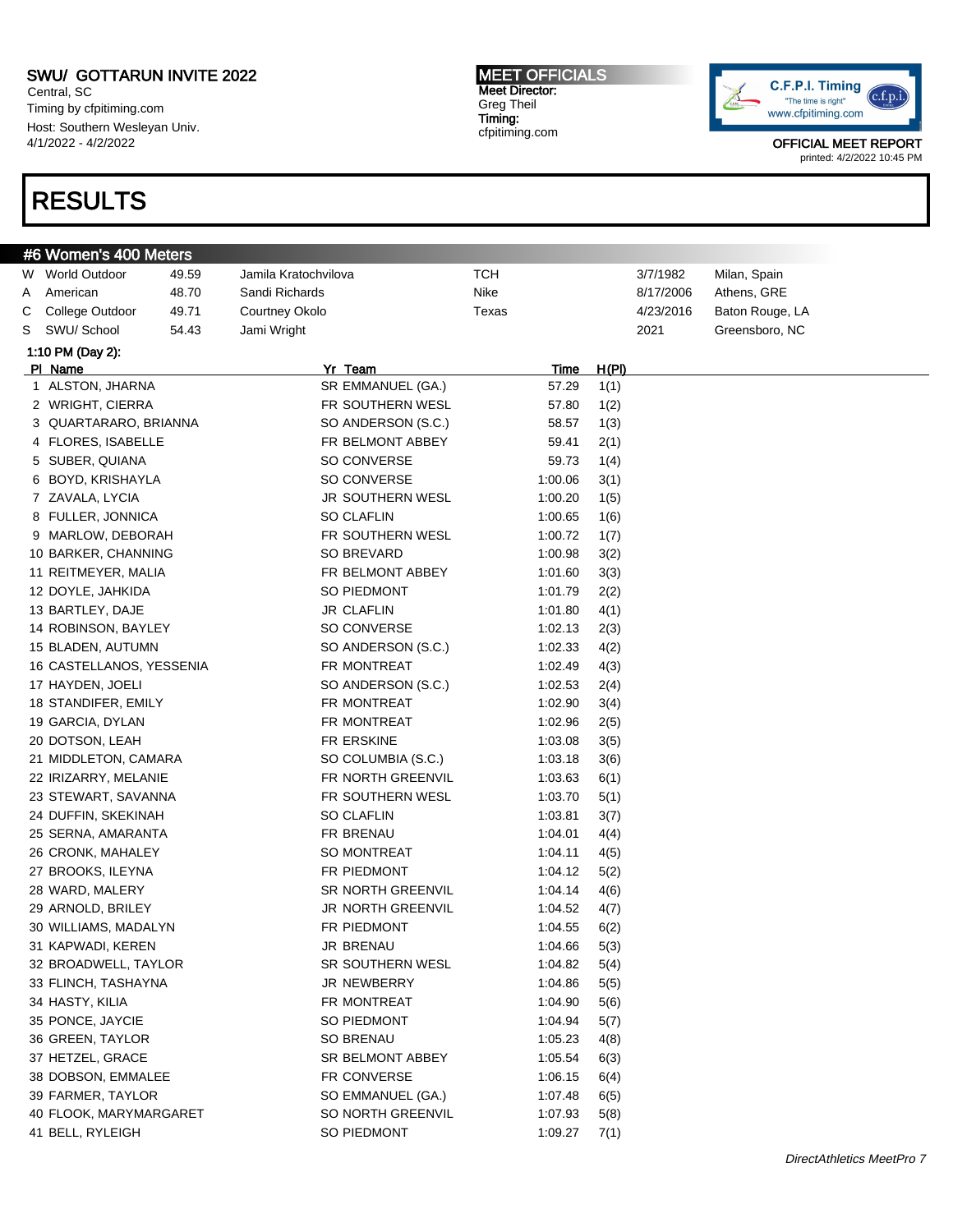#6 Women's 400 Meters (cont'd)

Central, SC Timing by cfpitiming.com Host: Southern Wesleyan Univ. 4/1/2022 - 4/2/2022

## RESULTS

#### MEET OFFICIALS Meet Director: Greg Theil Timing: cfpitiming.com



| 1:10 PM (Day 2):           |                         |             |       |
|----------------------------|-------------------------|-------------|-------|
| PI Name                    | Yr Team                 | Time        | H(PI) |
| 42 JOHNSON, LYDIA          | SO ANDERSON (S.C.)      | 1:09.84     | 6(6)  |
| 43 PONCE, HAYDEN           | SO TRUETT-MCCONN        | 1:10.46     | 7(2)  |
| 44 REEVES, JULIA           | <b>JR SOUTHERN WESL</b> | 1:10.59     | 7(3)  |
| 45 GOSS, KRISTIAN          | <b>SO CLAFLIN</b>       | 1:10.83     | 7(4)  |
| 46 TAYLOR, LILIANA         | SR BOB JONES            | 1:18.84     | 7(5)  |
| 47 CHELLIS, JULIA          | FR BOB JONES            | 1:20.65     | 7(6)  |
| <b>THOMPSON, KATHERINE</b> | SO ERSKINE              | <b>DNF</b>  | 6     |
| THOMASON, KAYLAND          | JR BRENAU               | <b>DNS</b>  | 2     |
| ELLIS, TAMIYA              | SO BELMONT ABBEY        | <b>DNS</b>  | 6     |
| CHILDERS, LAUREN           | SO ANDERSON (S.C.)      | <b>DNS</b>  | 2     |
| HUTSON, SUSANNA            | JR BOB JONES            | <b>DNS</b>  | 7     |
| FLYNN, LYDIA               | SO BOB JONES            | <b>DNS</b>  | 7     |
| <b>SECTION RESULTS</b>     |                         |             |       |
| PI Name                    | Yr Team                 | <u>Time</u> |       |
| Section 1 of 7             |                         |             |       |
| 1 ALSTON, JHARNA           | SR EMMANUEL (GA.)       | 57.29       |       |
| 2 WRIGHT, CIERRA           | FR SOUTHERN WESL        | 57.80       |       |
| 3 QUARTARARO, BRIANNA      | SO ANDERSON (S.C.)      | 58.57       |       |
| 4 SUBER, QUIANA            | SO CONVERSE             | 59.73       |       |
| 5 ZAVALA, LYCIA            | JR SOUTHERN WESL        | 1:00.20     |       |
| 6 FULLER, JONNICA          | <b>SO CLAFLIN</b>       | 1:00.65     |       |
| 7 MARLOW, DEBORAH          | FR SOUTHERN WESL        | 1:00.72     |       |
| Section 2 of 7             |                         |             |       |
| 1 FLORES, ISABELLE         | FR BELMONT ABBEY        | 59.41       |       |
| 2 DOYLE, JAHKIDA           | SO PIEDMONT             | 1:01.79     |       |
| 3 ROBINSON, BAYLEY         | SO CONVERSE             | 1:02.13     |       |
| 4 HAYDEN, JOELI            | SO ANDERSON (S.C.)      | 1:02.53     |       |
| 5 GARCIA, DYLAN            | FR MONTREAT             | 1:02.96     |       |
| THOMASON, KAYLAND          | <b>JR BRENAU</b>        | <b>DNS</b>  |       |
| CHILDERS, LAUREN           | SO ANDERSON (S.C.)      | <b>DNS</b>  |       |
| Section 3 of 7             |                         |             |       |
| 1 BOYD, KRISHAYLA          | SO CONVERSE             | 1:00.06     |       |
| 2 BARKER, CHANNING         | SO BREVARD              | 1:00.98     |       |
| 3 REITMEYER, MALIA         | FR BELMONT ABBEY        | 1:01.60     |       |
| 4 STANDIFER, EMILY         | FR MONTREAT             | 1:02.90     |       |
| 5 DOTSON, LEAH             | FR ERSKINE              | 1:03.08     |       |
| 6 MIDDLETON, CAMARA        | SO COLUMBIA (S.C.)      | 1:03.18     |       |
| 7 DUFFIN, SKEKINAH         | <b>SO CLAFLIN</b>       | 1:03.81     |       |
| Section 4 of 7             |                         |             |       |
| 1 BARTLEY, DAJE            | JR CLAFLIN              | 1:01.80     |       |
| 2 BLADEN, AUTUMN           | SO ANDERSON (S.C.)      | 1:02.33     |       |
| 3 CASTELLANOS, YESSENIA    | FR MONTREAT             | 1:02.49     |       |
| 4 SERNA, AMARANTA          | FR BRENAU               | 1:04.01     |       |
| 5 CRONK, MAHALEY           | SO MONTREAT             | 1:04.11     |       |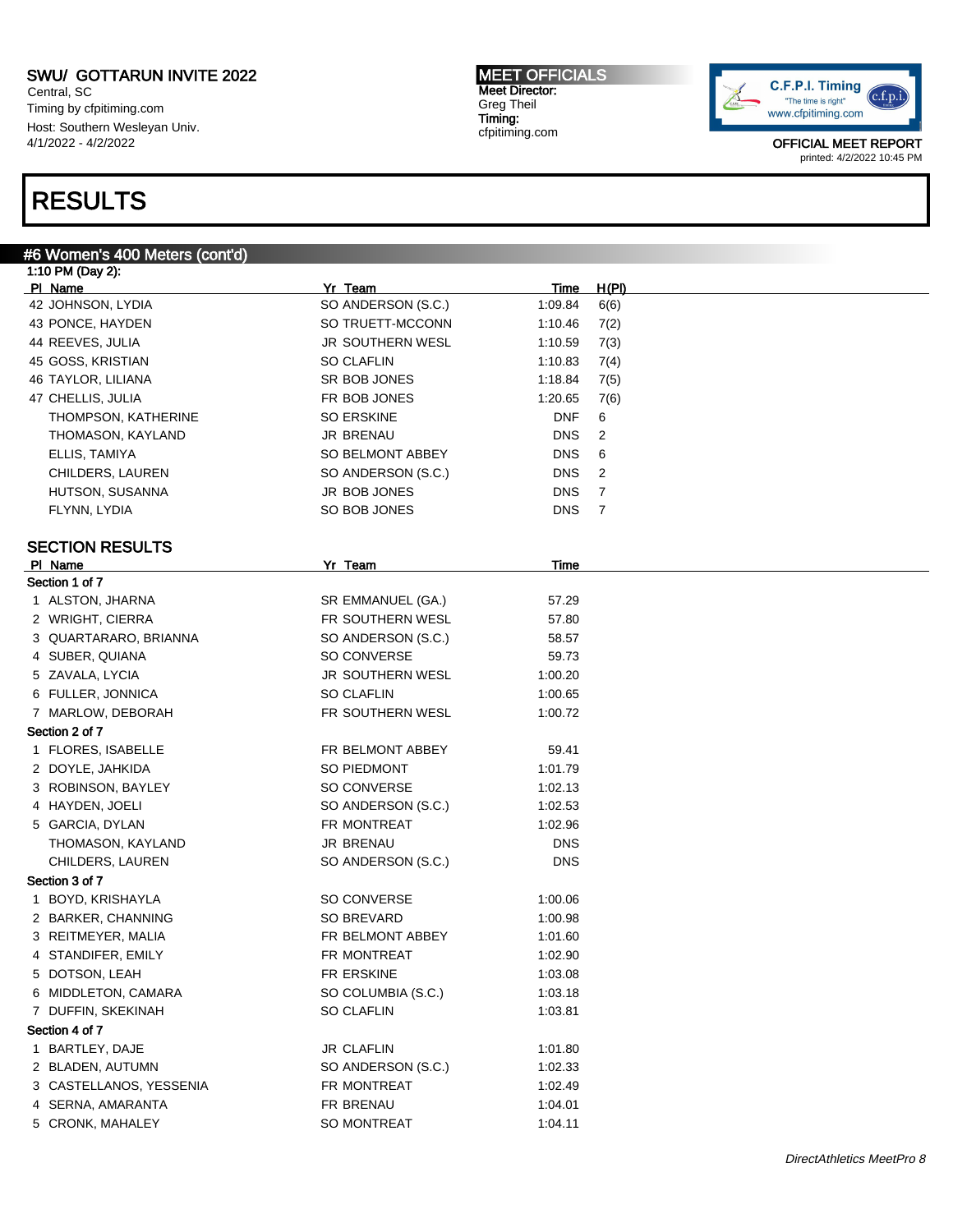Central, SC Timing by cfpitiming.com Host: Southern Wesleyan Univ. 4/1/2022 - 4/2/2022

### RESULTS

#6 Women's 400 Meters (cont'd) Pl Name Yr Team Time 6 WARD, MALERY SR NORTH GREENVIL 1:04.14 7 ARNOLD, BRILEY **1:04.52** JR NORTH GREENVIL 1:04.52 8 GREEN, TAYLOR SO BRENAU SO BRENAU 1:05.23 Section 5 of 7 1 STEWART, SAVANNA FR SOUTHERN WESL 1:03.70 2 BROOKS, ILEYNA **FR PIEDMONT** 1:04.12 3 KAPWADI, KEREN JR BRENAU 1:04.66 4 BROADWELL, TAYLOR SR SOUTHERN WESL 1:04.82 5 FLINCH, TASHAYNA **JR NEWBERRY 1:04.86** 6 HASTY, KILIA **FR MONTREAT** 1:04.90 7 PONCE, JAYCIE SO PIEDMONT 1:04.94 8 FLOOK, MARYMARGARET SO NORTH GREENVIL 1:07.93 Section 6 of 7 1 IRIZARRY, MELANIE FR NORTH GREENVIL 1:03.63 2 WILLIAMS, MADALYN **FR PIEDMONT** 1:04.55 3 HETZEL, GRACE SR BELMONT ABBEY 1:05.54 4 DOBSON, EMMALEE FR CONVERSE 1:06.15 5 FARMER, TAYLOR SO EMMANUEL (GA.) 1:07.48 6 JOHNSON, LYDIA SO ANDERSON (S.C.) 1:09.84 THOMPSON, KATHERINE SO ERSKINE SO ERSKINE ELLIS, TAMIYA SO BELMONT ABBEY DNS Section 7 of 7 1 BELL, RYLEIGH SO PIEDMONT 1:09.27 2 PONCE, HAYDEN SO TRUETT-MCCONN 1:10.46 3 REEVES, JULIA 1:10.59 4 GOSS, KRISTIAN SO CLAFLIN 1:10.83 5 TAYLOR, LILIANA SR BOB JONES 1:18.84 6 CHELLIS, JULIA FR BOB JONES 1:20.65 HUTSON, SUSANNA JR BOB JONES DNS FLYNN, LYDIA DISCOLLECTION SO BOB JONES DISCOLLECT DISCOLLECT DISCOLLECT AND DISCOLLECT DISCOLLECT DISCOLLECT O #8 Women's 800 Meters W World Outdoor at 1:55.82 and Jolanda Ceplak SLO SLO SCO Studies and SLO Vienna, Austria A American 1:56.40 Jearl Miles Clark **Reebok** Reebok 8/11/1999 Zurich, SUI C College Outdoor 1:58.51 Brigita Langerholc USC 9/25/2000 Sydney, AUS S SWU/ School 2:18.65 Alana Grant 4/16/2016 Tallahassee, FL 4:50 PM (Day 1): Pl Name Yr Team Time H(Pl) 1 RISH, OLIVIA SR ANDERSON (S.C.) S 2:16.00 1(1) 2 STOUDENMIRE, ELLA FR NORTH GEORGIA 2:19.16 1(2) 3 ROBINSON, BAYLEY SO CONVERSE 2:21.46 1(3) 4 DICKERSON, KOREY SO NORTH GEORGIA 2:23.07 1(4) 5 BARKER, CHANNING SO BREVARD 2:23.24 2(1) 6 ZAVALA, LYCIA JR SOUTHERN WESL 2:23.26 1(5) 7 MILLSAP, MARIAH SR NORTH GEORGIA 2:23.62 1(6) 8 RYAN, EMERY SO NORTH GEORGIA 2:24.24 1(7)

9 STEWART, SAVANNA FR SOUTHERN WESL 2:27.15 2(2)

MEET OFFICIALS Meet Director: Greg Theil Timing: cfpitiming.com

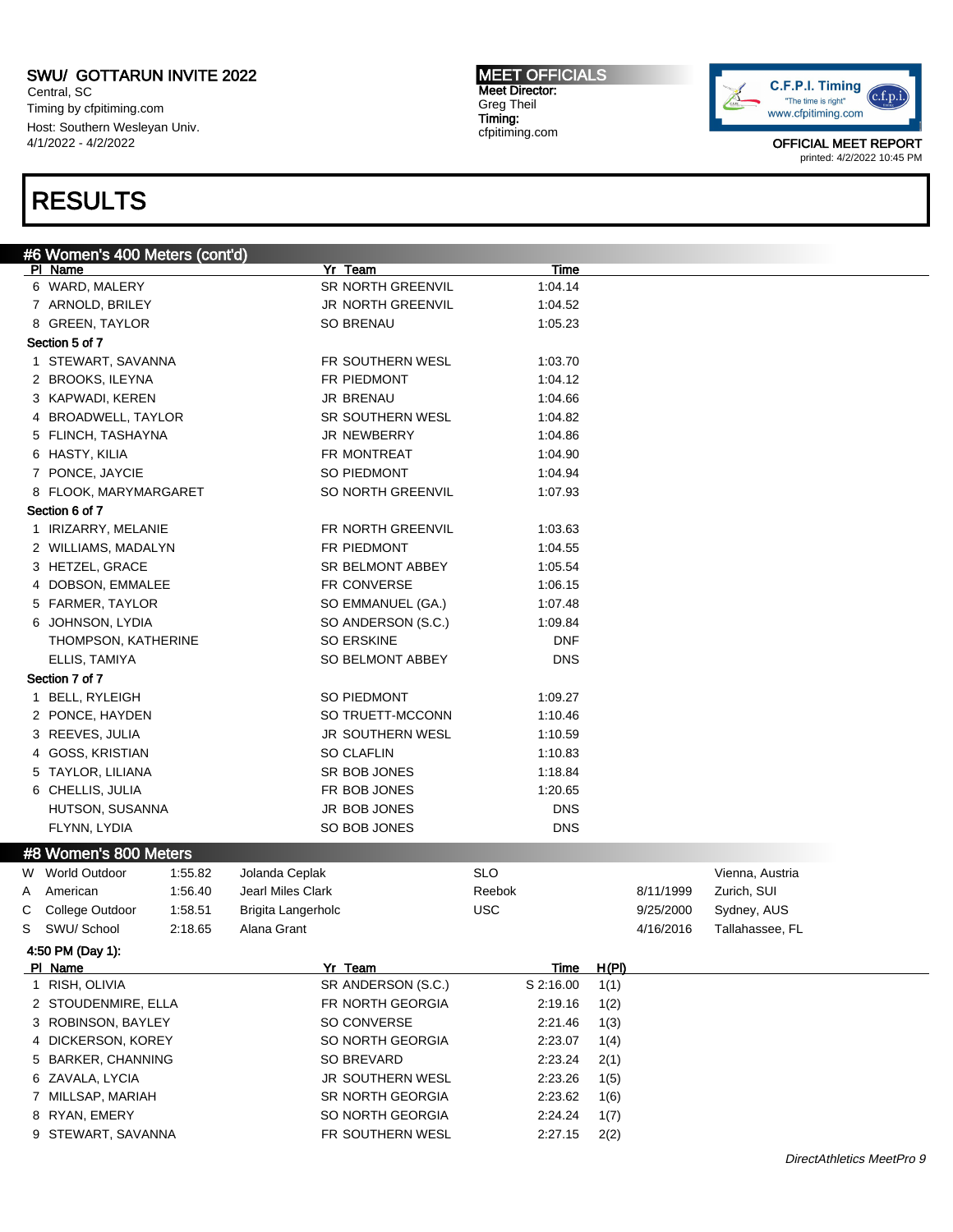Central, SC Timing by cfpitiming.com Host: Southern Wesleyan Univ. 4/1/2022 - 4/2/2022

### RESULTS

#### #8 Women's 800 Meters (cont'd) 4:50 PM (Day 1):

Pl Name Yr Team Time H(Pl) 10 TRIPLETT, RILEY FR EMMANUEL (GA.) 2:29.81 3(1) 11 LEWELLEN, MADISON SR SOUTHERN WESL 2:30.71 3(2) 12 BROADWELL, TAYLOR SR SOUTHERN WESL 2:30.87 2(3) 13 MORGAN, MACEY SO SOUTHERN WESL 2:31.20 3(3) 14 THOMASON, KAYLAND JR BRENAU 2:33.32 2(4) 15 NORK, MARGARET **15 NORTH GREENVIL** 2:33.66 3(4) 16 WOODS, GRACIE FR ERSKINE 2:34.04 4(1) 17 MCKINNEY, SHAMIA SR ERSKINE 2:34.60 2(5) 18 ALLAN, LINDSAY JR NORTH GEORGIA 2:35.18 4(2) 19 LINDQUIST, ALAYA SO NEWBERRY 2:35.36 3(5) 20 WELLS, REAGAN FR NEWBERRY 2:35.39 4(3) 21 RAIRIGH, CAROLINE FR PRESBYTERIAN 2:38.45 4(4) 22 YARUSSI, MARIA SO BELMONT ABBEY 2:38.86 6(1) 23 LAWRENCE, LEEANN JR PIEDMONT 2:39.02 4(5) 24 SERNA, AMARANTA FR BRENAU 2:39.40 3(6) 25 SMITH, RAQUEL 2:40.91 16 JR MONTREAT 2:40.91 4(6) 26 REEVES, JULIA JR SOUTHERN WESL 2:41.87 5(1) 27 MACKEY, ELANA 2:42.53 3(7) 28 WARREN, DYLEEZIA SO BELMONT ABBEY 2:43.44 5(2) 29 LABRANT, AVA FR SOUTHERN WESL 2:43.48 6(2) 30 LACROIX, KATIE JR BREVARD 2:43.84 6(3) 31 DIXON, JANEY FR SOUTHERN WESL 2:44.96 4(7) 32 DOBSON, EMMALEE FR CONVERSE 2:45.96 6(4) 33 RUBIO, PAOLA FR EMMANUEL (GA.) 2:46.12 5(3) 34 FLINCH, TASHAYNA JR NEWBERRY 2:50.83 2(6) 35 HUTSON, SUSANNA JR BOB JONES 2:50.86 5(4) 36 PONCE, HAYDEN SO TRUETT-MCCONN 2:56.32 5(5) 37 RETA, ANAHI FR MARS HILL 2:58.41 6(5) 38 WEMPNER, LAHNA FR BRENAU 3:00.50 5(6) 39 AKBARI, HAYLEY **SR POINT** SR POINT 3:04.73 6(6) 40 HANLEY, GEMMY FR BELMONT ABBEY 3:05.62 6(7) 41 BABBS, MACY JR POINT 3:27.16 6(8) ARNOLD, BRILEY GREENVIL BRILEY ARROR OF STATE SERVICE ARROR ON STATE SERVICE AND MALL ASSESS TO A LOCAL AND MA PITTS, HATTIE **SR SOUTHERN WESL SALL SALL** PITTS, HATTIE COPELAND, KAYLEE FR NORTH GREENVIL FR NORTH GREENVIL SECTION RESULTS Pl Name Yr Team Time Section 1 of 6 1 RISH, OLIVIA SR ANDERSON (S.C.) S 2:16.00 2 STOUDENMIRE, ELLA FR NORTH GEORGIA 2:19.16

- 3 ROBINSON, BAYLEY SO CONVERSE 2:21.46
- 4 DICKERSON, KOREY SO NORTH GEORGIA 2:23.07
- 5 ZAVALA, LYCIA JR SOUTHERN WESL 2:23.26
- 6 MILLSAP, MARIAH SR NORTH GEORGIA 2:23.62

MEET OFFICIALS Meet Director: Greg Theil Timing: cfpitiming.com

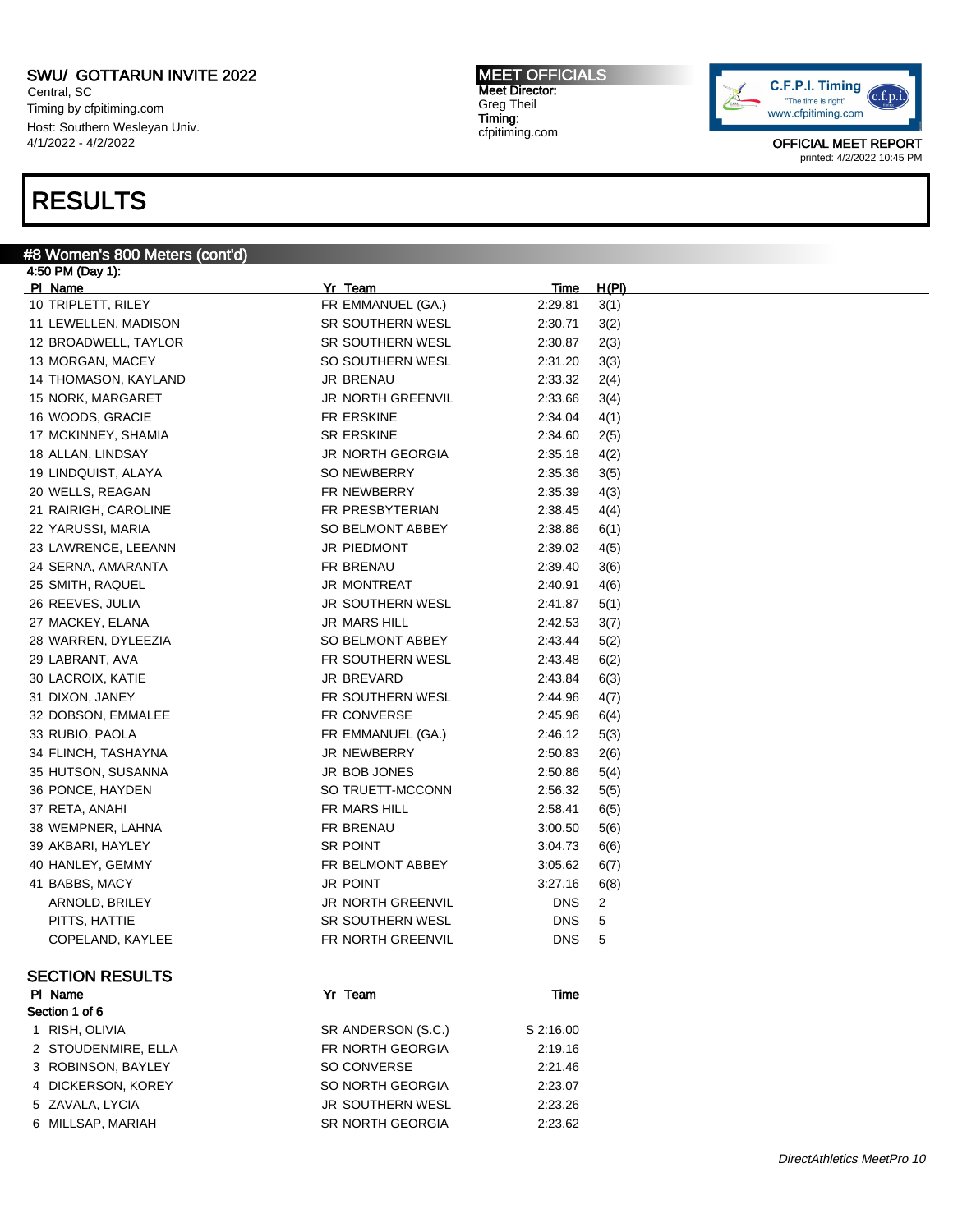Central, SC Timing by cfpitiming.com Host: Southern Wesleyan Univ. 4/1/2022 - 4/2/2022

### RESULTS

#### #8 Women's 800 Meters (cont'd) Pl Name Yr Team Time 7 RYAN, EMERY SO NORTH GEORGIA 2:24.24 Section 2 of 6 1 BARKER, CHANNING SO BREVARD 2:23.24 2 STEWART, SAVANNA FR SOUTHERN WESL 2:27.15 3 BROADWELL, TAYLOR SAND SR SOUTHERN WESL 2:30.87 4 THOMASON, KAYLAND JR BRENAU 2:33.32 5 MCKINNEY, SHAMIA SR ERSKINE 2:34.60 6 FLINCH, TASHAYNA JR NEWBERRY 2:50.83 ARNOLD, BRILEY GREENVIL BRIDGES ARNOLD, BRILEY Section 3 of 6 1 TRIPLETT, RILEY **FR EMMANUEL (GA.)** 2:29.81 2 LEWELLEN, MADISON SR SOUTHERN WESL 2:30.71 3 MORGAN, MACEY SO SOUTHERN WESL 2:31.20 4 NORK, MARGARET **JR NORTH GREENVIL** 2:33.66 5 LINDQUIST, ALAYA SO NEWBERRY 2:35.36 6 SERNA, AMARANTA FR BRENAU 2:39.40 7 MACKEY, ELANA **1988** 32:42.53 Section 4 of 6 1 WOODS, GRACIE FR ERSKINE 2:34.04 2 ALLAN, LINDSAY JR NORTH GEORGIA 2:35.18 3 WELLS, REAGAN FR NEWBERRY 2:35.39 4 RAIRIGH, CAROLINE **FR PRESBYTERIAN** 2:38.45 5 LAWRENCE, LEEANN JR PIEDMONT 2:39.02 6 SMITH, RAQUEL JR MONTREAT 2:40.91 7 DIXON, JANEY FR SOUTHERN WESL 2:44.96 Section 5 of 6 1 REEVES, JULIA **1 RIGHT CONTRACT SOUTHERN WESL** 2:41.87 2 WARREN, DYLEEZIA SO BELMONT ABBEY 2:43.44 3 RUBIO, PAOLA **FR EMMANUEL (GA.)** 2:46.12 4 HUTSON, SUSANNA  $\overline{AB}$  and  $\overline{AB}$  are bob JONES 2:50.86 5 PONCE, HAYDEN SO TRUETT-MCCONN 2:56.32 6 WEMPNER, LAHNA FR BRENAU 3:00.50 PITTS, HATTIE **SR SOUTHERN WESL** DNS COPELAND, KAYLEE FR NORTH GREENVIL DNS Section 6 of 6 1 YARUSSI, MARIA SO BELMONT ABBEY 2:38.86 2 LABRANT, AVA **FR SOUTHERN WESL** 2:43.48 3 LACROIX, KATIE **12.43.84** JR BREVARD 2:43.84 4 DOBSON, EMMALEE FR CONVERSE 2:45.96 5 RETA, ANAHI FR MARS HILL 2:58.41 6 AKBARI, HAYLEY SR POINT 3:04.73 7 HANLEY, GEMMY FR BELMONT ABBEY 3:05.62 8 BABBS, MACY JR POINT 3:27.16

MEET OFFICIALS Meet Director: Greg Theil Timing: cfpitiming.com

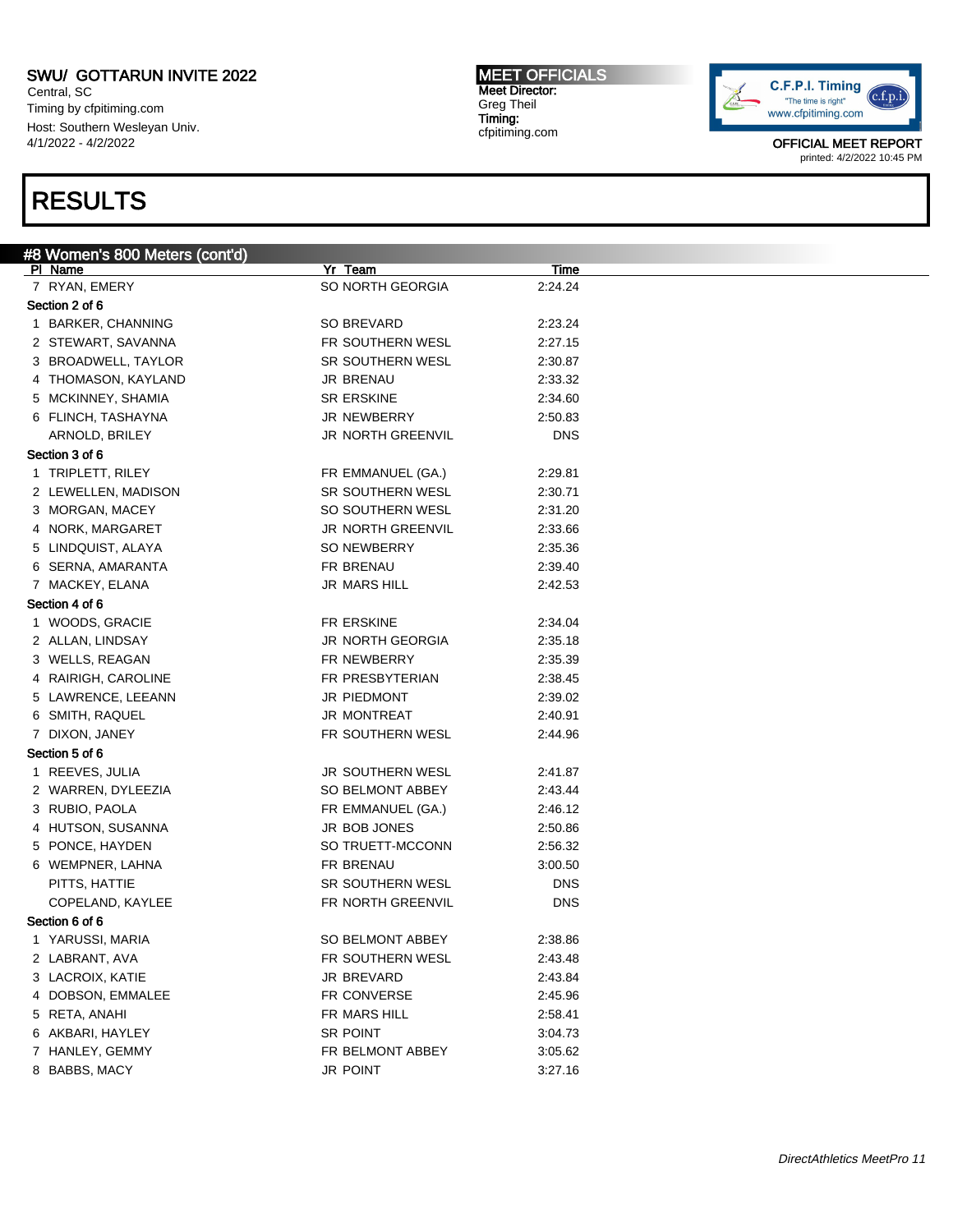Central, SC Timing by cfpitiming.com Host: Southern Wesleyan Univ. 4/1/2022 - 4/2/2022

#10 Women's 1500 Meters

## RESULTS

#### MEET OFFICIALS Meet Director: Greg Theil Timing: cfpitiming.com



| W | <b>World Outdoor</b>  | 3:53.09 | <b>Gudaf Tsegay</b> | ETH      |         |       | 2/9/2021  | Lievin, France    |                            |
|---|-----------------------|---------|---------------------|----------|---------|-------|-----------|-------------------|----------------------------|
| A | American              | 3:56.29 | Shannon Rowbury     | Nike     |         |       | 7/17/2015 | Fontvieville, MON |                            |
| С | College Outdoor       | 3:59.90 | Jenny Simpson       | Colorado |         |       |           | Eugene, OR        |                            |
| S | SWU/ School           | 4:43.16 | Erica Stephens      |          |         |       | 4/23/2016 | Elon, NC          |                            |
|   | 10:30 AM (Day 2):     |         |                     |          |         |       |           |                   |                            |
|   | PI Name               |         | Yr Team             |          | Time    | H(PI) |           |                   |                            |
|   | 1 LIPPERD, SARAH KATE |         | <b>SR COVENANT</b>  |          | 4:49.49 | 1(1)  |           |                   |                            |
|   | 2 STOUDENMIRE, ELLA   |         | FR NORTH GEORGIA    |          | 4:53.26 | 1(2)  |           |                   |                            |
|   | 3 GLEASON, AUDREY     |         | JR NORTH GEORGIA    |          | 4:54.49 | 1(3)  |           |                   |                            |
|   | 4 MCBRIDE, EMILY      |         | FR NORTH GEORGIA    |          | 4:57.25 | 1(4)  |           |                   |                            |
|   | 5 MILLSAP, MARIAH     |         | SR NORTH GEORGIA    |          | 5:03.23 | 1(5)  |           |                   |                            |
|   | 6 PONCE, JAYCIE       |         | SO PIEDMONT         |          | 5:04.25 | 2(1)  |           |                   |                            |
|   | 7 LEROY, KARMEN       |         | JR NORTH GEORGIA    |          | 5:04.36 | 1(6)  |           |                   |                            |
|   | 8 GOLDEN, EMILY       |         | SO ANDERSON (S.C.)  |          | 5:04.45 | 1(7)  |           |                   |                            |
|   | 9 ANGEL, VALERIA      |         | <b>SR PIEDMONT</b>  |          | 5:07.24 | 2(2)  |           |                   |                            |
|   | 10 POPE, ASHLEY       |         | SO NORTH GEORGIA    |          | 5:07.97 | 2(3)  |           |                   |                            |
|   | 11 MORGAN, MACEY      |         | SO SOUTHERN WESL    |          | 5:09.40 | 2(4)  |           |                   |                            |
|   | 12 SOSA, ASHLEY       |         | FR CONVERSE         |          | 5:09.51 | 1(8)  |           |                   |                            |
|   | 13 GEORGE, JOSEY      |         | JR PIEDMONT         |          | 5:10.72 | 2(5)  |           |                   |                            |
|   | 14 HELMS, DEVIN       |         | SO NORTH GEORGIA    |          | 5:11.22 | 2(6)  |           |                   |                            |
|   | 15 CHASTEEN, ANNA     |         | FR NORTH GEORGIA    |          | 5:11.61 | 2(7)  |           |                   |                            |
|   | 16 NELSON, FAITH      |         | SO ANDERSON (S.C.)  |          | 5:11.75 | 1(9)  |           |                   |                            |
|   | 17 DICKERSON, KOREY   |         | SO NORTH GEORGIA    |          | 5:13.10 | 1(10) |           |                   |                            |
|   | 18 HENRY, MAGGIE      |         | <b>SR COVENANT</b>  |          | 5:13.68 | 1(11) |           |                   |                            |
|   | 19 LEWELLEN, MADISON  |         | SR SOUTHERN WESL    |          | 5:14.10 | 2(8)  |           |                   |                            |
|   | 20 CAMPBELL, SAVANNAH |         | JR TRUETT-MCCONN    |          | 5:17.03 | 2(9)  |           |                   |                            |
|   | 21 RYAN, EMERY        |         | SO NORTH GEORGIA    |          | 5:17.07 | 1(12) |           |                   |                            |
|   | 22 DAWKINS, ANNA      |         | FR ERSKINE          |          | 5:18.89 | 3(1)  |           |                   |                            |
|   | 23 DORMAN, LYDIA      |         | SO COVENANT         |          | 5:19.31 | 3(2)  |           |                   |                            |
|   | 24 FROCK, ABBEY       |         | SO SOUTHERN WESL    |          | 5:19.73 | 3(3)  |           |                   |                            |
|   | 25 ALLAN, LINDSAY     |         | JR NORTH GEORGIA    |          | 5:20.60 | 3(4)  |           |                   |                            |
|   | 26 ZUNIGA, MIA        |         | FR BELMONT ABBEY    |          | 5:20.68 | 3(5)  |           |                   |                            |
|   | 27 OLIVER, ELISSA     |         | FR NORTH GEORGIA    |          | 5:20.88 | 5(1)  |           |                   |                            |
|   | 28 MCDONALD, MADISON  |         | FR CLAFLIN          |          | 5:21.08 | 3(6)  |           |                   |                            |
|   | 29 GRANT, PIPER       |         | <b>JR CONVERSE</b>  |          | 5:22.73 | 4(1)  |           |                   |                            |
|   | 30 WILSON, HAGAN      |         | SO ANDERSON (S.C.)  |          | 5:22.91 | 2(10) |           |                   |                            |
|   | 31 WOODS, GRACIE      |         | FR ERSKINE          |          | 5:23.24 | 2(11) |           |                   |                            |
|   | 32 GOMEZ, KEYLI       |         | SO PRESBYTERIAN     |          | 5:24.25 | 4(2)  |           |                   |                            |
|   | 33 SANDHOFF, JENNA    |         | FR COVENANT         |          | 5.26.57 | 4(3)  |           |                   |                            |
|   | 34 BURTON, ELIZABETH  |         | SR NORTH GEORGIA    |          | 5:27.21 | 2(12) |           |                   |                            |
|   | 35 BUIE-COX, SKY      |         | <b>SR CLAFLIN</b>   |          | 5:28.29 | 3(7)  |           |                   |                            |
|   | 36 BOLYARD, SYDNEY    |         | SO NORTH GEORGIA    |          | 5:28.39 | 2(13) |           |                   |                            |
|   | 37 SIMS, ELLE         |         | FR TRUETT-MCCONN    |          | 5:28.40 | 4(4)  |           |                   |                            |
|   | 38 RAIRIGH, CAROLINE  |         | FR PRESBYTERIAN     |          | 5:29.32 | 3(8)  |           |                   |                            |
|   | 39 CHOCK, SIMONE      |         | SO TRUETT-MCCONN    |          | 5:32.64 | 4(5)  |           |                   |                            |
|   | 40 LACROIX, KATIE     |         | <b>JR BREVARD</b>   |          | 5:33.91 | 4(6)  |           |                   |                            |
|   | 41 MARKS, ALYSSA      |         | SR BOB JONES        |          | 5:36.37 | 5(2)  |           |                   |                            |
|   |                       |         |                     |          |         |       |           |                   | DirectAthletics MeetPro 12 |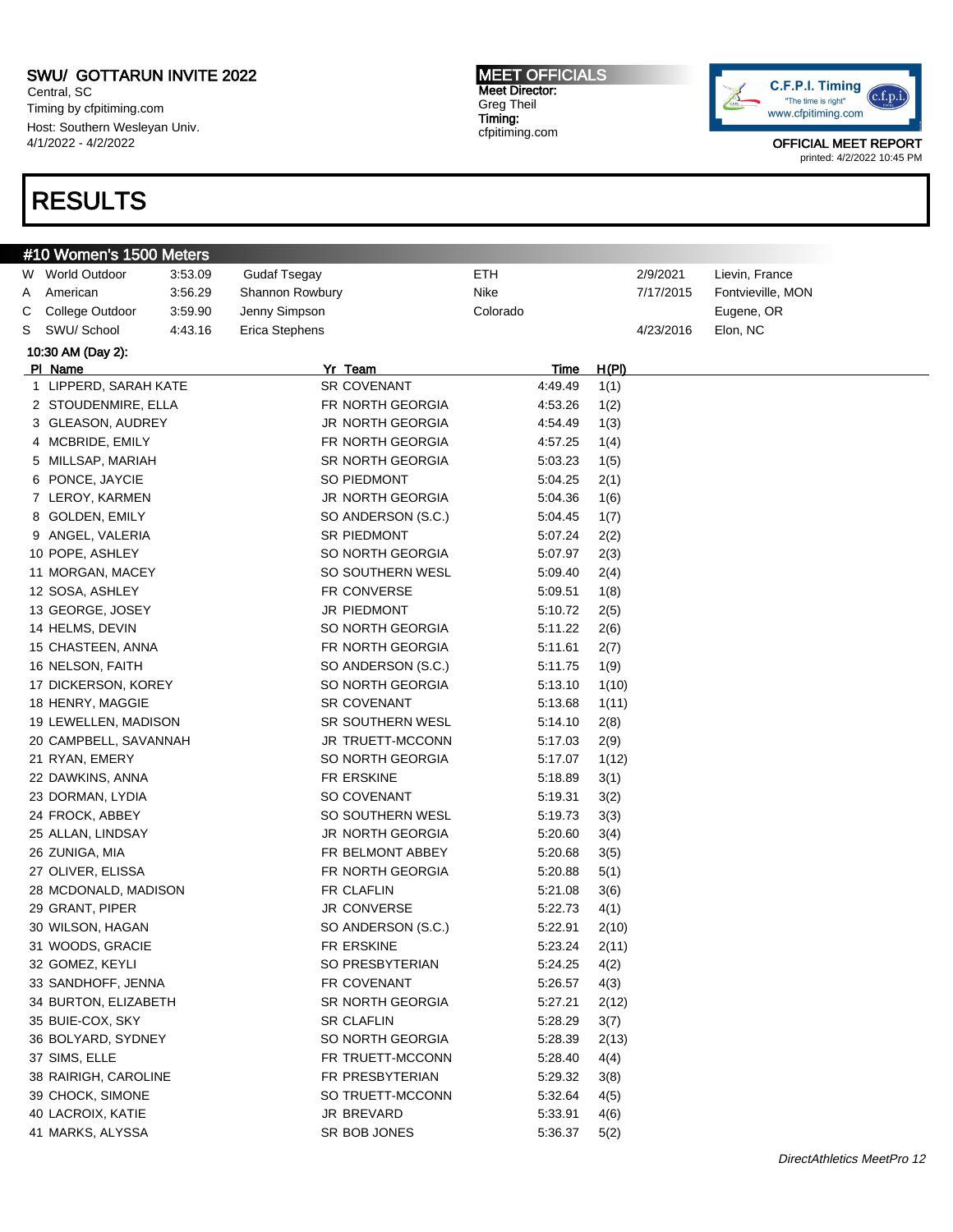Central, SC Timing by cfpitiming.com Host: Southern Wesleyan Univ. 4/1/2022 - 4/2/2022

### RESULTS

#### #10 Women's 1500 Meters (cont'd)

| 10:30 AM (Day 2):          |                          |             |              |
|----------------------------|--------------------------|-------------|--------------|
| PI Name                    | Yr Team                  | <u>Time</u> | <u>H(PI)</u> |
| 42 LAWRENCE, LEEANN        | JR PIEDMONT              | 5:37.86     | 3(9)         |
| 43 CRAFT, ALLISON          | FR TRUETT-MCCONN         | 5:41.46     | 4(7)         |
| 44 BRIGHT, EMMA            | FR NORTH GREENVIL        | 5:41.51     | 4(8)         |
| 45 WELLS, REAGAN           | FR NEWBERRY              | 5:41.68     | 2(14)        |
| 46 MCDONALD, BROOKE        | JR COVENANT              | 5:44.01     | 3(10)        |
| 47 DIXON, JANEY            | FR SOUTHERN WESL         | 5:44.43     | 4(9)         |
| 48 CHANDLER, CHLOE         | FR CONVERSE              | 5:49.12     | 5(3)         |
| 49 DINAPOLI, FRANCESCA     | FR BELMONT ABBEY         | 5:51.39     | 5(4)         |
| 50 REEDY, HANNAH           | FR ANDERSON (S.C.)       | 5:52.87     | 4(10)        |
| 51 COVIL, JULIE            | SO PRESBYTERIAN          | 5:59.42     | 5(5)         |
| 52 GRIFFIN, ANNALENA       | <b>SO FRANCIS MARION</b> | 6:02.97     | 5(6)         |
| 53 THOMPKINS, CAROLINA     | FR FRANCIS MARION        | 6:04.77     | 5(7)         |
| 54 LAMB, CAROLINE          | JR SOUTHERN WESL         | 6:22.48     | 5(8)         |
| 55 CATHEY, HANNAH          | JR BOB JONES             | 6:24.30     | 4(11)        |
| 56 GONZALEZ, NATALIE-EDITH | FR PIEDMONT              | 6:47.91     | 5(9)         |
| HENRY, BRIANNAH            | JR EMMANUEL (GA.)        | <b>DNF</b>  | 4            |
| LINDQUIST, ALAYA           | <b>SO NEWBERRY</b>       | <b>DNF</b>  | 3            |
| <b>MATTHEWS, ELISE</b>     | SO ANDERSON (S.C.)       | <b>DNS</b>  | 1            |
| PARKER, MATTIE             | JR COVENANT              | <b>DNS</b>  | 1            |
| <b>GREEN, MATILDA</b>      | SO COVENANT              | <b>DNS</b>  | 3            |
| SNYDER, MARGARET           | JR BOB JONES             | <b>DNS</b>  | 3            |
| JONES, ASHLEY              | FR MONTREAT              | <b>DNS</b>  | 4            |
| REED, JANIE                | FR ANDERSON (S.C.)       | <b>DNS</b>  | 3            |
| HASTY, KILIA               | FR MONTREAT              | <b>DNS</b>  | 4            |
| COPELAND, KAYLEE           | FR NORTH GREENVIL        | <b>DNS</b>  | 4            |
| <b>TREFTS, IZABELLE</b>    | FR COLUMBIA (S.C.)       | <b>DNS</b>  | 5            |
| WEMPNER, LAHNA             | FR BRENAU                | <b>DNS</b>  | 5            |
| TOWE, CARSON               | FR CONVERSE              | <b>DNS</b>  | 5            |
| OGAWA, SOPHIA              | FR BREVARD               | <b>DNS</b>  | 5            |
| BRIDGES, MADDIE            | SO NORTH GREENVIL        | <b>DNS</b>  | 5            |
| MILLER, KACEY              | FR NORTH GREENVIL        | <b>DNS</b>  | 5            |
| <b>SECTION RESULTS</b>     |                          |             |              |
| PI Name                    | Yr Team                  | Time        |              |
| Section 1 of 5             |                          |             |              |
| 1 LIPPERD, SARAH KATE      | <b>SR COVENANT</b>       | 4:49.49     |              |
| 2 STOUDENMIRE, ELLA        | FR NORTH GEORGIA         | 4:53.26     |              |
| 3 GLEASON, AUDREY          | JR NORTH GEORGIA         | 4:54.49     |              |

4 MCBRIDE, EMILY **FR NORTH GEORGIA** 4:57.25 5 MILLSAP, MARIAH SR NORTH GEORGIA 5:03.23

6 LEROY, KARMEN JR NORTH GEORGIA 5:04.36

7 GOLDEN, EMILY SO ANDERSON (S.C.) 5:04.45

8 SOSA, ASHLEY FR CONVERSE 5:09.51

9 NELSON, FAITH SO ANDERSON (S.C.) 5:11.75

10 DICKERSON, KOREY SO NORTH GEORGIA 5:13.10

MEET OFFICIALS Meet Director: Greg Theil Timing: cfpitiming.com

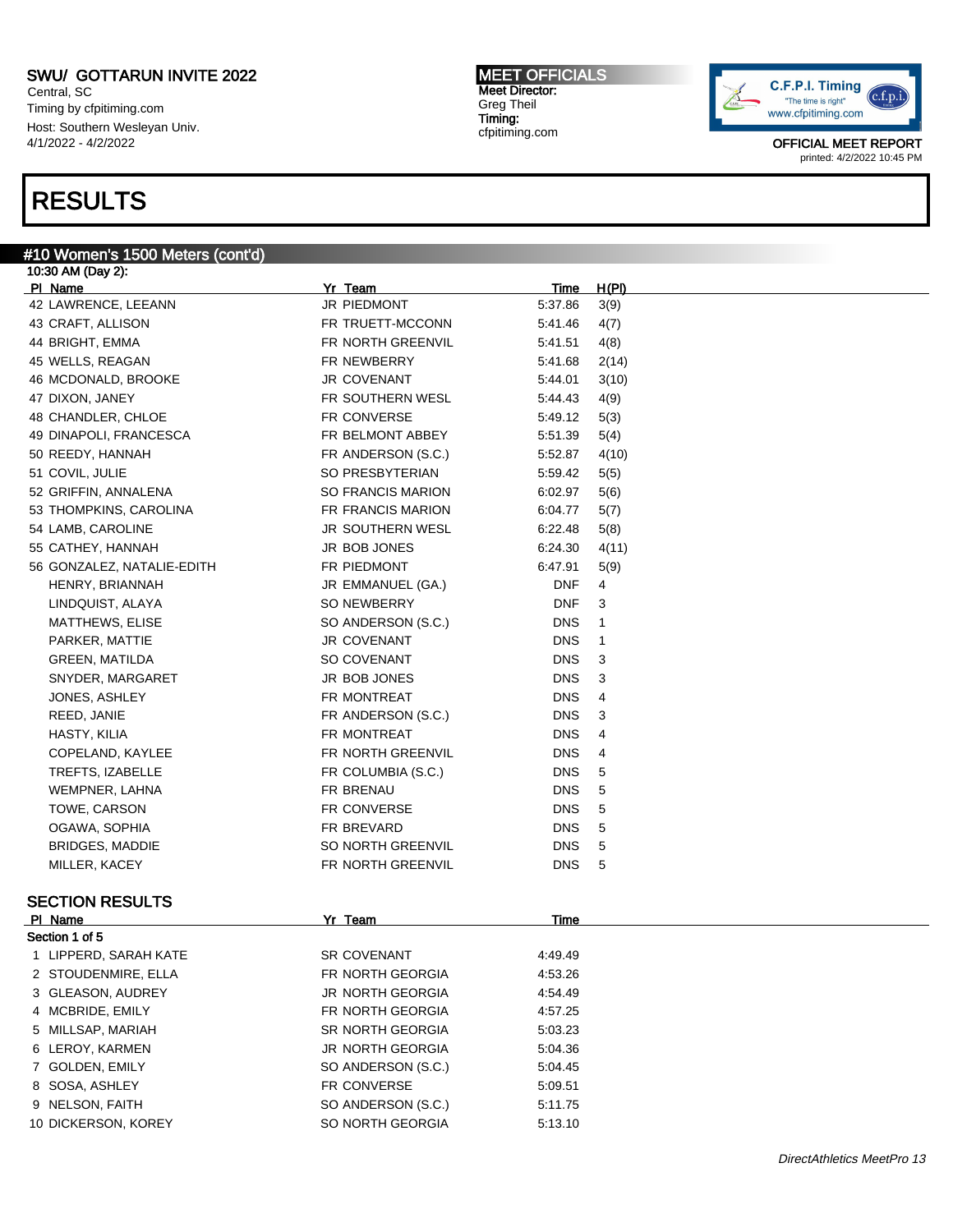Central, SC Timing by cfpitiming.com Host: Southern Wesleyan Univ. 4/1/2022 - 4/2/2022

## RESULTS

MEET OFFICIALS Meet Director: Greg Theil Timing: cfpitiming.com



| #10 Women's 1500 Meters (cont'd) |                    |            |  |
|----------------------------------|--------------------|------------|--|
| PI Name                          | Yr Team            | Time       |  |
| 11 HENRY, MAGGIE                 | SR COVENANT        | 5:13.68    |  |
| 12 RYAN, EMERY                   | SO NORTH GEORGIA   | 5:17.07    |  |
| MATTHEWS, ELISE                  | SO ANDERSON (S.C.) | <b>DNS</b> |  |
| PARKER, MATTIE                   | JR COVENANT        | <b>DNS</b> |  |
| Section 2 of 5                   |                    |            |  |
| 1 PONCE, JAYCIE                  | SO PIEDMONT        | 5:04.25    |  |
| 2 ANGEL, VALERIA                 | SR PIEDMONT        | 5:07.24    |  |
| 3 POPE, ASHLEY                   | SO NORTH GEORGIA   | 5:07.97    |  |
| 4 MORGAN, MACEY                  | SO SOUTHERN WESL   | 5:09.40    |  |
| 5 GEORGE, JOSEY                  | JR PIEDMONT        | 5:10.72    |  |
| 6 HELMS, DEVIN                   | SO NORTH GEORGIA   | 5:11.22    |  |
| 7 CHASTEEN, ANNA                 | FR NORTH GEORGIA   | 5:11.61    |  |
| 8 LEWELLEN, MADISON              | SR SOUTHERN WESL   | 5:14.10    |  |
| 9 CAMPBELL, SAVANNAH             | JR TRUETT-MCCONN   | 5:17.03    |  |
| 10 WILSON, HAGAN                 | SO ANDERSON (S.C.) | 5:22.91    |  |
| 11 WOODS, GRACIE                 | FR ERSKINE         | 5:23.24    |  |
| 12 BURTON, ELIZABETH             | SR NORTH GEORGIA   | 5:27.21    |  |
| 13 BOLYARD, SYDNEY               | SO NORTH GEORGIA   | 5:28.39    |  |
| 14 WELLS, REAGAN                 | FR NEWBERRY        | 5:41.68    |  |
| Section 3 of 5                   |                    |            |  |
| 1 DAWKINS, ANNA                  | FR ERSKINE         | 5:18.89    |  |
| 2 DORMAN, LYDIA                  | SO COVENANT        | 5:19.31    |  |
| 3 FROCK, ABBEY                   | SO SOUTHERN WESL   | 5:19.73    |  |
| 4 ALLAN, LINDSAY                 | JR NORTH GEORGIA   | 5:20.60    |  |
| 5 ZUNIGA, MIA                    | FR BELMONT ABBEY   | 5:20.68    |  |
| 6 MCDONALD, MADISON              | FR CLAFLIN         | 5:21.08    |  |
| 7 BUIE-COX, SKY                  | <b>SR CLAFLIN</b>  | 5:28.29    |  |
| 8 RAIRIGH, CAROLINE              | FR PRESBYTERIAN    | 5:29.32    |  |
| 9 LAWRENCE, LEEANN               | JR PIEDMONT        | 5:37.86    |  |
|                                  |                    |            |  |
| 10 MCDONALD, BROOKE              | JR COVENANT        | 5:44.01    |  |
| LINDQUIST, ALAYA                 | SO NEWBERRY        | <b>DNF</b> |  |
| <b>GREEN, MATILDA</b>            | SO COVENANT        | <b>DNS</b> |  |
| SNYDER, MARGARET                 | JR BOB JONES       | <b>DNS</b> |  |
| REED, JANIE                      | FR ANDERSON (S.C.) | <b>DNS</b> |  |
| Section 4 of 5                   |                    |            |  |
| 1 GRANT, PIPER                   | JR CONVERSE        | 5:22.73    |  |
| 2 GOMEZ, KEYLI                   | SO PRESBYTERIAN    | 5:24.25    |  |
| 3 SANDHOFF, JENNA                | FR COVENANT        | 5:26.57    |  |
| 4 SIMS, ELLE                     | FR TRUETT-MCCONN   | 5:28.40    |  |
| 5 CHOCK, SIMONE                  | SO TRUETT-MCCONN   | 5:32.64    |  |
| 6 LACROIX, KATIE                 | JR BREVARD         | 5:33.91    |  |
| 7 CRAFT, ALLISON                 | FR TRUETT-MCCONN   | 5:41.46    |  |
| 8 BRIGHT, EMMA                   | FR NORTH GREENVIL  | 5:41.51    |  |
| 9 DIXON, JANEY                   | FR SOUTHERN WESL   | 5:44.43    |  |
| 10 REEDY, HANNAH                 | FR ANDERSON (S.C.) | 5:52.87    |  |
| 11 CATHEY, HANNAH                | JR BOB JONES       | 6:24.30    |  |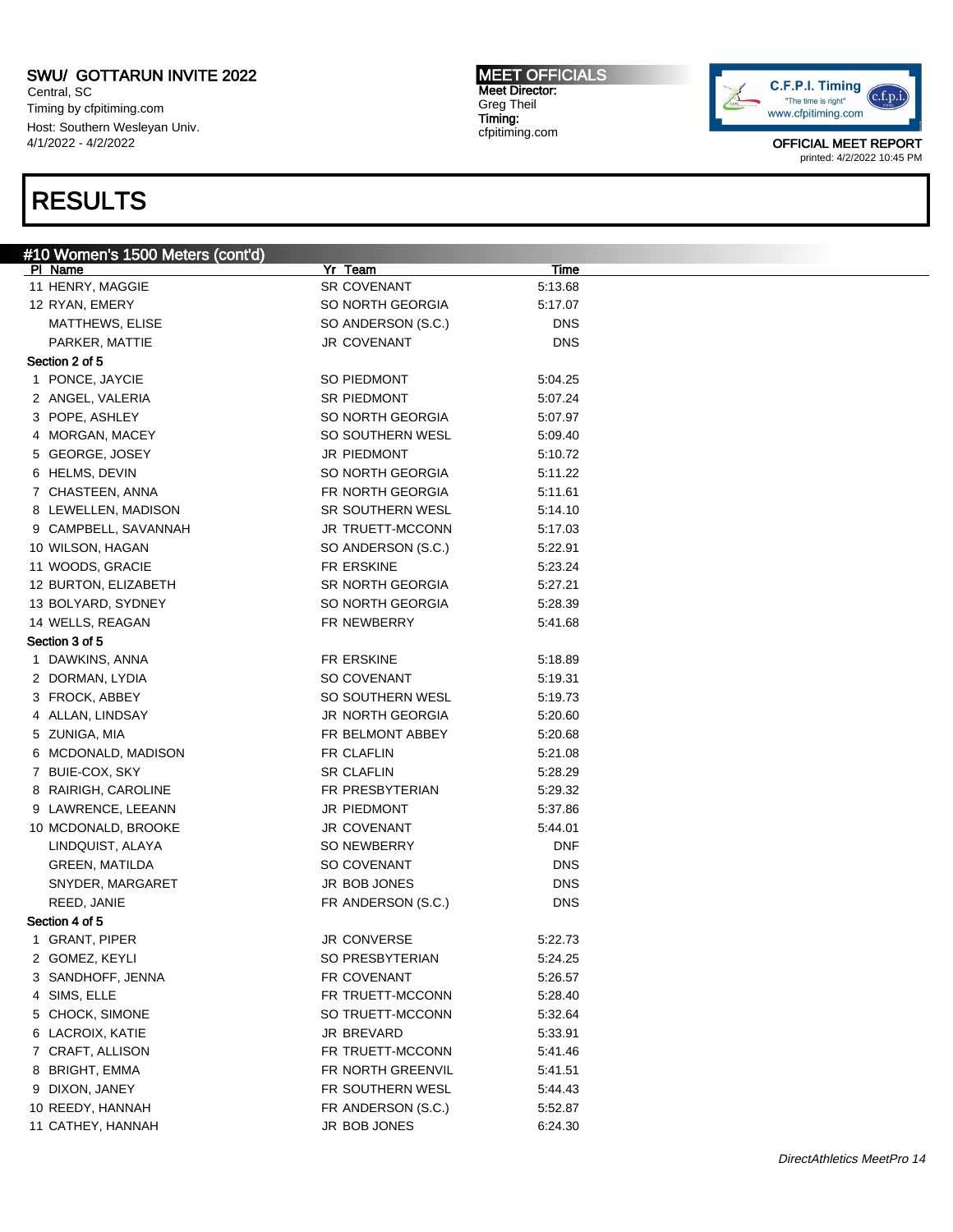Central, SC Timing by cfpitiming.com Host: Southern Wesleyan Univ. 4/1/2022 - 4/2/2022

# RESULTS

MEET OFFICIALS Meet Director: Greg Theil Timing: cfpitiming.com



|   | #10 Women's 1500 Meters (cont'd) |          |                          |             |           |                |
|---|----------------------------------|----------|--------------------------|-------------|-----------|----------------|
|   | PI Name                          |          | Yr Team                  | <u>Time</u> |           |                |
|   | HENRY, BRIANNAH                  |          | JR EMMANUEL (GA.)        | <b>DNF</b>  |           |                |
|   | JONES, ASHLEY                    |          | FR MONTREAT              | <b>DNS</b>  |           |                |
|   | HASTY, KILIA                     |          | FR MONTREAT              | <b>DNS</b>  |           |                |
|   | COPELAND, KAYLEE                 |          | FR NORTH GREENVIL        | <b>DNS</b>  |           |                |
|   | Section 5 of 5                   |          |                          |             |           |                |
|   | 1 OLIVER, ELISSA                 |          | FR NORTH GEORGIA         | 5:20.88     |           |                |
|   | 2 MARKS, ALYSSA                  |          | SR BOB JONES             | 5:36.37     |           |                |
|   | 3 CHANDLER, CHLOE                |          | FR CONVERSE              | 5:49.12     |           |                |
|   | 4 DINAPOLI, FRANCESCA            |          | FR BELMONT ABBEY         | 5:51.39     |           |                |
|   | 5 COVIL, JULIE                   |          | SO PRESBYTERIAN          | 5:59.42     |           |                |
|   | 6 GRIFFIN, ANNALENA              |          | <b>SO FRANCIS MARION</b> | 6:02.97     |           |                |
|   | 7 THOMPKINS, CAROLINA            |          | FR FRANCIS MARION        | 6:04.77     |           |                |
|   | 8 LAMB, CAROLINE                 |          | JR SOUTHERN WESL         | 6:22.48     |           |                |
|   | 9 GONZALEZ, NATALIE-EDITH        |          | FR PIEDMONT              | 6:47.91     |           |                |
|   | TREFTS, IZABELLE                 |          | FR COLUMBIA (S.C.)       | DNS         |           |                |
|   | WEMPNER, LAHNA                   |          | FR BRENAU                | <b>DNS</b>  |           |                |
|   | TOWE, CARSON                     |          | FR CONVERSE              | <b>DNS</b>  |           |                |
|   | OGAWA, SOPHIA                    |          | FR BREVARD               | <b>DNS</b>  |           |                |
|   | <b>BRIDGES, MADDIE</b>           |          | SO NORTH GREENVIL        | <b>DNS</b>  |           |                |
|   | MILLER, KACEY                    |          | FR NORTH GREENVIL        | <b>DNS</b>  |           |                |
|   | #12 Women's 5000 Meters          |          |                          |             |           |                |
|   |                                  |          |                          |             |           |                |
|   | W World Outdoor                  | 14:18.86 | Genzebe Dibaba           | <b>ETH</b>  | 2/19/2015 | Stockholm,     |
| A | American                         | 14:38.92 | Shannon Rowbury          | Nike        | 9/9/2016  | Brussels, BEL  |
| С | College Outdoor                  | 15:07.64 | Jenny Simpson            | Colorado    | 5/2/2009  | Palto Alto, CA |
| S | SWU/ School                      | 19:55.46 | Maggie Rice              |             | 4/27/2019 | Central, SC    |
|   | 5:40 PM (Day 1):                 |          |                          |             |           |                |
|   | PI Name                          |          | Yr Team                  | Time        |           |                |
|   | 1 CAMPBELL, SAVANNAH             |          | JR TRUETT-MCCONN         | S 18:40.78  |           |                |
|   | 2 LEROY, KARMEN                  |          | JR NORTH GEORGIA         | S 18:51.05  |           |                |
|   | 3 HOLLIFIELD, MAKAYLA            |          | JR COLUMBIA (S.C.)       | S 18:52.47  |           |                |
|   | 4 SOSA, ASHLEY                   |          | FR CONVERSE              | S 18:59.02  |           |                |
|   | 5 PALLOZZI, MAKENNA              |          | SO BELMONT ABBEY         | S 19:03.72  |           |                |
|   | 6 POPE, ASHLEY                   |          | SO NORTH GEORGIA         | S 19:20.04  |           |                |
|   | 7 STODDARD, AUBREY               |          | SO ANDERSON (S.C.)       | S 19:29.17  |           |                |
|   | 8 WARD, REBECCA                  |          | SO ANDERSON (S.C.)       | S 19:44.27  |           |                |
|   | 9 OLIVER, ELISSA                 |          | FR NORTH GEORGIA         | S 19:49.39  |           |                |
|   | 10 GRANT, PIPER                  |          | JR CONVERSE              | 20:14.47    |           |                |
|   | 11 BURTON, ELIZABETH             |          | SR NORTH GEORGIA         | 20:21.66    |           |                |
|   | 12 TURNER, JETTA                 |          | <b>JR CONVERSE</b>       | 20:26.22    |           |                |
|   | 13 HUGGINS, GABRIELLE            |          | JR COLUMBIA (S.C.)       | 20:43.67    |           |                |
|   | 14 CRAFT, ALLISON                |          | FR TRUETT-MCCONN         | 20:47.85    |           |                |
|   | 15 WILLIS, SAVANNAH              |          | FR BELMONT ABBEY         | 21:01.04    |           |                |
|   | 16 SIMS, ELLE                    |          | FR TRUETT-MCCONN         | 21:14.05    |           |                |
|   | 17 CHOCK, SIMONE                 |          | SO TRUETT-MCCONN         | 21:27.61    |           |                |
|   | 18 MOORE, LYDIA                  |          | FR COVENANT              | 21:56.73    |           |                |
|   | 19 ARCE, JESSIE                  |          | FR CONVERSE              | 21:59.86    |           |                |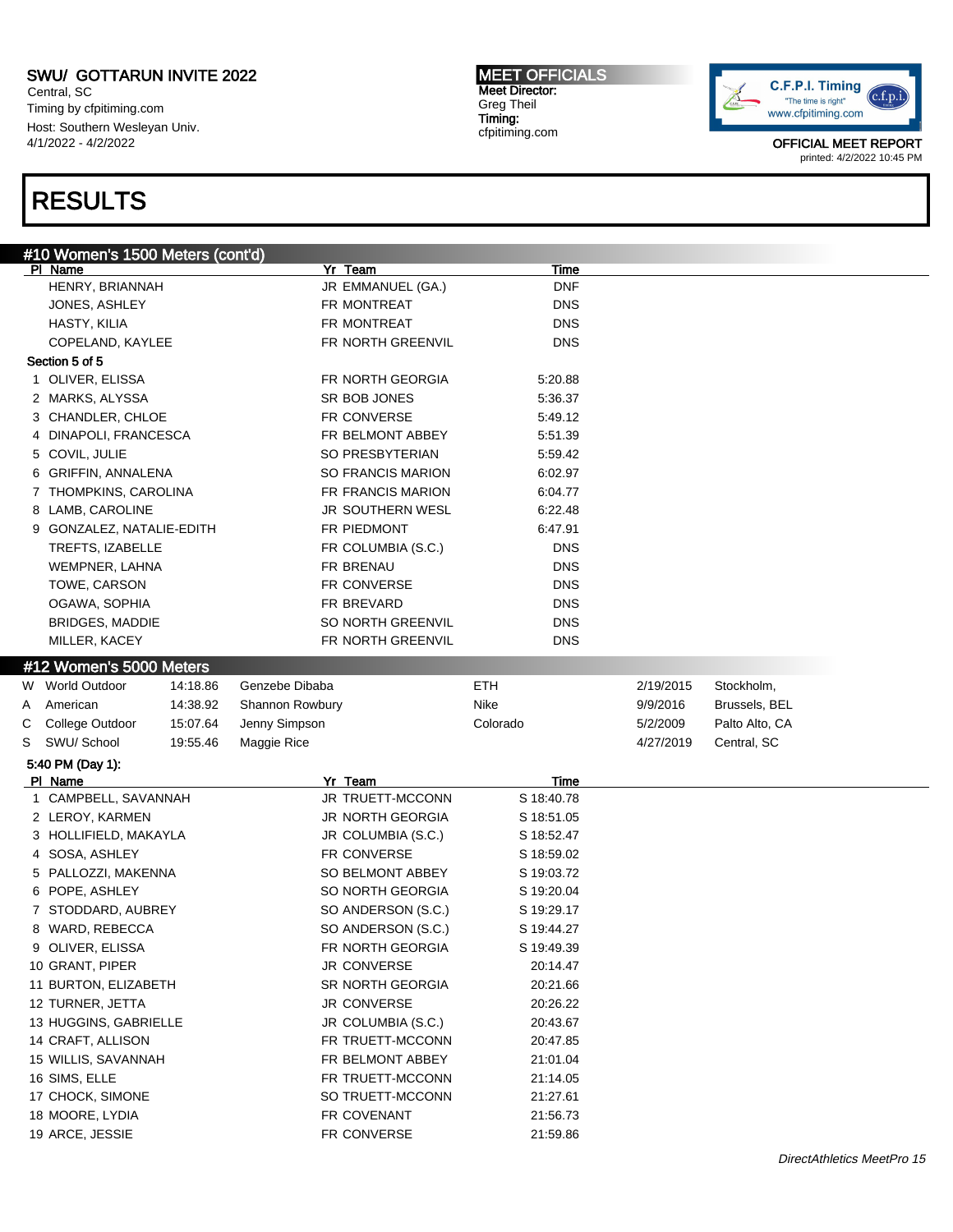Central, SC Timing by cfpitiming.com Host: Southern Wesleyan Univ. 4/1/2022 - 4/2/2022

#### MEET OFFICIALS Meet Director: Greg Theil Timing: cfpitiming.com



OFFICIAL MEET REPORT printed: 4/2/2022 10:45 PM

## RESULTS

#### #12 Women's 5000 Meters (cont'd)

|   | 5:40 PM (Day 1):                  |       |                        |                    |              |                  |              |             |                            |
|---|-----------------------------------|-------|------------------------|--------------------|--------------|------------------|--------------|-------------|----------------------------|
|   | PI Name                           |       |                        | Yr Team            |              | Time             |              |             |                            |
|   | 20 THOMPKINS, CAROLINA            |       |                        | FR FRANCIS MARION  |              | 22:04.03         |              |             |                            |
|   | 21 MILLER, KACEY                  |       |                        | FR NORTH GREENVIL  |              | 23:15.42         |              |             |                            |
|   | 22 LIPARI, BRIGID                 |       |                        | SR BELMONT ABBEY   |              | 23:18.15         |              |             |                            |
|   | 23 HINA, KALI                     |       |                        | FR COVENANT        |              | 23:42.98         |              |             |                            |
|   | 24 VAN ETTEN, MEGAN               |       |                        | SO MARS HILL       |              | 24:26.88         |              |             |                            |
|   | 25 BRIDGES, MADDIE                |       |                        | SO NORTH GREENVIL  |              | 24:31.11         |              |             |                            |
|   | HARVEY, LIBBY                     |       |                        | SO CONVERSE        |              | <b>DNS</b>       |              |             |                            |
|   |                                   |       |                        |                    |              |                  |              |             |                            |
|   | #15 Women's 100m Hurdles          |       |                        |                    |              |                  |              |             |                            |
|   | W World Outdoor                   | 12.20 | Keni Harrison          |                    | <b>USA</b>   |                  | 7/22/2016    | London, ENG |                            |
| A | American                          | 12.20 | Keni Harrison          |                    | Nike         |                  | 7/22/2016    | London, ENG |                            |
| С | College Outdoor                   | 12.39 | <b>Brianna Rollins</b> |                    | Clemson      |                  | 6/8/2013     | Eugene, OR  |                            |
| S | SWU/ School                       | 13.93 | Skylar Julian          |                    |              |                  | 5/27/2017    |             |                            |
|   | 12:25 PM (Day 2):                 |       |                        |                    |              |                  |              |             |                            |
|   | PI Name                           |       |                        | Yr Team            |              | Time             | <u>H(PI)</u> |             |                            |
|   | 1 SHIPPY, DESTINY                 |       |                        | SR WOFFORD         |              | $14.34$ $(-1.0)$ | 1(1)         |             |                            |
|   | 2 BELTON, DAEJA                   |       |                        | SR CONVERSE        |              | $14.86$ $(-1.0)$ | 1(2)         |             |                            |
|   | 3 MYERS, PHOEBE                   |       |                        | <b>JR CONVERSE</b> |              | $14.94$ $(-1.0)$ | 1(3)         |             |                            |
|   | 4 FLORES, ISABELLE                |       |                        | FR BELMONT ABBEY   |              | $15.09$ $(-1.0)$ | 1(4)         |             |                            |
|   | 5 MOORER, TELEAH                  |       |                        | <b>SO ALLEN</b>    |              | $15.27$ $(-1.0)$ | 1(5)         |             |                            |
|   | 6 LAY, TRAVON                     |       |                        | FR SOUTHERN WESL   |              | $15.35$ $(-1.0)$ | 1(6)         |             |                            |
|   | 7 PERNELL, LAUREN                 |       |                        | SO ANDERSON (S.C.) |              | $15.65$ $(-1.0)$ | 1(7)         |             |                            |
|   | 8 WARREN, LAYLA                   |       |                        | SO NEWBERRY        |              | $16.17$ $(-0.3)$ | 3(1)         |             |                            |
| 9 | JOHNSON, EMMA                     |       |                        | JR NEWBERRY        |              | $16.37$ $(+0.2)$ | 2(1)         |             |                            |
|   | 10 GRIGSBY, TENAE                 |       |                        | JR TRUETT-MCCONN   |              | $16.38$ $(-0.3)$ | 3(2)         |             |                            |
|   | 11 COLON, KAROLINA                |       |                        | FR BELMONT ABBEY   |              | $16.51$ $(-1.0)$ | 1(8)         |             |                            |
|   | 12 TASTINGER, ANNA                |       |                        | FR MONTREAT        |              | $17.32$ $(+0.2)$ | 2(2)         |             |                            |
|   | 13 WRIGHT, DIAMOND                |       |                        | <b>SO NEWBERRY</b> |              | $17.50 (-0.3)$   | 3(3)         |             |                            |
|   | 14 WHITE, OLIVIA                  |       |                        | FR BELMONT ABBEY   |              | $17.54$ $(+0.2)$ | 2(3)         |             |                            |
|   | 15 BLAKE, LA'MIYA                 |       |                        | FR MARS HILL       |              | $17.87$ (+0.5)   | 4(1)         |             |                            |
|   | 16 MILLER, HAYLEA-LAYNE           |       |                        | FR BREVARD         |              | $17.95$ $(+0.5)$ | 4(2)         |             |                            |
|   | 17 WILSON, ADDISON                |       |                        | SO TRUETT-MCCONN   |              | $17.96$ $(+0.2)$ | 2(4)         |             |                            |
|   | 18 BROWN, CORTNEY                 |       |                        | SO PIEDMONT        |              | $18.05$ $(-0.3)$ | 3(4)         |             |                            |
|   | 19 DAVIS, ZYKIRAH                 |       |                        | SO COLUMBIA (S.C.) |              | $18.51$ (+0.5)   | 4(3)         |             |                            |
|   | 20 STARKS, JASMINE                |       |                        | SO COLUMBIA (S.C.) |              | $18.55$ (+0.5)   | 4(4)         |             |                            |
|   | 21 ALLEN, TRENYONNA               |       |                        | FR TRUETT-MCCONN   |              | $18.68$ $(-0.3)$ | 3(5)         |             |                            |
|   | 22 HUTCHERSON, DORIAN             |       |                        | <b>SO CLAFLIN</b>  |              | $19.36$ $(+0.5)$ | 4(5)         |             |                            |
|   | <b>BELL, JUSTICE</b>              |       |                        | SO CLAFLIN         |              | <b>DNF</b>       | 3            |             |                            |
|   | LANDRY, KATIE                     |       |                        | JR ANDERSON (S.C.) |              | <b>DNS</b>       | 2            |             |                            |
|   | BURKETT, JAYDA                    |       |                        | JR BRENAU          |              | <b>DNS</b>       | 2            |             |                            |
|   | CASTEAL, ZHAIRE                   |       |                        | FR COLUMBIA (S.C.) |              | <b>DNS</b>       | 2            |             |                            |
|   |                                   |       |                        |                    |              |                  |              |             |                            |
|   | <b>SECTION RESULTS</b><br>PI Name |       |                        | Yr Team            |              | Time             |              |             |                            |
|   | Section 1 of 4                    |       |                        |                    | Wind: (-1.0) |                  |              |             |                            |
|   |                                   |       |                        |                    |              |                  |              |             |                            |
|   |                                   |       |                        |                    |              |                  |              |             | DirectAthletics MeetPro 16 |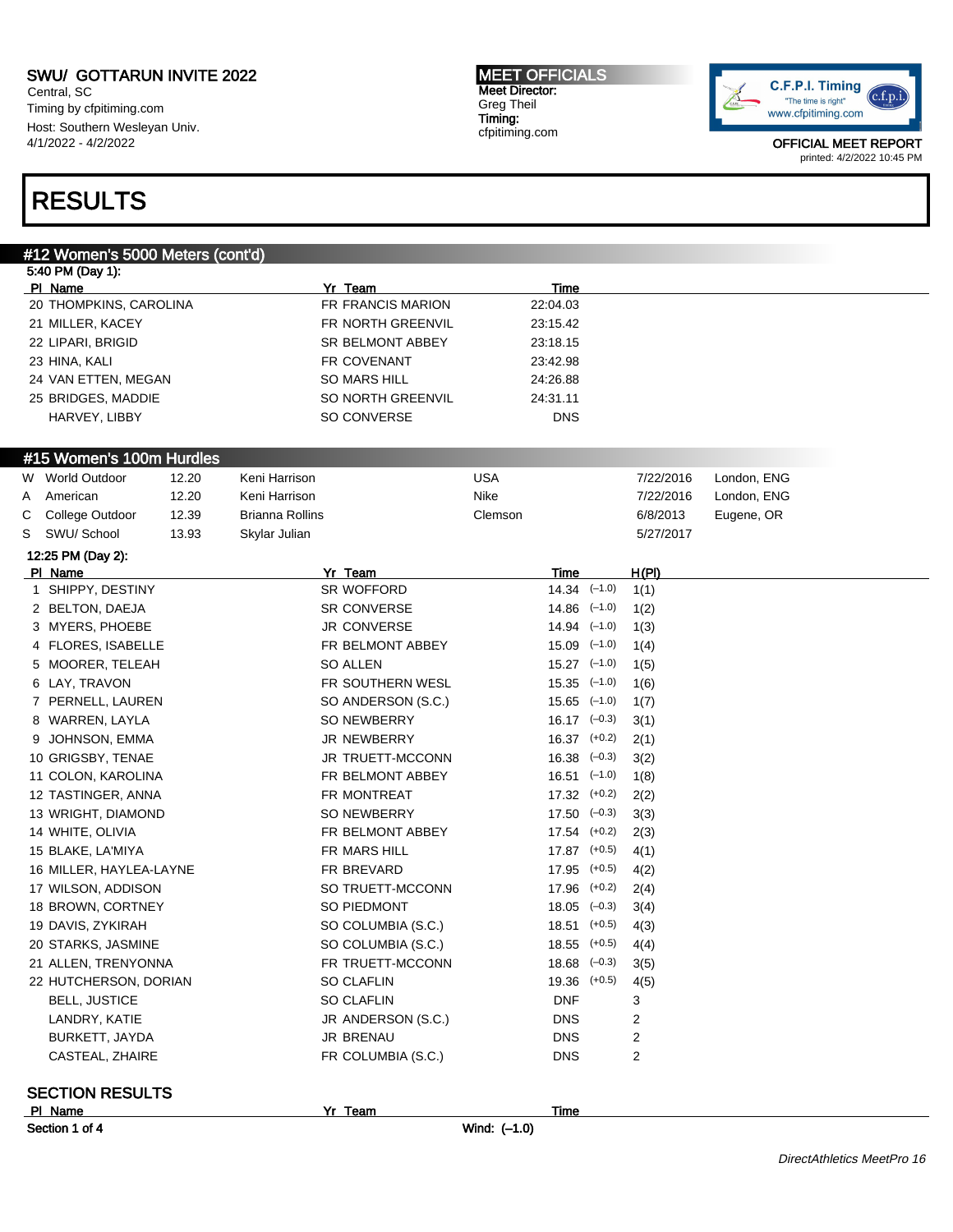Central, SC Timing by cfpitiming.com Host: Southern Wesleyan Univ. 4/1/2022 - 4/2/2022

### RESULTS

#### #15 Women's 100m Hurdles (cont'd)<br>| PI\_Name Pl Name Yr Team Time 1 SHIPPY, DESTINY SR WOFFORD 14.34 2 BELTON, DAEJA SR CONVERSE 14.86 3 MYERS, PHOEBE **JR CONVERSE** 14.94 4 FLORES, ISABELLE **FR BELMONT ABBEY** 15.09 5 MOORER, TELEAH SO ALLEN SO ALLEN 15.27 6 LAY, TRAVON FR SOUTHERN WESL 15.35 7 PERNELL, LAUREN SO ANDERSON (S.C.) 15.65 8 COLON, KAROLINA **FR BELMONT ABBEY** 16.51 Section 2 of 4 Wind: (+0.2) 1 JOHNSON, EMMA 16.37 2 TASTINGER, ANNA 17.32 3 WHITE, OLIVIA **FR BELMONT ABBEY** 17.54 4 WILSON, ADDISON SO TRUETT-MCCONN 17.96 LANDRY, KATIE JR ANDERSON (S.C.) DNS BURKETT, JAYDA JR BRENAU DNS CASTEAL, ZHAIRE **FR COLUMBIA (S.C.)** DNS Section 3 of 4 Wind: (–0.3) 1 WARREN, LAYLA SO NEWBERRY 16.17 2 GRIGSBY, TENAE JR TRUETT-MCCONN 16.38 3 WRIGHT, DIAMOND SO NEWBERRY 17.50 4 BROWN, CORTNEY SO PIEDMONT 18.05 5 ALLEN, TRENYONNA FR TRUETT-MCCONN 18.68 BELL, JUSTICE SO CLAFLIN DNF Section 4 of 4 Wind: (+0.5) 1 BLAKE, LA'MIYA **FR MARS HILL 17.87** 2 MILLER, HAYLEA-LAYNE **FR BREVARD** 17.95 3 DAVIS, ZYKIRAH SO COLUMBIA (S.C.) 18.51 4 STARKS, JASMINE SO COLUMBIA (S.C.) 18.55 5 HUTCHERSON, DORIAN SO CLAFLIN 5 19.36 #18 Women's 400m Hurdles W World Outdoor 51.46 Sydney McLaughlin CUSA USA 8/4/2021 Tokyo, JPN A American 652.47 Lashinda Demus Nike Nike 9/1/2011 Daegu, KOR C College Outdoor 52.75 Sydney McLaughlin Kentucky Kentucky 5/13/2018 Knoxville, TN S SWU/ School 1:03.00 Sh'Keya Wimberly 5/1/2015 2:45 PM (Day 2): Pl Name Yr Team Time H(Pl) 1 ROWE, NATHALIA **1:05.88** 1(1) 2 GRIGSBY, TENAE JR TRUETT-MCCONN 1:06.50 1(2) 3 WILLIAMS, KEYANNA SR SOUTHERN WESL 1:06.80 1(3) 4 LEMA, KAYLA **FR SOUTHERN WESL** 1:07.88 1(4) 5 WHITE, OLIVIA FR BELMONT ABBEY 1:08.82 2(1) 6 CASTILLO, ISABELA FR SOUTHERN WESL 1:09.63 1(5) 7 LAY, TRAVON **FR SOUTHERN WESL** 1:09.67 2(2) 8 MILLER, HAYLEA-LAYNE FR BREVARD FR BREVARD 1:10.09 3(1) 9 CHESTNUT, SEKYAH SO BELMONT ABBEY 1:10.54 2(3)

10 TATE, LAURYN SO SOUTHERN WESL 1:10.68 3(2)



OFFICIAL MEET REPORT printed: 4/2/2022 10:45 PM

MEET OFFICIALS Meet Director: Greg Theil Timing: cfpitiming.com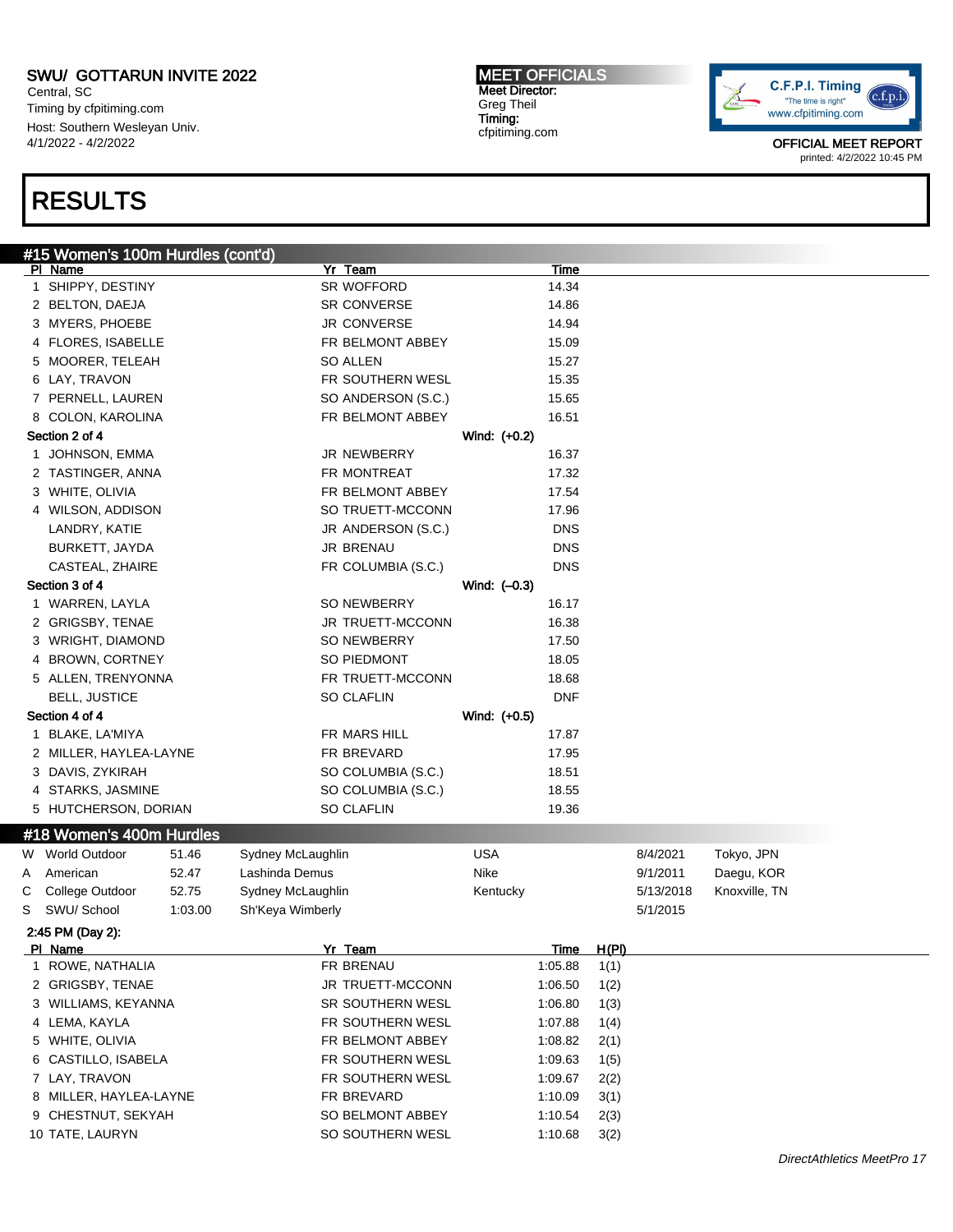Central, SC Timing by cfpitiming.com Host: Southern Wesleyan Univ. 4/1/2022 - 4/2/2022

## RESULTS

### #18 Women's 400m Hurdles (cont'd)

| 2:45 PM (Day 2):          |                    |             |       |
|---------------------------|--------------------|-------------|-------|
| PI Name                   | Yr_Team            | <b>Time</b> | H(PI) |
| 11 COLON, KAROLINA        | FR BELMONT ABBEY   | 1:12.24     | 2(4)  |
| 12 SHEPHERD, AUTUMN       | FR TRUETT-MCCONN   | 1:13.84     | 2(5)  |
| 13 ROSE, KATLYN           | FR NORTH GREENVIL  | 1:14.17     | 3(3)  |
| 14 BAKER, ANNA            | <b>JR COVENANT</b> | 1:14.37     | 3(4)  |
| 15 TAYLOR, AYANI          | FR ALLEN           | 1:16.69     | 4(1)  |
| 16 SANDHOFF, JENNA        | FR COVENANT        | 1:16.74     | 3(5)  |
| 17 SEYMOUR, SAMANTHA      | SO PIEDMONT        | 1:16.77     | 4(2)  |
| 18 FUSELIER, KASHAELYN    | SR ST. ANDREWS     | 1:21.42     | 4(3)  |
| 19 PRESTON, ELANA         | SO COLUMBIA (S.C.) | 1:22.02     | 4(4)  |
| HUTCHERSON, DORIAN        | SO CLAFLIN         | <b>DNF</b>  | 3     |
| HEISER-WHATLEY, JESSICA   | JR COLUMBIA (S.C.) | <b>FS</b>   | 4     |
| BURKETT, JAYDA            | JR BRENAU          | <b>DNS</b>  | 2     |
| HEISER-WHATLEY, VICTORIA  | JR COLUMBIA (S.C.) | <b>DNS</b>  | 4     |
|                           |                    |             |       |
| <b>SECTION RESULTS</b>    | Yr Team            | Time        |       |
| PI Name<br>Section 1 of 4 |                    |             |       |
| 1 ROWE, NATHALIA          | FR BRENAU          | 1:05.88     |       |
| 2 GRIGSBY, TENAE          | JR TRUETT-MCCONN   | 1:06.50     |       |
| 3 WILLIAMS, KEYANNA       | SR SOUTHERN WESL   | 1:06.80     |       |
| 4 LEMA, KAYLA             | FR SOUTHERN WESL   | 1:07.88     |       |
| 5 CASTILLO, ISABELA       | FR SOUTHERN WESL   | 1:09.63     |       |
| Section 2 of 4            |                    |             |       |
| 1 WHITE, OLIVIA           | FR BELMONT ABBEY   | 1:08.82     |       |
| 2 LAY, TRAVON             | FR SOUTHERN WESL   | 1:09.67     |       |
| 3 CHESTNUT, SEKYAH        | SO BELMONT ABBEY   | 1:10.54     |       |
| 4 COLON, KAROLINA         | FR BELMONT ABBEY   | 1:12.24     |       |
| 5 SHEPHERD, AUTUMN        | FR TRUETT-MCCONN   | 1:13.84     |       |
| BURKETT, JAYDA            | JR BRENAU          | <b>DNS</b>  |       |
| Section 3 of 4            |                    |             |       |
| 1 MILLER, HAYLEA-LAYNE    | FR BREVARD         | 1:10.09     |       |
| 2 TATE, LAURYN            | SO SOUTHERN WESL   | 1:10.68     |       |
| 3 ROSE, KATLYN            | FR NORTH GREENVIL  | 1:14.17     |       |
| 4 BAKER, ANNA             | JR COVENANT        | 1:14.37     |       |
| 5 SANDHOFF, JENNA         | FR COVENANT        | 1:16.74     |       |
| HUTCHERSON, DORIAN        | <b>SO CLAFLIN</b>  | <b>DNF</b>  |       |
| Section 4 of 4            |                    |             |       |
| 1 TAYLOR, AYANI           | FR ALLEN           | 1:16.69     |       |
| 2 SEYMOUR, SAMANTHA       | SO PIEDMONT        | 1:16.77     |       |
| 3 FUSELIER, KASHAELYN     | SR ST. ANDREWS     | 1:21.42     |       |
| 4 PRESTON, ELANA          | SO COLUMBIA (S.C.) | 1:22.02     |       |
| HEISER-WHATLEY, JESSICA   | JR COLUMBIA (S.C.) | <b>FS</b>   |       |
| HEISER-WHATLEY, VICTORIA  | JR COLUMBIA (S.C.) | <b>DNS</b>  |       |

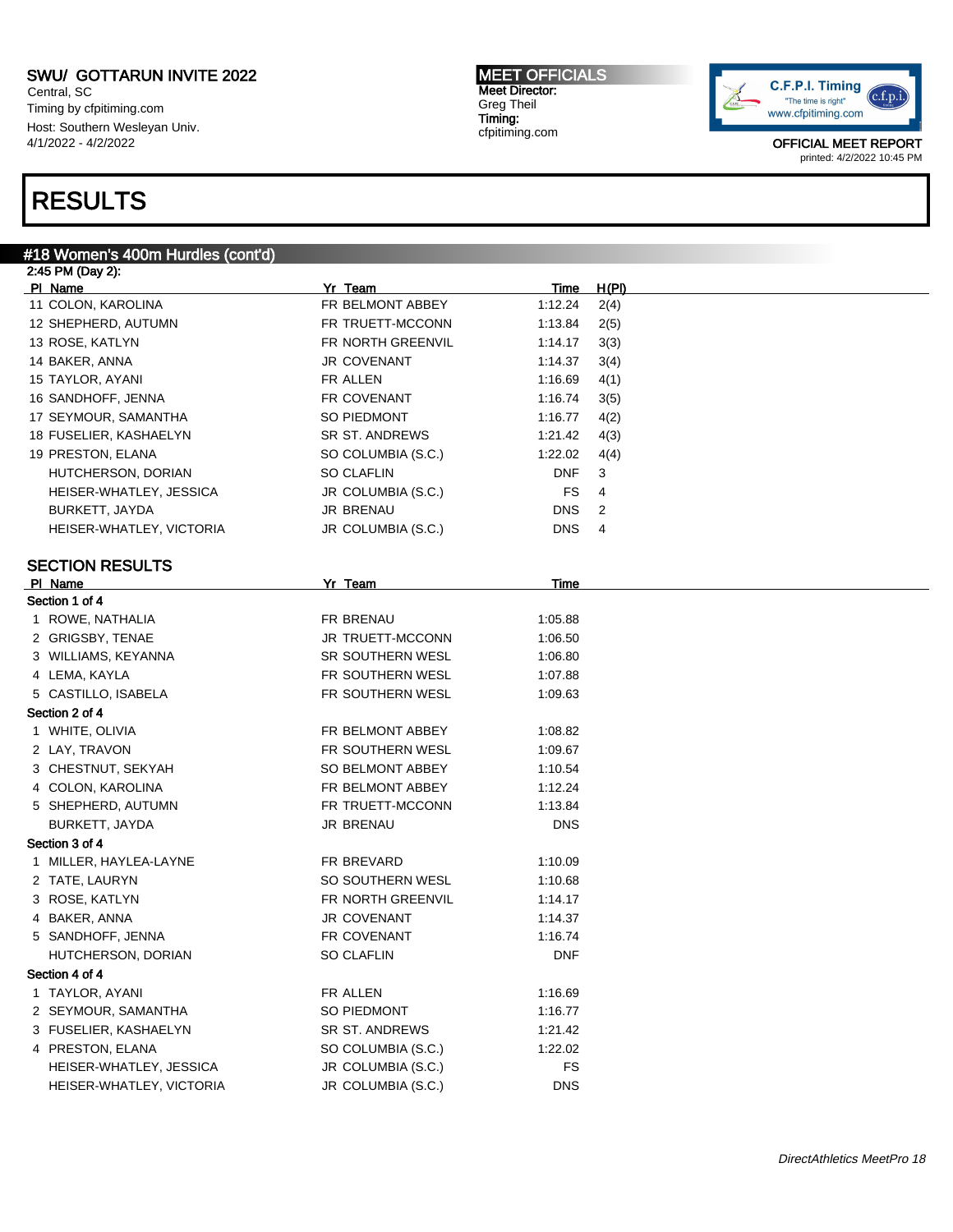Central, SC Timing by cfpitiming.com Host: Southern Wesleyan Univ. 4/1/2022 - 4/2/2022

#42 Women's 3000m Steeple

### RESULTS

MEET OFFICIALS Meet Director: Greg Theil Timing: cfpitiming.com



| Emma Coburn<br>New Balance<br>American<br>9:07.63<br>8/15/2016<br>Rio de Janeiro,<br>Jenny Simpson<br>Colorado<br>Berlin, GER<br>College Outdoor<br>9:12.50<br>8/17/2009<br>Michelle Last-Spearman<br>Spartenburg, SC<br>SWU/ School<br>12:12.45<br>4/2/2016<br>4:00 PM (Day 1):<br>Yr Team<br>PI Name<br>H(PI)<br>Time<br>SO ANDERSON (S.C.)<br>1 HANSON, WHITNEY<br>S 11:21.52<br>1(1)<br>JR NORTH GEORGIA<br>2 GLEASON, AUDREY<br>S 11:30.48<br>1(2)<br>FR NORTH GEORGIA<br>3 MCBRIDE, EMILY<br>S 11:34.16<br>1(3)<br>FR NORTH GEORGIA<br>4 CHASTEEN, ANNA<br>S 11:48.19<br>1(4)<br>5 MARTIN, JODI<br>JR ANDERSON (S.C.)<br>S 11:48.29<br>1(5)<br><b>SR PIEDMONT</b><br>6 ANGEL, VALERIA<br>S 12:10.68<br>1(6)<br>7 HELMS, DEVIN<br>SO NORTH GEORGIA<br>12:15.82<br>1(7)<br><b>JR COVENANT</b><br>8 PARKER, MATTIE<br>12:23.19<br>1(8)<br>9 CRUMLEY, MADISON<br>SO ANDERSON (S.C.)<br>12:32.79<br>1(9)<br>SO WOFFORD<br>10 ROBERTS, MORGAN<br>12:35.87<br>2(1)<br>SO SOUTHERN WESL<br>11 FROCK, ABBEY<br>12:44.18<br>1(10)<br>12 KELLER, SYDNEY<br>FR BELMONT ABBEY<br>12:48.47<br>1(11)<br>13 GEORGE, JOSEY<br>JR PIEDMONT<br>12:54.98<br>2(2)<br>SO NORTH GEORGIA<br>14 BOLYARD, SYDNEY<br>12:56.98<br>1(12)<br>15 LITTLE, MEGHAN<br>SO BELMONT ABBEY<br>13:18.58<br>2(3)<br>SO CONVERSE<br>16 HARVEY, LIBBY<br>13:32.85<br>2(4)<br>FR NORTH GREENVIL<br>17 BRIGHT, EMMA<br>13:50.46<br>2(5)<br>18 PRESTON, ELANA<br>SO COLUMBIA (S.C.)<br>14:15.82<br>2(6)<br>SO BOB JONES<br>19 FLYNN, LYDIA<br>14:31.00<br>2(7)<br><b>SO FRANCIS MARION</b><br>20 GRIFFIN, ANNALENA<br>15:06.10<br>2(8)<br>SO BOB JONES<br>21 LANDRY, EMMA<br>15:56.18<br>2(9)<br><b>DNF</b><br>$\overline{c}$<br>TREFTS, IZABELLE<br>FR COLUMBIA (S.C.)<br>FR ERSKINE<br><b>DNF</b><br>$\overline{c}$<br>SEDESKA, SOPHIE<br><b>DNS</b><br>SR BOB JONES<br>2<br>FOX, NICOLE<br><b>SECTION RESULTS</b><br>PI Name<br>Yr Team<br>Time<br>Section 1 of 2<br>1 HANSON, WHITNEY<br>SO ANDERSON (S.C.)<br>S 11:21.52<br>2 GLEASON, AUDREY<br>JR NORTH GEORGIA<br>S 11:30.48<br>3 MCBRIDE, EMILY<br>FR NORTH GEORGIA<br>S 11:34.16<br>4 CHASTEEN, ANNA<br>FR NORTH GEORGIA<br>S 11:48.19<br>5 MARTIN, JODI<br>JR ANDERSON (S.C.)<br>S 11:48.29<br>6 ANGEL, VALERIA<br>SR PIEDMONT<br>S 12:10.68<br>7 HELMS, DEVIN<br>SO NORTH GEORGIA<br>12:15.82<br>8 PARKER, MATTIE<br>JR COVENANT<br>12:23.19<br>9 CRUMLEY, MADISON<br>SO ANDERSON (S.C.)<br>12:32.79<br>10 FROCK, ABBEY<br>SO SOUTHERN WESL<br>12:44.18<br>11 KELLER, SYDNEY<br>FR BELMONT ABBEY<br>12:48.47<br>SO NORTH GEORGIA<br>12 BOLYARD, SYDNEY<br>12:56.98<br>Section 2 of 2 | W | <b>World Outdoor</b> | 8:44.32 | <b>Beatrice Chepkoech</b> | KEN |  | 7/20/2018 | Fontvieille, MON |  |  |  |
|-----------------------------------------------------------------------------------------------------------------------------------------------------------------------------------------------------------------------------------------------------------------------------------------------------------------------------------------------------------------------------------------------------------------------------------------------------------------------------------------------------------------------------------------------------------------------------------------------------------------------------------------------------------------------------------------------------------------------------------------------------------------------------------------------------------------------------------------------------------------------------------------------------------------------------------------------------------------------------------------------------------------------------------------------------------------------------------------------------------------------------------------------------------------------------------------------------------------------------------------------------------------------------------------------------------------------------------------------------------------------------------------------------------------------------------------------------------------------------------------------------------------------------------------------------------------------------------------------------------------------------------------------------------------------------------------------------------------------------------------------------------------------------------------------------------------------------------------------------------------------------------------------------------------------------------------------------------------------------------------------------------------------------------------------------------------------------------------------------------------------------------------------------------------------------------------------------------------------------------------------------------------------------------------------------------------------------------------------------------------------------------------------------------------------------------------------------------------------------------------------------------------------------------------------------------------------------------------------------------|---|----------------------|---------|---------------------------|-----|--|-----------|------------------|--|--|--|
|                                                                                                                                                                                                                                                                                                                                                                                                                                                                                                                                                                                                                                                                                                                                                                                                                                                                                                                                                                                                                                                                                                                                                                                                                                                                                                                                                                                                                                                                                                                                                                                                                                                                                                                                                                                                                                                                                                                                                                                                                                                                                                                                                                                                                                                                                                                                                                                                                                                                                                                                                                                                           | A |                      |         |                           |     |  |           |                  |  |  |  |
|                                                                                                                                                                                                                                                                                                                                                                                                                                                                                                                                                                                                                                                                                                                                                                                                                                                                                                                                                                                                                                                                                                                                                                                                                                                                                                                                                                                                                                                                                                                                                                                                                                                                                                                                                                                                                                                                                                                                                                                                                                                                                                                                                                                                                                                                                                                                                                                                                                                                                                                                                                                                           | С |                      |         |                           |     |  |           |                  |  |  |  |
|                                                                                                                                                                                                                                                                                                                                                                                                                                                                                                                                                                                                                                                                                                                                                                                                                                                                                                                                                                                                                                                                                                                                                                                                                                                                                                                                                                                                                                                                                                                                                                                                                                                                                                                                                                                                                                                                                                                                                                                                                                                                                                                                                                                                                                                                                                                                                                                                                                                                                                                                                                                                           | S |                      |         |                           |     |  |           |                  |  |  |  |
|                                                                                                                                                                                                                                                                                                                                                                                                                                                                                                                                                                                                                                                                                                                                                                                                                                                                                                                                                                                                                                                                                                                                                                                                                                                                                                                                                                                                                                                                                                                                                                                                                                                                                                                                                                                                                                                                                                                                                                                                                                                                                                                                                                                                                                                                                                                                                                                                                                                                                                                                                                                                           |   |                      |         |                           |     |  |           |                  |  |  |  |
|                                                                                                                                                                                                                                                                                                                                                                                                                                                                                                                                                                                                                                                                                                                                                                                                                                                                                                                                                                                                                                                                                                                                                                                                                                                                                                                                                                                                                                                                                                                                                                                                                                                                                                                                                                                                                                                                                                                                                                                                                                                                                                                                                                                                                                                                                                                                                                                                                                                                                                                                                                                                           |   |                      |         |                           |     |  |           |                  |  |  |  |
|                                                                                                                                                                                                                                                                                                                                                                                                                                                                                                                                                                                                                                                                                                                                                                                                                                                                                                                                                                                                                                                                                                                                                                                                                                                                                                                                                                                                                                                                                                                                                                                                                                                                                                                                                                                                                                                                                                                                                                                                                                                                                                                                                                                                                                                                                                                                                                                                                                                                                                                                                                                                           |   |                      |         |                           |     |  |           |                  |  |  |  |
|                                                                                                                                                                                                                                                                                                                                                                                                                                                                                                                                                                                                                                                                                                                                                                                                                                                                                                                                                                                                                                                                                                                                                                                                                                                                                                                                                                                                                                                                                                                                                                                                                                                                                                                                                                                                                                                                                                                                                                                                                                                                                                                                                                                                                                                                                                                                                                                                                                                                                                                                                                                                           |   |                      |         |                           |     |  |           |                  |  |  |  |
|                                                                                                                                                                                                                                                                                                                                                                                                                                                                                                                                                                                                                                                                                                                                                                                                                                                                                                                                                                                                                                                                                                                                                                                                                                                                                                                                                                                                                                                                                                                                                                                                                                                                                                                                                                                                                                                                                                                                                                                                                                                                                                                                                                                                                                                                                                                                                                                                                                                                                                                                                                                                           |   |                      |         |                           |     |  |           |                  |  |  |  |
|                                                                                                                                                                                                                                                                                                                                                                                                                                                                                                                                                                                                                                                                                                                                                                                                                                                                                                                                                                                                                                                                                                                                                                                                                                                                                                                                                                                                                                                                                                                                                                                                                                                                                                                                                                                                                                                                                                                                                                                                                                                                                                                                                                                                                                                                                                                                                                                                                                                                                                                                                                                                           |   |                      |         |                           |     |  |           |                  |  |  |  |
|                                                                                                                                                                                                                                                                                                                                                                                                                                                                                                                                                                                                                                                                                                                                                                                                                                                                                                                                                                                                                                                                                                                                                                                                                                                                                                                                                                                                                                                                                                                                                                                                                                                                                                                                                                                                                                                                                                                                                                                                                                                                                                                                                                                                                                                                                                                                                                                                                                                                                                                                                                                                           |   |                      |         |                           |     |  |           |                  |  |  |  |
|                                                                                                                                                                                                                                                                                                                                                                                                                                                                                                                                                                                                                                                                                                                                                                                                                                                                                                                                                                                                                                                                                                                                                                                                                                                                                                                                                                                                                                                                                                                                                                                                                                                                                                                                                                                                                                                                                                                                                                                                                                                                                                                                                                                                                                                                                                                                                                                                                                                                                                                                                                                                           |   |                      |         |                           |     |  |           |                  |  |  |  |
|                                                                                                                                                                                                                                                                                                                                                                                                                                                                                                                                                                                                                                                                                                                                                                                                                                                                                                                                                                                                                                                                                                                                                                                                                                                                                                                                                                                                                                                                                                                                                                                                                                                                                                                                                                                                                                                                                                                                                                                                                                                                                                                                                                                                                                                                                                                                                                                                                                                                                                                                                                                                           |   |                      |         |                           |     |  |           |                  |  |  |  |
|                                                                                                                                                                                                                                                                                                                                                                                                                                                                                                                                                                                                                                                                                                                                                                                                                                                                                                                                                                                                                                                                                                                                                                                                                                                                                                                                                                                                                                                                                                                                                                                                                                                                                                                                                                                                                                                                                                                                                                                                                                                                                                                                                                                                                                                                                                                                                                                                                                                                                                                                                                                                           |   |                      |         |                           |     |  |           |                  |  |  |  |
|                                                                                                                                                                                                                                                                                                                                                                                                                                                                                                                                                                                                                                                                                                                                                                                                                                                                                                                                                                                                                                                                                                                                                                                                                                                                                                                                                                                                                                                                                                                                                                                                                                                                                                                                                                                                                                                                                                                                                                                                                                                                                                                                                                                                                                                                                                                                                                                                                                                                                                                                                                                                           |   |                      |         |                           |     |  |           |                  |  |  |  |
|                                                                                                                                                                                                                                                                                                                                                                                                                                                                                                                                                                                                                                                                                                                                                                                                                                                                                                                                                                                                                                                                                                                                                                                                                                                                                                                                                                                                                                                                                                                                                                                                                                                                                                                                                                                                                                                                                                                                                                                                                                                                                                                                                                                                                                                                                                                                                                                                                                                                                                                                                                                                           |   |                      |         |                           |     |  |           |                  |  |  |  |
|                                                                                                                                                                                                                                                                                                                                                                                                                                                                                                                                                                                                                                                                                                                                                                                                                                                                                                                                                                                                                                                                                                                                                                                                                                                                                                                                                                                                                                                                                                                                                                                                                                                                                                                                                                                                                                                                                                                                                                                                                                                                                                                                                                                                                                                                                                                                                                                                                                                                                                                                                                                                           |   |                      |         |                           |     |  |           |                  |  |  |  |
|                                                                                                                                                                                                                                                                                                                                                                                                                                                                                                                                                                                                                                                                                                                                                                                                                                                                                                                                                                                                                                                                                                                                                                                                                                                                                                                                                                                                                                                                                                                                                                                                                                                                                                                                                                                                                                                                                                                                                                                                                                                                                                                                                                                                                                                                                                                                                                                                                                                                                                                                                                                                           |   |                      |         |                           |     |  |           |                  |  |  |  |
|                                                                                                                                                                                                                                                                                                                                                                                                                                                                                                                                                                                                                                                                                                                                                                                                                                                                                                                                                                                                                                                                                                                                                                                                                                                                                                                                                                                                                                                                                                                                                                                                                                                                                                                                                                                                                                                                                                                                                                                                                                                                                                                                                                                                                                                                                                                                                                                                                                                                                                                                                                                                           |   |                      |         |                           |     |  |           |                  |  |  |  |
|                                                                                                                                                                                                                                                                                                                                                                                                                                                                                                                                                                                                                                                                                                                                                                                                                                                                                                                                                                                                                                                                                                                                                                                                                                                                                                                                                                                                                                                                                                                                                                                                                                                                                                                                                                                                                                                                                                                                                                                                                                                                                                                                                                                                                                                                                                                                                                                                                                                                                                                                                                                                           |   |                      |         |                           |     |  |           |                  |  |  |  |
|                                                                                                                                                                                                                                                                                                                                                                                                                                                                                                                                                                                                                                                                                                                                                                                                                                                                                                                                                                                                                                                                                                                                                                                                                                                                                                                                                                                                                                                                                                                                                                                                                                                                                                                                                                                                                                                                                                                                                                                                                                                                                                                                                                                                                                                                                                                                                                                                                                                                                                                                                                                                           |   |                      |         |                           |     |  |           |                  |  |  |  |
|                                                                                                                                                                                                                                                                                                                                                                                                                                                                                                                                                                                                                                                                                                                                                                                                                                                                                                                                                                                                                                                                                                                                                                                                                                                                                                                                                                                                                                                                                                                                                                                                                                                                                                                                                                                                                                                                                                                                                                                                                                                                                                                                                                                                                                                                                                                                                                                                                                                                                                                                                                                                           |   |                      |         |                           |     |  |           |                  |  |  |  |
|                                                                                                                                                                                                                                                                                                                                                                                                                                                                                                                                                                                                                                                                                                                                                                                                                                                                                                                                                                                                                                                                                                                                                                                                                                                                                                                                                                                                                                                                                                                                                                                                                                                                                                                                                                                                                                                                                                                                                                                                                                                                                                                                                                                                                                                                                                                                                                                                                                                                                                                                                                                                           |   |                      |         |                           |     |  |           |                  |  |  |  |
|                                                                                                                                                                                                                                                                                                                                                                                                                                                                                                                                                                                                                                                                                                                                                                                                                                                                                                                                                                                                                                                                                                                                                                                                                                                                                                                                                                                                                                                                                                                                                                                                                                                                                                                                                                                                                                                                                                                                                                                                                                                                                                                                                                                                                                                                                                                                                                                                                                                                                                                                                                                                           |   |                      |         |                           |     |  |           |                  |  |  |  |
|                                                                                                                                                                                                                                                                                                                                                                                                                                                                                                                                                                                                                                                                                                                                                                                                                                                                                                                                                                                                                                                                                                                                                                                                                                                                                                                                                                                                                                                                                                                                                                                                                                                                                                                                                                                                                                                                                                                                                                                                                                                                                                                                                                                                                                                                                                                                                                                                                                                                                                                                                                                                           |   |                      |         |                           |     |  |           |                  |  |  |  |
|                                                                                                                                                                                                                                                                                                                                                                                                                                                                                                                                                                                                                                                                                                                                                                                                                                                                                                                                                                                                                                                                                                                                                                                                                                                                                                                                                                                                                                                                                                                                                                                                                                                                                                                                                                                                                                                                                                                                                                                                                                                                                                                                                                                                                                                                                                                                                                                                                                                                                                                                                                                                           |   |                      |         |                           |     |  |           |                  |  |  |  |
|                                                                                                                                                                                                                                                                                                                                                                                                                                                                                                                                                                                                                                                                                                                                                                                                                                                                                                                                                                                                                                                                                                                                                                                                                                                                                                                                                                                                                                                                                                                                                                                                                                                                                                                                                                                                                                                                                                                                                                                                                                                                                                                                                                                                                                                                                                                                                                                                                                                                                                                                                                                                           |   |                      |         |                           |     |  |           |                  |  |  |  |
|                                                                                                                                                                                                                                                                                                                                                                                                                                                                                                                                                                                                                                                                                                                                                                                                                                                                                                                                                                                                                                                                                                                                                                                                                                                                                                                                                                                                                                                                                                                                                                                                                                                                                                                                                                                                                                                                                                                                                                                                                                                                                                                                                                                                                                                                                                                                                                                                                                                                                                                                                                                                           |   |                      |         |                           |     |  |           |                  |  |  |  |
|                                                                                                                                                                                                                                                                                                                                                                                                                                                                                                                                                                                                                                                                                                                                                                                                                                                                                                                                                                                                                                                                                                                                                                                                                                                                                                                                                                                                                                                                                                                                                                                                                                                                                                                                                                                                                                                                                                                                                                                                                                                                                                                                                                                                                                                                                                                                                                                                                                                                                                                                                                                                           |   |                      |         |                           |     |  |           |                  |  |  |  |
|                                                                                                                                                                                                                                                                                                                                                                                                                                                                                                                                                                                                                                                                                                                                                                                                                                                                                                                                                                                                                                                                                                                                                                                                                                                                                                                                                                                                                                                                                                                                                                                                                                                                                                                                                                                                                                                                                                                                                                                                                                                                                                                                                                                                                                                                                                                                                                                                                                                                                                                                                                                                           |   |                      |         |                           |     |  |           |                  |  |  |  |
|                                                                                                                                                                                                                                                                                                                                                                                                                                                                                                                                                                                                                                                                                                                                                                                                                                                                                                                                                                                                                                                                                                                                                                                                                                                                                                                                                                                                                                                                                                                                                                                                                                                                                                                                                                                                                                                                                                                                                                                                                                                                                                                                                                                                                                                                                                                                                                                                                                                                                                                                                                                                           |   |                      |         |                           |     |  |           |                  |  |  |  |
|                                                                                                                                                                                                                                                                                                                                                                                                                                                                                                                                                                                                                                                                                                                                                                                                                                                                                                                                                                                                                                                                                                                                                                                                                                                                                                                                                                                                                                                                                                                                                                                                                                                                                                                                                                                                                                                                                                                                                                                                                                                                                                                                                                                                                                                                                                                                                                                                                                                                                                                                                                                                           |   |                      |         |                           |     |  |           |                  |  |  |  |
|                                                                                                                                                                                                                                                                                                                                                                                                                                                                                                                                                                                                                                                                                                                                                                                                                                                                                                                                                                                                                                                                                                                                                                                                                                                                                                                                                                                                                                                                                                                                                                                                                                                                                                                                                                                                                                                                                                                                                                                                                                                                                                                                                                                                                                                                                                                                                                                                                                                                                                                                                                                                           |   |                      |         |                           |     |  |           |                  |  |  |  |
|                                                                                                                                                                                                                                                                                                                                                                                                                                                                                                                                                                                                                                                                                                                                                                                                                                                                                                                                                                                                                                                                                                                                                                                                                                                                                                                                                                                                                                                                                                                                                                                                                                                                                                                                                                                                                                                                                                                                                                                                                                                                                                                                                                                                                                                                                                                                                                                                                                                                                                                                                                                                           |   |                      |         |                           |     |  |           |                  |  |  |  |
|                                                                                                                                                                                                                                                                                                                                                                                                                                                                                                                                                                                                                                                                                                                                                                                                                                                                                                                                                                                                                                                                                                                                                                                                                                                                                                                                                                                                                                                                                                                                                                                                                                                                                                                                                                                                                                                                                                                                                                                                                                                                                                                                                                                                                                                                                                                                                                                                                                                                                                                                                                                                           |   |                      |         |                           |     |  |           |                  |  |  |  |
|                                                                                                                                                                                                                                                                                                                                                                                                                                                                                                                                                                                                                                                                                                                                                                                                                                                                                                                                                                                                                                                                                                                                                                                                                                                                                                                                                                                                                                                                                                                                                                                                                                                                                                                                                                                                                                                                                                                                                                                                                                                                                                                                                                                                                                                                                                                                                                                                                                                                                                                                                                                                           |   |                      |         |                           |     |  |           |                  |  |  |  |
|                                                                                                                                                                                                                                                                                                                                                                                                                                                                                                                                                                                                                                                                                                                                                                                                                                                                                                                                                                                                                                                                                                                                                                                                                                                                                                                                                                                                                                                                                                                                                                                                                                                                                                                                                                                                                                                                                                                                                                                                                                                                                                                                                                                                                                                                                                                                                                                                                                                                                                                                                                                                           |   |                      |         |                           |     |  |           |                  |  |  |  |
|                                                                                                                                                                                                                                                                                                                                                                                                                                                                                                                                                                                                                                                                                                                                                                                                                                                                                                                                                                                                                                                                                                                                                                                                                                                                                                                                                                                                                                                                                                                                                                                                                                                                                                                                                                                                                                                                                                                                                                                                                                                                                                                                                                                                                                                                                                                                                                                                                                                                                                                                                                                                           |   |                      |         |                           |     |  |           |                  |  |  |  |
|                                                                                                                                                                                                                                                                                                                                                                                                                                                                                                                                                                                                                                                                                                                                                                                                                                                                                                                                                                                                                                                                                                                                                                                                                                                                                                                                                                                                                                                                                                                                                                                                                                                                                                                                                                                                                                                                                                                                                                                                                                                                                                                                                                                                                                                                                                                                                                                                                                                                                                                                                                                                           |   |                      |         |                           |     |  |           |                  |  |  |  |
|                                                                                                                                                                                                                                                                                                                                                                                                                                                                                                                                                                                                                                                                                                                                                                                                                                                                                                                                                                                                                                                                                                                                                                                                                                                                                                                                                                                                                                                                                                                                                                                                                                                                                                                                                                                                                                                                                                                                                                                                                                                                                                                                                                                                                                                                                                                                                                                                                                                                                                                                                                                                           |   |                      |         |                           |     |  |           |                  |  |  |  |
|                                                                                                                                                                                                                                                                                                                                                                                                                                                                                                                                                                                                                                                                                                                                                                                                                                                                                                                                                                                                                                                                                                                                                                                                                                                                                                                                                                                                                                                                                                                                                                                                                                                                                                                                                                                                                                                                                                                                                                                                                                                                                                                                                                                                                                                                                                                                                                                                                                                                                                                                                                                                           |   |                      |         |                           |     |  |           |                  |  |  |  |
|                                                                                                                                                                                                                                                                                                                                                                                                                                                                                                                                                                                                                                                                                                                                                                                                                                                                                                                                                                                                                                                                                                                                                                                                                                                                                                                                                                                                                                                                                                                                                                                                                                                                                                                                                                                                                                                                                                                                                                                                                                                                                                                                                                                                                                                                                                                                                                                                                                                                                                                                                                                                           |   |                      |         |                           |     |  |           |                  |  |  |  |
|                                                                                                                                                                                                                                                                                                                                                                                                                                                                                                                                                                                                                                                                                                                                                                                                                                                                                                                                                                                                                                                                                                                                                                                                                                                                                                                                                                                                                                                                                                                                                                                                                                                                                                                                                                                                                                                                                                                                                                                                                                                                                                                                                                                                                                                                                                                                                                                                                                                                                                                                                                                                           |   |                      |         |                           |     |  |           |                  |  |  |  |
|                                                                                                                                                                                                                                                                                                                                                                                                                                                                                                                                                                                                                                                                                                                                                                                                                                                                                                                                                                                                                                                                                                                                                                                                                                                                                                                                                                                                                                                                                                                                                                                                                                                                                                                                                                                                                                                                                                                                                                                                                                                                                                                                                                                                                                                                                                                                                                                                                                                                                                                                                                                                           |   |                      |         |                           |     |  |           |                  |  |  |  |
|                                                                                                                                                                                                                                                                                                                                                                                                                                                                                                                                                                                                                                                                                                                                                                                                                                                                                                                                                                                                                                                                                                                                                                                                                                                                                                                                                                                                                                                                                                                                                                                                                                                                                                                                                                                                                                                                                                                                                                                                                                                                                                                                                                                                                                                                                                                                                                                                                                                                                                                                                                                                           |   |                      |         |                           |     |  |           |                  |  |  |  |
|                                                                                                                                                                                                                                                                                                                                                                                                                                                                                                                                                                                                                                                                                                                                                                                                                                                                                                                                                                                                                                                                                                                                                                                                                                                                                                                                                                                                                                                                                                                                                                                                                                                                                                                                                                                                                                                                                                                                                                                                                                                                                                                                                                                                                                                                                                                                                                                                                                                                                                                                                                                                           |   |                      |         |                           |     |  |           |                  |  |  |  |
|                                                                                                                                                                                                                                                                                                                                                                                                                                                                                                                                                                                                                                                                                                                                                                                                                                                                                                                                                                                                                                                                                                                                                                                                                                                                                                                                                                                                                                                                                                                                                                                                                                                                                                                                                                                                                                                                                                                                                                                                                                                                                                                                                                                                                                                                                                                                                                                                                                                                                                                                                                                                           |   |                      |         |                           |     |  |           |                  |  |  |  |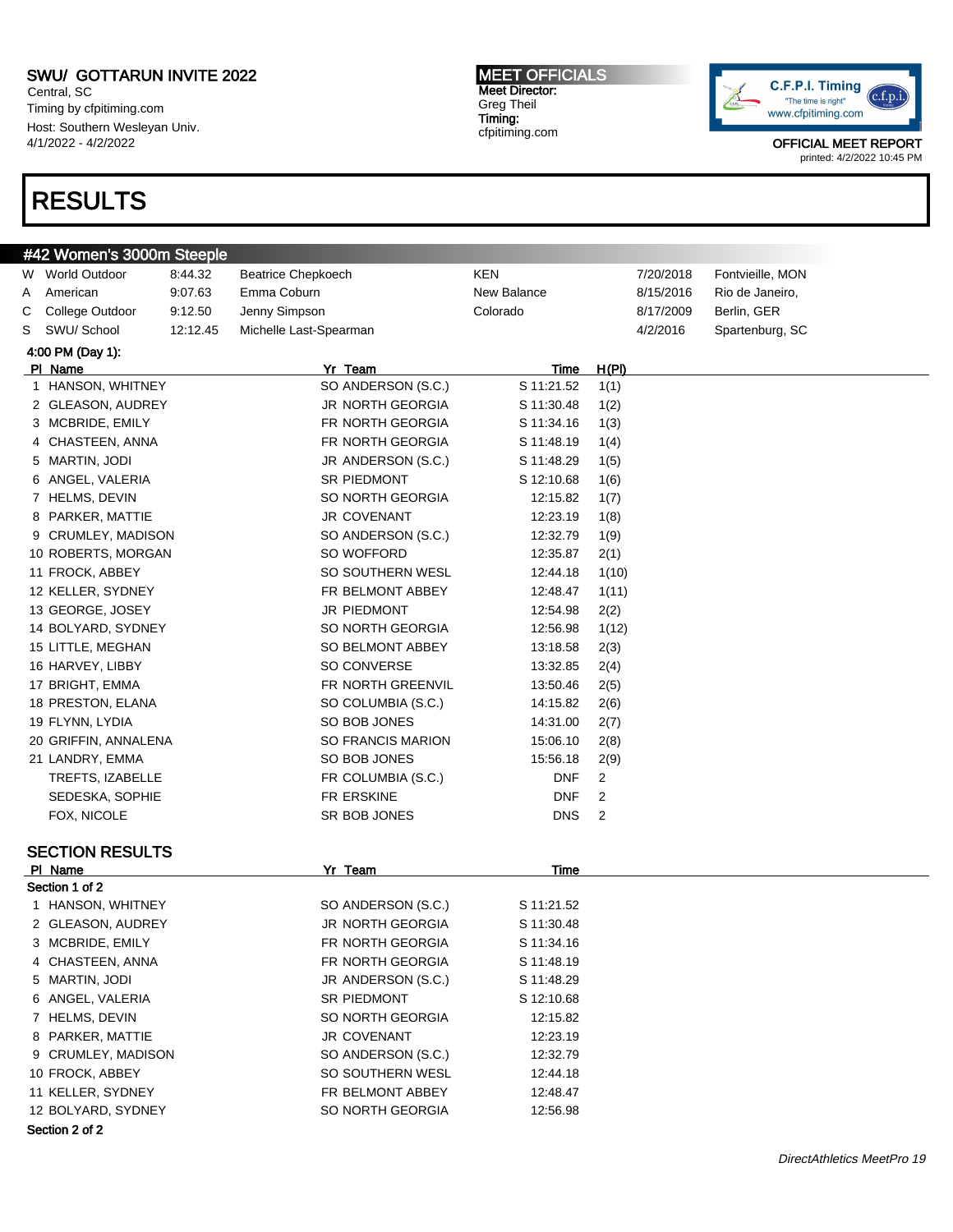Central, SC Timing by cfpitiming.com Host: Southern Wesleyan Univ. 4/1/2022 - 4/2/2022

## RESULTS

MEET OFFICIALS Meet Director: Greg Theil Timing: cfpitiming.com



| #42 Women's 3000m Steeple (cont'd)            |         |                                  |                   |                      |               |                            |
|-----------------------------------------------|---------|----------------------------------|-------------------|----------------------|---------------|----------------------------|
| PI Name                                       |         | Yr Team                          | <u>Time</u>       |                      |               |                            |
| 1 ROBERTS, MORGAN                             |         | SO WOFFORD                       | 12:35.87          |                      |               |                            |
| 2 GEORGE, JOSEY                               |         | JR PIEDMONT                      | 12:54.98          |                      |               |                            |
| 3 LITTLE, MEGHAN                              |         | SO BELMONT ABBEY                 | 13:18.58          |                      |               |                            |
| 4 HARVEY, LIBBY                               |         | SO CONVERSE                      | 13:32.85          |                      |               |                            |
| 5 BRIGHT, EMMA                                |         | FR NORTH GREENVIL                | 13:50.46          |                      |               |                            |
| 6 PRESTON, ELANA                              |         | SO COLUMBIA (S.C.)               | 14:15.82          |                      |               |                            |
| 7 FLYNN, LYDIA                                |         | SO BOB JONES                     | 14:31.00          |                      |               |                            |
| 8 GRIFFIN, ANNALENA                           |         | <b>SO FRANCIS MARION</b>         | 15:06.10          |                      |               |                            |
| 9 LANDRY, EMMA                                |         | SO BOB JONES                     | 15:56.18          |                      |               |                            |
| TREFTS, IZABELLE                              |         | FR COLUMBIA (S.C.)               | DNF               |                      |               |                            |
| SEDESKA, SOPHIE                               |         | FR ERSKINE                       | DNF               |                      |               |                            |
| FOX, NICOLE                                   |         | SR BOB JONES                     | <b>DNS</b>        |                      |               |                            |
| #20 Women's 3000 Meters                       |         |                                  |                   |                      |               |                            |
| W World Outdoor                               | 8:16.60 | Genzebe DIBABA                   | <b>ETH</b>        | 2/6/2014             | Stockholm     |                            |
| 2:45 PM (Day 2):                              |         |                                  |                   |                      |               |                            |
| PI Name                                       |         | Yr Team                          | Time              |                      |               |                            |
| 1 PALLOZZI, MAKENNA                           |         | SO BELMONT ABBEY                 | 10:51.70          |                      |               |                            |
| 2 HOLLIFIELD, MAKAYLA                         |         | JR COLUMBIA (S.C.)               | 10:59.84          |                      |               |                            |
| 3 GOMEZ, KEYLI                                |         | SO PRESBYTERIAN                  | 11:34.62          |                      |               |                            |
| 4 CAPPS, ZOE                                  |         | FR BREVARD                       | 11:46.73          |                      |               |                            |
| 5 WILLIS, SAVANNAH                            |         | FR BELMONT ABBEY                 | 11:52.78          |                      |               |                            |
| 6 MCDONALD, MADISON                           |         | FR CLAFLIN                       | 11:55.66          |                      |               |                            |
| 7 WILSON, SAMARA                              |         | 8 UNATTACHED                     | 11:59.44          |                      |               |                            |
| 8 SNYDER, MARGARET                            |         | JR BOB JONES                     | 11:59.55          |                      |               |                            |
| 9 BUIE-COX, SKY                               |         | <b>SR CLAFLIN</b>                | 12:01.13          |                      |               |                            |
| 10 JONES, ASHLEY                              |         | FR MONTREAT                      | 12:11.78          |                      |               |                            |
| 11 BROWN, HANNAH                              |         | FR ANDERSON (S.C.)               | 12:14.42          |                      |               |                            |
| 12 HUGGINS, GABRIELLE                         |         | JR COLUMBIA (S.C.)               | 12:19.73          |                      |               |                            |
| 13 ZUNIGA, MIA                                |         | FR BELMONT ABBEY                 | 12:24.07          |                      |               |                            |
| 14 COVIL, JULIE                               |         | SO PRESBYTERIAN                  | 12:28.37          |                      |               |                            |
| 15 GARDNER, ZOIE                              |         | <b>SR BRENAU</b>                 | 12:41.70          |                      |               |                            |
| 16 DINAPOLI, FRANCESCA                        |         | FR BELMONT ABBEY                 | 12:44.80          |                      |               |                            |
| 17 HUFFSTETLER, HOLLY                         |         | JR ERSKINE                       | 13:01.05          |                      |               |                            |
| 18 BOWERS, BECCA                              |         | <b>SO ERSKINE</b>                | 13:14.18          |                      |               |                            |
| 19 NEUFFER, ADDISON                           |         | FR MONTREAT                      | 13:35.22          |                      |               |                            |
| WARNER, BRYANNA                               |         | FR ERSKINE                       | <b>DNS</b>        |                      |               |                            |
| BIERKAMP, BRIONA                              |         | SO BRENAU                        | <b>DNS</b>        |                      |               |                            |
|                                               |         |                                  |                   |                      |               |                            |
| #22 Women's 4 x 100m Relay<br>W World Outdoor | 40.82   | Bartoletta, Felix, Knight, Jeter | <b>USA</b>        | 8/11/2012            | London, ENG   |                            |
| American                                      | 40.82   | Bartoletta, Felix, Knight, Jeter | USA national team | 8/10/2012            | London, ENG   |                            |
| Α                                             | 42.05   |                                  | L.S.U.            | 5/13/2018            |               |                            |
| College Outdoor<br>С                          |         | Brisco, Johnson, Misher, Hobbs   |                   |                      | Knoxville, TN |                            |
| SWU/ School<br>S                              | 45.98   | Beugre, Lewis, King, Trapp       |                   | 4/27/2019            | Central, SC   |                            |
| 11:20 AM (Day 2):<br>PI Team                  |         |                                  |                   | H(PI)<br><b>Time</b> |               |                            |
| 1 NEWBERRY (A)                                |         |                                  |                   | 48.43<br>1(1)        |               |                            |
|                                               |         |                                  |                   |                      |               | DirectAthletics MeetPro 20 |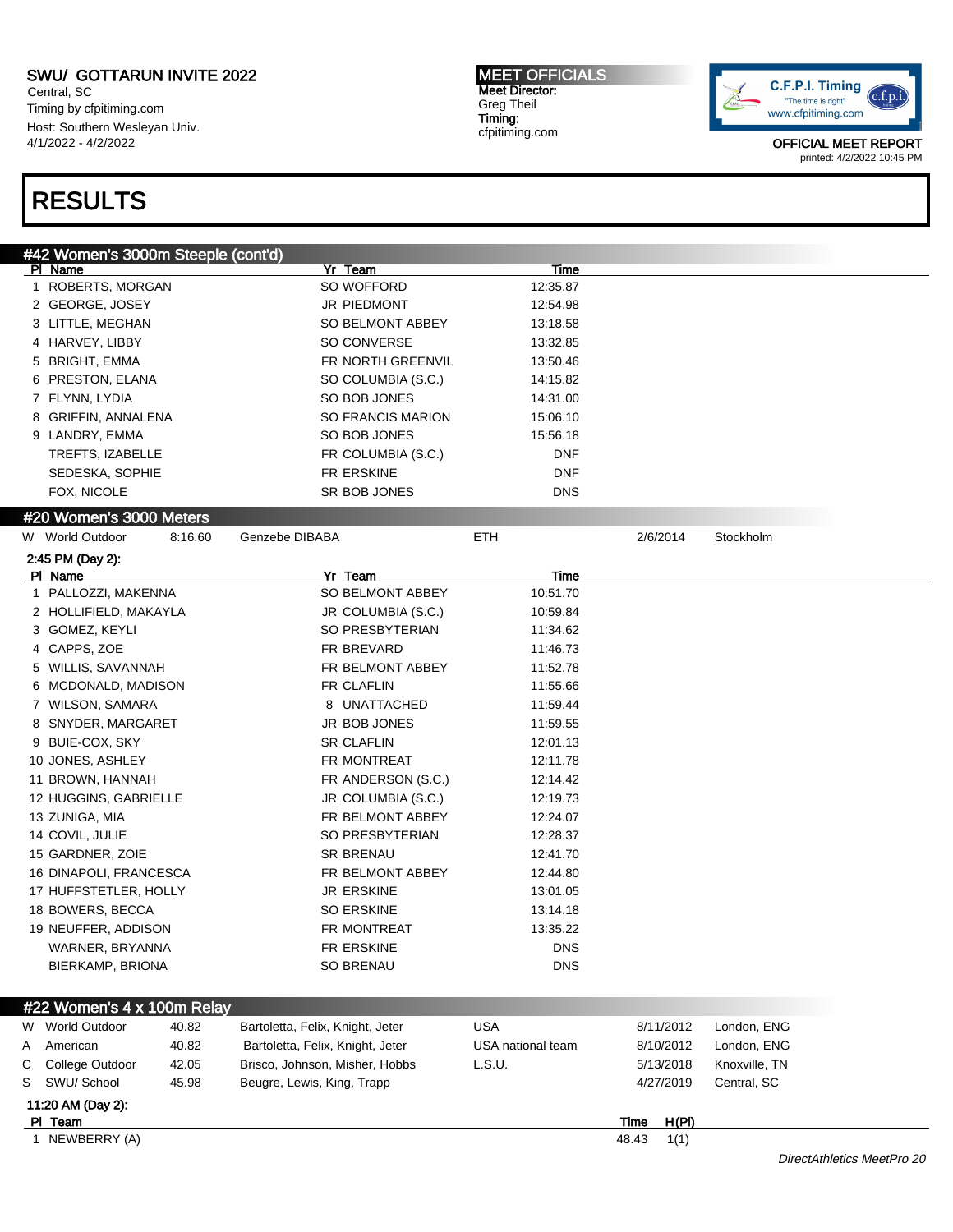#22 Women's 4 x 100m Relay (cont'd)

Central, SC Timing by cfpitiming.com Host: Southern Wesleyan Univ. 4/1/2022 - 4/2/2022

## RESULTS

MEET OFFICIALS Meet Director: Greg Theil Timing: cfpitiming.com



OFFICIAL MEET REPORT printed: 4/2/2022 10:45 PM

|   | 11:20 AM (Day 2):          |         |                                  |                   |             |                |            |  |
|---|----------------------------|---------|----------------------------------|-------------------|-------------|----------------|------------|--|
|   | PI Team                    |         |                                  |                   | <b>Time</b> | H(PI)          |            |  |
|   | 2 CLAFLIN (A)              |         |                                  |                   | 49.61       | 1(2)           |            |  |
|   | 3 BRENAU (A)               |         |                                  |                   | 49.86       | 1(3)           |            |  |
|   | 4 ALLEN (A)                |         |                                  |                   | 50.66       | 1(4)           |            |  |
|   | 5 BELMONT ABBEY (A)        |         |                                  |                   | 50.80       | 2(1)           |            |  |
|   | 6 COVENANT (A)             |         |                                  |                   | 53.24       | 2(2)           |            |  |
|   | 7 BELMONT ABBEY (B)        |         |                                  |                   | 54.82       | 2(3)           |            |  |
|   | 8 BOB JONES (A)            |         |                                  |                   | 58.17       | 2(4)           |            |  |
|   | 9 BOB JONES (B)            |         |                                  |                   | 1:02.11     | 2(5)           |            |  |
|   | CONVERSE (A)               |         |                                  |                   | <b>DNF</b>  | 1              |            |  |
|   | ANDERSON (S.C.) (A)        |         |                                  |                   | <b>DNF</b>  | 1              |            |  |
|   | NORTH GREENVILLE (A)       |         |                                  |                   | <b>DNS</b>  | $\overline{2}$ |            |  |
|   | <b>SECTION RESULTS</b>     |         |                                  |                   |             |                |            |  |
|   | PI Team                    |         |                                  |                   | Time        |                |            |  |
|   | Section 1 of 2             |         |                                  |                   |             |                |            |  |
|   | 1 NEWBERRY (A)             |         |                                  |                   | 48.43       |                |            |  |
|   | 2 CLAFLIN (A)              |         |                                  |                   | 49.61       |                |            |  |
|   | 3 BRENAU (A)               |         |                                  |                   | 49.86       |                |            |  |
|   | 4 ALLEN (A)                |         |                                  |                   | 50.66       |                |            |  |
|   | CONVERSE (A)               |         |                                  |                   | <b>DNF</b>  |                |            |  |
|   | ANDERSON (S.C.) (A)        |         |                                  |                   | <b>DNF</b>  |                |            |  |
|   | Section 2 of 2             |         |                                  |                   |             |                |            |  |
|   | 1 BELMONT ABBEY (A)        |         |                                  |                   | 50.80       |                |            |  |
|   | 2 COVENANT (A)             |         |                                  |                   | 53.24       |                |            |  |
|   | 3 BELMONT ABBEY (B)        |         |                                  |                   | 54.82       |                |            |  |
|   | 4 BOB JONES (A)            |         |                                  |                   | 58.17       |                |            |  |
|   | 5 BOB JONES (B)            |         |                                  |                   | 1:02.11     |                |            |  |
|   | NORTH GREENVILLE (A)       |         |                                  |                   | DNS         |                |            |  |
|   | #24 Women's 4 x 400m Relay |         |                                  |                   |             |                |            |  |
| W | <b>World Outdoor</b>       | 3.23.37 | Gushchina, Kotlyarova, Zaytseva, | <b>RUS</b>        |             |                | Glasgow,   |  |
| A | American                   | 3:15.51 | Howard, Dixon, Brisco, Joyner    | USA national team |             | 10/1/1988      | Seoul, KOR |  |
| С | College Outdoor            | 3:23.13 | Dunmore, Stevens, Guster, Rogers | Oregon            |             | 6/10/2017      | Eugene, OR |  |
| S | SWU/ School                | 3:45.85 | Barton, Theil, Taylor, Jackson   |                   |             | 5/2/2015       |            |  |
|   | 5:30 PM (Day 2):           |         |                                  |                   |             |                |            |  |
|   | PI Team                    |         |                                  |                   | <u>Time</u> | H(PI)          |            |  |
|   | 1 SOUTHERN WESLEYAN (A)    |         |                                  |                   | 3:56.29     | 3(1)           |            |  |
|   | 2 CLAFLIN (A)              |         |                                  |                   | 4:06.76     | 3(2)           |            |  |
|   | 3 TRUETT-MCCONNELL (A)     |         |                                  |                   | 4:08.44     | 3(3)           |            |  |
|   | 4 SOUTHERN WESLEYAN (B)    |         |                                  |                   | 4:08.55     | 2(1)           |            |  |
|   | 5 NORTH GREENVILLE (A)     |         |                                  |                   | 4:11.03     | 2(2)           |            |  |
|   | 6 BRENAU (A)               |         |                                  |                   | 4:11.10     | 3(4)           |            |  |
|   |                            |         |                                  |                   |             |                |            |  |
|   | 8 BELMONT ABBEY (A)        |         |                                  |                   | 4:13.65     | 3(5)           |            |  |
|   | 7 MONTREAT (A)             |         |                                  |                   | 4:12.06     | 2(3)           |            |  |
|   |                            |         |                                  |                   |             |                |            |  |

9 COVENANT (A) 4:16.79 2(4) 10 PIEDMONT (A) 4:22.49 1(1)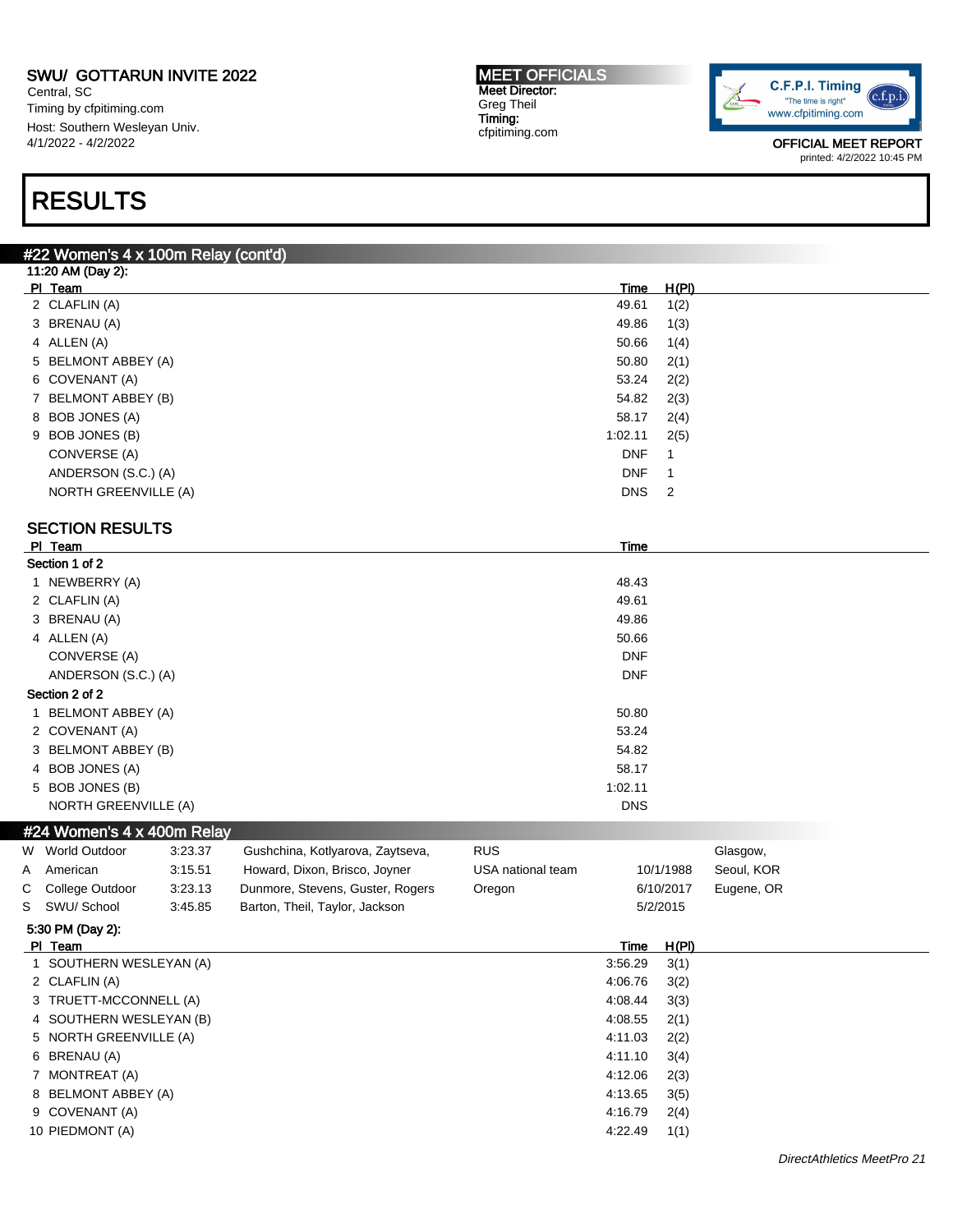Central, SC Timing by cfpitiming.com Host: Southern Wesleyan Univ. 4/1/2022 - 4/2/2022

#### MEET OFFICIALS Meet Director: Greg Theil Timing: cfpitiming.com



OFFICIAL MEET REPORT printed: 4/2/2022 10:45 PM

## RESULTS

|   | #24 Women's 4 x 400m Relay (cont'd) |       |                         |               |            |         |      |      |            |              |                 |
|---|-------------------------------------|-------|-------------------------|---------------|------------|---------|------|------|------------|--------------|-----------------|
|   | 5:30 PM (Day 2):                    |       |                         |               |            |         |      |      |            |              |                 |
|   | PI Team                             |       |                         |               |            |         |      |      | Time       | <u>H(PI)</u> |                 |
|   | 11 SOUTHERN WESLEYAN (C)            |       |                         |               |            |         |      |      | 4:31.37    | 2(5)         |                 |
|   | 12 PIEDMONT (B)                     |       |                         |               |            |         |      |      | 4:35.63    | 1(2)         |                 |
|   | 13 ERSKINE (A)                      |       |                         |               |            |         |      |      | 4:38.58    | 1(3)         |                 |
|   | 14 BOB JONES (A)                    |       |                         |               |            |         |      |      | 4:44.28    | 1(4)         |                 |
|   | SOUTHERN WESLEYAN (D)               |       |                         |               |            |         |      |      | <b>DNS</b> | $\mathbf{1}$ |                 |
|   | ALLEN (A)                           |       |                         |               |            |         |      |      | <b>DNS</b> | 1            |                 |
|   | NORTH GEORGIA (A)                   |       |                         |               |            |         |      |      | <b>DNS</b> | 2            |                 |
|   | NEWBERRY (A)                        |       |                         |               |            |         |      |      | <b>DNS</b> | 3            |                 |
|   | <b>SECTION RESULTS</b>              |       |                         |               |            |         |      |      |            |              |                 |
|   | PI Team                             |       |                         |               |            |         |      |      | Time       |              |                 |
|   | Section 1 of 3                      |       |                         |               |            |         |      |      |            |              |                 |
|   | 1 PIEDMONT (A)                      |       |                         |               |            |         |      |      | 4:22.49    |              |                 |
|   | 2 PIEDMONT (B)                      |       |                         |               |            |         |      |      | 4:35.63    |              |                 |
|   | 3 ERSKINE (A)                       |       |                         |               |            |         |      |      | 4:38.58    |              |                 |
|   | 4 BOB JONES (A)                     |       |                         |               |            |         |      |      | 4:44.28    |              |                 |
|   | SOUTHERN WESLEYAN (D)               |       |                         |               |            |         |      |      | <b>DNS</b> |              |                 |
|   | ALLEN (A)                           |       |                         |               |            |         |      |      | <b>DNS</b> |              |                 |
|   | Section 2 of 3                      |       |                         |               |            |         |      |      |            |              |                 |
|   | 1 SOUTHERN WESLEYAN (B)             |       |                         |               |            |         |      |      | 4:08.55    |              |                 |
|   | 2 NORTH GREENVILLE (A)              |       |                         |               |            |         |      |      | 4:11.03    |              |                 |
|   | 3 MONTREAT (A)                      |       |                         |               |            |         |      |      | 4:12.06    |              |                 |
|   | 4 COVENANT (A)                      |       |                         |               |            |         |      |      | 4:16.79    |              |                 |
|   | 5 SOUTHERN WESLEYAN (C)             |       |                         |               |            |         |      |      | 4:31.37    |              |                 |
|   | <b>NORTH GEORGIA (A)</b>            |       |                         |               |            |         |      |      | <b>DNS</b> |              |                 |
|   | Section 3 of 3                      |       |                         |               |            |         |      |      |            |              |                 |
|   | 1 SOUTHERN WESLEYAN (A)             |       |                         |               |            |         |      |      | 3:56.29    |              |                 |
|   | 2 CLAFLIN (A)                       |       |                         |               |            |         |      |      | 4:06.76    |              |                 |
|   | 3 TRUETT-MCCONNELL (A)              |       |                         |               |            |         |      |      | 4:08.44    |              |                 |
|   | 4 BRENAU (A)                        |       |                         |               |            |         |      |      | 4:11.10    |              |                 |
|   | 5 BELMONT ABBEY (A)                 |       |                         |               |            |         |      |      | 4:13.65    |              |                 |
|   | NEWBERRY (A)                        |       |                         |               |            |         |      |      | <b>DNS</b> |              |                 |
|   |                                     |       |                         |               |            |         |      |      |            |              |                 |
|   | #26 Women's High Jump               |       |                         |               |            |         |      |      |            |              |                 |
|   | W World Outdoor                     | 2.08m | Kajsa Bergqvist         |               | <b>SWE</b> |         |      |      |            |              | Arnstadt,       |
|   | A American                          | 2.05m | Chaunte Lowe            |               | Nike       |         |      |      |            | 6/6/2010     | Des Moines, IA  |
| C | College Outdoor                     | 1.99m | <b>Brigetta Barrett</b> |               | Arizona    |         |      |      |            | 5/11/2013    | Los Angeles, CA |
| S | SWU/ School                         | 1.68m | Paige Peterson          |               |            |         |      |      |            | 4/7/2018     | Central, SC     |
|   | 11:00 AM (Day 2):                   |       |                         |               |            |         |      |      |            |              |                 |
|   | PI Name                             |       | Yr Team                 | Mark          | 1.35       | 1.40    | 1.45 | 1.50 | 1.55       | 1.60         |                 |
|   | 1 CASTILLO, ISABELA                 |       | FR SOUTHERN             | 1.55m $5'$ 1" | P          | P       | XO   | XXO  | XXO        | <b>XXX</b>   |                 |
|   | 2 MORSE, KATRINA                    |       | SO BELMONT A            | 1.50m 4' 11"  | P          | O       | O    | O    | <b>XXX</b> |              |                 |
|   | 2 PERNELL, LAUREN                   |       | SO ANDERSON             | 1.50m 4' 11"  | P          | O       | O    | O    | P          | <b>XXX</b>   |                 |
|   | 2 HARRIS, TAYLOR                    |       | SR NORTH GRE            | 1.50m 4' 11"  | P          | O       | O    | O    | <b>XXX</b> |              |                 |
|   | 5 SIMS, MACIE                       |       | SO BELMONT A            | 1.50m 4' 11"  | O          | $\circ$ | XO   | O    | <b>XXX</b> |              |                 |
|   | 6 JORDAN, SAVANNAH                  |       | FR NEWBERRY             | 1.50m 4' 11"  | P          | XO      | O    | XXO  | XXX        |              |                 |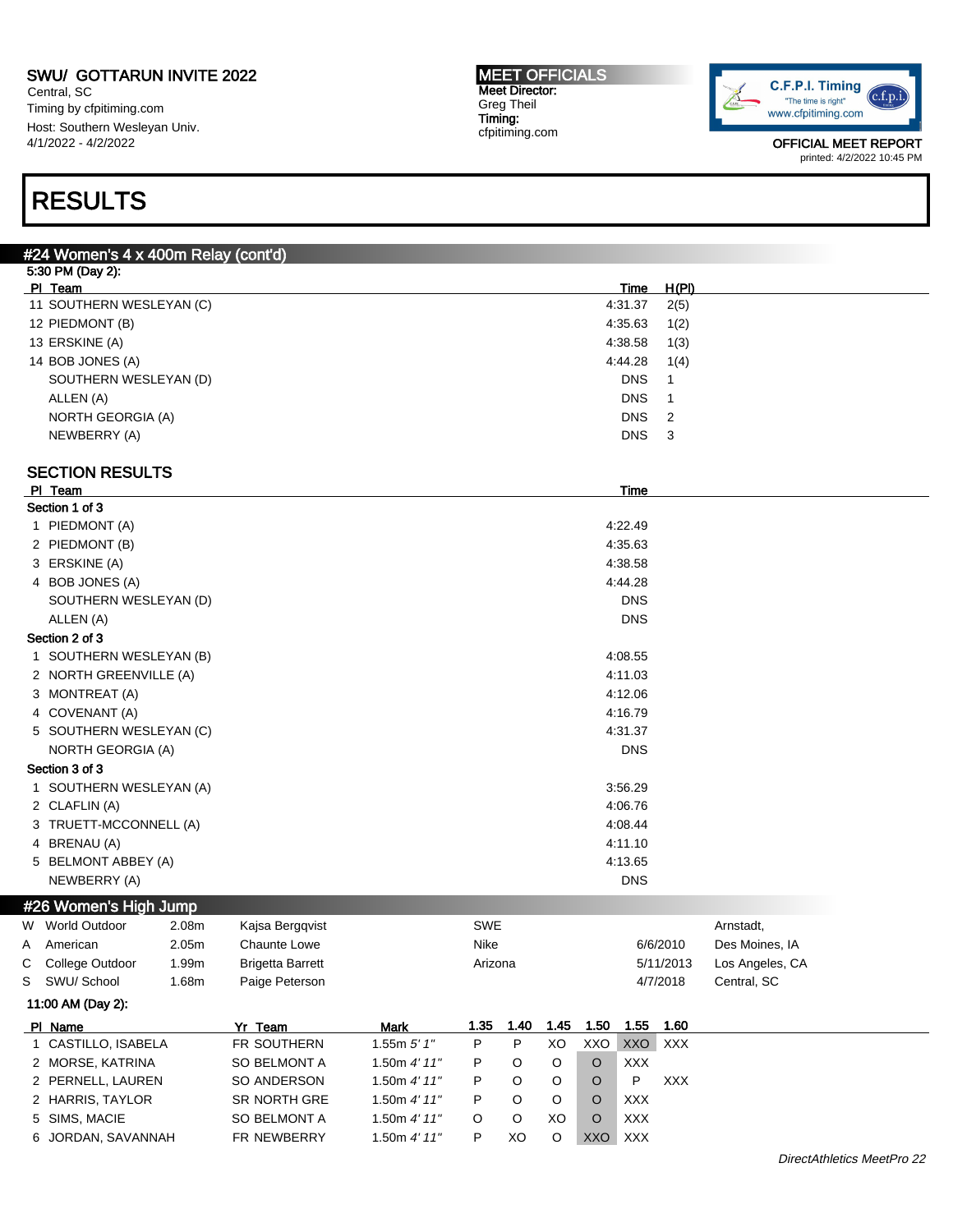Central, SC Timing by cfpitiming.com Host: Southern Wesleyan Univ. 4/1/2022 - 4/2/2022

### RESULTS

### #26 Women's High Jump (cont'd)

|   | 11:00 AM (Day 2):                         |                    |                                          |                |            |            |            |            |           |      |               |                 |            |  |
|---|-------------------------------------------|--------------------|------------------------------------------|----------------|------------|------------|------------|------------|-----------|------|---------------|-----------------|------------|--|
|   | PI Name                                   | Yr Team            | Mark                                     | 1.35           | 1.40       | 1.45       | 1.50       | 1.55       | 1.60      |      |               |                 |            |  |
|   | 7 CHRISTENSEN, EMMA                       | FR COVENANT        | 1.50m 4' 11"                             | O              | XO         | XO         | XXO        | <b>XXX</b> |           |      |               |                 |            |  |
|   | 8 DIBENE, SAMANTHA                        | <b>FR EMMANUEL</b> | 1.45m $4'9''$                            | O              | O          | $\circ$    | <b>XXX</b> |            |           |      |               |                 |            |  |
|   | 8 PINCKNEY, JANYIA                        | FR CONVERSE        | 1.45 $m$ 4' $9"$                         | O              | O          | O          | <b>XXX</b> |            |           |      |               |                 |            |  |
|   | 10 MOORER, TYLEAH                         | FR ERSKINE         | 1.45m $4'9''$                            | O              | XXO        | $\circ$    | <b>XXX</b> |            |           |      |               |                 |            |  |
|   | 11 ENGLISH, KOURTNEY                      | FR ALLEN           | 1.45m 4'9''                              | P              | XXO        | XXO        | XXX        |            |           |      |               |                 |            |  |
|   | 12 KAPWADI, KEREN                         | JR BRENAU          | 1.40m $4'$ 7"                            | XO             | XO         | <b>XXX</b> |            |            |           |      |               |                 |            |  |
|   | 13 MUELLER, ALINA                         | FR MARS HILL       | 1.35m 4'5''                              | O              | <b>XXP</b> |            |            |            |           |      |               |                 |            |  |
|   | 13 WRIGHT, GRACE                          | JR COLUMBIA (      | 1.35m $4'5''$                            | O              | <b>XXX</b> |            |            |            |           |      |               |                 |            |  |
|   | 15 HEISER-WHATLEY, VICTORIA JR COLUMBIA ( |                    | 1.35 $m$ 4' 5"                           | XXO            | <b>XXX</b> |            |            |            |           |      |               |                 |            |  |
|   | RHONE, DARIEL                             | SO ST. ANDRE       | ΝH                                       | <b>XXX</b>     |            |            |            |            |           |      |               |                 |            |  |
|   | HOLLER, SARAH                             | FR COVENANT        | NΗ                                       | <b>XXX</b>     |            |            |            |            |           |      |               |                 |            |  |
|   | HEICHEL, AMELIA                           | <b>SO ERSKINE</b>  | NΗ                                       | <b>XXX</b>     |            |            |            |            |           |      |               |                 |            |  |
|   | ROBINSON, KY'LEIGHA                       | SO ALLEN           | NΗ                                       | <b>XXX</b>     |            |            |            |            |           |      |               |                 |            |  |
|   | DAVIS, ZYKIRAH                            | SO COLUMBIA (      | ΝH                                       | XXX            |            |            |            |            |           |      |               |                 |            |  |
|   | SIMON, SKYLAR                             | JR BRENAU          | NΗ                                       | <b>XXX</b>     |            |            |            |            |           |      |               |                 |            |  |
|   | HORTON, JOHNNERIA                         | SO ALLEN           | NΗ                                       |                |            |            |            |            |           |      |               |                 |            |  |
|   | <b>MYERS, PHOEBE</b>                      | <b>JR CONVERSE</b> | <b>NH</b>                                |                |            |            |            |            |           |      |               |                 |            |  |
|   |                                           |                    |                                          |                |            |            |            |            |           |      |               |                 |            |  |
|   | #28 Women's Pole Vault                    |                    |                                          |                |            |            |            |            |           |      |               |                 |            |  |
|   | W World Outdoor<br>5.02m                  | Jenn Shur          |                                          | <b>USA</b>     |            |            |            |            | 3/2/2013  |      |               | Albuquerque, NM |            |  |
| А | American<br>5.00m                         | Sandi Morris       |                                          | Nike           |            |            |            |            | 9/9/2016  |      | Brussels, BEL |                 |            |  |
| С | 4.73m<br>College Outdoor                  | Olivia Gruver      |                                          |                | Washington |            |            |            | 3/29/2019 |      | Palo Alto, CA |                 |            |  |
| S | SWU/ School<br>3.20m                      | Haley McLaughlin   |                                          |                |            |            |            |            | 3/6/2021  |      | Central, SC   |                 |            |  |
|   | 2:00 PM (Day 1):                          |                    |                                          |                |            |            |            |            |           |      |               |                 |            |  |
|   | PI Name                                   | Yr Team            | Mark                                     | 2.75           | 2.90       | 3.10       | 3.25       | 3.40       | 3.55      | 3.70 | 3.85          | 3.95            | 4.05       |  |
|   | 1 GURLEY, JOURNEY                         | SO NORTH GEO       | S 3.95m 12' 111/2                        | P              | P          | P          | P          | P          | P         | P    | O             | O               | <b>XXX</b> |  |
|   | 2 MCLAUGHLIN, HALEY                       | <b>SR SOUTHERN</b> | 3.10m 10'2"                              | P              | O          | XXO        | XXX        |            |           |      |               |                 |            |  |
|   | 3 MORGAN, PERRYN                          | SR PIEDMONT        | 2.90m $9'6\frac{1}{4}$                   | XXO            | O          | <b>XXX</b> |            |            |           |      |               |                 |            |  |
|   | 4 WILSON, ADDISON                         | SO TRUETT-MC       | 2.90m $9'6\frac{1}{4}$                   | O              | XO         | XXX        |            |            |           |      |               |                 |            |  |
|   | 5 HOLLER, SARAH                           | FR COVENANT        | 2.75m 9' 01/4                            | $\circ$        | <b>XXX</b> |            |            |            |           |      |               |                 |            |  |
|   | 6 CRUMLEY, MADISON                        | SO ANDERSON        | 2.60m $8'6''$                            | <b>XXX</b>     |            |            |            |            |           |      |               |                 |            |  |
|   | 7 LABRANT, AVA                            | FR SOUTHERN        | 2.45m $8'0^{1/2}$                        | XX             |            |            |            |            |           |      |               |                 |            |  |
|   | PI Name                                   | Yr Team            | Mark                                     | 2.30           | 2.45       | 2.60       |            |            |           |      |               |                 |            |  |
|   | 5 HOLLER, SARAH                           | FR COVENANT        | (cont'd)                                 | P              | P          | O          |            |            |           |      |               |                 |            |  |
|   | 6 CRUMLEY, MADISON                        | SO ANDERSON        | 2.60m $8'6''$                            | O              | O          | $\circ$    |            |            |           |      |               |                 |            |  |
|   | 7 LABRANT, AVA                            | FR SOUTHERN        | 2.45m $8'0^{1/2}$                        | XXO            | O          | Х          |            |            |           |      |               |                 |            |  |
|   | 8 KELLER, SYDNEY                          | FR BELMONT A       | 2.45m $8'0\frac{1}{2}$                   | O              | XO         | <b>XXX</b> |            |            |           |      |               |                 |            |  |
|   | 9 TASTINGER, ANNA                         | FR MONTREAT        | 2.45m $8'0^{1/2}$                        | P              | <b>XXO</b> | <b>XXX</b> |            |            |           |      |               |                 |            |  |
|   | 10 BLADEN, AUTUMN                         | SO ANDERSON        | 2.30m $7'$ 6 <sup>1</sup> / <sub>2</sub> | O              | <b>XXX</b> |            |            |            |           |      |               |                 |            |  |
|   | 10 BOUTON, AMALIE                         | FR BELMONT A       | 2.30m $7'$ 6 <sup>1</sup> / <sub>2</sub> | O              | <b>XXX</b> |            |            |            |           |      |               |                 |            |  |
|   | 12 WRIGHT, GRACE                          | JR COLUMBIA (      | 2.30m $7'6\frac{1}{2}$                   | X <sub>O</sub> | <b>XXX</b> |            |            |            |           |      |               |                 |            |  |

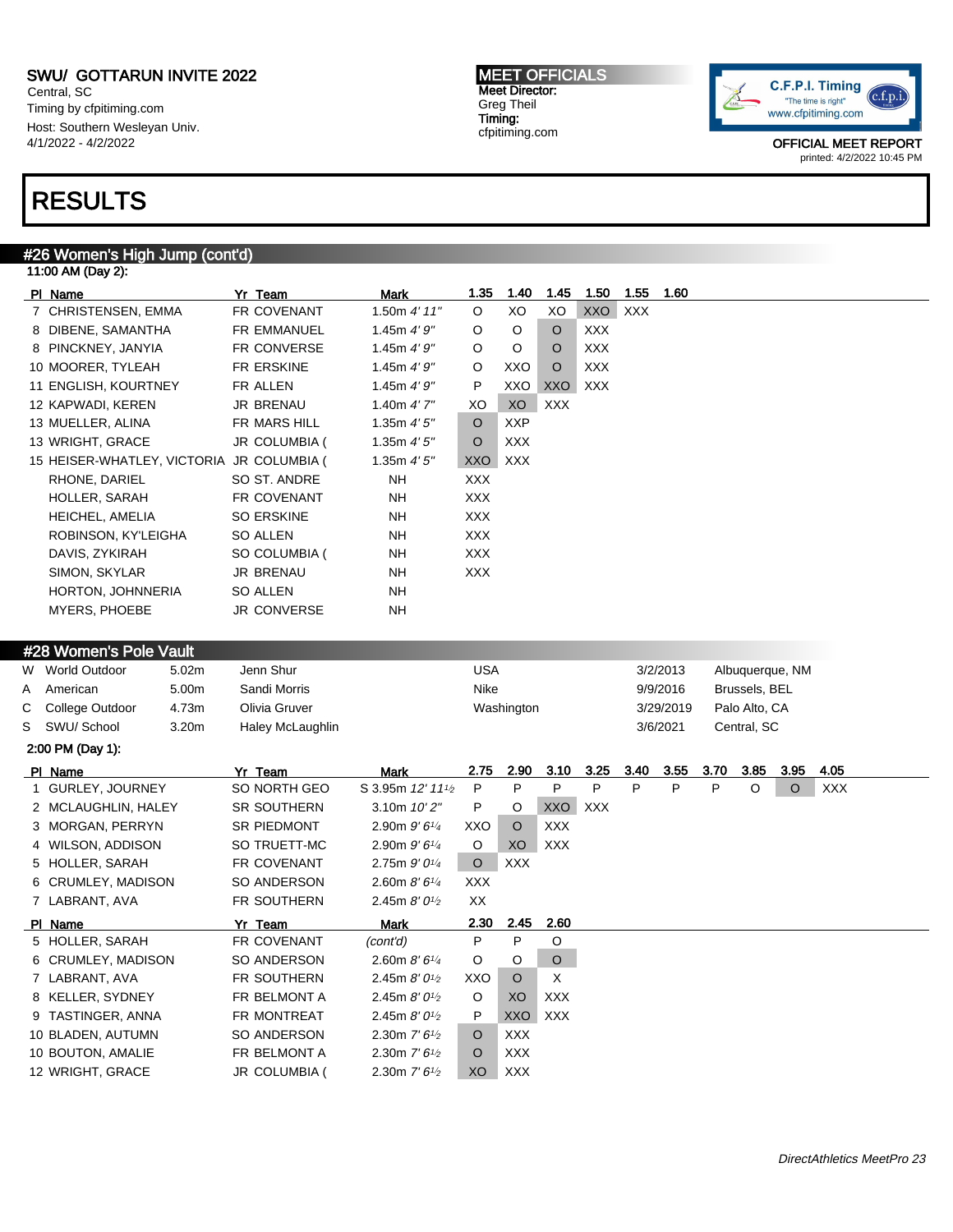Central, SC Timing by cfpitiming.com Host: Southern Wesleyan Univ. 4/1/2022 - 4/2/2022

### RESULTS

#### MEET OFFICIALS Meet Director: Greg Theil Timing: cfpitiming.com



OFFICIAL MEET REPORT printed: 4/2/2022 10:45 PM

| 3 attempts for all, top 9 + ties to finals for 3 additional attempts<br><b>GDR</b><br>W World Outdoor<br>7.37m<br><b>Heike Drechsler</b><br>2/13/1988<br>Vienna, Austria<br>7.49m<br>Honda<br>American<br>Jackie Joyner-Kersee<br>5/22/1994<br>New York, NY<br>College Outdoor<br>U.C.L.A.<br>6.99m<br>Jackie Joyner-Kersee<br>5/4/1985<br>Westwood, CA<br>5.85m<br>SWU/ School<br>Mycherie Onwuzuruike<br>4/26/2019<br>Central, SC<br>11:00 AM (Day 2):<br>Rnd 1<br>Rnd <sub>2</sub><br>Rnd 3<br>Rnd 4<br>Rnd <sub>5</sub><br>Rnd 6<br>Yr Team<br><b>Mark</b><br>PI Name<br>4.98 (+0.0) $\vert 5.32$ (+0.2)<br>$5.44 (+0.8)$<br>$5.11 (-2.6) 5.42 (+0.0)$<br>$5.30(-0.9)$<br><b>SR BRENAU</b><br>5.44m 17' 10 <sup>1/4</sup> (+0.8)<br>1 DIXON, SHATRICE<br><b>FOUL</b><br>$5.30 (+0.0)$<br>$5.20 (+0.2)$ 5.16 (-2.4)<br><b>FOUL</b><br>$5.43(-0.1)$<br>5.43m $17' 9^{3/4}$ (-0.1)<br>2 VILLANUEVA, CRISTINA<br>JR BELMONT A<br><b>FOUL</b><br>$5.14 (-0.9) 5.29 (+0.8) 5.25 (-0.2)$<br>$5.28 (+0.3)$ 5.20 (+1.7)<br>$(+0.8)$<br><b>SR SOUTHERN</b><br>3 DEVRIES, CARMEN<br>5.29m 17' 41/4<br><b>FOUL</b><br>$5.12 (+0.0)$ $5.05 (+0.3)$ $5.13 (+0.0)$ $5.06 (+0.2)$<br><b>FOUL</b><br>$(+0.0)$<br>FR CONVERSE<br>5.13m 16' 10"<br>4 OKODUWA, ESEOSE<br><b>FOUL</b><br>4.86 (+1.0) $ $ 4.93 (-0.3) $ $ 4.94 (-1.3)<br><b>FOUL</b><br>$5.09 (+0.0)$<br>$(+0.0)$<br><b>SR BRENAU</b><br>5 HARPER, TALARA<br>5.09m $16'8'$<br>$5.04 (+0.0)$ 4.98 (+1.4) 4.98 (-0.6) 4.59 (-1.1) 5.01 (-0.5) 5.08 (+0.0)<br>$(+0.0)$<br>SO NORTH GRE<br>6 SMILING, JOANN<br>5.08m 16'8"<br>4.85 (-1.1) $5.04$ (+1.4) $5.03$ (+0.0) $ 4.94$ (-1.1) $ 5.02$ (+0.0) $ 4.76$ (-0.3)<br>$(+1.4)$<br><b>JR BRENAU</b><br>7 JOHN, OLUWATOMISIN<br>5.04m $16'6'$<br><b>PASS</b><br><b>PASS</b><br>4.82 (+0.7) 5.00 (+0.0) 4.68 (-1.0) 4.67 (-1.4)<br>$(+0.0)$<br>8 ROBINSON, CHANDLER<br>SR WOFFORD<br>5.00m 16' 5"<br>4.60 (+1.5) $ 4.66$ (+0.0) 4.79 (+0.8) 4.19 (-2.6) 4.65 (+0.0)<br>$4.69 (+0.3)$<br>$(+0.8)$<br>9 GURLEY, JOURNEY<br>SO NORTH GEO<br>4.79m 15' 83/4<br><b>FOUL</b><br>$4.57 (+0.2)$ $4.70 (+1.2)$<br>$(+1.2)$<br>FR BELMONT A<br>10 KELLS, HALEY<br>4.70m 15' 5"<br>$(+1.4)$ 4.65 $(+1.4)$ 4.62 $(+0.0)$<br>$4.61(-0.4)$<br>11 ROGERS, MAKAYLA<br>FR MARS HILL<br>4.65m 15' 3 <sup>1/4</sup><br>$4.41 (+0.9)$ $4.60 (+0.0)$ $4.26 (+0.0)$<br>$(+0.0)$<br>12 LOVE, KAYLA<br>FR SOUTHERN<br>4.60m 15' 11/4<br><b>FOUL</b><br>$4.24 (+1.2)$ $4.58 (+1.7)$<br>$(+1.7)$<br>FR PIEDMONT<br>13 GRUBB, RINDY<br>4.58m $15'0'^2$<br><b>FOUL</b><br>$4.43(-1.1)$<br><b>FOUL</b><br>$(-1.1)$<br>SO NEWBERRY<br>14 WRIGHT, DIAMOND<br>4.43m $14'6'$<br><b>FOUL</b><br><b>FOUL</b><br>$(+1.4)$ 4.41 $(+1.4)$<br><b>SR CLAFLIN</b><br>4.41m 14' 5 <sup>3/4</sup><br>15 BELTON, KIARA<br><b>FOUL</b><br>$4.02 (+1.7)$ 3.96 (-1.5)<br>$(+1.7)$<br><b>SO MARS HILL</b><br>4.02m 13' 2 <sup>1/4</sup><br>16 BEEMAN, BAILEY<br><b>FOUL</b><br>$4.02 (+1.5)$ 3.96 (-0.7)<br>$(+1.5)$<br>16 STARKS, JASMINE<br>SO COLUMBIA (<br>4.02m 13' 2 <sup>1/4</sup><br>$(+2.6)$ 3.97 $(+2.6)$<br><b>FOUL</b><br>$3.97(-0.3)$<br>FR MARS HILL<br>3.97m 13' 0 <sup>1/4</sup><br>18 BLAKE, LA'MIYA<br>$3.70 (-0.3)$ $3.91 (+2.1)$<br>$3.62(-1.5)$<br>$(+2.1)$<br>SO BELMONT A<br>3.91m 12' 10"<br>19 SMITH, EMILY<br><b>FOUL</b><br>$(-0.3)$ 3.70 $(-0.3)$<br>$3.59 (+0.2)$<br>3.70m $12'$ $1^{3}/_4$<br>20 WATKINS, DARIEN<br>JR COLUMBIA (<br>SR ST. ANDRE<br><b>NM</b><br>PARKER, PATIENCE<br><b>NM</b><br>FR MARS HILL<br>HILL, NATALEA<br><b>FOUL</b><br><b>FOUL</b><br><b>FOUL</b><br>SR ST. ANDRE<br><b>NM</b><br><b>FUSELIER, KASHAELYN</b><br><b>FOUL</b><br><b>PASS</b><br>PASS<br>FR EMMANUEL<br><b>NM</b><br>PEREZ MARTINEZ, ALEJAND<br><b>NM</b><br>WALKER, KALEAH<br>FR MONTREAT<br><b>SR SOUTHERN</b><br><b>NM</b><br>ONWUZURUKIE, MYCHERIE |   | #30 Women's Long Jump |  |  |  |  |       |
|----------------------------------------------------------------------------------------------------------------------------------------------------------------------------------------------------------------------------------------------------------------------------------------------------------------------------------------------------------------------------------------------------------------------------------------------------------------------------------------------------------------------------------------------------------------------------------------------------------------------------------------------------------------------------------------------------------------------------------------------------------------------------------------------------------------------------------------------------------------------------------------------------------------------------------------------------------------------------------------------------------------------------------------------------------------------------------------------------------------------------------------------------------------------------------------------------------------------------------------------------------------------------------------------------------------------------------------------------------------------------------------------------------------------------------------------------------------------------------------------------------------------------------------------------------------------------------------------------------------------------------------------------------------------------------------------------------------------------------------------------------------------------------------------------------------------------------------------------------------------------------------------------------------------------------------------------------------------------------------------------------------------------------------------------------------------------------------------------------------------------------------------------------------------------------------------------------------------------------------------------------------------------------------------------------------------------------------------------------------------------------------------------------------------------------------------------------------------------------------------------------------------------------------------------------------------------------------------------------------------------------------------------------------------------------------------------------------------------------------------------------------------------------------------------------------------------------------------------------------------------------------------------------------------------------------------------------------------------------------------------------------------------------------------------------------------------------------------------------------------------------------------------------------------------------------------------------------------------------------------------------------------------------------------------------------------------------------------------------------------------------------------------------------------------------------------------------------------------------------------------------------------------------------------------------------------------------------------------------------------------------------------------------------------------------------------------------------------------------------------------------------------------------------------------------------------|---|-----------------------|--|--|--|--|-------|
|                                                                                                                                                                                                                                                                                                                                                                                                                                                                                                                                                                                                                                                                                                                                                                                                                                                                                                                                                                                                                                                                                                                                                                                                                                                                                                                                                                                                                                                                                                                                                                                                                                                                                                                                                                                                                                                                                                                                                                                                                                                                                                                                                                                                                                                                                                                                                                                                                                                                                                                                                                                                                                                                                                                                                                                                                                                                                                                                                                                                                                                                                                                                                                                                                                                                                                                                                                                                                                                                                                                                                                                                                                                                                                                                                                                                                      |   |                       |  |  |  |  |       |
|                                                                                                                                                                                                                                                                                                                                                                                                                                                                                                                                                                                                                                                                                                                                                                                                                                                                                                                                                                                                                                                                                                                                                                                                                                                                                                                                                                                                                                                                                                                                                                                                                                                                                                                                                                                                                                                                                                                                                                                                                                                                                                                                                                                                                                                                                                                                                                                                                                                                                                                                                                                                                                                                                                                                                                                                                                                                                                                                                                                                                                                                                                                                                                                                                                                                                                                                                                                                                                                                                                                                                                                                                                                                                                                                                                                                                      |   |                       |  |  |  |  |       |
|                                                                                                                                                                                                                                                                                                                                                                                                                                                                                                                                                                                                                                                                                                                                                                                                                                                                                                                                                                                                                                                                                                                                                                                                                                                                                                                                                                                                                                                                                                                                                                                                                                                                                                                                                                                                                                                                                                                                                                                                                                                                                                                                                                                                                                                                                                                                                                                                                                                                                                                                                                                                                                                                                                                                                                                                                                                                                                                                                                                                                                                                                                                                                                                                                                                                                                                                                                                                                                                                                                                                                                                                                                                                                                                                                                                                                      | Α |                       |  |  |  |  |       |
|                                                                                                                                                                                                                                                                                                                                                                                                                                                                                                                                                                                                                                                                                                                                                                                                                                                                                                                                                                                                                                                                                                                                                                                                                                                                                                                                                                                                                                                                                                                                                                                                                                                                                                                                                                                                                                                                                                                                                                                                                                                                                                                                                                                                                                                                                                                                                                                                                                                                                                                                                                                                                                                                                                                                                                                                                                                                                                                                                                                                                                                                                                                                                                                                                                                                                                                                                                                                                                                                                                                                                                                                                                                                                                                                                                                                                      | С |                       |  |  |  |  |       |
|                                                                                                                                                                                                                                                                                                                                                                                                                                                                                                                                                                                                                                                                                                                                                                                                                                                                                                                                                                                                                                                                                                                                                                                                                                                                                                                                                                                                                                                                                                                                                                                                                                                                                                                                                                                                                                                                                                                                                                                                                                                                                                                                                                                                                                                                                                                                                                                                                                                                                                                                                                                                                                                                                                                                                                                                                                                                                                                                                                                                                                                                                                                                                                                                                                                                                                                                                                                                                                                                                                                                                                                                                                                                                                                                                                                                                      | S |                       |  |  |  |  |       |
|                                                                                                                                                                                                                                                                                                                                                                                                                                                                                                                                                                                                                                                                                                                                                                                                                                                                                                                                                                                                                                                                                                                                                                                                                                                                                                                                                                                                                                                                                                                                                                                                                                                                                                                                                                                                                                                                                                                                                                                                                                                                                                                                                                                                                                                                                                                                                                                                                                                                                                                                                                                                                                                                                                                                                                                                                                                                                                                                                                                                                                                                                                                                                                                                                                                                                                                                                                                                                                                                                                                                                                                                                                                                                                                                                                                                                      |   |                       |  |  |  |  |       |
|                                                                                                                                                                                                                                                                                                                                                                                                                                                                                                                                                                                                                                                                                                                                                                                                                                                                                                                                                                                                                                                                                                                                                                                                                                                                                                                                                                                                                                                                                                                                                                                                                                                                                                                                                                                                                                                                                                                                                                                                                                                                                                                                                                                                                                                                                                                                                                                                                                                                                                                                                                                                                                                                                                                                                                                                                                                                                                                                                                                                                                                                                                                                                                                                                                                                                                                                                                                                                                                                                                                                                                                                                                                                                                                                                                                                                      |   |                       |  |  |  |  | F(PI) |
|                                                                                                                                                                                                                                                                                                                                                                                                                                                                                                                                                                                                                                                                                                                                                                                                                                                                                                                                                                                                                                                                                                                                                                                                                                                                                                                                                                                                                                                                                                                                                                                                                                                                                                                                                                                                                                                                                                                                                                                                                                                                                                                                                                                                                                                                                                                                                                                                                                                                                                                                                                                                                                                                                                                                                                                                                                                                                                                                                                                                                                                                                                                                                                                                                                                                                                                                                                                                                                                                                                                                                                                                                                                                                                                                                                                                                      |   |                       |  |  |  |  | 2(1)  |
|                                                                                                                                                                                                                                                                                                                                                                                                                                                                                                                                                                                                                                                                                                                                                                                                                                                                                                                                                                                                                                                                                                                                                                                                                                                                                                                                                                                                                                                                                                                                                                                                                                                                                                                                                                                                                                                                                                                                                                                                                                                                                                                                                                                                                                                                                                                                                                                                                                                                                                                                                                                                                                                                                                                                                                                                                                                                                                                                                                                                                                                                                                                                                                                                                                                                                                                                                                                                                                                                                                                                                                                                                                                                                                                                                                                                                      |   |                       |  |  |  |  |       |
|                                                                                                                                                                                                                                                                                                                                                                                                                                                                                                                                                                                                                                                                                                                                                                                                                                                                                                                                                                                                                                                                                                                                                                                                                                                                                                                                                                                                                                                                                                                                                                                                                                                                                                                                                                                                                                                                                                                                                                                                                                                                                                                                                                                                                                                                                                                                                                                                                                                                                                                                                                                                                                                                                                                                                                                                                                                                                                                                                                                                                                                                                                                                                                                                                                                                                                                                                                                                                                                                                                                                                                                                                                                                                                                                                                                                                      |   |                       |  |  |  |  | 2(3)  |
|                                                                                                                                                                                                                                                                                                                                                                                                                                                                                                                                                                                                                                                                                                                                                                                                                                                                                                                                                                                                                                                                                                                                                                                                                                                                                                                                                                                                                                                                                                                                                                                                                                                                                                                                                                                                                                                                                                                                                                                                                                                                                                                                                                                                                                                                                                                                                                                                                                                                                                                                                                                                                                                                                                                                                                                                                                                                                                                                                                                                                                                                                                                                                                                                                                                                                                                                                                                                                                                                                                                                                                                                                                                                                                                                                                                                                      |   |                       |  |  |  |  |       |
|                                                                                                                                                                                                                                                                                                                                                                                                                                                                                                                                                                                                                                                                                                                                                                                                                                                                                                                                                                                                                                                                                                                                                                                                                                                                                                                                                                                                                                                                                                                                                                                                                                                                                                                                                                                                                                                                                                                                                                                                                                                                                                                                                                                                                                                                                                                                                                                                                                                                                                                                                                                                                                                                                                                                                                                                                                                                                                                                                                                                                                                                                                                                                                                                                                                                                                                                                                                                                                                                                                                                                                                                                                                                                                                                                                                                                      |   |                       |  |  |  |  |       |
|                                                                                                                                                                                                                                                                                                                                                                                                                                                                                                                                                                                                                                                                                                                                                                                                                                                                                                                                                                                                                                                                                                                                                                                                                                                                                                                                                                                                                                                                                                                                                                                                                                                                                                                                                                                                                                                                                                                                                                                                                                                                                                                                                                                                                                                                                                                                                                                                                                                                                                                                                                                                                                                                                                                                                                                                                                                                                                                                                                                                                                                                                                                                                                                                                                                                                                                                                                                                                                                                                                                                                                                                                                                                                                                                                                                                                      |   |                       |  |  |  |  |       |
|                                                                                                                                                                                                                                                                                                                                                                                                                                                                                                                                                                                                                                                                                                                                                                                                                                                                                                                                                                                                                                                                                                                                                                                                                                                                                                                                                                                                                                                                                                                                                                                                                                                                                                                                                                                                                                                                                                                                                                                                                                                                                                                                                                                                                                                                                                                                                                                                                                                                                                                                                                                                                                                                                                                                                                                                                                                                                                                                                                                                                                                                                                                                                                                                                                                                                                                                                                                                                                                                                                                                                                                                                                                                                                                                                                                                                      |   |                       |  |  |  |  |       |
|                                                                                                                                                                                                                                                                                                                                                                                                                                                                                                                                                                                                                                                                                                                                                                                                                                                                                                                                                                                                                                                                                                                                                                                                                                                                                                                                                                                                                                                                                                                                                                                                                                                                                                                                                                                                                                                                                                                                                                                                                                                                                                                                                                                                                                                                                                                                                                                                                                                                                                                                                                                                                                                                                                                                                                                                                                                                                                                                                                                                                                                                                                                                                                                                                                                                                                                                                                                                                                                                                                                                                                                                                                                                                                                                                                                                                      |   |                       |  |  |  |  |       |
|                                                                                                                                                                                                                                                                                                                                                                                                                                                                                                                                                                                                                                                                                                                                                                                                                                                                                                                                                                                                                                                                                                                                                                                                                                                                                                                                                                                                                                                                                                                                                                                                                                                                                                                                                                                                                                                                                                                                                                                                                                                                                                                                                                                                                                                                                                                                                                                                                                                                                                                                                                                                                                                                                                                                                                                                                                                                                                                                                                                                                                                                                                                                                                                                                                                                                                                                                                                                                                                                                                                                                                                                                                                                                                                                                                                                                      |   |                       |  |  |  |  |       |
|                                                                                                                                                                                                                                                                                                                                                                                                                                                                                                                                                                                                                                                                                                                                                                                                                                                                                                                                                                                                                                                                                                                                                                                                                                                                                                                                                                                                                                                                                                                                                                                                                                                                                                                                                                                                                                                                                                                                                                                                                                                                                                                                                                                                                                                                                                                                                                                                                                                                                                                                                                                                                                                                                                                                                                                                                                                                                                                                                                                                                                                                                                                                                                                                                                                                                                                                                                                                                                                                                                                                                                                                                                                                                                                                                                                                                      |   |                       |  |  |  |  |       |
|                                                                                                                                                                                                                                                                                                                                                                                                                                                                                                                                                                                                                                                                                                                                                                                                                                                                                                                                                                                                                                                                                                                                                                                                                                                                                                                                                                                                                                                                                                                                                                                                                                                                                                                                                                                                                                                                                                                                                                                                                                                                                                                                                                                                                                                                                                                                                                                                                                                                                                                                                                                                                                                                                                                                                                                                                                                                                                                                                                                                                                                                                                                                                                                                                                                                                                                                                                                                                                                                                                                                                                                                                                                                                                                                                                                                                      |   |                       |  |  |  |  |       |
|                                                                                                                                                                                                                                                                                                                                                                                                                                                                                                                                                                                                                                                                                                                                                                                                                                                                                                                                                                                                                                                                                                                                                                                                                                                                                                                                                                                                                                                                                                                                                                                                                                                                                                                                                                                                                                                                                                                                                                                                                                                                                                                                                                                                                                                                                                                                                                                                                                                                                                                                                                                                                                                                                                                                                                                                                                                                                                                                                                                                                                                                                                                                                                                                                                                                                                                                                                                                                                                                                                                                                                                                                                                                                                                                                                                                                      |   |                       |  |  |  |  |       |
|                                                                                                                                                                                                                                                                                                                                                                                                                                                                                                                                                                                                                                                                                                                                                                                                                                                                                                                                                                                                                                                                                                                                                                                                                                                                                                                                                                                                                                                                                                                                                                                                                                                                                                                                                                                                                                                                                                                                                                                                                                                                                                                                                                                                                                                                                                                                                                                                                                                                                                                                                                                                                                                                                                                                                                                                                                                                                                                                                                                                                                                                                                                                                                                                                                                                                                                                                                                                                                                                                                                                                                                                                                                                                                                                                                                                                      |   |                       |  |  |  |  |       |
|                                                                                                                                                                                                                                                                                                                                                                                                                                                                                                                                                                                                                                                                                                                                                                                                                                                                                                                                                                                                                                                                                                                                                                                                                                                                                                                                                                                                                                                                                                                                                                                                                                                                                                                                                                                                                                                                                                                                                                                                                                                                                                                                                                                                                                                                                                                                                                                                                                                                                                                                                                                                                                                                                                                                                                                                                                                                                                                                                                                                                                                                                                                                                                                                                                                                                                                                                                                                                                                                                                                                                                                                                                                                                                                                                                                                                      |   |                       |  |  |  |  |       |
|                                                                                                                                                                                                                                                                                                                                                                                                                                                                                                                                                                                                                                                                                                                                                                                                                                                                                                                                                                                                                                                                                                                                                                                                                                                                                                                                                                                                                                                                                                                                                                                                                                                                                                                                                                                                                                                                                                                                                                                                                                                                                                                                                                                                                                                                                                                                                                                                                                                                                                                                                                                                                                                                                                                                                                                                                                                                                                                                                                                                                                                                                                                                                                                                                                                                                                                                                                                                                                                                                                                                                                                                                                                                                                                                                                                                                      |   |                       |  |  |  |  |       |
|                                                                                                                                                                                                                                                                                                                                                                                                                                                                                                                                                                                                                                                                                                                                                                                                                                                                                                                                                                                                                                                                                                                                                                                                                                                                                                                                                                                                                                                                                                                                                                                                                                                                                                                                                                                                                                                                                                                                                                                                                                                                                                                                                                                                                                                                                                                                                                                                                                                                                                                                                                                                                                                                                                                                                                                                                                                                                                                                                                                                                                                                                                                                                                                                                                                                                                                                                                                                                                                                                                                                                                                                                                                                                                                                                                                                                      |   |                       |  |  |  |  |       |
|                                                                                                                                                                                                                                                                                                                                                                                                                                                                                                                                                                                                                                                                                                                                                                                                                                                                                                                                                                                                                                                                                                                                                                                                                                                                                                                                                                                                                                                                                                                                                                                                                                                                                                                                                                                                                                                                                                                                                                                                                                                                                                                                                                                                                                                                                                                                                                                                                                                                                                                                                                                                                                                                                                                                                                                                                                                                                                                                                                                                                                                                                                                                                                                                                                                                                                                                                                                                                                                                                                                                                                                                                                                                                                                                                                                                                      |   |                       |  |  |  |  |       |
|                                                                                                                                                                                                                                                                                                                                                                                                                                                                                                                                                                                                                                                                                                                                                                                                                                                                                                                                                                                                                                                                                                                                                                                                                                                                                                                                                                                                                                                                                                                                                                                                                                                                                                                                                                                                                                                                                                                                                                                                                                                                                                                                                                                                                                                                                                                                                                                                                                                                                                                                                                                                                                                                                                                                                                                                                                                                                                                                                                                                                                                                                                                                                                                                                                                                                                                                                                                                                                                                                                                                                                                                                                                                                                                                                                                                                      |   |                       |  |  |  |  |       |
|                                                                                                                                                                                                                                                                                                                                                                                                                                                                                                                                                                                                                                                                                                                                                                                                                                                                                                                                                                                                                                                                                                                                                                                                                                                                                                                                                                                                                                                                                                                                                                                                                                                                                                                                                                                                                                                                                                                                                                                                                                                                                                                                                                                                                                                                                                                                                                                                                                                                                                                                                                                                                                                                                                                                                                                                                                                                                                                                                                                                                                                                                                                                                                                                                                                                                                                                                                                                                                                                                                                                                                                                                                                                                                                                                                                                                      |   |                       |  |  |  |  |       |
|                                                                                                                                                                                                                                                                                                                                                                                                                                                                                                                                                                                                                                                                                                                                                                                                                                                                                                                                                                                                                                                                                                                                                                                                                                                                                                                                                                                                                                                                                                                                                                                                                                                                                                                                                                                                                                                                                                                                                                                                                                                                                                                                                                                                                                                                                                                                                                                                                                                                                                                                                                                                                                                                                                                                                                                                                                                                                                                                                                                                                                                                                                                                                                                                                                                                                                                                                                                                                                                                                                                                                                                                                                                                                                                                                                                                                      |   |                       |  |  |  |  |       |
|                                                                                                                                                                                                                                                                                                                                                                                                                                                                                                                                                                                                                                                                                                                                                                                                                                                                                                                                                                                                                                                                                                                                                                                                                                                                                                                                                                                                                                                                                                                                                                                                                                                                                                                                                                                                                                                                                                                                                                                                                                                                                                                                                                                                                                                                                                                                                                                                                                                                                                                                                                                                                                                                                                                                                                                                                                                                                                                                                                                                                                                                                                                                                                                                                                                                                                                                                                                                                                                                                                                                                                                                                                                                                                                                                                                                                      |   |                       |  |  |  |  |       |
|                                                                                                                                                                                                                                                                                                                                                                                                                                                                                                                                                                                                                                                                                                                                                                                                                                                                                                                                                                                                                                                                                                                                                                                                                                                                                                                                                                                                                                                                                                                                                                                                                                                                                                                                                                                                                                                                                                                                                                                                                                                                                                                                                                                                                                                                                                                                                                                                                                                                                                                                                                                                                                                                                                                                                                                                                                                                                                                                                                                                                                                                                                                                                                                                                                                                                                                                                                                                                                                                                                                                                                                                                                                                                                                                                                                                                      |   |                       |  |  |  |  |       |
|                                                                                                                                                                                                                                                                                                                                                                                                                                                                                                                                                                                                                                                                                                                                                                                                                                                                                                                                                                                                                                                                                                                                                                                                                                                                                                                                                                                                                                                                                                                                                                                                                                                                                                                                                                                                                                                                                                                                                                                                                                                                                                                                                                                                                                                                                                                                                                                                                                                                                                                                                                                                                                                                                                                                                                                                                                                                                                                                                                                                                                                                                                                                                                                                                                                                                                                                                                                                                                                                                                                                                                                                                                                                                                                                                                                                                      |   |                       |  |  |  |  |       |
|                                                                                                                                                                                                                                                                                                                                                                                                                                                                                                                                                                                                                                                                                                                                                                                                                                                                                                                                                                                                                                                                                                                                                                                                                                                                                                                                                                                                                                                                                                                                                                                                                                                                                                                                                                                                                                                                                                                                                                                                                                                                                                                                                                                                                                                                                                                                                                                                                                                                                                                                                                                                                                                                                                                                                                                                                                                                                                                                                                                                                                                                                                                                                                                                                                                                                                                                                                                                                                                                                                                                                                                                                                                                                                                                                                                                                      |   |                       |  |  |  |  |       |
|                                                                                                                                                                                                                                                                                                                                                                                                                                                                                                                                                                                                                                                                                                                                                                                                                                                                                                                                                                                                                                                                                                                                                                                                                                                                                                                                                                                                                                                                                                                                                                                                                                                                                                                                                                                                                                                                                                                                                                                                                                                                                                                                                                                                                                                                                                                                                                                                                                                                                                                                                                                                                                                                                                                                                                                                                                                                                                                                                                                                                                                                                                                                                                                                                                                                                                                                                                                                                                                                                                                                                                                                                                                                                                                                                                                                                      |   |                       |  |  |  |  |       |
|                                                                                                                                                                                                                                                                                                                                                                                                                                                                                                                                                                                                                                                                                                                                                                                                                                                                                                                                                                                                                                                                                                                                                                                                                                                                                                                                                                                                                                                                                                                                                                                                                                                                                                                                                                                                                                                                                                                                                                                                                                                                                                                                                                                                                                                                                                                                                                                                                                                                                                                                                                                                                                                                                                                                                                                                                                                                                                                                                                                                                                                                                                                                                                                                                                                                                                                                                                                                                                                                                                                                                                                                                                                                                                                                                                                                                      |   |                       |  |  |  |  | 2     |

### FLIGHT RESULTS

| PI Name           | Yr Team       | Mark                                | Rnd 1                                        | Rnd 2                                  | Rnd 3        | Rnd 4 | Rnd 5 | Rnd 6 |
|-------------------|---------------|-------------------------------------|----------------------------------------------|----------------------------------------|--------------|-------|-------|-------|
| Flight 1 of 2     |               |                                     |                                              |                                        |              |       |       |       |
| 1 ROGERS, MAKAYLA | FR MARS HILL  | 4.65m $15'3\frac{1}{4}$             | $(+1.4)$ 4.65 (+1.4) 4.62 (+0.0) 4.61 (-0.4) |                                        |              |       |       |       |
| 2 GRUBB, RINDY    | FR PIEDMONT   | $(+1.7)$<br>4.58m $15'0\frac{1}{2}$ | FOUL                                         | $4.24 (+1.2)$ $4.58 (+1.7)$            |              |       |       |       |
| 3 WRIGHT, DIAMOND | SO NEWBERRY   | $(-1.1)$<br>4.43m $14'6\frac{1}{2}$ | <b>FOUL</b>                                  | $4.43(-1.1)$                           | FOUL         |       |       |       |
| 4 BEEMAN, BAILEY  | SO MARS HILL  | $(+1.7)$<br>4.02m $13'2\frac{1}{4}$ | <b>FOUL</b>                                  | $4.02 (+1.7)$ 3.96 (-1.5)              |              |       |       |       |
| 4 STARKS, JASMINE | SO COLUMBIA ( | $(+1.5)$<br>4.02m $13'2^{1/4}$      | <b>FOUL</b>                                  | $4.02 (+1.5)$ 3.96 (-0.7)              |              |       |       |       |
| 6 BLAKE, LA'MIYA  | FR MARS HILL  | 3.97m $13'0\frac{1}{4}$             | $(+2.6)$ 3.97 $(+2.6)$                       | <b>FOUL</b>                            | $3.97(-0.3)$ |       |       |       |
| 7 SMITH, EMILY    | SO BELMONT A  | $(+2.1)$<br>$3.91m$ 12' 10"         |                                              | $3.70(-0.3)$ $3.91(+2.1)$ $3.62(-1.5)$ |              |       |       |       |
| 8 WATKINS, DARIEN | JR COLUMBIA ( | $(-0.3)$<br>3.70m $12'$ $1^{3}/_4$  | $3.70(-0.3)$                                 | <b>FOUL</b>                            | $3.59(+0.2)$ |       |       |       |
| PARKER, PATIENCE  | SR ST. ANDRE  | NM                                  |                                              |                                        |              |       |       |       |
| HILL, NATALEA     | FR MARS HILL  | NM                                  |                                              |                                        |              |       |       |       |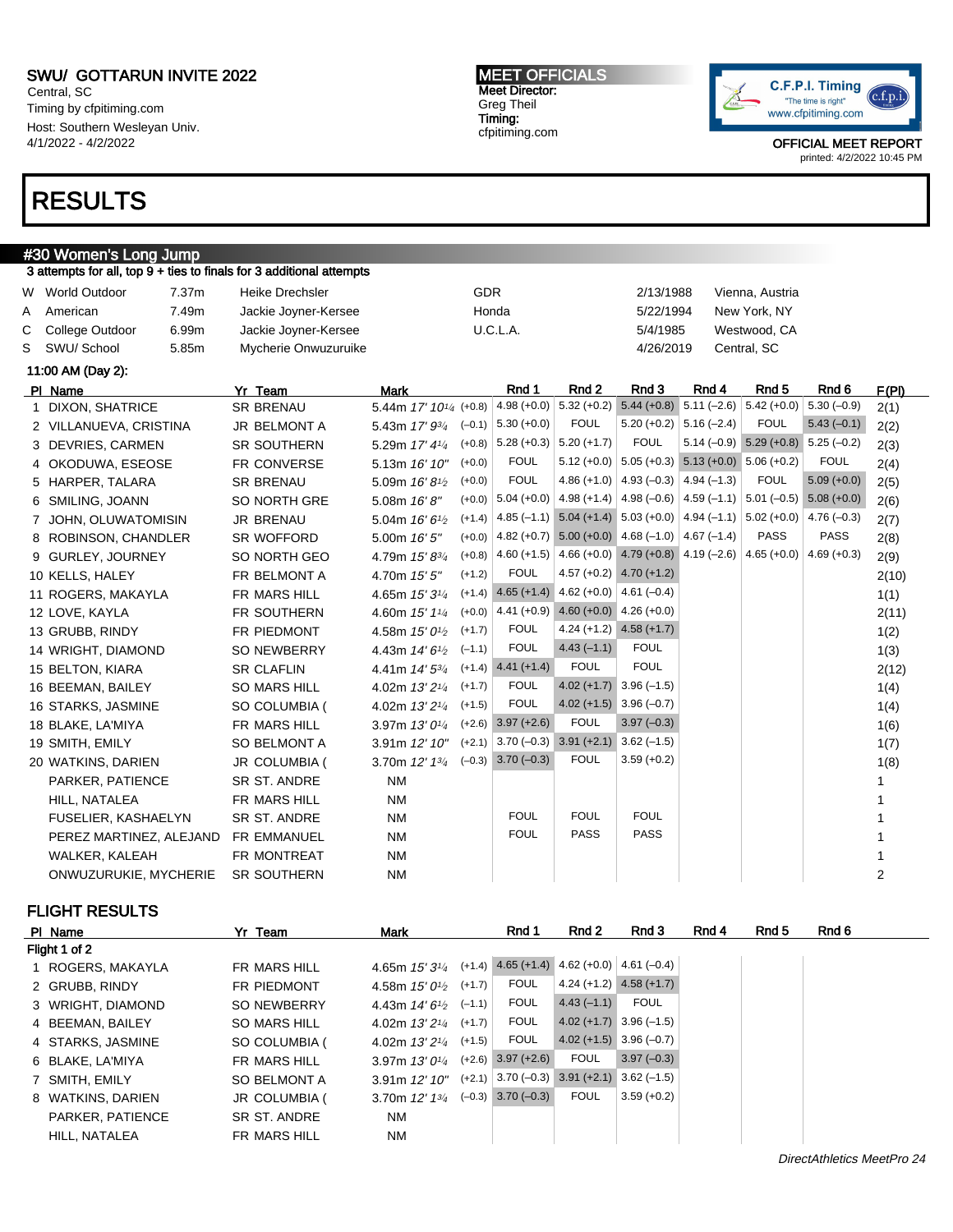Central, SC Timing by cfpitiming.com Host: Southern Wesleyan Univ. 4/1/2022 - 4/2/2022

### RESULTS

Flight 1 of 2

#30 Women's Long Jump (cont'd) PIName 7r Team Mark Rnd 1 Rnd 2 Rnd 3 Rnd 4 Rnd 5 Rnd 6 Rnd 6 Rnd 5 Rnd 6 Rnd 5 Rnd 6 Rnd 6 Rnd 6 Rnd 6 Rnd 6 Rnd 6 Rnd 6 Rnd 6 Rnd 6 Rnd 6 Rnd 6 Rnd 6 Rnd 6 Rnd 6 Rnd 6 Rnd 6 Rnd 6 Rnd 6 Rnd 6 Rnd 6 Rnd 6 Rnd 6 Rnd 6 Rnd FUSELIER, KASHAELYN SR ST. ANDRE NM FOUL FOUL FOUL FOUL PEREZ MARTINEZ, ALEJAND FR EMMANUEL NM NM FOUL PASS PASS WALKER, KALEAH FR MONTREAT NM Flight 2 of 2 1 DIXON, SHATRICE SR BRENAU 5.44m 17' 10<sup>1/4</sup> (+0.8) (+0.8) 4.98 (+0.0) 5.32 (+0.2) 5.44 (+0.8) 5.11 (–2.6) 5.42 (+0.0) 5.30 (–0.9) 2 VILLANUEVA, CRISTINA JR BELMONT A 5.43m 17' 934  $(-0.1)$  5.30 (+0.0) FOUL 5.20 (+0.2) 5.16 (-2.4) FOUL 5.43 (-0.1) 3 DEVRIES, CARMEN SR SOUTHERN 5.29m 17' 41/4  $(+0.8)$  5.28 (+0.3) 5.20 (+1.7) FOUL 5.14 (-0.9) 5.29 (+0.8) 5.25 (-0.2) 4 OKODUWA, ESEOSE FR CONVERSE 5.13m 16' 10"  $(+0.0)$  FOUL 5.12  $(+0.0)$  5.05  $(+0.3)$  5.13  $(+0.0)$  5.06  $(+0.2)$  FOUL 5 HARPER, TALARA SR BRENAU 5.09m 16'8<sup>1/2</sup>  $(+0.0)$  FOUL 4.86 (+1.0) 4.93 (-0.3) 4.94 (-1.3) FOUL 5.09 (+0.0) 6 SMILING, JOANN SO NORTH GRE 5.08m 16' 8"  $(+0.0)$  5.04 ( $+0.0$ ) 4.98 ( $+1.4$ ) 4.98 ( $-0.6$ ) 4.59 ( $-1.1$ ) 5.01 ( $-0.5$ ) 5.08 ( $+0.0$ ) 7 JOHN, OLUWATOMISIN JR BRENAU 5.04m 16' 6<sup>1</sup>/2  $(+1.4)$  4.85 (-1.1) 5.04 (+1.4) 5.03 (+0.0) 4.94 (-1.1) 5.02 (+0.0) 4.76 (-0.3) 8 ROBINSON, CHANDLER SR WOFFORD 5.00m 16' 5"  $(+0.0)$  4.82 (+0.7) 5.00 (+0.0) 4.68 (-1.0) 4.67 (-1.4) PASS PASS 9 GURLEY, JOURNEY SO NORTH GEO 4.79m 15' 83/4  $(+0.8)$  4.60 (+1.5) 4.66 (+0.0) 4.79 (+0.8) 4.19 (-2.6) 4.65 (+0.0) 4.69 (+0.3) 10 KELLS, HALEY FR BELMONT A 4.70m 15' 5"  $(+1.2)$  FOUL 4.57 (+0.2) 4.70 (+1.2) 11 LOVE, KAYLA FR SOUTHERN 4.60m 15' 11/<sup>4</sup> (+0.0) 4.41 (+0.9) 4.60 (+0.0) 4.26 (+0.0) 12 BELTON, KIARA SR CLAFLIN 4.41m 14' 53/4 (+1.4) 4.41 (+1.4) FOUL FOUL ONWUZURUKIE, MYCHERIE SR SOUTHERN NM #32 Women's Triple Jump 3 attempts for all, top 9 + ties to finals for 3 additional attempts W World Outdoor 15.43m Yulimar Rojas Venezuela 2/21/2020 Madrid A American 14.71m Keturah Orji Georgia 8/14/2016 Rio de Janerio, C College Outdoor 14.71m Keturah Orji Georgia 8/14/2016 Rio de Jaeiro, S SWU/ School 11.49m Tierra Johnson 5/12/2018 1:45 PM (Day 2): Pl Name **Yr Team Mark Rnd 1 Rnd 2 Rnd 3 Rnd 4 Rnd 5** Rnd 6 F(PI) 1 GAKERI, JESSICA FR MONTREAT S 11.71m 38' 5"  $(11.71 \text{ (+0.0)} \quad 11.71 \text{ (+0.0)} \quad \text{FOUL} \quad |11.07 \text{ (+0.0)} \quad 11.19 \text{ (+0.4)} \quad 11.13 \text{ (+0.8)} \quad 11.34 \text{ (+1.7)} \quad 2(1)$ 2 HALL, MYESHA FR TRUETT-MC 11.33m 37' 21/<sup>4</sup>  $(+2.1)$  11.33 ( $+2.1$ ) 11.04 (-0.5) 11.06 (+0.0) FOUL 11.07 (+0.9) PASS 2(2) 3 MOORER, TYLEAH FR ERSKINE 11.31m 37' 1<sup>1/4</sup> (+2.2) 11.31 (+2.2) 11.13 (+0.0) 10.87 (+0.0) 11.12 (+1.8) 11.19 (+0.0) 10.85 (+1.9) 2(3) 4 WHITESIDE. MACKENZIE FR CONVERSE 11.05m 36' 3"  $(+0.7)$  10.91  $(+1.3)$  11.03  $(+0.0)$  FOUL 11.05  $(+0.7)$  FOUL FOUL 2(4) 5 KELLS, HALEY FR BELMONT A 10.79m 35' 5"  $(0.0)$  FOUL 10.38 (-0.5) 10.64 (+0.0) 10.40 (+0.0) 10.69 (+0.0) 10.79 (+0.0) 2(5) 6 DOTSON, LEAH FR ERSKINE 10.70m 35' 1<sup>1/4</sup>  $(-0.5)$  10.33 (+1.7) 10.47 (-0.6) 10.30 (+0.0) 10.48 (+1.0) 10.70 (-0.5) FOUL 2(6) 7 SIMS, MACIE SO BELMONT A 10.40m 34' 1<sup>1</sup>/<sub>2</sub>  $(-1.2)$  10.26 (+1.9) 10.08 (+0.1) 9.86 (+0.0) 9.78 (+0.0) 10.13 (+1.3) 10.40 (-1.2) 2(7) 8 NAKANWAGI, ESTHER SR TRUETT-MC 10.30m 33' 9<sup>1</sup>/2  $(-1.0)$  FOUL 10.30 (-1.0) 10.06 (+0.0) 9.35 (+0.0) 9.55 (+1.0) FOUL 2(8) 9 LOVE, KAYLA FR SOUTHERN 10.22m 33' 6<sup>1/2</sup>  $(+0.0)$  9.94  $(+0.0)$  9.82  $(+1.5)$  10.22  $(+0.0)$  FOUL FOUL FOUL 2(9) 10 WARREN, NASHAYLA SO CONVERSE 10.07m 33' 0<sup>1</sup>/2  $(-0.3)$  FOUL 10.07  $(-0.3)$  FOUL 2(10) 11 SEYMOUR, SAMANTHA SO PIEDMONT 9.77m 32' 03/<sup>4</sup>  $(+2.0)$  FOUL 9.44 (+3.0) 9.77 (+2.0) 1(1) 12 PINCKNEY, JANYIA FR CONVERSE 9.76m 32' 0<sup>1/4</sup>  $(+1.7)$  9.76  $(+1.7)$  9.20  $(+1.1)$  9.66  $(+1.7)$  1(2) 13 DOYLE, JAHKIDA SO PIEDMONT 9.15m 30' 0<sup>1/4</sup>  $(+1.4)$  9.07 (+0.0) 9.10 (+2.1) 9.15 (+1.4) 1(3) 14 GRUBB, RINDY FR PIEDMONT 9.03m 29' 7<sup>1</sup>/2  $(+1.4)$  FOUL 9.03 (+1.4) FOUL 1(4) WATKINS, DARIEN JR COLUMBIA ( NM FOUL FOUL FOUL 1 BROOKS, ILEYNA FR PIEDMONT NM FOUL FOUL FOUL TOUL 1 SHEPHERD, AUTUMN FR TRUETT-MC NM 1 FLIGHT RESULTS Pl Name Yr Team Mark Rnd 1 Rnd 2 Rnd 3 Rnd 4 Rnd 5 Rnd 6

MEET OFFICIALS Meet Director: Greg Theil Timing: cfpitiming.com

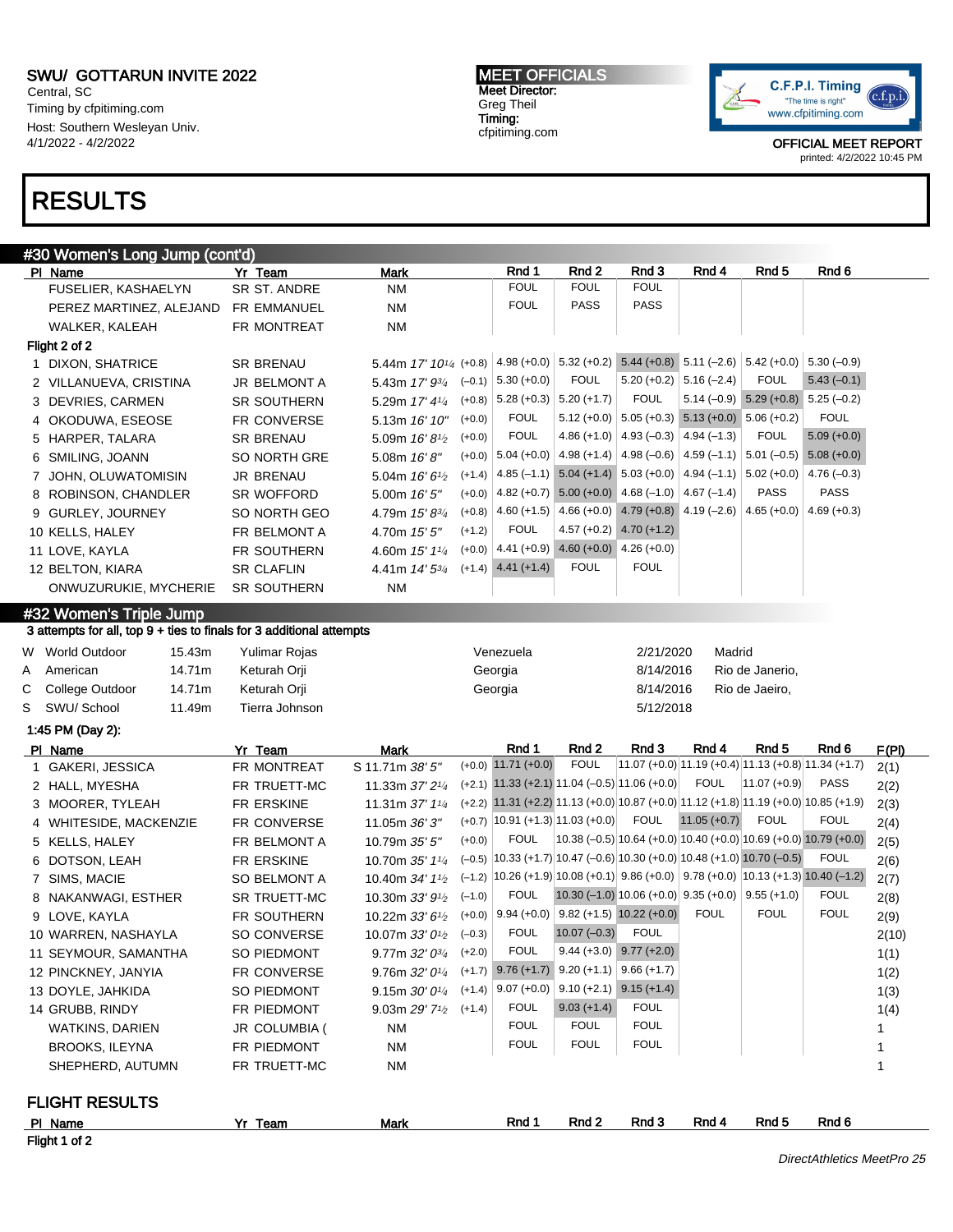Central, SC Timing by cfpitiming.com Host: Southern Wesleyan Univ. 4/1/2022 - 4/2/2022

### RESULTS

### #32 Women's Triple Jump (cont'd)

| PI Name                | Yr Team            | Mark                          |          | Rnd 1                   | Rnd 2                                                                     | Rnd 3                                                     | Rnd 4          | Rnd 5           | Rnd 6                                                                                              |
|------------------------|--------------------|-------------------------------|----------|-------------------------|---------------------------------------------------------------------------|-----------------------------------------------------------|----------------|-----------------|----------------------------------------------------------------------------------------------------|
| 1 SEYMOUR, SAMANTHA    | SO PIEDMONT        | 9.77m $32'0^{3/4}$            | $(+2.0)$ | <b>FOUL</b>             | $9.44 (+3.0)$                                                             | $9.77 (+2.0)$                                             |                |                 |                                                                                                    |
| 2 PINCKNEY, JANYIA     | FR CONVERSE        | 9.76m $32'0^{1/4}$            | $(+1.7)$ | $9.76(+1.7)$            | $9.20 (+1.1)$                                                             | $9.66 (+1.7)$                                             |                |                 |                                                                                                    |
| 3 DOYLE, JAHKIDA       | SO PIEDMONT        | 9.15m $30'0^{1/4}$            | $(+1.4)$ | $9.07 (+0.0)$           | $9.10 (+2.1)$                                                             | $9.15 (+1.4)$                                             |                |                 |                                                                                                    |
| 4 GRUBB, RINDY         | FR PIEDMONT        | 9.03m $29'7'$                 | $(+1.4)$ | <b>FOUL</b>             | $9.03 (+1.4)$                                                             | <b>FOUL</b>                                               |                |                 |                                                                                                    |
| <b>WATKINS, DARIEN</b> | JR COLUMBIA (      | <b>NM</b>                     |          | <b>FOUL</b>             | <b>FOUL</b>                                                               | <b>FOUL</b>                                               |                |                 |                                                                                                    |
| <b>BROOKS, ILEYNA</b>  | FR PIEDMONT        | <b>NM</b>                     |          | <b>FOUL</b>             | <b>FOUL</b>                                                               | <b>FOUL</b>                                               |                |                 |                                                                                                    |
| SHEPHERD, AUTUMN       | FR TRUETT-MC       | NM                            |          |                         |                                                                           |                                                           |                |                 |                                                                                                    |
| Flight 2 of 2          |                    |                               |          |                         |                                                                           |                                                           |                |                 |                                                                                                    |
| 1 GAKERI, JESSICA      | FR MONTREAT        | S 11.71m 38' 5"               |          | $(+0.0)$ 11.71 $(+0.0)$ | <b>FOUL</b>                                                               |                                                           |                |                 | $(11.07 (+0.0) 11.19 (+0.4) 11.13 (+0.8) 11.34 (+1.7))$                                            |
| 2 HALL, MYESHA         | FR TRUETT-MC       | 11.33m 37' 21/4               |          |                         | $(+2.1)$ 11.33 $(+2.1)$ 11.04 $(-0.5)$ 11.06 $(+0.0)$                     |                                                           | <b>FOUL</b>    | $ 11.07(+0.9) $ | PASS                                                                                               |
| 3 MOORER, TYLEAH       | FR ERSKINE         | 11.31m 37' 11/4               |          |                         |                                                                           |                                                           |                |                 | $(+2.2)$ 11.31 $(+2.2)$ 11.13 $(+0.0)$ 10.87 $(+0.0)$ 11.12 $(+1.8)$ 11.19 $(+0.0)$ 10.85 $(+1.9)$ |
| 4 WHITESIDE, MACKENZIE | <b>FR CONVERSE</b> | 11.05m 36' 3"                 |          |                         | $(+0.7)$ 10.91 $(+1.3)$ 11.03 $(+0.0)$                                    | FOUL                                                      | $11.05 (+0.7)$ | <b>FOUL</b>     | <b>FOUL</b>                                                                                        |
| 5 KELLS, HALEY         | FR BELMONT A       | 10.79m 35' 5"                 | $(+0.0)$ | <b>FOUL</b>             |                                                                           |                                                           |                |                 | $(10.38 (-0.5) 10.64 (+0.0) 10.40 (+0.0) 10.69 (+0.0) 10.79 (+0.0)$                                |
| 6 DOTSON, LEAH         | FR ERSKINE         | 10.70m 35' 11/4               |          |                         | $(-0.5)$ 10.33 (+1.7) 10.47 (-0.6) 10.30 (+0.0) 10.48 (+1.0) 10.70 (-0.5) |                                                           |                |                 | <b>FOUL</b>                                                                                        |
| 7 SIMS, MACIE          | SO BELMONT A       | 10.40m $34'$ 1 <sup>1/2</sup> |          |                         |                                                                           |                                                           |                |                 | $(-1.2)$ 10.26 (+1.9) 10.08 (+0.1) 9.86 (+0.0) 9.78 (+0.0) 10.13 (+1.3) 10.40 (-1.2)               |
| 8 NAKANWAGI, ESTHER    | SR TRUETT-MC       | 10.30m $33'9'$ <sup>1/2</sup> | $(-1.0)$ | <b>FOUL</b>             |                                                                           | 10.30 $(-1.0)$ 10.06 $(+0.0)$ 9.35 $(+0.0)$ 9.55 $(+1.0)$ |                |                 | <b>FOUL</b>                                                                                        |
| 9 LOVE, KAYLA          | FR SOUTHERN        | 10.22m $33'6\frac{1}{2}$      | $(+0.0)$ | $9.94 (+0.0)$           |                                                                           | $9.82 (+1.5) 10.22 (+0.0)$                                | <b>FOUL</b>    | <b>FOUL</b>     | <b>FOUL</b>                                                                                        |
| 10 WARREN, NASHAYLA    | SO CONVERSE        | 10.07m $33'0\frac{1}{2}$      | $(-0.3)$ | <b>FOUL</b>             | $10.07 (-0.3)$                                                            | <b>FOUL</b>                                               |                |                 |                                                                                                    |
|                        |                    |                               |          |                         |                                                                           |                                                           |                |                 |                                                                                                    |

#### #34 Women's Shot Put

3 attempts for all, top 9 + ties to finals for 3 additional attempts

| W World Outdoor   | 22.50m | Helena Fibingerova | тсн         | 2/19/1977 | Jablonec, TCH   |
|-------------------|--------|--------------------|-------------|-----------|-----------------|
| A American        | 20.63m | Michelle Carter    | Nike        | 8/12/2016 | Rio de Janeiro. |
| C College Outdoor | 19.35m | Raven Saunders     | Mississippi | 8/12/2016 | Rio de Janeiro. |
| S SWU/School      | 13.37m | Kelsie Smith       |             | 4/24/2021 | Mt. Olive. NC   |

1:45 PM (Day 2):

| PI Name                | Yr Team             | Mark                                      | Rnd 1       | Rnd 2       | Rnd 3       | Rnd 4       | Rnd 5       | Rnd 6       | F(PI) |
|------------------------|---------------------|-------------------------------------------|-------------|-------------|-------------|-------------|-------------|-------------|-------|
| 1 APPLEBY, REGAN       | JR ANDERSON         | 12.59m 41' 3 <sup>3/4</sup>               | 12.42       | 12.59       | 12.44       | 12.47       | 11.79       | 12.47       | 3(1)  |
| 2 NELSON, ZARIA        | <b>SR CLAFLIN</b>   | 12.41m $40'8\frac{3}{4}$                  | 11.43       | 11.91       | 12.14       | 10.86       | <b>FOUL</b> | 12.41       | 3(2)  |
| 3 BROMELL, ALEAH       | SR COLUMBIA (       | 11.95m 39' 2 <sup>1</sup> / <sub>2</sub>  | 11.95       | 11.43       | 11.12       | <b>FOUL</b> | <b>PASS</b> | <b>PASS</b> | 3(3)  |
| 4 JONES, GRACE         | FR TRUETT-MC        | 11.81m 38' 9"                             | 11.81       | 11.42       | 11.29       | 11.34       | 11.67       | 10.90       | 3(4)  |
| 5 MORSE, KATRINA       | <b>SO BELMONT A</b> | 11.64m 38' 2 <sup>1</sup> / <sub>4</sub>  | 10.69       | 11.41       | 11.64       | 11.24       | 11.02       | 9.37        | 3(5)  |
| 6 STOLBERG, TYLA       | SO NEWBERRY         | 10.94m 35' 10 <sup>3/4</sup>              | 10.27       | 10.10       | 10.94       | 10.60       | 10.00       | <b>FOUL</b> | 3(6)  |
| 7 KENDRICK, JAILYN     | JR BRENAU           | 10.92m 35' 10"                            | 10.92       | 10.26       | 10.64       | <b>FOUL</b> | <b>FOUL</b> | 10.29       | 3(7)  |
| 8 MIMS, CAMERON        | <b>SR BRENAU</b>    | 10.56m 34' 73/4                           | <b>FOUL</b> | 10.56       | 10.10       | <b>FOUL</b> | 9.61        | <b>FOUL</b> | 3(8)  |
| 9 MARSHALL, SHANADIA   | FR NEWBERRY         | 10.29m 33' 91/4                           | 9.96        | <b>FOUL</b> | 10.29       |             |             |             | 3(9)  |
| 10 LOCKWOOD, AVERY     | SR BREVARD          | 10.18m $33' 4^{3/4}$                      | 10.18       | 9.87        | 9.61        | 9.90        | 9.22        | 9.92        | 3(10) |
| 11 DEVANE, BRITTANY    | <b>SR PIEDMONT</b>  | 10.12m $33'2\frac{1}{2}$                  | 10.12       | 9.81        | 9.58        |             |             |             | 3(11) |
| 12 DAVIS, ALEXA        | FR BELMONT A        | 10.03m 32' 11"                            | <b>FOUL</b> | <b>FOUL</b> | 10.03       |             |             |             | 3(12) |
| 13 CRAIG, ALLISON      | FR TRUETT-MC        | 9.99m $32'9'$                             | 9.57        | 9.99        | <b>FOUL</b> |             |             |             | 3(13) |
| 14 FELTUS, ALLIE       | FR PIEDMONT         | 9.99m $32'9'$                             | 8.64        | 9.99        | 8.69        |             |             |             | 2(1)  |
| 15 WASHINGTON, NAKIYAH | SO PIEDMONT         | 9.79m $32'$ 1 <sup>1</sup> / <sub>2</sub> | 8.61        | <b>FOUL</b> | 9.79        |             |             |             | 3(14) |
| 16 ANDERSON, MAKAYLA   | FR MONTREAT         | 9.63m $31'7'4$                            | 9.63        | 9.16        | 9.61        |             |             |             | 2(2)  |
| 17 GOOCH, RACHEL       | JR TRUETT-MC        | 9.61m $31'6'$                             | 8.76        | 9.61        | 9.18        |             |             |             | 2(3)  |
| 18 CRUZ, GISELLE       | JR WOFFORD          | 9.58m $31'5''$                            | 9.58        | <b>FOUL</b> | 9.55        |             |             |             | 2(4)  |
| 19 OVERTON, ALIYAH     | JR COLUMBIA (       | 9.42m 30' 11"                             | 9.42        | 8.78        | 9.09        |             |             |             | 2(5)  |
| 20 BEARD, MORGAN       | <b>SO CLAFLIN</b>   | 9.35m $30'8'4$                            | 9.35        | 8.56        | <b>FOUL</b> |             |             |             | 2(6)  |

MEET OFFICIALS Meet Director: Greg Theil Timing: cfpitiming.com



OFFICIAL MEET REPORT printed: 4/2/2022 10:45 PM

DirectAthletics MeetPro 26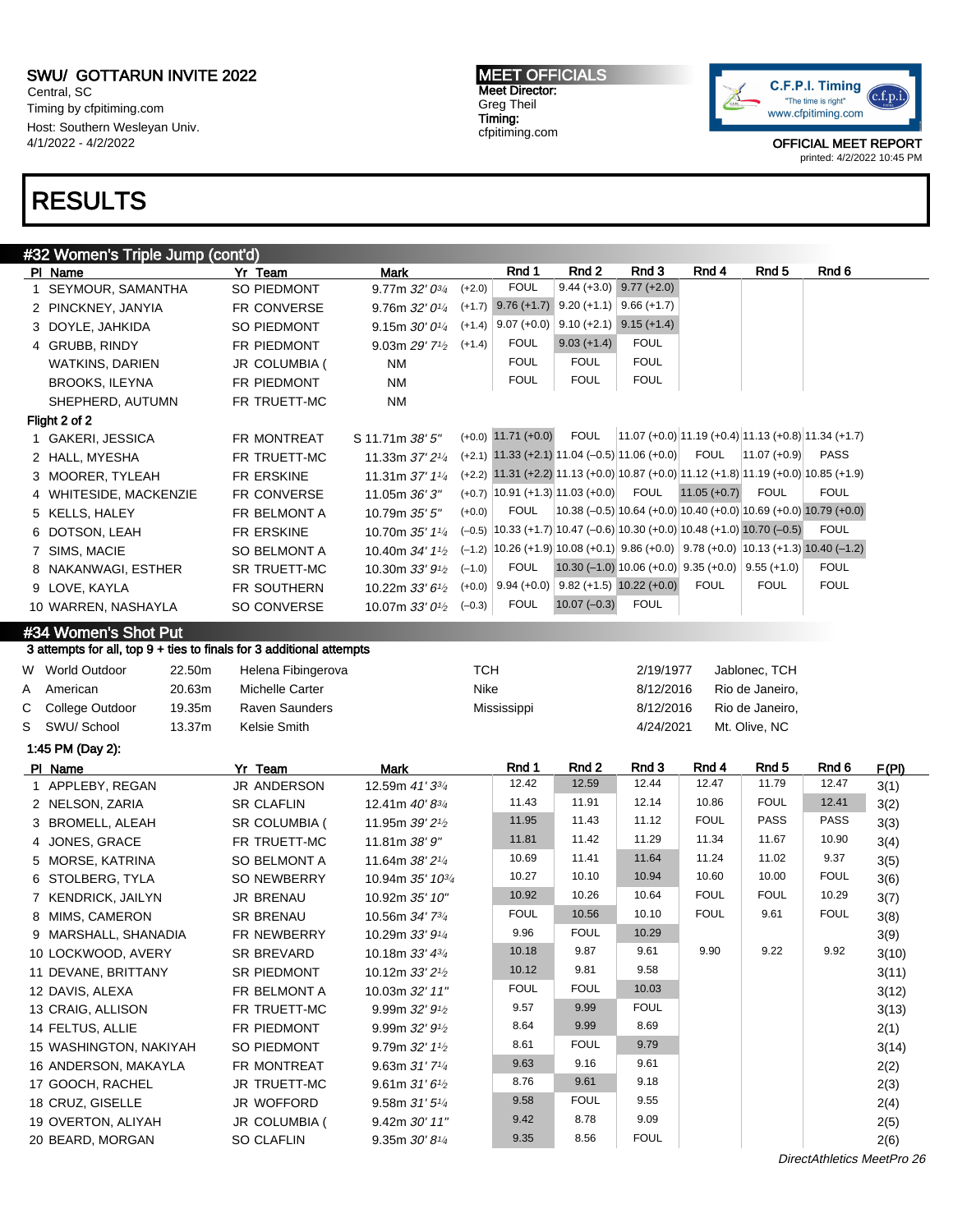Central, SC Timing by cfpitiming.com Host: Southern Wesleyan Univ. 4/1/2022 - 4/2/2022

## RESULTS

#### #34 Women's Shot Put (cont'd)

| 1:45 PM (Day 2):            |                    |                |             |             |             |       |       |       |                         |
|-----------------------------|--------------------|----------------|-------------|-------------|-------------|-------|-------|-------|-------------------------|
| PI Name                     | Yr Team            | <b>Mark</b>    | Rnd 1       | Rnd 2       | Rnd 3       | Rnd 4 | Rnd 5 | Rnd 6 | F(PI)                   |
| 21 BUICE, CARLY             | FR TRUETT-MC       | 8.95m 29' 41/2 | 8.07        | 8.59        | 8.95        |       |       |       | 2(7)                    |
| 22 DAVIS, ALEXANDRIA        | FR ALLEN           | 8.68m 28' 53/4 | 8.68        | <b>PASS</b> | <b>PASS</b> |       |       |       | 2(8)                    |
| 23 BEEMAN, BAILEY           | SO MARS HILL       | 8.62m 28' 31/2 | 8.24        | 7.71        | 8.62        |       |       |       | 2(9)                    |
| 24 MAULDIN, ABBY            | FR PIEDMONT        | 8.58m 28' 13/4 | 8.27        | 8.58        | 8.23        |       |       |       | 2(10)                   |
| 25 COOK, CHLOE ANN          | SO ST. ANDRE       | 8.48m 27' 10"  | 8.25        | 8.48        | 8.41        |       |       |       | 2(11)                   |
| 26 GRIMES, TAYLEE           | SO SOUTHERN        | 8.20m 26' 11"  | 7.91        | 8.20        | 7.87        |       |       |       | 2(12)                   |
| 27 BRASWELL, TAKAYLA        | FR COLUMBIA (      | 8.16m 26' 91/4 | 8.06        | 7.48        | 8.16        |       |       |       | 1(1)                    |
| 28 PUKAS, GRACE             | JR BREVARD         | 8.12m 26' 73/4 | <b>FOUL</b> | <b>FOUL</b> | 8.12        |       |       |       | 1(2)                    |
| 29 BRANCH, KATIE            | SO BELMONT A       | 7.98m 26' 21/4 | 7.64        | 7.85        | 7.98        |       |       |       | 1(3)                    |
| 30 ADAMS, CHANDLER          | FR MARS HILL       | 7.46m 24' 53/4 | 7.46        | 7.41        | 6.78        |       |       |       | 1(4)                    |
| 31 BOWBLISS, KAELYN         | FR NORTH GRE       | 7.42m 24' 41/4 | 7.32        | 7.42        | <b>FOUL</b> |       |       |       | 1(5)                    |
| 32 QUEEN, BREANNA           | SO BREVARD         | 7.39m 24' 3"   | 6.98        | 7.29        | 7.39        |       |       |       | 1(6)                    |
| 33 PITTS, HATTIE            | <b>SR SOUTHERN</b> | 7.34m 24' 1"   | 7.34        | 7.05        | <b>FOUL</b> |       |       |       | 1(7)                    |
| 34 HORTON, JOHNNERIA        | SO ALLEN           | 7.13m 23' 43/4 | 6.63        | 6.48        | 7.13        |       |       |       | 1(8)                    |
| 35 JAMISON-WHITFIELD, DESTI | FR ALLEN           | 7.12m 23' 41/2 | 7.12        | <b>FOUL</b> | 6.86        |       |       |       | 1(9)                    |
| 36 BEST, KAITLYN            | FR CLAFLIN         | 6.85m 22' 53/4 | 6.85        | <b>FOUL</b> | <b>FOUL</b> |       |       |       | 1(10)                   |
| TAYLOR, AYANI               | FR ALLEN           | <b>NM</b>      |             |             |             |       |       |       |                         |
| PALMORE, AIJAH              | SO ST. ANDRE       | <b>NM</b>      |             |             |             |       |       |       |                         |
| CALLOWAY, CORIONAH          | SO ALLEN           | <b>NM</b>      |             |             |             |       |       |       |                         |
| COOK, SKYA                  | SO ALLEN           | <b>NM</b>      |             |             |             |       |       |       |                         |
| BENTON, ILLIE               | FR ALLEN           | <b>NM</b>      |             |             |             |       |       |       |                         |
| JOHNSON, LARHONDA           | FR ALLEN           | <b>NM</b>      |             |             |             |       |       |       |                         |
| PROVIDENCE, VANESSA         | JR BRENAU          | <b>NM</b>      |             |             |             |       |       |       | $\overline{2}$          |
| ALEX, MITCHEL               | <b>JR BRENAU</b>   | <b>NM</b>      |             |             |             |       |       |       | $\mathbf{2}$            |
| GREUBEL, WREN               | FR PIEDMONT        | <b>NM</b>      |             |             |             |       |       |       | $\overline{\mathbf{c}}$ |
| SIMON, SKYLAR               | <b>JR BRENAU</b>   | <b>NM</b>      |             |             |             |       |       |       | $\overline{2}$          |
| <b>FOURIE, KATHERINE</b>    | <b>JR BRENAU</b>   | <b>NM</b>      |             |             |             |       |       |       | 3                       |

#### FLIGHT RESULTS

| PI Name                    | Yr Team            | <b>Mark</b>                 | Rnd 1       | Rnd 2       | Rnd 3       | Rnd 4 | Rnd 5 | Rnd 6 |
|----------------------------|--------------------|-----------------------------|-------------|-------------|-------------|-------|-------|-------|
| Flight 1 of 3              |                    |                             |             |             |             |       |       |       |
| 1 BRASWELL, TAKAYLA        | FR COLUMBIA (      | 8.16m $26'9'4$              | 8.06        | 7.48        | 8.16        |       |       |       |
| 2 PUKAS, GRACE             | JR BREVARD         | 8.12m 26' 73/4              | <b>FOUL</b> | <b>FOUL</b> | 8.12        |       |       |       |
| 3 BRANCH, KATIE            | SO BELMONT A       | 7.98m 26' 21/4              | 7.64        | 7.85        | 7.98        |       |       |       |
| 4 ADAMS, CHANDLER          | FR MARS HILL       | 7.46m 24' 5 <sup>3/4</sup>  | 7.46        | 7.41        | 6.78        |       |       |       |
| 5 BOWBLISS, KAELYN         | FR NORTH GRE       | 7.42m 24' 41/4              | 7.32        | 7.42        | <b>FOUL</b> |       |       |       |
| 6 QUEEN, BREANNA           | SO BREVARD         | 7.39m 24' 3"                | 6.98        | 7.29        | 7.39        |       |       |       |
| 7 PITTS, HATTIE            | <b>SR SOUTHERN</b> | 7.34m 24' 1"                | 7.34        | 7.05        | <b>FOUL</b> |       |       |       |
| 8 HORTON, JOHNNERIA        | SO ALLEN           | 7.13m $23'$ 4 $\frac{3}{4}$ | 6.63        | 6.48        | 7.13        |       |       |       |
| 9 JAMISON-WHITFIELD, DESTI | FR ALLEN           | 7.12m $23'$ 4 $\frac{1}{2}$ | 7.12        | <b>FOUL</b> | 6.86        |       |       |       |
| 10 BEST, KAITLYN           | <b>FR CLAFLIN</b>  | 6.85m $22'$ 5 $\frac{3}{4}$ | 6.85        | <b>FOUL</b> | <b>FOUL</b> |       |       |       |
| TAYLOR, AYANI              | FR ALLEN           | <b>NM</b>                   |             |             |             |       |       |       |
| PALMORE, AIJAH             | SO ST. ANDRE       | NM                          |             |             |             |       |       |       |
| CALLOWAY, CORIONAH         | SO ALLEN           | <b>NM</b>                   |             |             |             |       |       |       |
| COOK, SKYA                 | SO ALLEN           | <b>NM</b>                   |             |             |             |       |       |       |
|                            |                    |                             |             |             |             |       |       |       |

MEET OFFICIALS Meet Director: Greg Theil Timing: cfpitiming.com

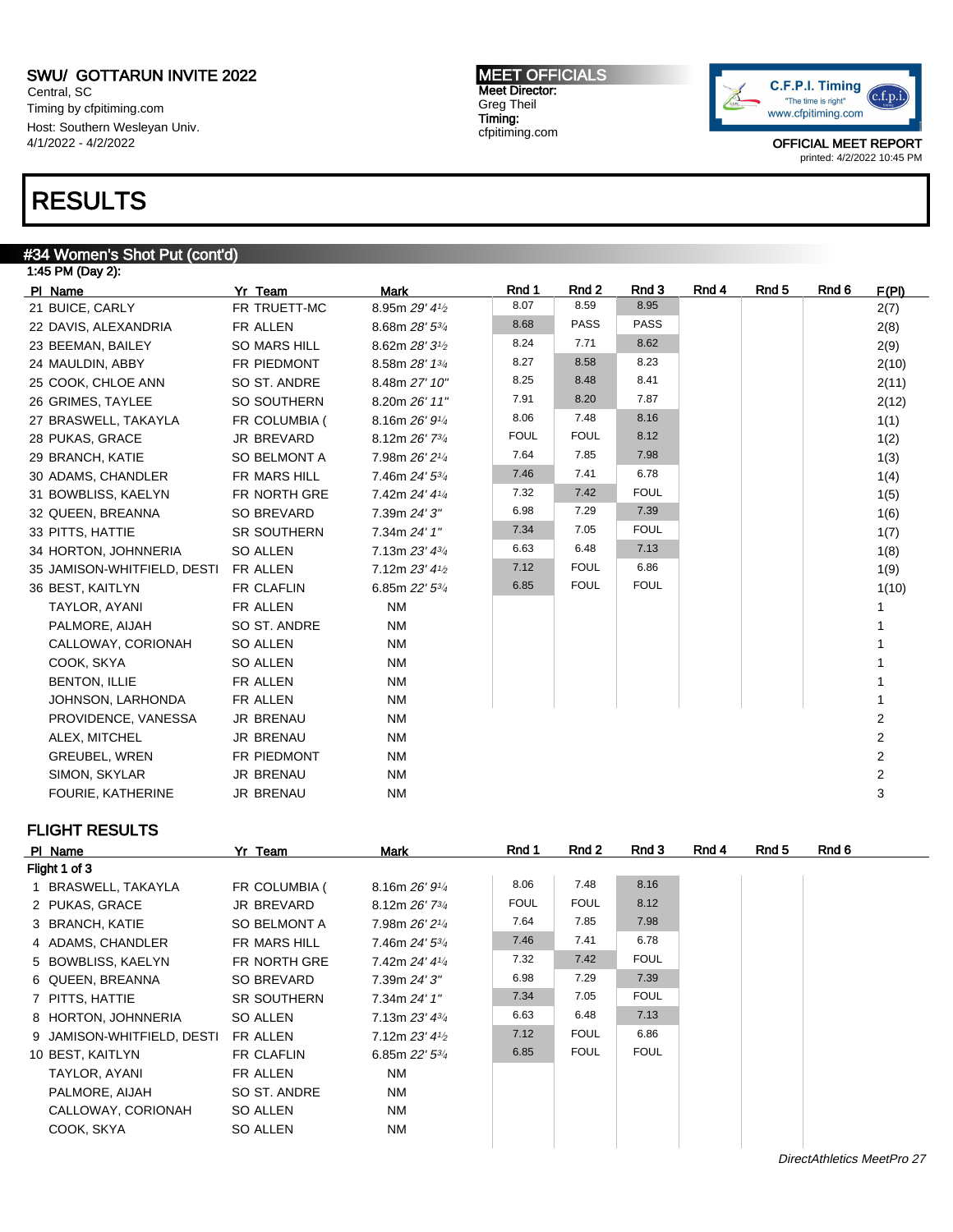Central, SC Timing by cfpitiming.com Host: Southern Wesleyan Univ. 4/1/2022 - 4/2/2022

### RESULTS

MEET OFFICIALS Meet Director: Greg Theil Timing: cfpitiming.com



OFFICIAL MEET REPORT printed: 4/2/2022 10:45 PM

|   | #34 Women's Shot Put <u>(cont'd)</u>                                                       |        |                     |                              |             |             |             |                      |                 |             |       |
|---|--------------------------------------------------------------------------------------------|--------|---------------------|------------------------------|-------------|-------------|-------------|----------------------|-----------------|-------------|-------|
|   | PI Name                                                                                    |        | Yr Team             | <b>Mark</b>                  | Rnd 1       | Rnd 2       | Rnd 3       | Rnd 4                | Rnd 5           | Rnd 6       |       |
|   | <b>BENTON, ILLIE</b>                                                                       |        | FR ALLEN            | <b>NM</b>                    |             |             |             |                      |                 |             |       |
|   | Flight 2 of 3                                                                              |        |                     |                              |             |             |             |                      |                 |             |       |
|   | 1 FELTUS, ALLIE                                                                            |        | FR PIEDMONT         | 9.99m 32' 91/2               | 8.64        | 9.99        | 8.69        |                      |                 |             |       |
|   | 2 ANDERSON, MAKAYLA                                                                        |        | FR MONTREAT         | 9.63m 31'71/4                | 9.63        | 9.16        | 9.61        |                      |                 |             |       |
|   | 3 GOOCH, RACHEL                                                                            |        | JR TRUETT-MC        | 9.61m31'61/2                 | 8.76        | 9.61        | 9.18        |                      |                 |             |       |
|   | 4 CRUZ, GISELLE                                                                            |        | JR WOFFORD          | 9.58m 31' 51/4               | 9.58        | <b>FOUL</b> | 9.55        |                      |                 |             |       |
|   | 5 OVERTON, ALIYAH                                                                          |        | JR COLUMBIA (       | 9.42m 30' 11"                | 9.42        | 8.78        | 9.09        |                      |                 |             |       |
|   | 6 BEARD, MORGAN                                                                            |        | <b>SO CLAFLIN</b>   | 9.35m 30' 81/4               | 9.35        | 8.56        | <b>FOUL</b> |                      |                 |             |       |
|   | 7 BUICE, CARLY                                                                             |        | FR TRUETT-MC        | 8.95m 29' 41/2               | 8.07        | 8.59        | 8.95        |                      |                 |             |       |
|   | 8 DAVIS, ALEXANDRIA                                                                        |        | FR ALLEN            | 8.68m 28' 53/4               | 8.68        | PASS        | <b>PASS</b> |                      |                 |             |       |
|   | 9 BEEMAN, BAILEY                                                                           |        | SO MARS HILL        | 8.62m 28' 31/2               | 8.24        | 7.71        | 8.62        |                      |                 |             |       |
|   | 10 MAULDIN, ABBY                                                                           |        | FR PIEDMONT         | 8.58m 28' 13/4               | 8.27        | 8.58        | 8.23        |                      |                 |             |       |
|   | 11 COOK, CHLOE ANN                                                                         |        | SO ST. ANDRE        | 8.48m 27' 10"                | 8.25        | 8.48        | 8.41        |                      |                 |             |       |
|   | 12 GRIMES, TAYLEE                                                                          |        | SO SOUTHERN         | 8.20m 26' 11"                | 7.91        | 8.20        | 7.87        |                      |                 |             |       |
|   | PROVIDENCE, VANESSA                                                                        |        | JR BRENAU           | <b>NM</b>                    |             |             |             |                      |                 |             |       |
|   | ALEX, MITCHEL                                                                              |        | JR BRENAU           | <b>NM</b>                    |             |             |             |                      |                 |             |       |
|   | GREUBEL, WREN                                                                              |        | FR PIEDMONT         | <b>NM</b>                    |             |             |             |                      |                 |             |       |
|   | SIMON, SKYLAR                                                                              |        | JR BRENAU           | <b>NM</b>                    |             |             |             |                      |                 |             |       |
|   | Flight 3 of 3                                                                              |        |                     |                              |             |             |             |                      |                 |             |       |
|   | 1 APPLEBY, REGAN                                                                           |        | JR ANDERSON         | 12.59m 41' 33/4              | 12.42       | 12.59       | 12.44       | 12.47                | 11.79           | 12.47       |       |
|   | 2 NELSON, ZARIA                                                                            |        | <b>SR CLAFLIN</b>   | 12.41m 40' 83/4              | 11.43       | 11.91       | 12.14       | 10.86                | <b>FOUL</b>     | 12.41       |       |
|   | 3 BROMELL, ALEAH                                                                           |        | SR COLUMBIA (       | 11.95m 39' 2 <sup>1</sup> /2 | 11.95       | 11.43       | 11.12       | <b>FOUL</b>          | <b>PASS</b>     | <b>PASS</b> |       |
|   | 4 JONES, GRACE                                                                             |        | FR TRUETT-MC        | 11.81m 38'9"                 | 11.81       | 11.42       | 11.29       | 11.34                | 11.67           | 10.90       |       |
|   | 5 MORSE, KATRINA                                                                           |        | SO BELMONT A        | 11.64m 38' 21/4              | 10.69       | 11.41       | 11.64       | 11.24                | 11.02           | 9.37        |       |
|   | 6 STOLBERG, TYLA                                                                           |        | SO NEWBERRY         | 10.94m 35' 10 <sup>3/4</sup> | 10.27       | 10.10       | 10.94       | 10.60                | 10.00           | <b>FOUL</b> |       |
|   | 7 KENDRICK, JAILYN                                                                         |        | JR BRENAU           | 10.92m 35' 10"               | 10.92       | 10.26       | 10.64       | <b>FOUL</b>          | <b>FOUL</b>     | 10.29       |       |
|   | 8 MIMS, CAMERON                                                                            |        | <b>SR BRENAU</b>    | 10.56m 34' 73/4              | <b>FOUL</b> | 10.56       | 10.10       | <b>FOUL</b>          | 9.61            | <b>FOUL</b> |       |
|   | 9 MARSHALL, SHANADIA                                                                       |        | FR NEWBERRY         | 10.29m 33' 91/4              | 9.96        | <b>FOUL</b> | 10.29       |                      |                 |             |       |
|   | 10 LOCKWOOD, AVERY                                                                         |        | SR BREVARD          | 10.18m 33' 43/4              | 10.18       | 9.87        | 9.61        | 9.90                 | 9.22            | 9.92        |       |
|   | 11 DEVANE, BRITTANY                                                                        |        | SR PIEDMONT         | 10.12m 33' 2 <sup>1/2</sup>  | 10.12       | 9.81        | 9.58        |                      |                 |             |       |
|   | 12 DAVIS, ALEXA                                                                            |        | FR BELMONT A        | 10.03m 32' 11"               | <b>FOUL</b> | <b>FOUL</b> | 10.03       |                      |                 |             |       |
|   | 13 CRAIG, ALLISON                                                                          |        | FR TRUETT-MC        | 9.99m 32' 91/2               | 9.57        | 9.99        | <b>FOUL</b> |                      |                 |             |       |
|   | 14 WASHINGTON, NAKIYAH                                                                     |        | SO PIEDMONT         | 9.79m 32' 11/2               | 8.61        | <b>FOUL</b> | 9.79        |                      |                 |             |       |
|   | FOURIE, KATHERINE                                                                          |        | JR BRENAU           | <b>NM</b>                    |             |             |             |                      |                 |             |       |
|   |                                                                                            |        |                     |                              |             |             |             |                      |                 |             |       |
|   | #36 Women's Discus<br>3 attempts for all, top 9 + ties to finals for 3 additional attempts |        |                     |                              |             |             |             |                      |                 |             |       |
|   |                                                                                            |        |                     |                              |             |             |             |                      |                 |             |       |
|   | W World Outdoor                                                                            | 76.80m | Gabriele Reinsch    |                              | GDR         |             | 7/9/1988    |                      | Neubrandenburg, |             |       |
| Α | American                                                                                   | 69.17m | Gia Lewis-Smallwood |                              | Nike        |             | 8/30/2014   |                      | Angers, FRA     |             |       |
| С | College Outdoor                                                                            | 67.48m | Meg Ritchie         |                              | Arizona     |             | 4/26/1981   |                      | Walnut, CA      |             |       |
| S | SWU/ School                                                                                | 41.15m | Kelsie Smith        |                              |             |             | 4/24/2021   |                      | Mt. Olive, NC   |             |       |
|   | 10:00 AM (Day 2):                                                                          |        |                     |                              |             |             |             |                      |                 |             |       |
|   | PI Name                                                                                    |        | Yr Team             | <b>Mark</b>                  | Rnd 1       | Rnd 2       | Rnd 3       | Rnd 4<br><b>FOUL</b> | Rnd 5           | Rnd 6       | F(PI) |
|   | 1 NELSON, ZARIA                                                                            |        | <b>SR CLAFLIN</b>   | S 41.78m 137' 1"             | 41.78       | 39.74       | 32.69       |                      | 34.69           | 38.26       | 3(1)  |
|   | 2 HOLLOWAY, TIFFANY                                                                        |        | SR MARS HILL        | 35.32m 115' 10"              | 32.26       | 33.18       | 33.84       | <b>FOUL</b>          | 35.32           | 34.71       | 3(2)  |
|   | 3 MYERS, KENNEDY                                                                           |        | FR NEWBERRY         | 35.25m 115'8"                | <b>FOUL</b> | 33.44       | 32.25       | 35.25                | 25.43           | 32.29       | 3(3)  |
|   | 4 SMITH, KELSIE                                                                            |        | SR SOUTHERN         | 35.21m 115' 6"               | 35.21       | 26.02       | <b>FOUL</b> | 33.06                | 33.91           | <b>FOUL</b> | 3(4)  |

DirectAthletics MeetPro 28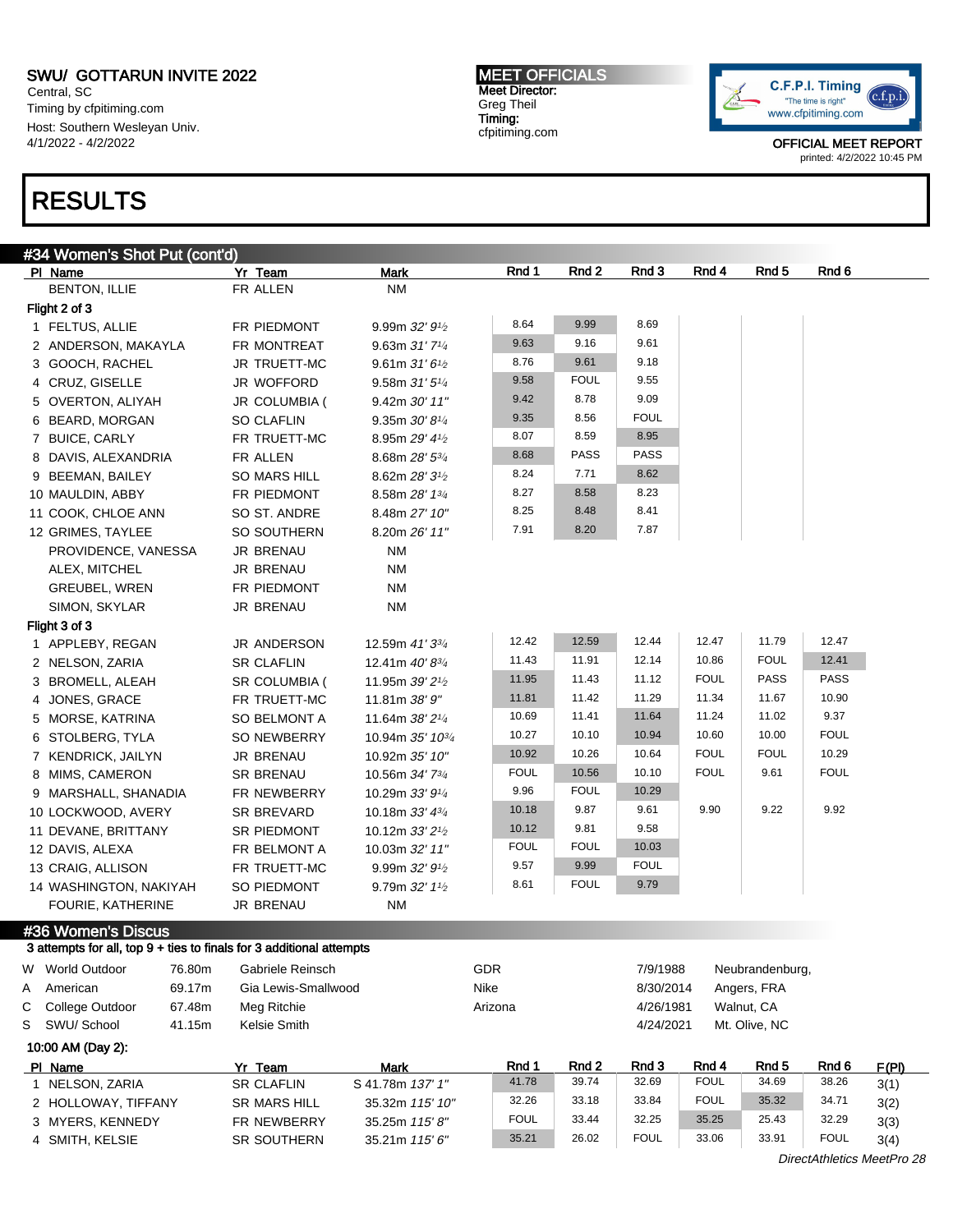Central, SC Timing by cfpitiming.com Host: Southern Wesleyan Univ. 4/1/2022 - 4/2/2022

### RESULTS

### #36 Women's Discus (cont'd)

| 10:00 AM (Day 2):                     |                      |                 |             |             |             |             |             |             |       |  |
|---------------------------------------|----------------------|-----------------|-------------|-------------|-------------|-------------|-------------|-------------|-------|--|
| PI Name                               | Yr Team              | <b>Mark</b>     | Rnd 1       | Rnd 2       | Rnd 3       | Rnd 4       | Rnd 5       | Rnd 6       | F(PI) |  |
| 5 FELTUS, ALLIE                       | FR PIEDMONT          | 35.05m 115' 0"  | <b>FOUL</b> | 35.05       | <b>FOUL</b> | 33.94       | <b>FOUL</b> | <b>FOUL</b> | 3(5)  |  |
| 6 CARSON, ZAIDA                       | JR COLUMBIA (        | 34.50m 113' 2"  | <b>FOUL</b> | <b>FOUL</b> | 31.47       | <b>FOUL</b> | 33.91       | 34.50       | 3(6)  |  |
| 7 DAWSON, DARCI                       | FR COLUMBIA (        | 34.03m 111'8"   | 29.88       | 34.03       | <b>FOUL</b> | 33.36       | 23.37       | 33.70       | 2(1)  |  |
| 8 BANKS, KRISTEN                      | JR COLUMBIA (        | 33.79m 110' 10" | 28.59       | 33.79       | 33.30       | 32.19       | 33.00       | 31.16       | 3(7)  |  |
| 9 CRUZ, GISELLE                       | JR WOFFORD           | 32.34m 106' 1"  | <b>FOUL</b> | 31.72       | 31.39       | 29.31       | 32.34       | 31.80       | 3(8)  |  |
| 10 PASCUAL RIVERA, ANDREA             | FR NEWBERRY          | 31.24m 102' 6"  | 29.14       | 31.24       | 29.68       |             |             |             | 2(2)  |  |
| 11 DAVIS, ALEXANDRIA                  | FR ALLEN             | 31.20m 102' 4"  | 31.20       | 30.15       | 29.40       |             |             |             | 1(1)  |  |
| 12 BABB, KATILYN                      | SO TRUETT-MC         | 30.62m 100' 5"  | 30.62       | <b>FOUL</b> | <b>FOUL</b> |             |             |             | 2(3)  |  |
| 13 WOODS, JAYLA                       | FR COVENANT          | 30.36m 99' 7"   | 30.36       | <b>FOUL</b> | <b>FOUL</b> |             |             |             | 3(9)  |  |
| 14 WASHINGTON, NAKIYAH                | SO PIEDMONT          | 30.06m 98' 7"   | 29.72       | 30.06       | 26.10       |             |             |             | 3(10) |  |
| 15 ELLISON, EMMA                      | FR ERSKINE           | 29.88m 98' 0"   | 29.88       | 29.15       | <b>FOUL</b> |             |             |             | 3(11) |  |
| 16 MITCHELL, MADDIE                   | SO COVENANT          | 28.43m 93' 3"   | 28.43       | 27.36       | 28.43       |             |             |             | 2(4)  |  |
| 17 MASON, BRIANNA                     | <b>SO FRANCIS MA</b> | 28.38m 93' 1"   | 28.38       | <b>FOUL</b> | 25.80       |             |             |             | 2(5)  |  |
| 18 BARAJAS, BRIANA                    | FR MARS HILL         | 28.24m 92' 8"   | 26.22       | 28.24       | 27.85       |             |             |             | 2(6)  |  |
| 19 HOLCOMBE, SELAH                    | FR SOUTHERN          | 28.05m 92' 0"   | <b>FOUL</b> | 27.69       | 28.05       |             |             |             | 2(7)  |  |
| 20 DAVIS, ALEXA                       | FR BELMONT A         | 27.67m 90' 9"   | 23.89       | 27.67       | 26.11       |             |             |             | 2(8)  |  |
| 21 ANDERSON, MAKAYLA                  | FR MONTREAT          | 26.90m 88' 3"   | 26.90       | <b>FOUL</b> | <b>FOUL</b> |             |             |             | 3(12) |  |
| 22 DEVANE, BRITTANY                   | SR PIEDMONT          | 26.72m 87' 8"   | 26.72       | <b>FOUL</b> | <b>FOUL</b> |             |             |             | 2(9)  |  |
| 23 COOK, CHLOE ANN                    | SO ST. ANDRE         | 26.58m 87' 2"   | 25.96       | 26.58       | 24.83       |             |             |             | 2(10) |  |
| 24 CARD, MACKENZIE                    | SO MONTREAT          | 23.17m 76' 0"   | 19.75       | 19.23       | 23.17       |             |             |             | 1(2)  |  |
| 25 BOWBLISS, KAELYN                   | FR NORTH GRE         | 22.87m 75' 0"   | <b>FOUL</b> | 22.87       | <b>FOUL</b> |             |             |             | 1(3)  |  |
| 26 PUKAS, GRACE                       | <b>JR BREVARD</b>    | 22.51m 73' 10"  | 22.51       | 18.88       | 20.58       |             |             |             | 1(4)  |  |
| 27 WEATHERFORD, MACKENZIE SO CONVERSE |                      | 20.82m 68' 4"   | 20.82       | 18.89       | 19.42       |             |             |             | 1(5)  |  |
| 28 LOCKWOOD, AVERY                    | <b>SR BREVARD</b>    | 20.67m 67' 10"  | 20.54       | 20.67       | 20.55       |             |             |             | 2(11) |  |
| 29 QUEEN, BREANNA                     | SO BREVARD           | 20.45m 67' 1"   | 20.45       | 19.08       | 19.72       |             |             |             | 1(6)  |  |
| 30 JEFFERY, ASHLEY                    | FR PIEDMONT          | 19.61m 64' 4"   | <b>FOUL</b> | 19.61       | 19.16       |             |             |             | 1(7)  |  |
| 31 BEST, KAITLYN                      | FR CLAFLIN           | 18.61m 61'1"    | 18.61       | <b>FOUL</b> | <b>FOUL</b> |             |             |             | 1(8)  |  |
| 32 HERNDON, HAIZLEY                   | SO FRANCIS MA        | 17.63m 57' 10"  | 17.63       | 17.20       | 15.63       |             |             |             | 1(9)  |  |
| 33 RANKIN, SHAYANNE                   | SR BOB JONES         | 15.40m 50' 6"   | <b>FOUL</b> | <b>FOUL</b> | 15.40       |             |             |             | 1(10) |  |
| BEARD, MORGAN                         | <b>SO CLAFLIN</b>    | <b>NM</b>       | <b>FOUL</b> | <b>FOUL</b> | <b>FOUL</b> |             |             |             |       |  |
| PALMORE, AIJAH                        | SO ST. ANDRE         | <b>NM</b>       |             |             |             |             |             |             |       |  |
| RICHARDS, ANGELICA                    | <b>SO BRENAU</b>     | <b>NM</b>       |             |             |             |             |             |             | 2     |  |

#### FLIGHT RESULTS

| PI Name                              | Yr Team            | Mark            | Rnd 1       | Rnd 2       | Rnd 3       | Rnd 4 | Rnd 5 | Rnd 6 |
|--------------------------------------|--------------------|-----------------|-------------|-------------|-------------|-------|-------|-------|
| Flight 1 of 3                        |                    |                 |             |             |             |       |       |       |
| 1 DAVIS, ALEXANDRIA                  | FR ALLEN           | 31.20m 102' 4"  | 31.20       | 30.15       | 29.40       |       |       |       |
| 2 CARD, MACKENZIE                    | SO MONTREAT        | 23.17m 76' 0"   | 19.75       | 19.23       | 23.17       |       |       |       |
| 3 BOWBLISS, KAELYN                   | FR NORTH GRE       | 22.87m 75' 0"   | <b>FOUL</b> | 22.87       | <b>FOUL</b> |       |       |       |
| 4 PUKAS, GRACE                       | JR BREVARD         | 22.51m 73' 10"  | 22.51       | 18.88       | 20.58       |       |       |       |
| 5 WEATHERFORD, MACKENZIE SO CONVERSE |                    | 20.82m 68' 4"   | 20.82       | 18.89       | 19.42       |       |       |       |
| 6 QUEEN, BREANNA                     | SO BREVARD         | 20.45m 67' 1"   | 20.45       | 19.08       | 19.72       |       |       |       |
| 7 JEFFERY, ASHLEY                    | <b>FR PIEDMONT</b> | 19.61m 64' 4"   | <b>FOUL</b> | 19.61       | 19.16       |       |       |       |
| 8 BEST, KAITLYN                      | FR CLAFLIN         | 18.61m $61'1''$ | 18.61       | <b>FOUL</b> | <b>FOUL</b> |       |       |       |
| 9 HERNDON, HAIZLEY                   | SO FRANCIS MA      | 17.63m 57' 10"  | 17.63       | 17.20       | 15.63       |       |       |       |

MEET OFFICIALS Meet Director: Greg Theil Timing: cfpitiming.com

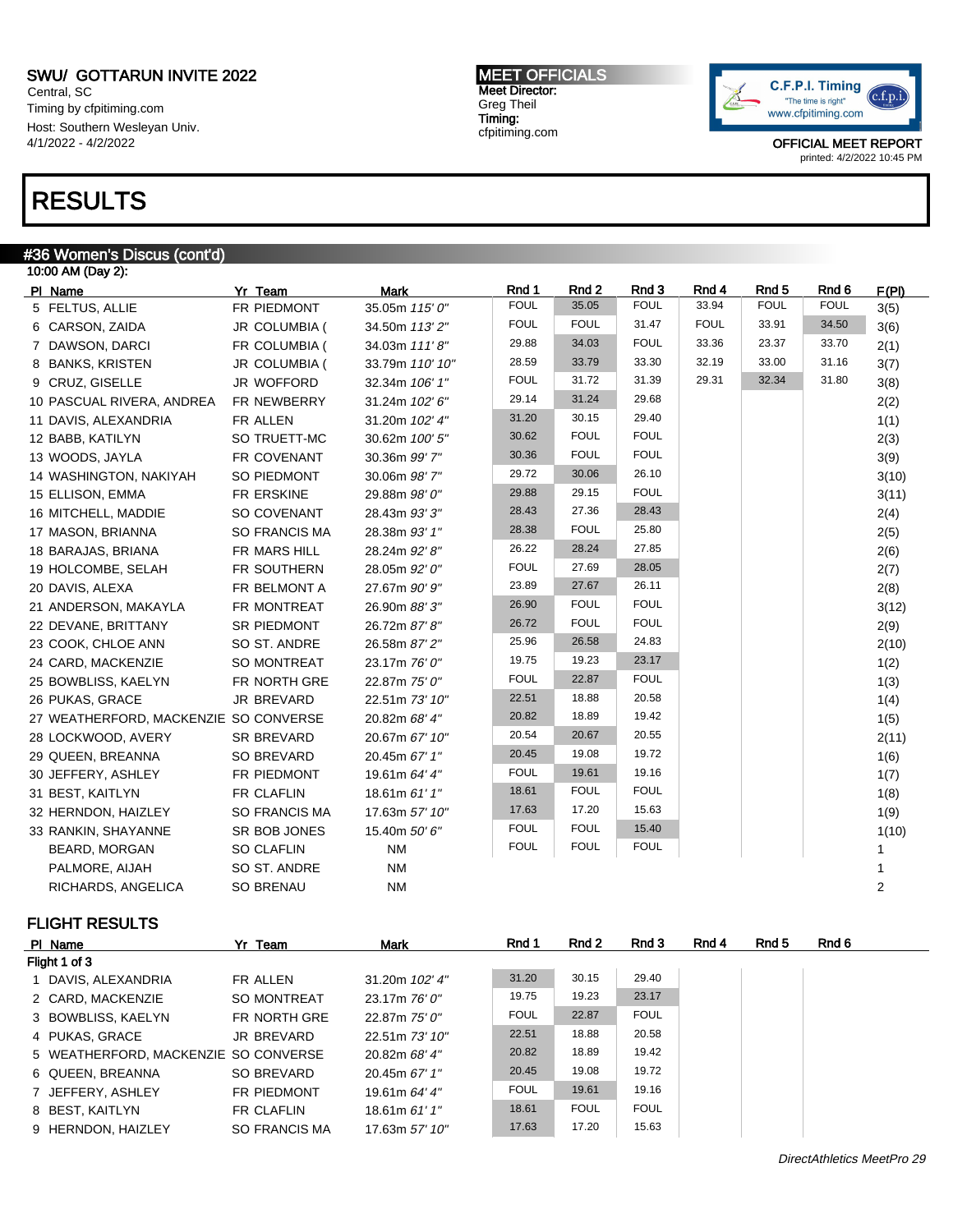6 GRIMES, TAYLEE SO SOUTHERN 35.65m 116' 11"

8 WEATHERFORD, MACKENZIE SO CONVERSE 34.05m 111'8"

9 CARD, MACKENZIE SO MONTREAT 33.44m 109' 8"

Central, SC Timing by cfpitiming.com Host: Southern Wesleyan Univ. 4/1/2022 - 4/2/2022

### RESULTS

MEET OFFICIALS Meet Director: Greg Theil Timing: cfpitiming.com



OFFICIAL MEET REPORT printed: 4/2/2022 10:45 PM

|   | #36 Women's Discus (cont'd)                                          |                     |                  |                      |                                 |                |                |                           |                |       |
|---|----------------------------------------------------------------------|---------------------|------------------|----------------------|---------------------------------|----------------|----------------|---------------------------|----------------|-------|
|   | PI Name                                                              | Yr Team             | <b>Mark</b>      | Rnd 1                | Rnd 2                           | Rnd 3          | Rnd 4          | Rnd 5                     | Rnd 6          |       |
|   | 10 RANKIN, SHAYANNE                                                  | SR BOB JONES        | 15.40m 50' 6"    | <b>FOUL</b>          | <b>FOUL</b>                     | 15.40          |                |                           |                |       |
|   | BEARD, MORGAN                                                        | <b>SO CLAFLIN</b>   | <b>NM</b>        | <b>FOUL</b>          | <b>FOUL</b>                     | <b>FOUL</b>    |                |                           |                |       |
|   | PALMORE, AIJAH                                                       | SO ST. ANDRE        | <b>NM</b>        |                      |                                 |                |                |                           |                |       |
|   | Flight 2 of 3                                                        |                     |                  |                      |                                 |                |                |                           |                |       |
|   | 1 DAWSON, DARCI                                                      | FR COLUMBIA (       | 34.03m 111'8"    | 29.88                | 34.03                           | <b>FOUL</b>    | 33.36          | 23.37                     | 33.70          |       |
|   | 2 PASCUAL RIVERA, ANDREA                                             | FR NEWBERRY         | 31.24m 102'6"    | 29.14                | 31.24                           | 29.68          |                |                           |                |       |
|   | 3 BABB, KATILYN                                                      | SO TRUETT-MC        | 30.62m 100' 5"   | 30.62                | <b>FOUL</b>                     | <b>FOUL</b>    |                |                           |                |       |
|   | 4 MITCHELL, MADDIE                                                   | SO COVENANT         | 28.43m 93'3"     | 28.43                | 27.36                           | 28.43          |                |                           |                |       |
|   | 5 MASON, BRIANNA                                                     | SO FRANCIS MA       | 28.38m 93' 1"    | 28.38                | <b>FOUL</b>                     | 25.80          |                |                           |                |       |
|   | 6 BARAJAS, BRIANA                                                    | FR MARS HILL        | 28.24m 92' 8"    | 26.22                | 28.24                           | 27.85          |                |                           |                |       |
|   | 7 HOLCOMBE, SELAH                                                    | FR SOUTHERN         | 28.05m 92' 0"    | <b>FOUL</b>          | 27.69                           | 28.05          |                |                           |                |       |
|   | 8 DAVIS, ALEXA                                                       | FR BELMONT A        | 27.67m 90' 9"    | 23.89                | 27.67                           | 26.11          |                |                           |                |       |
|   | 9 DEVANE, BRITTANY                                                   | SR PIEDMONT         | 26.72m 87' 8"    | 26.72                | <b>FOUL</b>                     | <b>FOUL</b>    |                |                           |                |       |
|   | 10 COOK, CHLOE ANN                                                   | SO ST. ANDRE        | 26.58m 87' 2"    | 25.96                | 26.58                           | 24.83          |                |                           |                |       |
|   | 11 LOCKWOOD, AVERY                                                   | SR BREVARD          | 20.67m 67' 10"   | 20.54                | 20.67                           | 20.55          |                |                           |                |       |
|   | RICHARDS, ANGELICA                                                   | <b>SO BRENAU</b>    | <b>NM</b>        |                      |                                 |                |                |                           |                |       |
|   | Flight 3 of 3                                                        |                     |                  |                      |                                 |                |                |                           |                |       |
|   | 1 NELSON, ZARIA                                                      | <b>SR CLAFLIN</b>   | S 41.78m 137' 1" | 41.78                | 39.74                           | 32.69          | <b>FOUL</b>    | 34.69                     | 38.26          |       |
|   | 2 HOLLOWAY, TIFFANY                                                  | <b>SR MARS HILL</b> | 35.32m 115' 10"  | 32.26                | 33.18                           | 33.84          | <b>FOUL</b>    | 35.32                     | 34.71          |       |
|   | 3 MYERS, KENNEDY                                                     | FR NEWBERRY         | 35.25m 115'8"    | <b>FOUL</b>          | 33.44                           | 32.25          | 35.25          | 25.43                     | 32.29          |       |
|   | 4 SMITH, KELSIE                                                      | <b>SR SOUTHERN</b>  | 35.21m 115' 6"   | 35.21                | 26.02                           | <b>FOUL</b>    | 33.06          | 33.91                     | <b>FOUL</b>    |       |
|   | 5 FELTUS, ALLIE                                                      | FR PIEDMONT         | 35.05m 115' 0"   | <b>FOUL</b>          | 35.05                           | <b>FOUL</b>    | 33.94          | <b>FOUL</b>               | <b>FOUL</b>    |       |
|   | 6 CARSON, ZAIDA                                                      | JR COLUMBIA (       | 34.50m 113'2"    | <b>FOUL</b>          | <b>FOUL</b>                     | 31.47          | <b>FOUL</b>    | 33.91                     | 34.50          |       |
|   | 7 BANKS, KRISTEN                                                     | JR COLUMBIA (       | 33.79m 110' 10"  | 28.59                | 33.79                           | 33.30          | 32.19          | 33.00                     | 31.16          |       |
|   | 8 CRUZ, GISELLE                                                      | JR WOFFORD          | 32.34m 106' 1"   | <b>FOUL</b>          | 31.72                           | 31.39          | 29.31          | 32.34                     | 31.80          |       |
|   | 9 WOODS, JAYLA                                                       | FR COVENANT         | 30.36m 99' 7"    | 30.36                | <b>FOUL</b>                     | <b>FOUL</b>    |                |                           |                |       |
|   | 10 WASHINGTON, NAKIYAH                                               | SO PIEDMONT         | 30.06m 98' 7"    | 29.72                | 30.06                           | 26.10          |                |                           |                |       |
|   | 11 ELLISON, EMMA                                                     | FR ERSKINE          | 29.88m 98' 0"    | 29.88                | 29.15                           | <b>FOUL</b>    |                |                           |                |       |
|   | 12 ANDERSON, MAKAYLA                                                 | FR MONTREAT         | 26.90m 88' 3"    | 26.90                | <b>FOUL</b>                     | <b>FOUL</b>    |                |                           |                |       |
|   | #38 Women's Hammer                                                   |                     |                  |                      |                                 |                |                |                           |                |       |
|   | 3 attempts for all, top 9 + ties to finals for 3 additional attempts |                     |                  |                      |                                 |                |                |                           |                |       |
|   | W World Outdoor<br>82.98m                                            | Anita Wodarczyk     |                  | <b>POL</b>           |                                 | 8/28/2016      |                | Warsaw, POL               |                |       |
| Α | 75.73m<br>American                                                   | Amanda Bingson      |                  | Nike                 |                                 | 6/22/2013      |                | Des Moines, IA            |                |       |
| С | College Outdoor<br>74.53m                                            | Maggie Ewen         |                  | Arizona St.          |                                 | 4/6/2018       |                | Tempe, AZ                 |                |       |
| S | SWU/ School<br>50.23m                                                | Kelsie Smith        |                  |                      |                                 | 4/24/2021      |                | Mt. Olive, NC             |                |       |
|   |                                                                      |                     |                  |                      |                                 |                |                |                           |                |       |
|   | 2:00 PM (Day 1):                                                     |                     |                  |                      |                                 |                |                |                           |                |       |
|   | PI Name                                                              | Yr Team             | <b>Mark</b>      | Rnd 1<br><b>FOUL</b> | Rnd <sub>2</sub><br><b>FOUL</b> | Rnd 3<br>44.02 | Rnd 4<br>48.02 | Rnd <sub>5</sub><br>47.83 | Rnd 6<br>48.37 | F(PI) |
|   | 1 PASCUAL RIVERA, ANDREA                                             | FR NEWBERRY         | 48.37m 158'8"    | 45.80                | 44.39                           | <b>FOUL</b>    | FOUL           | 47.96                     | <b>FOUL</b>    | 2(1)  |
|   | 2 SMITH, KELSIE                                                      | SR SOUTHERN         | 47.96m 157' 4"   | 41.79                | 37.51                           | 43.70          | 39.07          | 43.49                     | 36.10          | 2(2)  |
|   | 3 HALL, HANNAH                                                       | SO SOUTHERN         | 43.70m 143' 4"   | 38.92                | 41.07                           | 37.69          | PASS           | <b>PASS</b>               | PASS           | 2(3)  |
|   | 4 BROMELL, ALEAH                                                     | SR COLUMBIA (       | 41.07m 134' 9"   | 36.54                | 38.09                           | 36.95          | 35.37          | 36.68                     | <b>FOUL</b>    | 2(4)  |
|   | 5 HOLCOMBE, SELAH                                                    | FR SOUTHERN         | 38.09m 125' 0"   |                      |                                 |                |                |                           |                | 2(5)  |

7 ELLISON, EMMA FR ERSKINE 34.24m 112' 4" FOUL 31.84 34.24 FOUL 31.21 31.23 2(7)

DirectAthletics MeetPro 30

33.55 35.65 27.76 FOUL FOUL 27.54 2(6)

30.93 FOUL 34.05 32.92 FOUL 33.25 1(1)

33.44 FOUL FOUL FOUL 32.53 32.35 2(8)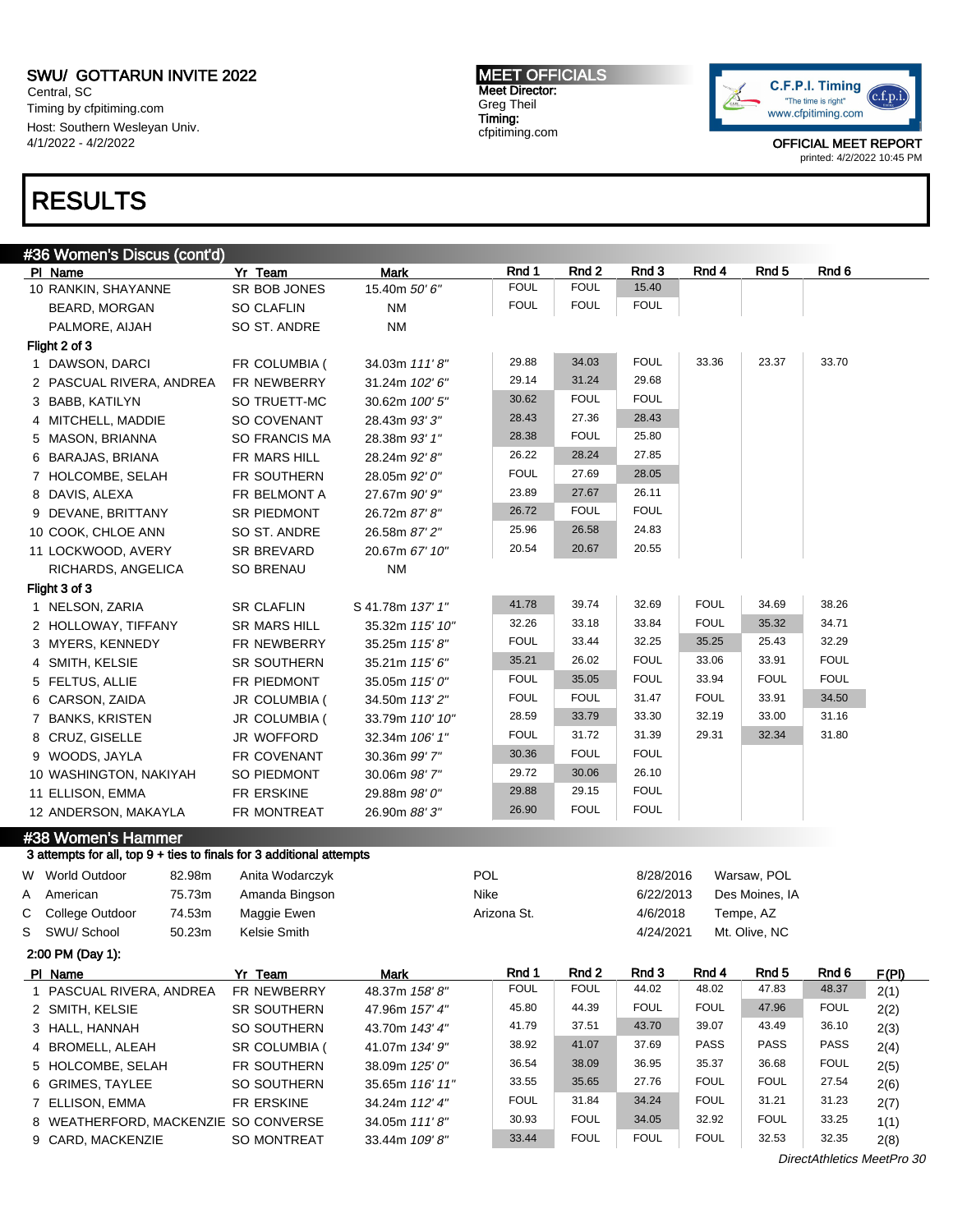Central, SC Timing by cfpitiming.com Host: Southern Wesleyan Univ. 4/1/2022 - 4/2/2022

## RESULTS

### #38 Women's Hammer (cont'd)

| 2:00 PM (Day 1):        |                  |                 |             |             |             |       |       |       |                |
|-------------------------|------------------|-----------------|-------------|-------------|-------------|-------|-------|-------|----------------|
| PI Name                 | Yr Team          | <b>Mark</b>     | Rnd 1       | Rnd 2       | Rnd 3       | Rnd 4 | Rnd 5 | Rnd 6 | F(PI)          |
| 10 BANKS, KRISTEN       | JR COLUMBIA (    | 33.04m 108' 5"  | 33.04       | <b>FOUL</b> | <b>FOUL</b> |       |       |       | 2(9)           |
| 11 GOOCH, RACHEL        | JR TRUETT-MC     | 32.97m 108'2"   | 32.97       | 29.97       | <b>FOUL</b> |       |       |       | 1(2)           |
| 12 CARSON, ZAIDA        | JR COLUMBIA (    | 32.63m 107' 1"  | <b>FOUL</b> | 32.63       | <b>FOUL</b> |       |       |       | 1(3)           |
| 13 MYERS, KENNEDY       | FR NEWBERRY      | 32.53m 106' 9"  | 31.22       | <b>FOUL</b> | 32.53       |       |       |       | 2(10)          |
| 14 ANDERSON, REAGHAN    | SO PIEDMONT      | 31.37m 102' 11" | 31.37       | 29.14       | 29.79       |       |       |       | 1(4)           |
| 15 CRAIG, ALLISON       | FR TRUETT-MC     | 31.20m 102' 4"  | 30.05       | 31.20       | <b>FOUL</b> |       |       |       | 2(11)          |
| 16 MARSHALL, SHANADIA   | FR NEWBERRY      | 30.61m 100' 5"  | 29.73       | 30.61       | 29.49       |       |       |       | 1(5)           |
| 17 JONES, GRACE         | FR TRUETT-MC     | 28.54m 93'8"    | <b>FOUL</b> | 28.54       | <b>FOUL</b> |       |       |       | 1(6)           |
| 18 BUICE, CARLY         | FR TRUETT-MC     | 27.00m 88'7"    | <b>FOUL</b> | 27.00       | 23.72       |       |       |       | 1(7)           |
| 19 JEFFERY, ASHLEY      | FR PIEDMONT      | 26.38m 86' 6"   | 23.98       | 26.38       | <b>FOUL</b> |       |       |       | 1(8)           |
| 20 CARVER, MADISON      | JR PIEDMONT      | 25.75m 84' 6"   | <b>FOUL</b> | <b>FOUL</b> | 25.75       |       |       |       | 1(9)           |
| 21 BLUE, CAITLIN        | SR BOB JONES     | 21.66m 71' 1"   | <b>FOUL</b> | 20.96       | 21.66       |       |       |       | 1(10)          |
| 22 PECK, MYKENZY        | FR MARS HILL     | 18.62m 61' 1"   | 18.62       | <b>FOUL</b> | <b>FOUL</b> |       |       |       | 1(11)          |
| 23 RANKIN, SHAYANNE     | SR BOB JONES     | 18.42m 60' 5"   | 16.39       | 18.42       | <b>FOUL</b> |       |       |       | 1(12)          |
| RICHARDS, ANGELICA      | SO BRENAU        | <b>NM</b>       | <b>FOUL</b> | <b>FOUL</b> | <b>FOUL</b> |       |       |       | 2              |
| DAWSON, DARCI           | FR COLUMBIA (    | NM              |             |             |             |       |       |       |                |
| COOK, SKYA              | SO ALLEN         | <b>NM</b>       |             |             |             |       |       |       |                |
| HOLLOWAY, CALLIE        | SO ALLEN         | <b>NM</b>       |             |             |             |       |       |       |                |
| MIMS, CAMERON           | <b>SR BRENAU</b> | <b>NM</b>       |             |             |             |       |       |       | 2              |
| <b>KENDRICK, JAILYN</b> | <b>JR BRENAU</b> | <b>NM</b>       |             |             |             |       |       |       | $\overline{2}$ |
|                         |                  |                 |             |             |             |       |       |       |                |

### FLIGHT RESULTS

| Flight 1 of 2<br><b>FOUL</b><br>32.92<br><b>FOUL</b><br>34.05<br>33.25<br>30.93<br>1 WEATHERFORD, MACKENZIE SO CONVERSE<br>34.05m 111'8"<br><b>FOUL</b><br>32.97<br>29.97<br><b>JR TRUETT-MC</b><br>2 GOOCH, RACHEL<br>32.97m 108'2"<br><b>FOUL</b><br><b>FOUL</b><br>32.63<br>JR COLUMBIA (<br>3 CARSON, ZAIDA<br>32.63m 107' 1"<br>31.37<br>29.79<br>29.14<br>4 ANDERSON, REAGHAN<br>SO PIEDMONT<br>31.37m 102' 11"<br>30.61<br>29.49<br>29.73<br>30.61m 100'5"<br>5 MARSHALL, SHANADIA<br><b>FR NEWBERRY</b><br><b>FOUL</b><br><b>FOUL</b><br>28.54<br>6 JONES, GRACE<br>FR TRUETT-MC<br>28.54m 93' 8"<br>23.72<br><b>FOUL</b><br>27.00<br>7 BUICE, CARLY<br>FR TRUETT-MC<br>27.00m 88' 7"<br><b>FOUL</b><br>26.38<br>23.98<br>8 JEFFERY, ASHLEY<br>FR PIEDMONT<br>26.38m 86' 6"<br><b>FOUL</b><br><b>FOUL</b><br>25.75<br>9 CARVER, MADISON<br><b>JR PIEDMONT</b><br>25.75m 84' 6"<br><b>FOUL</b><br>20.96<br>21.66<br>10 BLUE, CAITLIN<br>SR BOB JONES<br>21.66m 71' 1"<br><b>FOUL</b><br><b>FOUL</b><br>18.62<br>11 PECK, MYKENZY<br>FR MARS HILL<br>18.62m 61' 1"<br><b>FOUL</b><br>16.39<br>18.42<br>12 RANKIN, SHAYANNE<br>SR BOB JONES<br>18.42m 60' 5"<br><b>NM</b><br>DAWSON, DARCI<br>FR COLUMBIA (<br>COOK, SKYA<br>SO ALLEN<br><b>NM</b><br><b>NM</b><br>HOLLOWAY, CALLIE<br><b>SO ALLEN</b><br>Flight 2 of 2<br><b>FOUL</b><br><b>FOUL</b><br>48.02<br>47.83<br>48.37<br>44.02<br>1 PASCUAL RIVERA, ANDREA<br><b>FR NEWBERRY</b><br>48.37m 158'8"<br><b>FOUL</b><br><b>FOUL</b><br><b>FOUL</b><br>47.96<br>45.80<br>44.39<br>2 SMITH, KELSIE<br><b>SR SOUTHERN</b><br>47.96m 157' 4"<br>37.51<br>39.07<br>36.10<br>41.79<br>43.70<br>43.49<br>43.70m 143' 4"<br>3 HALL, HANNAH<br>SO SOUTHERN<br><b>PASS</b><br>38.92<br>41.07<br><b>PASS</b><br><b>PASS</b><br>37.69<br>4 BROMELL, ALEAH<br>SR COLUMBIA (<br>41.07m 134' 9"<br><b>FOUL</b><br>35.37<br>36.54<br>38.09<br>36.95<br>36.68<br>5 HOLCOMBE, SELAH<br><b>FR SOUTHERN</b><br>38.09m 125' 0" | PI Name | Yr Team | Mark | Rnd 1 | Rnd 2 | Rnd 3 | Rnd 4 | Rnd 5 | Rnd 6 |
|-----------------------------------------------------------------------------------------------------------------------------------------------------------------------------------------------------------------------------------------------------------------------------------------------------------------------------------------------------------------------------------------------------------------------------------------------------------------------------------------------------------------------------------------------------------------------------------------------------------------------------------------------------------------------------------------------------------------------------------------------------------------------------------------------------------------------------------------------------------------------------------------------------------------------------------------------------------------------------------------------------------------------------------------------------------------------------------------------------------------------------------------------------------------------------------------------------------------------------------------------------------------------------------------------------------------------------------------------------------------------------------------------------------------------------------------------------------------------------------------------------------------------------------------------------------------------------------------------------------------------------------------------------------------------------------------------------------------------------------------------------------------------------------------------------------------------------------------------------------------------------------------------------------------------------------------------------------------------|---------|---------|------|-------|-------|-------|-------|-------|-------|
|                                                                                                                                                                                                                                                                                                                                                                                                                                                                                                                                                                                                                                                                                                                                                                                                                                                                                                                                                                                                                                                                                                                                                                                                                                                                                                                                                                                                                                                                                                                                                                                                                                                                                                                                                                                                                                                                                                                                                                       |         |         |      |       |       |       |       |       |       |
|                                                                                                                                                                                                                                                                                                                                                                                                                                                                                                                                                                                                                                                                                                                                                                                                                                                                                                                                                                                                                                                                                                                                                                                                                                                                                                                                                                                                                                                                                                                                                                                                                                                                                                                                                                                                                                                                                                                                                                       |         |         |      |       |       |       |       |       |       |
|                                                                                                                                                                                                                                                                                                                                                                                                                                                                                                                                                                                                                                                                                                                                                                                                                                                                                                                                                                                                                                                                                                                                                                                                                                                                                                                                                                                                                                                                                                                                                                                                                                                                                                                                                                                                                                                                                                                                                                       |         |         |      |       |       |       |       |       |       |
|                                                                                                                                                                                                                                                                                                                                                                                                                                                                                                                                                                                                                                                                                                                                                                                                                                                                                                                                                                                                                                                                                                                                                                                                                                                                                                                                                                                                                                                                                                                                                                                                                                                                                                                                                                                                                                                                                                                                                                       |         |         |      |       |       |       |       |       |       |
|                                                                                                                                                                                                                                                                                                                                                                                                                                                                                                                                                                                                                                                                                                                                                                                                                                                                                                                                                                                                                                                                                                                                                                                                                                                                                                                                                                                                                                                                                                                                                                                                                                                                                                                                                                                                                                                                                                                                                                       |         |         |      |       |       |       |       |       |       |
|                                                                                                                                                                                                                                                                                                                                                                                                                                                                                                                                                                                                                                                                                                                                                                                                                                                                                                                                                                                                                                                                                                                                                                                                                                                                                                                                                                                                                                                                                                                                                                                                                                                                                                                                                                                                                                                                                                                                                                       |         |         |      |       |       |       |       |       |       |
|                                                                                                                                                                                                                                                                                                                                                                                                                                                                                                                                                                                                                                                                                                                                                                                                                                                                                                                                                                                                                                                                                                                                                                                                                                                                                                                                                                                                                                                                                                                                                                                                                                                                                                                                                                                                                                                                                                                                                                       |         |         |      |       |       |       |       |       |       |
|                                                                                                                                                                                                                                                                                                                                                                                                                                                                                                                                                                                                                                                                                                                                                                                                                                                                                                                                                                                                                                                                                                                                                                                                                                                                                                                                                                                                                                                                                                                                                                                                                                                                                                                                                                                                                                                                                                                                                                       |         |         |      |       |       |       |       |       |       |
|                                                                                                                                                                                                                                                                                                                                                                                                                                                                                                                                                                                                                                                                                                                                                                                                                                                                                                                                                                                                                                                                                                                                                                                                                                                                                                                                                                                                                                                                                                                                                                                                                                                                                                                                                                                                                                                                                                                                                                       |         |         |      |       |       |       |       |       |       |
|                                                                                                                                                                                                                                                                                                                                                                                                                                                                                                                                                                                                                                                                                                                                                                                                                                                                                                                                                                                                                                                                                                                                                                                                                                                                                                                                                                                                                                                                                                                                                                                                                                                                                                                                                                                                                                                                                                                                                                       |         |         |      |       |       |       |       |       |       |
|                                                                                                                                                                                                                                                                                                                                                                                                                                                                                                                                                                                                                                                                                                                                                                                                                                                                                                                                                                                                                                                                                                                                                                                                                                                                                                                                                                                                                                                                                                                                                                                                                                                                                                                                                                                                                                                                                                                                                                       |         |         |      |       |       |       |       |       |       |
|                                                                                                                                                                                                                                                                                                                                                                                                                                                                                                                                                                                                                                                                                                                                                                                                                                                                                                                                                                                                                                                                                                                                                                                                                                                                                                                                                                                                                                                                                                                                                                                                                                                                                                                                                                                                                                                                                                                                                                       |         |         |      |       |       |       |       |       |       |
|                                                                                                                                                                                                                                                                                                                                                                                                                                                                                                                                                                                                                                                                                                                                                                                                                                                                                                                                                                                                                                                                                                                                                                                                                                                                                                                                                                                                                                                                                                                                                                                                                                                                                                                                                                                                                                                                                                                                                                       |         |         |      |       |       |       |       |       |       |
|                                                                                                                                                                                                                                                                                                                                                                                                                                                                                                                                                                                                                                                                                                                                                                                                                                                                                                                                                                                                                                                                                                                                                                                                                                                                                                                                                                                                                                                                                                                                                                                                                                                                                                                                                                                                                                                                                                                                                                       |         |         |      |       |       |       |       |       |       |
|                                                                                                                                                                                                                                                                                                                                                                                                                                                                                                                                                                                                                                                                                                                                                                                                                                                                                                                                                                                                                                                                                                                                                                                                                                                                                                                                                                                                                                                                                                                                                                                                                                                                                                                                                                                                                                                                                                                                                                       |         |         |      |       |       |       |       |       |       |
|                                                                                                                                                                                                                                                                                                                                                                                                                                                                                                                                                                                                                                                                                                                                                                                                                                                                                                                                                                                                                                                                                                                                                                                                                                                                                                                                                                                                                                                                                                                                                                                                                                                                                                                                                                                                                                                                                                                                                                       |         |         |      |       |       |       |       |       |       |
|                                                                                                                                                                                                                                                                                                                                                                                                                                                                                                                                                                                                                                                                                                                                                                                                                                                                                                                                                                                                                                                                                                                                                                                                                                                                                                                                                                                                                                                                                                                                                                                                                                                                                                                                                                                                                                                                                                                                                                       |         |         |      |       |       |       |       |       |       |
|                                                                                                                                                                                                                                                                                                                                                                                                                                                                                                                                                                                                                                                                                                                                                                                                                                                                                                                                                                                                                                                                                                                                                                                                                                                                                                                                                                                                                                                                                                                                                                                                                                                                                                                                                                                                                                                                                                                                                                       |         |         |      |       |       |       |       |       |       |
|                                                                                                                                                                                                                                                                                                                                                                                                                                                                                                                                                                                                                                                                                                                                                                                                                                                                                                                                                                                                                                                                                                                                                                                                                                                                                                                                                                                                                                                                                                                                                                                                                                                                                                                                                                                                                                                                                                                                                                       |         |         |      |       |       |       |       |       |       |
|                                                                                                                                                                                                                                                                                                                                                                                                                                                                                                                                                                                                                                                                                                                                                                                                                                                                                                                                                                                                                                                                                                                                                                                                                                                                                                                                                                                                                                                                                                                                                                                                                                                                                                                                                                                                                                                                                                                                                                       |         |         |      |       |       |       |       |       |       |
|                                                                                                                                                                                                                                                                                                                                                                                                                                                                                                                                                                                                                                                                                                                                                                                                                                                                                                                                                                                                                                                                                                                                                                                                                                                                                                                                                                                                                                                                                                                                                                                                                                                                                                                                                                                                                                                                                                                                                                       |         |         |      |       |       |       |       |       |       |
|                                                                                                                                                                                                                                                                                                                                                                                                                                                                                                                                                                                                                                                                                                                                                                                                                                                                                                                                                                                                                                                                                                                                                                                                                                                                                                                                                                                                                                                                                                                                                                                                                                                                                                                                                                                                                                                                                                                                                                       |         |         |      |       |       |       |       |       |       |

MEET OFFICIALS Meet Director: Greg Theil Timing: cfpitiming.com

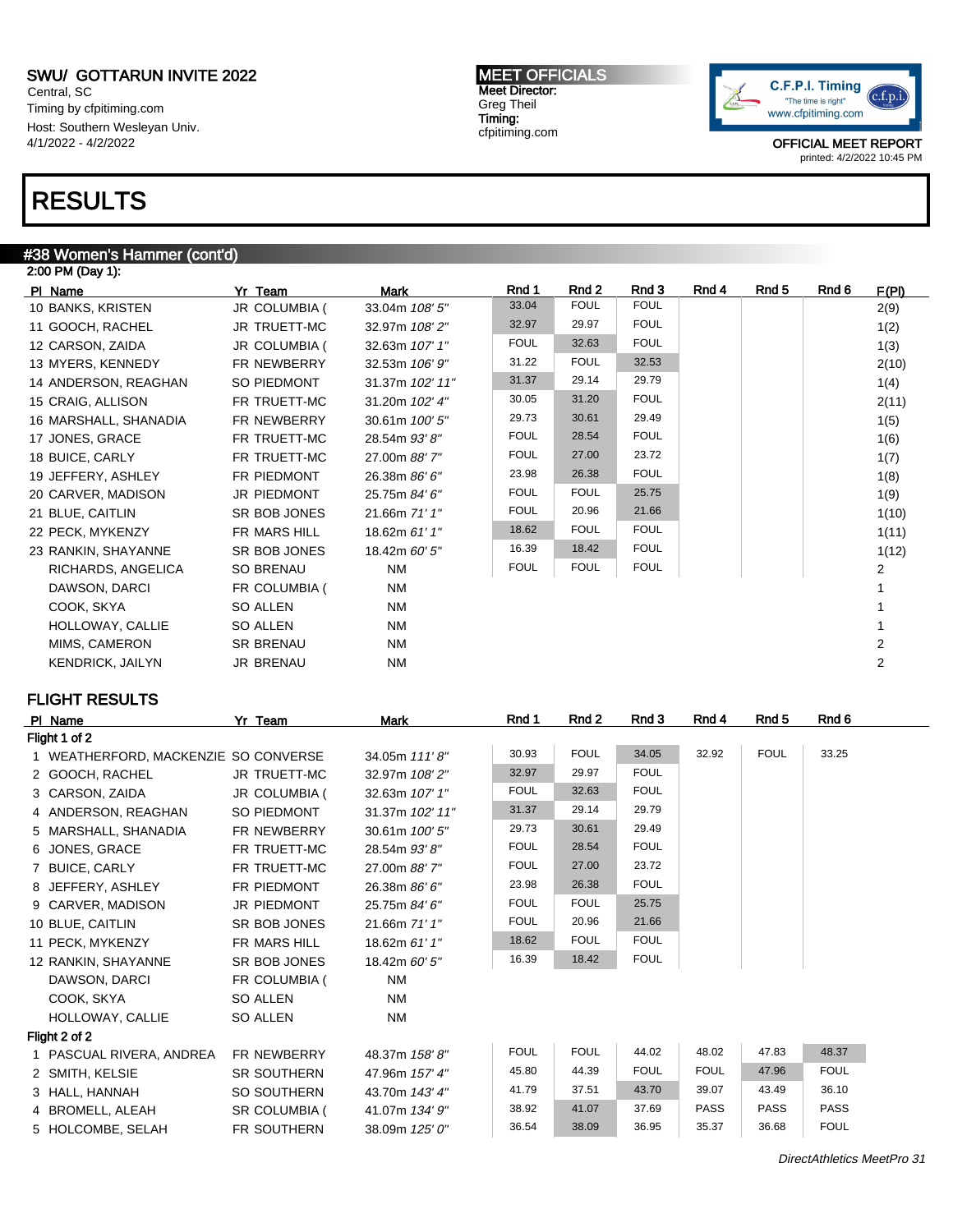#38 Women's Hammer (cont'd)

Central, SC Timing by cfpitiming.com Host: Southern Wesleyan Univ. 4/1/2022 - 4/2/2022

## RESULTS

#### MEET OFFICIALS Meet Director: Greg Theil Timing: cfpitiming.com



|   | $\pi$ ט וויטטן ופווס וופווווופו (טטונע<br>PI Name                                           | Yr Team             | Mark            |       | Rnd 1       | Rnd 2       | Rnd 3       | Rnd 4       | Rnd <sub>5</sub> | Rnd 6       |              |
|---|---------------------------------------------------------------------------------------------|---------------------|-----------------|-------|-------------|-------------|-------------|-------------|------------------|-------------|--------------|
|   | 6 GRIMES, TAYLEE                                                                            | SO SOUTHERN         | 35.65m 116' 11" |       | 33.55       | 35.65       | 27.76       | <b>FOUL</b> | <b>FOUL</b>      | 27.54       |              |
|   | 7 ELLISON, EMMA                                                                             | FR ERSKINE          | 34.24m 112' 4"  |       | <b>FOUL</b> | 31.84       | 34.24       | <b>FOUL</b> | 31.21            | 31.23       |              |
|   | 8 CARD, MACKENZIE                                                                           | SO MONTREAT         | 33.44m 109'8"   |       | 33.44       | <b>FOUL</b> | <b>FOUL</b> | <b>FOUL</b> | 32.53            | 32.35       |              |
|   | 9 BANKS, KRISTEN                                                                            | JR COLUMBIA (       | 33.04m 108' 5"  |       | 33.04       | <b>FOUL</b> | <b>FOUL</b> |             |                  |             |              |
|   | 10 MYERS, KENNEDY                                                                           | FR NEWBERRY         | 32.53m 106' 9"  |       | 31.22       | <b>FOUL</b> | 32.53       |             |                  |             |              |
|   | 11 CRAIG, ALLISON                                                                           | FR TRUETT-MC        | 31.20m 102' 4"  |       | 30.05       | 31.20       | <b>FOUL</b> |             |                  |             |              |
|   | RICHARDS, ANGELICA                                                                          | <b>SO BRENAU</b>    | <b>NM</b>       |       | <b>FOUL</b> | <b>FOUL</b> | <b>FOUL</b> |             |                  |             |              |
|   | MIMS, CAMERON                                                                               | <b>SR BRENAU</b>    | <b>NM</b>       |       |             |             |             |             |                  |             |              |
|   | KENDRICK, JAILYN                                                                            | JR BRENAU           | NM              |       |             |             |             |             |                  |             |              |
|   |                                                                                             |                     |                 |       |             |             |             |             |                  |             |              |
|   | #40 Women's Javelin<br>3 attempts for all, top 9 + ties to finals for 3 additional attempts |                     |                 |       |             |             |             |             |                  |             |              |
|   | W World Outdoor<br>72.28m                                                                   | Barbora Spotakova   |                 | CZE   |             |             | 9/13/2008   |             | Stuttgart, GER   |             |              |
| A | 66.67m<br>American                                                                          | Kara Winger         |                 | Asics |             |             |             |             | Des Moines, IA   |             |              |
| С | College Outdoor<br>62.19m                                                                   | Maggie Malone       |                 |       | Texas A&M   |             | 6/9/2016    |             | Eugene, OR       |             |              |
| S | SWU/ School<br>41.20m                                                                       | Olivia Bush         |                 |       |             |             | 3/18/2017   |             | Tampa, FL        |             |              |
|   | 2:30 PM (Day 1):                                                                            |                     |                 |       |             |             |             |             |                  |             |              |
|   | PI Name                                                                                     | Yr Team             | <b>Mark</b>     |       | Rnd 1       | Rnd 2       | Rnd 3       | Rnd 4       | Rnd <sub>5</sub> | Rnd 6       | F(PI)        |
| 1 | BABB, KATILYN                                                                               | SO TRUETT-MC        | 39.70m 130'3"   |       | 39.70       | 38.21       | <b>FOUL</b> | <b>FOUL</b> | 38.17            | <b>FOUL</b> | 3(1)         |
|   | 2 STOLBERG, TYLA                                                                            | SO NEWBERRY         | 35.35m 116' 0"  |       | 32.73       | 35.35       | 34.65       | 34.40       | 32.45            | 30.64       | 3(2)         |
|   | 3 MORGAN, PERRYN                                                                            | SR PIEDMONT         | 35.23m 115' 7"  |       | 35.23       | <b>PASS</b> | <b>PASS</b> | 32.05       | <b>FOUL</b>      | 31.19       | 3(3)         |
|   | 4 LANDRY, KATIE                                                                             | JR ANDERSON         | 34.33m 112' 7"  |       | 31.84       | 34.33       | <b>FOUL</b> | 30.57       | 28.70            | 32.53       | 3(4)         |
|   | 5 FOURIE, KATHERINE                                                                         | <b>JR BRENAU</b>    | 33.66m 110' 5"  |       | <b>FOUL</b> | 32.32       | 28.55       | 32.33       | 29.06            | 33.66       | 3(5)         |
|   | 6 WARD, MALERY                                                                              | <b>SR NORTH GRE</b> | 29.86m 97' 11"  |       | 29.86       | 27.80       | <b>FOUL</b> | 22.26       | 24.15            | 27.86       | 2(1)         |
|   | 7 MUELLER, ALINA                                                                            | FR MARS HILL        | 29.59m 97' 1"   |       | 29.59       | 29.24       | 25.93       | 28.16       | 25.74            | 29.12       | 1(1)         |
|   | 8 BATTLE, MOENA                                                                             | <b>SR EMMANUEL</b>  | 29.46m 96'8"    |       | <b>FOUL</b> | <b>FOUL</b> | 29.15       | 29.46       | 28.13            | <b>FOUL</b> | 3(6)         |
|   | 9 BROWN, CORTNEY                                                                            | SO PIEDMONT         | 29.45m 96' 7"   |       | 24.98       | 28.51       | 29.45       | 24.43       | <b>FOUL</b>      | 26.19       | 3(7)         |
|   | 10 MERCUIS, MISHA                                                                           | SR SOUTHERN         | 28.52m 93'7"    |       | 28.20       | 28.07       | 28.52       |             |                  |             | 2(2)         |
|   | 11 JORDAN, SAVANNAH                                                                         | FR NEWBERRY         | 28.38m 93' 1"   |       | 28.38       | 26.95       | <b>FOUL</b> |             |                  |             | 3(8)         |
|   | 12 BOUTON, AMALIE                                                                           | FR BELMONT A        | 27.98m 91' 9"   |       | 24.58       | 22.91       | 27.98       |             |                  |             | 3(9)         |
|   | 13 LONG, LAKIN                                                                              | SO SOUTHERN         | 27.17m 89' 2"   |       | 27.17       | 19.81       | 24.96       |             |                  |             | 2(3)         |
|   | 14 SMITH, RAQUEL                                                                            | JR MONTREAT         | 24.59m 80'8"    |       | 24.59       | 20.69       | <b>FOUL</b> |             |                  |             | 2(4)         |
|   | 15 BRIGHT, MADELYN                                                                          | <b>JR EMMANUEL</b>  | 24.52m 80' 5"   |       | 19.21       | 22.06       | 24.52       |             |                  |             | 2(5)         |
|   | 16 MITCHELL, MADDIE                                                                         | SO COVENANT         | 23.24m 76' 3"   |       | <b>FOUL</b> | 23.24       | 22.25       |             |                  |             | 2(6)         |
|   | 17 WOODS, JAYLA                                                                             | FR COVENANT         | 23.23m 76' 2"   |       | 21.83       | 23.23       | 21.74       |             |                  |             | 3(10)        |
|   | 18 THIEL, SOPHIE                                                                            | SO SOUTHERN         | 23.05m 75' 7"   |       | 21.07       | 23.05       | <b>FOUL</b> |             |                  |             | 2(7)         |
|   | 19 AKBARI, HAYLEY                                                                           | SR POINT            | 21.92m 71' 11"  |       | <b>FOUL</b> | 21.92       | <b>FOUL</b> |             |                  |             | 1(2)         |
|   | 20 HERNDON, HAIZLEY                                                                         | SO FRANCIS MA       | 21.72m 71'3"    |       | 21.72       | 20.58       | 15.66       |             |                  |             | 2(8)         |
|   | 21 CARVER, MADISON                                                                          | JR PIEDMONT         | 21.70m 71'2"    |       | <b>FOUL</b> | 21.70       | 21.13       |             |                  |             | 3(11)        |
|   | 22 HEATH, JESSIE                                                                            | SR BOB JONES        | 20.78m 68' 2"   |       | 18.15       | 20.78       | 19.68       |             |                  |             |              |
|   | 23 MILLNER, KYLIE                                                                           | SO MONTREAT         | 19.94m 65' 5"   |       | <b>FOUL</b> | 19.94       | <b>FOUL</b> |             |                  |             | 1(3)<br>2(9) |
|   | 24 SILCOX, ELAINA                                                                           | <b>SO EMMANUEL</b>  | 19.45m 63' 10"  |       | 15.03       | 19.45       | 18.82       |             |                  |             | 2(10)        |
|   | 25 STYRMISDOTTIR, JULIA                                                                     | FR EMMANUEL         | 18.74m 61' 6"   |       | 18.74       | <b>FOUL</b> | <b>FOUL</b> |             |                  |             | 1(4)         |
|   | 26 MORAN, ANA                                                                               | SR BOB JONES        | 17.91m 58' 9"   |       | 17.91       | 14.93       | 17.20       |             |                  |             |              |
|   | 27 WARREN, DYLEEZIA                                                                         | SO BELMONT A        | 17.57m 57' 8"   |       | 14.78       | 15.46       | 17.57       |             |                  |             | 2(11)        |
|   | 28 MATTHEWS, HAILEY                                                                         | FR BELMONT A        | 17.55m 57' 7"   |       | 17.55       | 15.35       | <b>FOUL</b> |             |                  |             | 1(5)         |
|   | 29 MASON, BRIANNA                                                                           | SO FRANCIS MA       | 15.32m 50'3"    |       | 14.72       | 15.32       | <b>FOUL</b> |             |                  |             | 1(6)         |
|   |                                                                                             |                     |                 |       |             |             |             |             |                  |             | 1(7)         |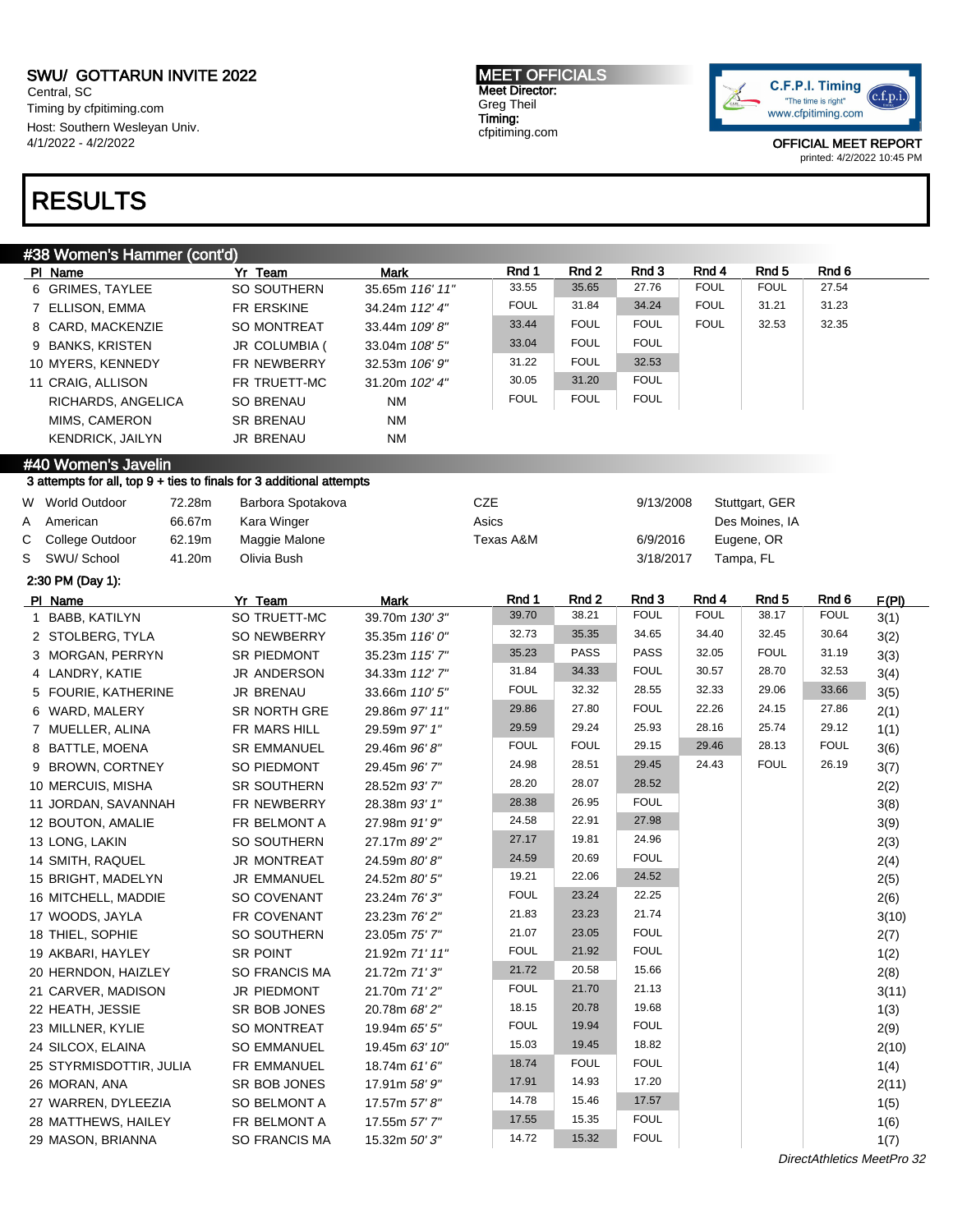Central, SC Timing by cfpitiming.com Host: Southern Wesleyan Univ. 4/1/2022 - 4/2/2022

### RESULTS

#### #40 Women's Javelin (cont'd)

| 2:30 PM (Day 1):        |                     |               |             |             |             |       |       |       |       |
|-------------------------|---------------------|---------------|-------------|-------------|-------------|-------|-------|-------|-------|
| PI Name                 | Yr Team             | Mark          | Rnd 1       | Rnd 2       | Rnd 3       | Rnd 4 | Rnd 5 | Rnd 6 | F(PI) |
| 30 JACKSON, TAELOR      | FR ALLEN            | 14.72m 48'3"  | 10.92       | <b>FOUL</b> | 14.72       |       |       |       | 1(8)  |
| 31 BETHEA, JAZZEEM      | FR ALLEN            | 13.93m 45' 8" | 13.93       | <b>FOUL</b> | <b>FOUL</b> |       |       |       | 1(9)  |
| 32 CALLOWAY, CORIONAH   | SO ALLEN            | 13.57m 44' 6" | <b>FOUL</b> | <b>FOUL</b> | 13.57       |       |       |       | 1(10) |
| 33 JOHNSON, LARHONDA    | FR ALLEN            | 11.29m 37'0"  | 9.36        | 11.29       | 11.29       |       |       |       | 1(11) |
| 34 BRIDGES, SYDNEY      | <b>SO EMMANUEL</b>  | 10.88m 35' 8" | 9.66        | 10.88       | 9.01        |       |       |       | 2(12) |
| 35 MADDOX, ALEYAH       | FR ALLEN            | 8.94m 29' 4"  | 7.89        | 8.94        | <b>FOUL</b> |       |       |       | 1(12) |
| <b>MCKNIGHT, MEOSHA</b> | FR ALLEN            | <b>NM</b>     | <b>FOUL</b> | <b>FOUL</b> | <b>FOUL</b> |       |       |       |       |
| BECKHAM-TIMMONS, DAESH  | FR ALLEN            | <b>NM</b>     |             |             |             |       |       |       |       |
| <b>BENTON, ILLIE</b>    | FR ALLEN            | <b>NM</b>     |             |             |             |       |       |       |       |
| <b>GREUBEL, WREN</b>    | <b>FR PIEDMONT</b>  | <b>NM</b>     | <b>FOUL</b> | <b>FOUL</b> | <b>FOUL</b> |       |       |       | 2     |
| DAVIS, RUTH             | SO ALLEN            | <b>NM</b>     |             |             |             |       |       |       | 2     |
| SMITH, EMILY            | <b>SO BELMONT A</b> | <b>NM</b>     | <b>FOUL</b> | <b>FOUL</b> | <b>FOUL</b> |       |       |       | 3     |
| JOHN, OLUWATOMISIN      | <b>JR BRENAU</b>    | <b>NM</b>     |             |             |             |       |       |       | 3     |
|                         |                     |               |             |             |             |       |       |       |       |

#### FLIGHT RESULTS

| PI Name                         | Yr Team              | <b>Mark</b>    | Rnd 1       | Rnd 2       | Rnd 3       | Rnd 4 | Rnd 5 | Rnd 6 |
|---------------------------------|----------------------|----------------|-------------|-------------|-------------|-------|-------|-------|
| Flight 1 of 3                   |                      |                |             |             |             |       |       |       |
| 1 MUELLER, ALINA                | FR MARS HILL         | 29.59m 97' 1"  | 29.59       | 29.24       | 25.93       | 28.16 | 25.74 | 29.12 |
| 2 AKBARI, HAYLEY                | SR POINT             | 21.92m 71' 11" | <b>FOUL</b> | 21.92       | <b>FOUL</b> |       |       |       |
| 3 HEATH, JESSIE                 | SR BOB JONES         | 20.78m 68' 2"  | 18.15       | 20.78       | 19.68       |       |       |       |
| 4 STYRMISDOTTIR, JULIA          | FR EMMANUEL          | 18.74m 61' 6"  | 18.74       | <b>FOUL</b> | <b>FOUL</b> |       |       |       |
| 5 WARREN, DYLEEZIA              | SO BELMONT A         | 17.57m 57' 8"  | 14.78       | 15.46       | 17.57       |       |       |       |
| 6 MATTHEWS, HAILEY              | FR BELMONT A         | 17.55m 57' 7"  | 17.55       | 15.35       | <b>FOUL</b> |       |       |       |
| 7 MASON, BRIANNA                | <b>SO FRANCIS MA</b> | 15.32m 50'3"   | 14.72       | 15.32       | <b>FOUL</b> |       |       |       |
| 8 JACKSON, TAELOR               | FR ALLEN             | 14.72m 48' 3"  | 10.92       | <b>FOUL</b> | 14.72       |       |       |       |
| 9 BETHEA, JAZZEEM               | FR ALLEN             | 13.93m 45' 8"  | 13.93       | <b>FOUL</b> | <b>FOUL</b> |       |       |       |
| 10 CALLOWAY, CORIONAH           | <b>SO ALLEN</b>      | 13.57m 44' 6"  | <b>FOUL</b> | <b>FOUL</b> | 13.57       |       |       |       |
| 11 JOHNSON, LARHONDA            | FR ALLEN             | 11.29m 37' 0"  | 9.36        | 11.29       | 11.29       |       |       |       |
| 12 MADDOX, ALEYAH               | FR ALLEN             | 8.94m 29' 4"   | 7.89        | 8.94        | <b>FOUL</b> |       |       |       |
| MCKNIGHT, MEOSHA                | FR ALLEN             | <b>NM</b>      | <b>FOUL</b> | <b>FOUL</b> | <b>FOUL</b> |       |       |       |
| BECKHAM-TIMMONS, DAESH FR ALLEN |                      | <b>NM</b>      |             |             |             |       |       |       |
| <b>BENTON, ILLIE</b>            | FR ALLEN             | <b>NM</b>      |             |             |             |       |       |       |
| Flight 2 of 3                   |                      |                |             |             |             |       |       |       |
| 1 WARD, MALERY                  | SR NORTH GRE         | 29.86m 97' 11" | 29.86       | 27.80       | <b>FOUL</b> | 22.26 | 24.15 | 27.86 |
| 2 MERCUIS, MISHA                | SR SOUTHERN          | 28.52m 93'7"   | 28.20       | 28.07       | 28.52       |       |       |       |
| 3 LONG, LAKIN                   | SO SOUTHERN          | 27.17m 89' 2"  | 27.17       | 19.81       | 24.96       |       |       |       |
| 4 SMITH, RAQUEL                 | <b>JR MONTREAT</b>   | 24.59m 80'8"   | 24.59       | 20.69       | <b>FOUL</b> |       |       |       |
| 5 BRIGHT, MADELYN               | <b>JR EMMANUEL</b>   | 24.52m 80' 5"  | 19.21       | 22.06       | 24.52       |       |       |       |
| 6 MITCHELL, MADDIE              | SO COVENANT          | 23.24m 76' 3"  | <b>FOUL</b> | 23.24       | 22.25       |       |       |       |
| 7 THIEL, SOPHIE                 | SO SOUTHERN          | 23.05m 75' 7"  | 21.07       | 23.05       | <b>FOUL</b> |       |       |       |
| 8 HERNDON, HAIZLEY              | SO FRANCIS MA        | 21.72m 71'3"   | 21.72       | 20.58       | 15.66       |       |       |       |
| 9 MILLNER, KYLIE                | SO MONTREAT          | 19.94m 65' 5"  | <b>FOUL</b> | 19.94       | <b>FOUL</b> |       |       |       |
| 10 SILCOX, ELAINA               | <b>SO EMMANUEL</b>   | 19.45m 63' 10" | 15.03       | 19.45       | 18.82       |       |       |       |
| 11 MORAN, ANA                   | SR BOB JONES         | 17.91m 58' 9"  | 17.91       | 14.93       | 17.20       |       |       |       |
| 12 BRIDGES, SYDNEY              | <b>SO EMMANUEL</b>   | 10.88m 35' 8"  | 9.66        | 10.88       | 9.01        |       |       |       |
|                                 |                      |                |             |             |             |       |       |       |

MEET OFFICIALS Meet Director: Greg Theil Timing: cfpitiming.com

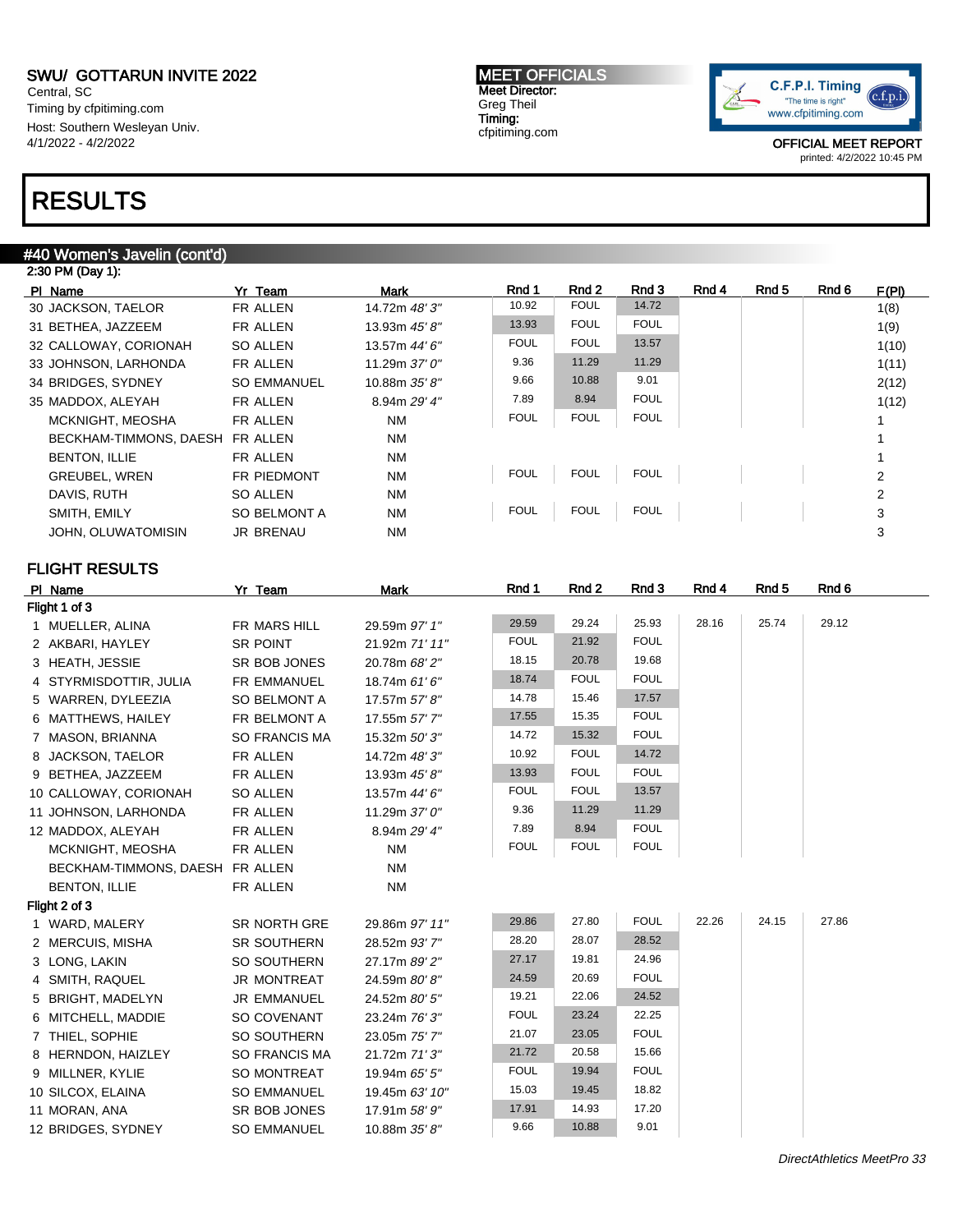Central, SC Timing by cfpitiming.com Host: Southern Wesleyan Univ. 4/1/2022 - 4/2/2022

### RESULTS

MEET OFFICIALS Meet Director: Greg Theil Timing: cfpitiming.com



|   | #40 Women's Javelin (cont'd) |                                 |                   |             |                             |           |             |               |             |
|---|------------------------------|---------------------------------|-------------------|-------------|-----------------------------|-----------|-------------|---------------|-------------|
|   | PI Name                      | Yr Team                         | Mark              | Rnd 1       | Rnd 2                       | Rnd 3     | Rnd 4       | Rnd 5         | Rnd 6       |
|   | GREUBEL, WREN                | FR PIEDMONT                     | <b>NM</b>         | <b>FOUL</b> | <b>FOUL</b>                 | FOUL      |             |               |             |
|   | DAVIS, RUTH                  | <b>SO ALLEN</b>                 | <b>NM</b>         |             |                             |           |             |               |             |
|   | Flight 3 of 3                |                                 |                   |             |                             |           |             |               |             |
|   | 1 BABB, KATILYN              | SO TRUETT-MC                    | 39.70m 130'3"     | 39.70       | 38.21                       | FOUL      | <b>FOUL</b> | 38.17         | <b>FOUL</b> |
|   | 2 STOLBERG, TYLA             | SO NEWBERRY                     | 35.35m 116' 0"    | 32.73       | 35.35                       | 34.65     | 34.40       | 32.45         | 30.64       |
|   | 3 MORGAN, PERRYN             | SR PIEDMONT                     | 35.23m 115' 7"    | 35.23       | <b>PASS</b>                 | PASS      | 32.05       | <b>FOUL</b>   | 31.19       |
|   | 4 LANDRY, KATIE              | JR ANDERSON                     | 34.33m 112' 7"    | 31.84       | 34.33                       | FOUL      | 30.57       | 28.70         | 32.53       |
|   | 5 FOURIE, KATHERINE          | <b>JR BRENAU</b>                | 33.66m 110' 5"    | <b>FOUL</b> | 32.32                       | 28.55     | 32.33       | 29.06         | 33.66       |
|   | 6 BATTLE, MOENA              | <b>SR EMMANUEL</b>              | 29.46m 96'8"      | <b>FOUL</b> | <b>FOUL</b>                 | 29.15     | 29.46       | 28.13         | <b>FOUL</b> |
|   | 7 BROWN, CORTNEY             | SO PIEDMONT                     | 29.45m 96' 7"     | 24.98       | 28.51                       | 29.45     | 24.43       | <b>FOUL</b>   | 26.19       |
|   | 8 JORDAN, SAVANNAH           | FR NEWBERRY                     | 28.38m 93' 1"     | 28.38       | 26.95                       | FOUL      |             |               |             |
|   | 9 BOUTON, AMALIE             | FR BELMONT A                    | 27.98m 91' 9"     | 24.58       | 22.91                       | 27.98     |             |               |             |
|   | 10 WOODS, JAYLA              | FR COVENANT                     | 23.23m 76' 2"     | 21.83       | 23.23                       | 21.74     |             |               |             |
|   | 11 CARVER, MADISON           | JR PIEDMONT                     | 21.70m 71'2"      | <b>FOUL</b> | 21.70                       | 21.13     |             |               |             |
|   | SMITH, EMILY                 | <b>SO BELMONT A</b>             | <b>NM</b>         | <b>FOUL</b> | <b>FOUL</b>                 | FOUL      |             |               |             |
|   | JOHN, OLUWATOMISIN           | <b>JR BRENAU</b>                | <b>NM</b>         |             |                             |           |             |               |             |
|   | #1 Men's 100 Meters          |                                 |                   |             |                             |           |             |               |             |
|   | W World Outdoor<br>9.58      | Usain Bolt                      |                   | <b>JAM</b>  |                             | 8/16/2009 |             | Berlin, GER   |             |
| Α | American<br>9.69             | <b>Tyson Gay</b>                |                   | adidas      |                             | 7/20/2009 |             | Shanghai, CHN |             |
| С | College Outdoor<br>9.82      | Christian Coleman               |                   | Tennessee   |                             | 6/7/2017  |             | Eugene, OR    |             |
| S | SWU/ School<br>10.62         | <b>Nick Edwards</b>             |                   |             |                             | 5/12/2017 |             |               |             |
|   |                              |                                 |                   |             |                             |           |             |               |             |
|   | 2:30 PM (Day 2):<br>PI Name  |                                 | Yr Team           |             | <b>Time</b>                 | H(PI)     |             |               |             |
|   | 1 ALAMIA, CAMERON            |                                 | FR TRUETT-MCCONN  |             | $10.66$ $(+0.6)$            | 1(1)      |             |               |             |
|   | 2 DONALD, GERRARD            |                                 | FR CONVERSE       |             | $10.72$ $(+0.0)$            | 2(1)      |             |               |             |
|   | 3 WHITE, MONTRELL            |                                 | <b>SO ALLEN</b>   |             | $10.86$ $(+0.6)$            | 1(2)      |             |               |             |
|   | 4 MCFADDEN, GAVIN            |                                 | FR CONVERSE       |             | $10.86$ $(+0.6)$            | 1(3)      |             |               |             |
|   | 5 ASHE, TIM                  |                                 | <b>SO ERSKINE</b> |             | $10.96$ $(+0.6)$            | 1(4)      |             |               |             |
|   | 6 MCBRIDE, KAVON             |                                 | <b>SO ERSKINE</b> |             | 10.98<br>$(+0.0)$           | 2(2)      |             |               |             |
|   | 7 FISHER, NEVIUS             |                                 | SO NEWBERRY       |             | $10.99$ $(+0.5)$            | 7(1)      |             |               |             |
| 8 | JORDAN, ANTHONY              |                                 | SR PIEDMONT       |             | $11.01$ (+0.0)              | 2(3)      |             |               |             |
|   | 9 BANGURA, SULAIMANE         |                                 | SR EMMANUEL (GA.) |             | $11.02$ $(+0.6)$            | 1(5)      |             |               |             |
|   | 10 DONSEREAUX, CHRIS         |                                 | JR PIEDMONT       |             | $11.04$ (+0.6)              | 1(6)      |             |               |             |
|   | 11 WRIGHT, DAVISON           |                                 | SO NEWBERRY       |             | $11.08$ (+0.0)              | 2(4)      |             |               |             |
|   | 12 PARRILLA, JOE             |                                 | SR TRUETT-MCCONN  |             | $11.11$ $(+0.6)$            | 1(7)      |             |               |             |
|   | 13 COOK, KALYN               |                                 | JR NEWBERRY       |             | $11.13$ $(+0.6)$            | 1(8)      |             |               |             |
|   | 14 REED, JOHN CLAYTON        |                                 | FR ERSKINE        |             | $11.16$ $(+0.2)$            | 4(1)      |             |               |             |
|   | 15 MCCLAIN, JACKSON          |                                 | SO MARS HILL      |             | $11.24$ $(+0.0)$            | 2(5)      |             |               |             |
|   | 16 MURRY, ZION               |                                 |                   |             | $11.32$ $(+0.0)$            | 2(6)      |             |               |             |
|   | 17 FOSTER, ROYAL             | SO CLAFLIN<br>SO NORTH GREENVIL |                   |             | $11.34$ $(-0.6)$            | 3(1)      |             |               |             |
|   | 18 TOBIAS, KALVIN            | SO NEWBERRY                     |                   |             | $11.35 \left( -0.6 \right)$ | 3(2)      |             |               |             |
|   | 19 MORGAN, JOCOLBI           |                                 | FR CLAFLIN        |             | $11.40 \left( -0.6 \right)$ | 3(3)      |             |               |             |
|   | 20 HENDERSON, JAIDEN         |                                 | <b>JR CLAFLIN</b> |             | $11.48$ $(-0.6)$            | 3(4)      |             |               |             |
|   | 21 SMITH, XAVIEN             |                                 | FR ST. ANDREWS    |             | $11.51$ (+0.2)              | 4(2)      |             |               |             |
|   | 22 FRESSEL, LUKE             |                                 | SO BOB JONES      |             | $11.57$ (+0.2)              | 4(3)      |             |               |             |
|   | 23 ANDERSON, CHANDER         |                                 | SO CLAFLIN        |             | $11.58$ (+0.0)              | 2(7)      |             |               |             |
|   |                              |                                 |                   |             |                             |           |             |               |             |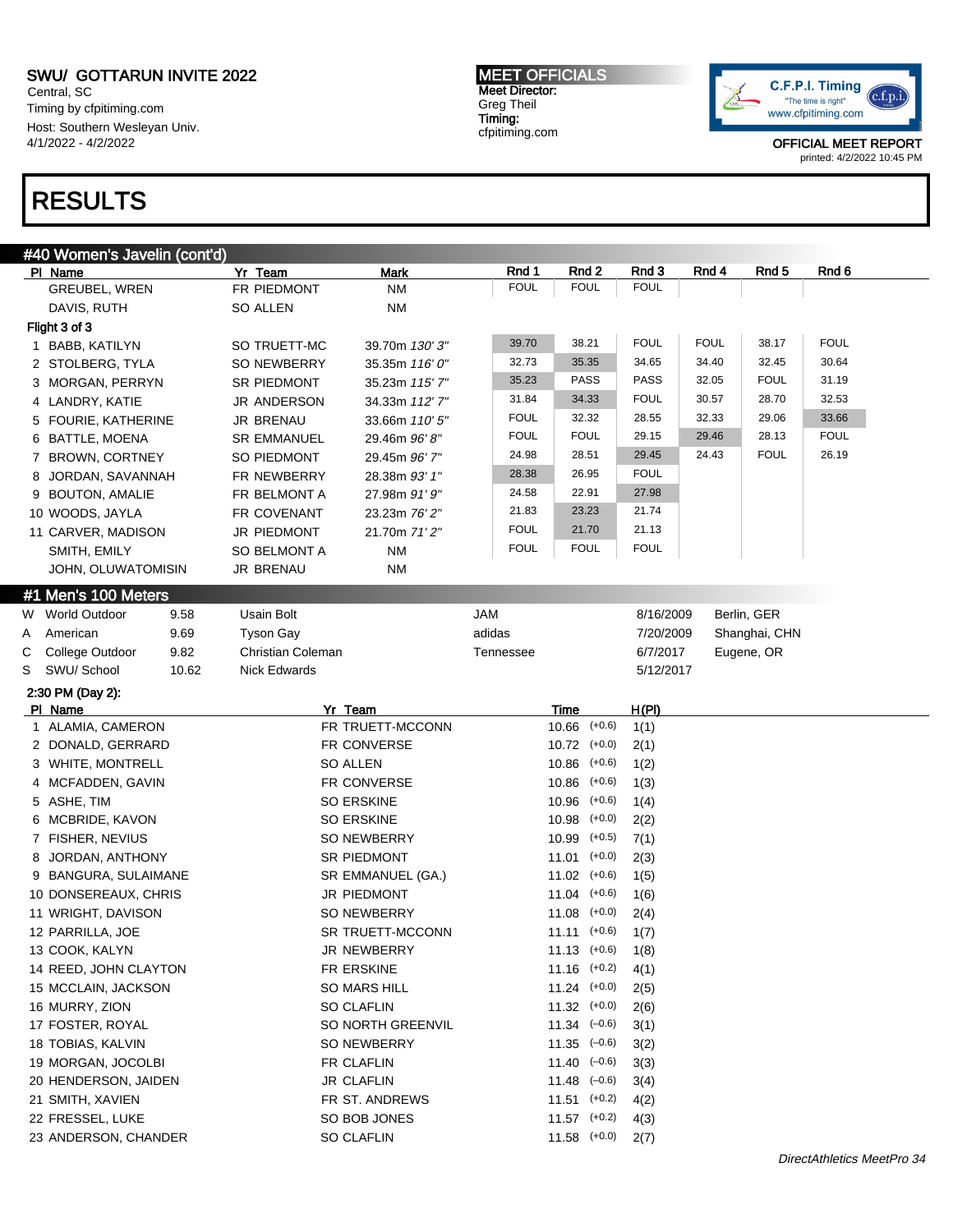Central, SC Timing by cfpitiming.com Host: Southern Wesleyan Univ. 4/1/2022 - 4/2/2022

### RESULTS

#### #1 Men's 100 Meters (cont'd)

2:30 PM (Day 2): Pl Name Yr Team Time H(Pl) 24 PAYNE, TRENT FREDUCED FREERSKINE 11.73 ( $-0.6$ ) 3(5) 25 LEEKS, JAVIEN FR POINT 11.73 (+0.2) 4(4) 26 CARRS, KRISTIAN FR EMMANUEL (GA.) 11.76 (-0.6) 3(6) 27 BECTON, TYRIK SO BELMONT ABBEY 11.77 (-0.4) 5(1) 28 ALVAREZ, LUIS SO BREVARD 11.80 (–0.4) 5(2) 29 STEURER, MICHAEL SR BOB JONES 11.82 (-0.6) 3(7) 30 MCNEIL, LAMONT **FR MONTREAT** 11.85 (+0.2) 4(5) 31 CROWLEY, NATHANIEL **JR BOB JONES** 11.91 (-0.4) 5(3) 32 OKONNE, MARVELOUS SR BELMONT ABBEY 11.96 (+0.2) 4(6) 33 WEBB, BRYCE **FR ST. ANDREWS** 11.97 (+0.2) 4(7) 34 SIMPSON, JOEL JR MONTREAT 12.03 (–0.4) 5(4) 35 HALL, KALYN **SO PIEDMONT** 12.07 (+0.5) 7(2) 36 CURTIS, DESHAWN SO BREVARD 12.09 ( $-0.7$ ) 6(1) 37 JAMES, MICHAEL 6(2) 6(2) 6(2) 6(2) FR FRANCIS MARION 12.12 (-0.7) 6(2) 38 LANCE, ANDREW FR FRANCIS MARION 12.20 (–0.4) 5(5) 39 HODGINS, CHRISTIAN **FR POINT** FR POINT 12.22 (-0.7) 6(3) 40 WRIGHT, JORDAN **FR COLUMBIA (S.C.)** 12.31 (-0.4) 5(6) 41 HARRIS, ALIJAH JR SOUTHERN WESL 12.33 (-0.4) 5(7) 42 MARTINEZ FERRO, CONRADO JR BOB JONES 12.47 (+0.5) 7(3) 43 VERACRUZ, ISAAC SO BOB JONES 12.61 ( $-0.7$ ) 6(4) 44 O'LEARY, JADEN SO BREVARD 12.91 (–0.7) 6(5) 45 MCCRAY, LAZARUS **FR CLAFLIN** FR CLAFLIN 13.25 (–0.7) 6(6) 46 NOBLES, JUSTIN SR PRESBYTERIAN 14.90 (+0.5) 7(4) ALLEN, DVONTE SO ST. ANDREWS DNS 2 BURLEY, JOSHUA FR ALLEN DNS 3 ROX, MATTHEW **SR CLAFLIN** SR CLAFLIN DNS 4 NELSON, SHEMAR FR ALLEN DNS 5 ERICKSON, REECE FR BOB JONES DNS 6 HERRINGTON, BEAU **FR ALLEN** FR ALLEN DNS 7 REINSEL, RHYAN FR COLUMBIA (S.C.) DNS 7

#### SECTION RESULTS

| PI<br>Name    | Team<br>$\mathbf{v}$ |                       | <b>ime</b> |
|---------------|----------------------|-----------------------|------------|
| Socion 1 of 7 |                      | <i>Mind-</i><br>(100) |            |

| Section 1 of 7       | Wind: (+0.6)       |       |
|----------------------|--------------------|-------|
| 1 ALAMIA, CAMERON    | FR TRUETT-MCCONN   | 10.66 |
| 2 WHITE, MONTRELL    | <b>SO ALLEN</b>    | 10.86 |
| 3 MCFADDEN, GAVIN    | <b>FR CONVERSE</b> | 10.86 |
| 4 ASHE, TIM          | <b>SO ERSKINE</b>  | 10.96 |
| 5 BANGURA, SULAIMANE | SR EMMANUEL (GA.)  | 11.02 |
| 6 DONSEREAUX, CHRIS  | JR PIEDMONT        | 11.04 |
| 7 PARRILLA, JOE      | SR TRUETT-MCCONN   | 11.11 |
| 8 COOK, KALYN        | <b>JR NEWBERRY</b> | 11.13 |
| Section 2 of 7       | Wind: (+0.0)       |       |
| 1 DONALD, GERRARD    | <b>FR CONVERSE</b> | 10.72 |
| 2 MCBRIDE, KAVON     | <b>SO ERSKINE</b>  | 10.98 |
|                      |                    |       |

MEET OFFICIALS Meet Director: Greg Theil Timing: cfpitiming.com

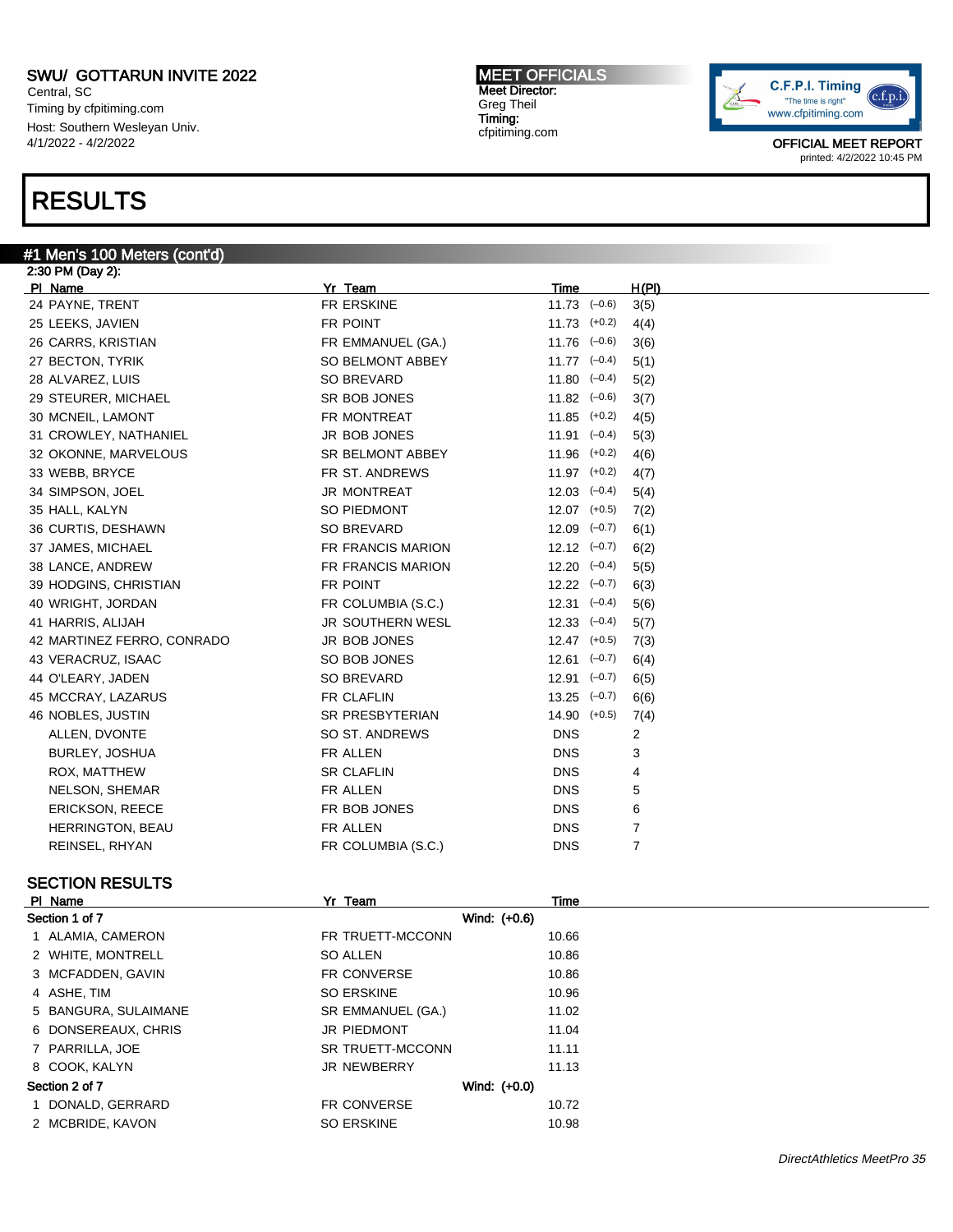Central, SC Timing by cfpitiming.com Host: Southern Wesleyan Univ. 4/1/2022 - 4/2/2022

### RESULTS

#### #1 Men's 100 Meters (cont'd) Pl Name Yr Team Time 3 JORDAN, ANTHONY SR PIEDMONT 11.01 4 WRIGHT, DAVISON SO NEWBERRY 11.08 5 MCCLAIN, JACKSON SO MARS HILL 11.24 6 MURRY, ZION SO CLAFLIN 11.32 7 ANDERSON, CHANDER SO CLAFLIN 58 SO CLARED 11.58 ALLEN, DVONTE SO ST. ANDREWS DNS Section 3 of 7 Wind: (–0.6) 1 FOSTER, ROYAL **SO NORTH GREENVIL** 11.34 2 TOBIAS, KALVIN SO NEWBERRY 11.35 3 MORGAN, JOCOLBI FR CLAFLIN 11.40 4 HENDERSON, JAIDEN JR CLAFLIN 11.48 5 PAYNE, TRENT FREERSKINE FREERSKINE 11.73 6 CARRS, KRISTIAN FR EMMANUEL (GA.) 11.76 7 STEURER, MICHAEL SR BOB JONES 11.82 BURLEY, JOSHUA **FR ALLEN** FR ALLEN Section 4 of 7 Wind: (+0.2) 1 REED, JOHN CLAYTON FR ERSKINE 11.16 2 SMITH, XAVIEN FR ST. ANDREWS 11.51 3 FRESSEL, LUKE SO BOB JONES 11.57 4 LEEKS, JAVIEN **FR POINT** 61.73 5 MCNEIL, LAMONT **FR MONTREAT** 11.85 6 OKONNE, MARVELOUS SR BELMONT ABBEY 11.96 7 WEBB, BRYCE **FR ST. ANDREWS** 11.97 ROX, MATTHEW **SR CLAFLIN** SR CLAFLIN Section 5 of 7 Wind: (–0.4) 1 BECTON, TYRIK SO BELMONT ABBEY 11.77 2 ALVAREZ, LUIS SO BREVARD 11.80 3 CROWLEY, NATHANIEL **SEE A SEE A SEE A SEE A SEE A SEE A** 11.91 4 SIMPSON, JOEL 12.03 5 LANCE, ANDREW FR FRANCIS MARION 12.20 6 WRIGHT, JORDAN **FR COLUMBIA (S.C.)** 12.31 7 HARRIS, ALIJAH 12.33 JR SOUTHERN WESL 12.33 NELSON, SHEMAR FR ALLEN FR ALLEN Section 6 of 7 Wind: (–0.7) 1 CURTIS, DESHAWN SO BREVARD 12.09 2 JAMES, MICHAEL **FR FRANCIS MARION** 12.12 3 HODGINS, CHRISTIAN **FR POINT** 12.22 4 VERACRUZ, ISAAC SO BOB JONES 12.61 5 O'LEARY, JADEN SO BREVARD 12.91 6 MCCRAY, LAZARUS **FR CLAFLIN** 13.25 ERICKSON, REECE FR BOB JONES DNS Section 7 of 7 Wind: (+0.5) 1 FISHER, NEVIUS **SO NEWBERRY** 10.99 2 HALL, KALYN SO PIEDMONT 12.07 3 MARTINEZ FERRO, CONRADO JR BOB JONES 12.47 4 NOBLES, JUSTIN SR PRESBYTERIAN 14.90

MEET OFFICIALS Meet Director: Greg Theil Timing: cfpitiming.com

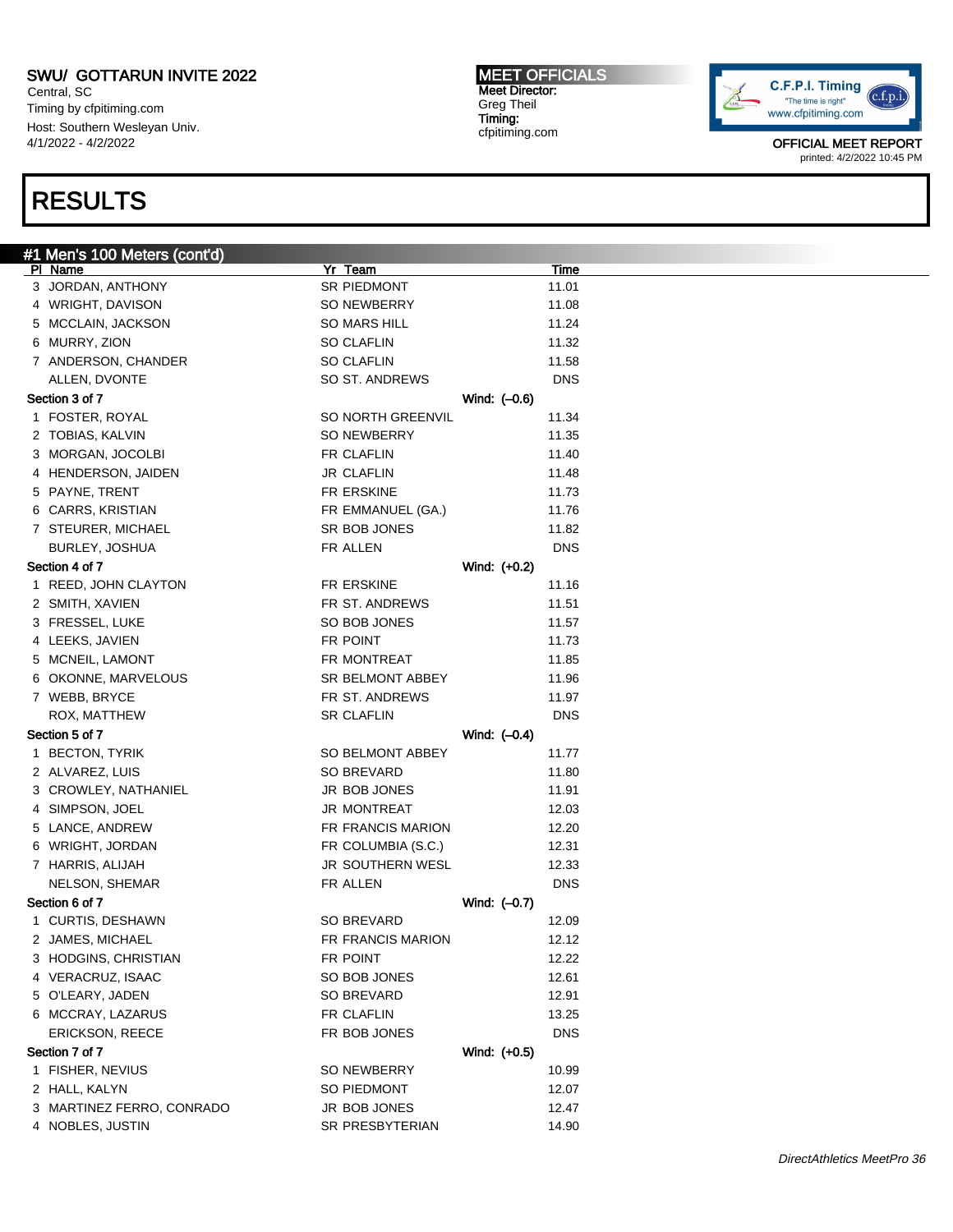Central, SC Timing by cfpitiming.com Host: Southern Wesleyan Univ. 4/1/2022 - 4/2/2022

# RESULTS

MEET OFFICIALS Meet Director: Greg Theil Timing: cfpitiming.com



| #1 Men's 100 Meters (cont'd)<br>PI Name |       | <b>Yr Team</b>          |            | Time                 |          |           |                 |
|-----------------------------------------|-------|-------------------------|------------|----------------------|----------|-----------|-----------------|
| HERRINGTON, BEAU                        |       | FR ALLEN                |            | <b>DNS</b>           |          |           |                 |
| REINSEL, RHYAN                          |       | FR COLUMBIA (S.C.)      |            | <b>DNS</b>           |          |           |                 |
|                                         |       |                         |            |                      |          |           |                 |
| #3 Men's 200 Meters                     |       |                         |            |                      |          |           |                 |
| W World Outdoor                         | 19.92 | <b>Frank Fredericks</b> | <b>NAM</b> |                      |          | 2/18/1996 | Lievin, France  |
| American<br>A                           | 19.32 | Michael Johnson         | Nike       |                      |          | 8/1/1996  | Atlanta, GA     |
| College Outdoor<br>С                    | 19.69 | <b>Walter Dix</b>       |            | <b>Florida State</b> |          | 5/25/2007 | Gainesville, FL |
| SWU/ School<br>S                        | 21.63 | Jannai Maxwell          |            |                      |          | 4/15/2017 | Greensboro, NC  |
| 2:45 PM (Day 2):                        |       |                         |            |                      |          |           |                 |
| PI Name                                 |       | Yr Team                 |            | Time                 |          | H(PI)     |                 |
| 1 MEADOWS, NOAH                         |       | SO SOUTHERN WESL        |            | $S$ 21.63 $(+1.2)$   |          | 1(1)      |                 |
| 2 LAWTON, ANTAVIOUS                     |       | FR NORTH GREENVIL       |            | $S$ 21.63 $(+1.2)$   |          | 1(2)      |                 |
| 3 DONALD, GERRARD                       |       | FR CONVERSE             |            | $21.76$ (+0.8)       |          | 2(1)      |                 |
| 4 MCFADDEN, GAVIN                       |       | FR CONVERSE             |            | $21.90$ (+0.8)       |          | 2(2)      |                 |
| 5 REED, JOHN CLAYTON                    |       | FR ERSKINE              |            | 22.11 (+1.5)         |          | 3(1)      |                 |
| 6 MCBRIDE, KAVON                        |       | <b>SO ERSKINE</b>       |            | 22.27 (+1.5)         |          | 3(2)      |                 |
| 7 MOLITOR, BEN                          |       | FR ANDERSON (S.C.)      |            | 22.41                | $(+1.6)$ | 4(1)      |                 |
| 8 SMITH, TRAVION                        |       | SO MONTREAT             |            | 22.41 (+1.2)         |          | 1(3)      |                 |
| 9 MURRY, ZION                           |       | <b>SO CLAFLIN</b>       |            | 22.52 (+1.6)         |          | 4(2)      |                 |
| 10 MEEKINS, JORDAN                      |       | JR NORTH GREENVIL       |            | $22.56$ $(+1.2)$     |          | 1(4)      |                 |
| 11 PARRILLA, JOE                        |       | SR TRUETT-MCCONN        |            | 22.61                | $(+0.8)$ | 2(3)      |                 |
| 12 ANDERSON, CHANDER                    |       | <b>SO CLAFLIN</b>       |            | $22.65$ $(+1.5)$     |          | 3(3)      |                 |
| 13 TOBIAS, KALVIN                       |       | SO NEWBERRY             |            | 22.73 (+0.8)         |          | 2(4)      |                 |
| 14 GLENN, RYAN                          |       | FR CONVERSE             |            | 22.77 (+1.5)         |          | 3(4)      |                 |
| 15 NORMAN, NOAH                         |       | FR COVENANT             |            | 23.02 (+1.6)         |          | 4(3)      |                 |
| 16 LINEN, XAVIER                        |       | FR COLUMBIA (S.C.)      |            | 23.04 (+1.6)         |          | 4(4)      |                 |
| 17 FRESSEL, LUKE                        |       | SO BOB JONES            |            | $23.15$ (+0.8)       |          | 2(5)      |                 |
| 18 HENDERSON, JAIDEN                    |       | <b>JR CLAFLIN</b>       |            | 23.19 (+1.6)         |          | 4(5)      |                 |
| 19 LEEKS, JAVIEN                        |       | FR POINT                |            | 23.25 (+1.6)         |          | 4(6)      |                 |
| 20 EDWARDS, RICHARD                     |       | SO ST. ANDREWS          |            | $23.36$ $(-0.8)$     |          | 5(1)      |                 |
| 21 LEAK, JOSH                           |       | SO COVENANT             |            | 23.41 (+1.6)         |          | 4(7)      |                 |
| 22 GRAYSON, BRANDON                     |       | FR COLUMBIA (S.C.)      |            | $23.49$ $(-0.5)$     |          | 6(1)      |                 |
| 23 ASHE, TIM                            |       | <b>SO ERSKINE</b>       |            | 23.52 (+1.5)         |          | 3(5)      |                 |
| 24 SMITH, XAVIEN                        |       | FR ST. ANDREWS          |            | $23.63$ $(+1.2)$     |          | 1(5)      |                 |
| 25 BONILLA, DARRIAN                     |       | FR MONTREAT             |            | $23.75$ $(-0.8)$     |          | 5(2)      |                 |
| 26 PAYNE, TRENT                         |       | FR ERSKINE              |            | $23.90 (-0.5)$       |          | 6(2)      |                 |
| 27 SELLERS, JOSHUA                      |       | FR ERSKINE              |            | $23.92$ $(-0.5)$     |          | 6(3)      |                 |
| 28 KETTER, TARRENCE                     |       | FR NORTH GREENVIL       |            | $23.93$ $(-0.5)$     |          | 6(4)      |                 |
| 29 CROWLEY, NATHANIEL                   |       | JR BOB JONES            |            | $23.99$ $(-0.5)$     |          | 6(5)      |                 |
| 30 BAILES, BRANDON                      |       | FR MARS HILL            |            | $24.00$ $(-0.8)$     |          | 5(3)      |                 |
| 31 MANN, KY                             |       | SR MARS HILL            |            | 24.11 (+1.5)         |          | 3(6)      |                 |
| 32 CANNON, ZACH                         |       | SO ANDERSON (S.C.)      |            | 24.14 (-0.8)         |          | 5(4)      |                 |
| 33 MORGAN, JOCOLBI                      |       | FR CLAFLIN              |            | $24.15$ (-0.8)       |          | 5(5)      |                 |
| 34 LEE, ETHAN                           |       | FR MARS HILL            |            | 24.26 (+1.6)         |          | 4(8)      |                 |
| 35 NASH, MICHAEL                        |       | FR TRUETT-MCCONN        |            | $24.31$ (+0.1)       |          | 7(1)      |                 |
| 36 SMITH, DALTON                        |       | SO BELMONT ABBEY        |            | $24.31$ $(-0.5)$     |          | 6(6)      |                 |
| 37 YEARGIN, JAMIERYON                   |       |                         |            |                      |          |           |                 |
|                                         |       | FR CONVERSE             |            | 24.47 (+0.1)         |          | 7(2)      |                 |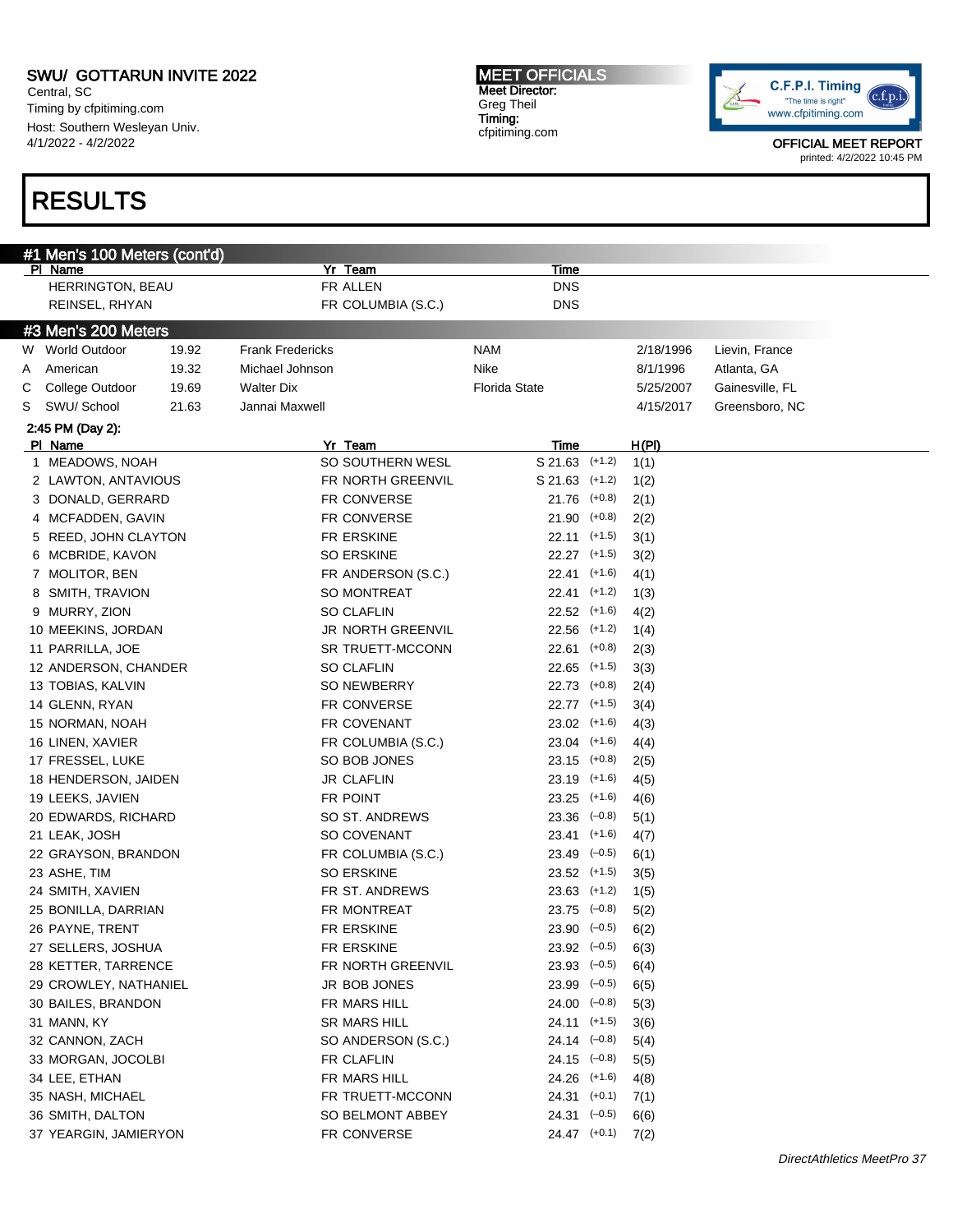Central, SC Timing by cfpitiming.com Host: Southern Wesleyan Univ. 4/1/2022 - 4/2/2022

#3 Men's 200 Meters (cont'd)

## RESULTS

#### MEET OFFICIALS Meet Director: Greg Theil Timing: cfpitiming.com



OFFICIAL MEET REPORT printed: 4/2/2022 10:45 PM

| 2:45 PM (Day 2):           |                          |                      |       |
|----------------------------|--------------------------|----------------------|-------|
| PI Name                    | Yr Team                  | Time                 | H(PI) |
| 38 HALL, KALYN             | SO PIEDMONT              | $24.70$ $(+0.1)$     | 7(3)  |
| 39 LANCE, ANDREW           | FR FRANCIS MARION        | $24.77$ $(-0.8)$     | 8(1)  |
| 40 WEBB, BRYCE             | FR ST. ANDREWS           | $24.91$ $(+0.1)$     | 7(4)  |
| 41 EVERETT, REGINALD       | JR BREVARD               | $24.95$ $(-0.8)$     | 8(2)  |
| 42 MILHOUSE, JALEN         | <b>SO FRANCIS MARION</b> | $25.13$ $(+0.1)$     | 7(5)  |
| 43 HODGINS, CHRISTIAN      | FR POINT                 | $25.14$ $(+0.1)$     | 7(6)  |
| 44 JAMES, MICHAEL          | <b>FR FRANCIS MARION</b> | $25.26$ $(-0.8)$     | 8(3)  |
| 45 FRITH, ALAYNE           | FR MONTREAT              | $25.43$ $(+0.1)$     | 7(7)  |
| 46 VERACRUZ, ISAAC         | SO BOB JONES             | $25.49$ $(-0.8)$     | 8(4)  |
| 47 MARTINEZ FERRO, CONRADO | JR BOB JONES             | $25.54$ $(-0.8)$     | 8(5)  |
| 48 O'LEARY, JADEN          | <b>SO BREVARD</b>        | $26.14 \quad (-0.8)$ | 8(6)  |
| 49 CORDES, SETH            | SO BOB JONES             | $29.57$ $(-0.5)$     | 6(7)  |
| 50 DUBBERLY, ANDREW        | FR BOB JONES             | $29.58$ $(-0.8)$     | 8(7)  |
| COOK, KALYN                | <b>JR NEWBERRY</b>       | <b>DNS</b>           |       |
| ALAMIA, CAMERON            | FR TRUETT-MCCONN         | <b>DNS</b>           | 1     |
| <b>FRANKLIN, KEISHON</b>   | <b>JR TRUETT-MCCONN</b>  | <b>DNS</b>           | 1     |
| <b>BUTTON, HALEN</b>       | FR ERSKINE               | <b>DNS</b>           | 2     |
| WHITE, MONTRELL            | <b>SO ALLEN</b>          | <b>DNS</b>           | 2     |
| NELSON, SHEMAR             | FR ALLEN                 | <b>DNS</b>           | 2     |
| MURPHY-REDD, LOGAN         | JR BELMONT ABBEY         | <b>DNS</b>           | 3     |
| HORACE, JAYDEN             | FR ALLEN                 | <b>DNS</b>           | 3     |
| AVANT, NICHOLAS            | FR COLUMBIA (S.C.)       | <b>DNS</b>           | 5     |
| OKONNE, MARVELOUS          | <b>SR BELMONT ABBEY</b>  | <b>DNS</b>           | 5     |
| ALLEN, DVONTE              | SO ST. ANDREWS           | <b>DNS</b>           | 5     |
| KADRI, RAMI                | <b>SR BREVARD</b>        | <b>DNS</b>           | 6     |
| <b>CURTIS, DESHAWN</b>     | SO BREVARD               | <b>DNS</b>           | 7     |
| <b>ERICKSON, REECE</b>     | FR BOB JONES             | <b>DNS</b>           | 8     |
|                            |                          |                      |       |

### SECTION RESULTS

| PI Name                  | Yr Team                  | Time         |
|--------------------------|--------------------------|--------------|
| Section 1 of 8           |                          | Wind: (+1.2) |
| 1 MEADOWS, NOAH          | SO SOUTHERN WESL         | S 21.63      |
| 2 LAWTON, ANTAVIOUS      | FR NORTH GREENVIL        | S 21.63      |
| 3 SMITH, TRAVION         | <b>SO MONTREAT</b>       | 22.41        |
| 4 MEEKINS, JORDAN        | <b>JR NORTH GREENVIL</b> | 22.56        |
| 5 SMITH, XAVIEN          | FR ST. ANDREWS           | 23.63        |
| COOK, KALYN              | <b>JR NEWBERRY</b>       | <b>DNS</b>   |
| ALAMIA, CAMERON          | FR TRUETT-MCCONN         | <b>DNS</b>   |
| <b>FRANKLIN, KEISHON</b> | <b>JR TRUETT-MCCONN</b>  | <b>DNS</b>   |
| Section 2 of 8           |                          | Wind: (+0.8) |
| 1 DONALD, GERRARD        | <b>FR CONVERSE</b>       | 21.76        |
| 2 MCFADDEN, GAVIN        | <b>FR CONVERSE</b>       | 21.90        |
| 3 PARRILLA, JOE          | <b>SR TRUETT-MCCONN</b>  | 22.61        |
| 4 TOBIAS, KALVIN         | SO NEWBERRY              | 22.73        |
| 5 FRESSEL, LUKE          | SO BOB JONES             | 23.15        |
|                          |                          |              |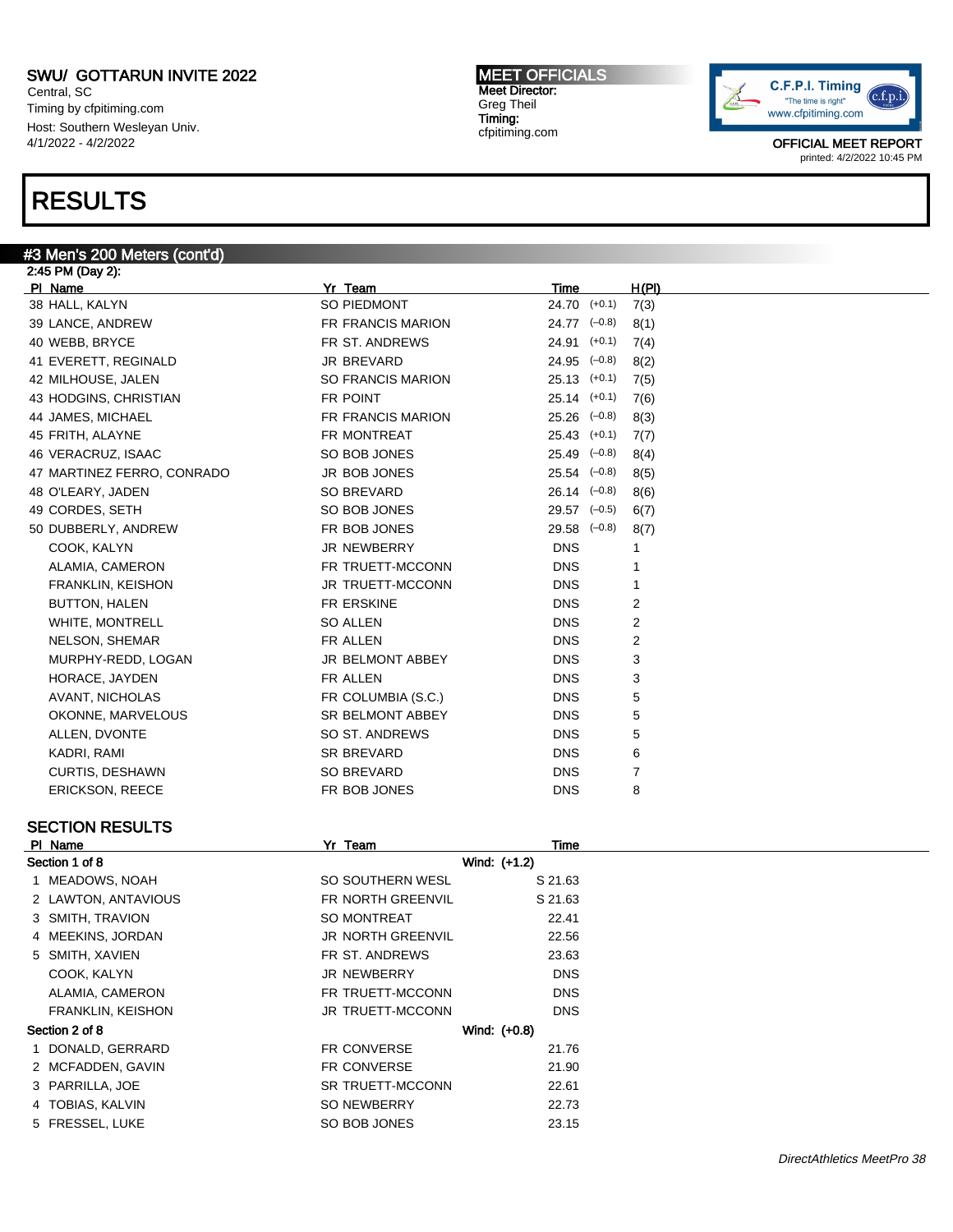Central, SC Timing by cfpitiming.com Host: Southern Wesleyan Univ. 4/1/2022 - 4/2/2022

## RESULTS

MEET OFFICIALS Meet Director: Greg Theil Timing: cfpitiming.com



| #3 Men's 200 Meters (cont'd) |                         |              |             |
|------------------------------|-------------------------|--------------|-------------|
| PI Name                      | Yr Team                 |              | <u>Time</u> |
| <b>BUTTON, HALEN</b>         | FR ERSKINE              |              | <b>DNS</b>  |
| <b>WHITE, MONTRELL</b>       | SO ALLEN                |              | <b>DNS</b>  |
| NELSON, SHEMAR               | FR ALLEN                |              | <b>DNS</b>  |
| Section 3 of 8               |                         | Wind: (+1.5) |             |
| 1 REED, JOHN CLAYTON         | FR ERSKINE              |              | 22.11       |
| 2 MCBRIDE, KAVON             | <b>SO ERSKINE</b>       |              | 22.27       |
| 3 ANDERSON, CHANDER          | <b>SO CLAFLIN</b>       |              | 22.65       |
| 4 GLENN, RYAN                | FR CONVERSE             |              | 22.77       |
| 5 ASHE, TIM                  | <b>SO ERSKINE</b>       |              | 23.52       |
| 6 MANN, KY                   | <b>SR MARS HILL</b>     |              | 24.11       |
| MURPHY-REDD, LOGAN           | JR BELMONT ABBEY        |              | <b>DNS</b>  |
| HORACE, JAYDEN               | FR ALLEN                |              | <b>DNS</b>  |
| Section 4 of 8               |                         | Wind: (+1.6) |             |
| 1 MOLITOR, BEN               | FR ANDERSON (S.C.)      |              | 22.41       |
| 2 MURRY, ZION                | <b>SO CLAFLIN</b>       |              | 22.52       |
| 3 NORMAN, NOAH               | FR COVENANT             |              | 23.02       |
| 4 LINEN, XAVIER              | FR COLUMBIA (S.C.)      |              | 23.04       |
| 5 HENDERSON, JAIDEN          | <b>JR CLAFLIN</b>       |              | 23.19       |
| 6 LEEKS, JAVIEN              | FR POINT                |              | 23.25       |
| 7 LEAK, JOSH                 | <b>SO COVENANT</b>      |              | 23.41       |
| 8 LEE, ETHAN                 | FR MARS HILL            |              | 24.26       |
| Section 5 of 8               |                         | Wind: (-0.8) |             |
| 1 EDWARDS, RICHARD           | SO ST. ANDREWS          |              | 23.36       |
| 2 BONILLA, DARRIAN           | FR MONTREAT             |              | 23.75       |
| 3 BAILES, BRANDON            | FR MARS HILL            |              | 24.00       |
| 4 CANNON, ZACH               | SO ANDERSON (S.C.)      |              | 24.14       |
|                              | FR CLAFLIN              |              |             |
| 5 MORGAN, JOCOLBI            |                         |              | 24.15       |
| AVANT, NICHOLAS              | FR COLUMBIA (S.C.)      |              | <b>DNS</b>  |
| OKONNE, MARVELOUS            | <b>SR BELMONT ABBEY</b> |              | <b>DNS</b>  |
| ALLEN, DVONTE                | SO ST. ANDREWS          |              | DNS         |
| Section 6 of 8               |                         | Wind: (-0.5) |             |
| 1 GRAYSON, BRANDON           | FR COLUMBIA (S.C.)      |              | 23.49       |
| 2 PAYNE, TRENT               | FR ERSKINE              |              | 23.90       |
| 3 SELLERS, JOSHUA            | FR ERSKINE              |              | 23.92       |
| 4 KETTER, TARRENCE           | FR NORTH GREENVIL       |              | 23.93       |
| 5 CROWLEY, NATHANIEL         | JR BOB JONES            |              | 23.99       |
| 6 SMITH, DALTON              | SO BELMONT ABBEY        |              | 24.31       |
| 7 CORDES, SETH               | SO BOB JONES            |              | 29.57       |
| KADRI, RAMI                  | <b>SR BREVARD</b>       |              | <b>DNS</b>  |
| Section 7 of 8               |                         | Wind: (+0.1) |             |
| 1 NASH, MICHAEL              | FR TRUETT-MCCONN        |              | 24.31       |
| 2 YEARGIN, JAMIERYON         | FR CONVERSE             |              | 24.47       |
| 3 HALL, KALYN                | SO PIEDMONT             |              | 24.70       |
| 4 WEBB, BRYCE                | FR ST. ANDREWS          |              | 24.91       |
| 5 MILHOUSE, JALEN            | SO FRANCIS MARION       |              | 25.13       |
| 6 HODGINS, CHRISTIAN         | FR POINT                |              | 25.14       |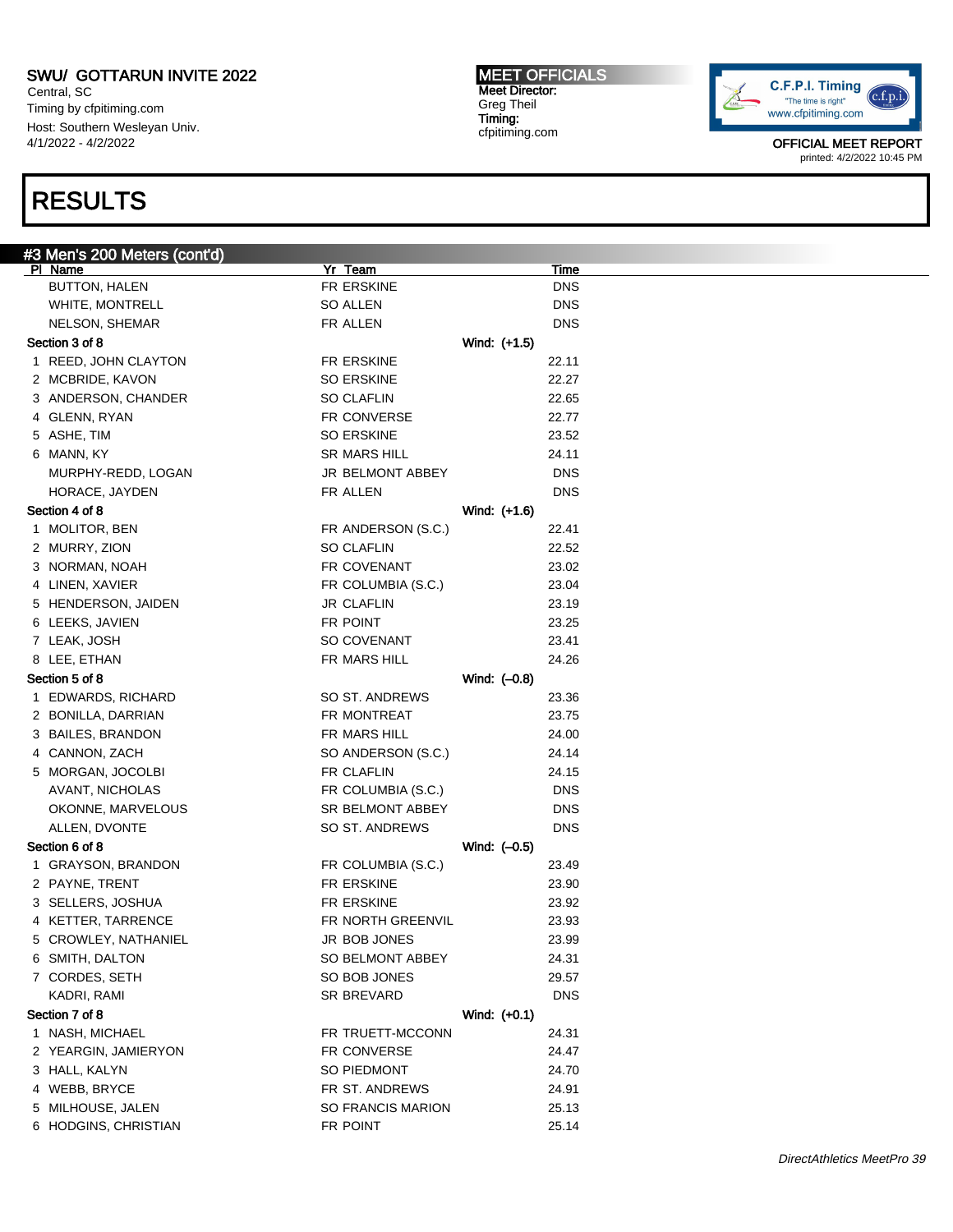Central, SC Timing by cfpitiming.com Host: Southern Wesleyan Univ. 4/1/2022 - 4/2/2022

# RESULTS

MEET OFFICIALS Meet Director: Greg Theil Timing: cfpitiming.com



|    | #3 Men's 200 Meters (cont'd)<br>PI Name |       |                 | Yr Team            |                | Time        |              |           |                   |
|----|-----------------------------------------|-------|-----------------|--------------------|----------------|-------------|--------------|-----------|-------------------|
|    | 7 FRITH, ALAYNE                         |       |                 | FR MONTREAT        |                | 25.43       |              |           |                   |
|    | CURTIS, DESHAWN                         |       |                 | SO BREVARD         |                | <b>DNS</b>  |              |           |                   |
|    | Section 8 of 8                          |       |                 |                    | Wind: (-0.8)   |             |              |           |                   |
|    | 1 LANCE, ANDREW                         |       |                 | FR FRANCIS MARION  |                | 24.77       |              |           |                   |
|    | 2 EVERETT, REGINALD                     |       |                 | JR BREVARD         |                | 24.95       |              |           |                   |
|    |                                         |       |                 |                    |                |             |              |           |                   |
|    | 3 JAMES, MICHAEL                        |       |                 | FR FRANCIS MARION  |                | 25.26       |              |           |                   |
|    | 4 VERACRUZ, ISAAC                       |       |                 | SO BOB JONES       |                | 25.49       |              |           |                   |
|    | 5 MARTINEZ FERRO, CONRADO               |       |                 | JR BOB JONES       |                | 25.54       |              |           |                   |
|    | 6 O'LEARY, JADEN                        |       |                 | SO BREVARD         |                | 26.14       |              |           |                   |
|    | 7 DUBBERLY, ANDREW                      |       |                 | FR BOB JONES       |                | 29.58       |              |           |                   |
|    | <b>ERICKSON, REECE</b>                  |       |                 | FR BOB JONES       |                | <b>DNS</b>  |              |           |                   |
|    | #5 Men's 400 Meters                     |       |                 |                    |                |             |              |           |                   |
| W. | <b>World Outdoor</b>                    | 44.57 | Kerron Clement  |                    | <b>USA</b>     |             |              |           | Fayetteville, AR, |
| A  | American                                | 43.18 | Michael Johnson |                    | Nike           |             |              | 8/26/1999 | Seville, ESP      |
| С  | College Outdoor                         | 43.61 | Michael Norman  |                    | So. California |             |              | 6/8/2018  | Eugene, OR        |
| S  | SWU/ School                             | 48.08 | Dymitric Ray    |                    |                |             |              | 4/28/2018 | Central, SC       |
|    | 1:35 PM (Day 2):                        |       |                 |                    |                |             |              |           |                   |
|    | PI Name                                 |       |                 | Yr Team            |                | <u>Time</u> | <u>H(PI)</u> |           |                   |
|    | 1 THIERFELDER, JAMES                    |       |                 | SR BELMONT ABBEY   |                | 48.53       | 1(1)         |           |                   |
|    | 2 MCINTYRE, GRAY                        |       |                 | FR NORTH GREENVIL  |                | 49.86       | 1(2)         |           |                   |
|    | 3 BUTTON, HALEN                         |       |                 | FR ERSKINE         |                | 50.31       | 1(3)         |           |                   |
|    | 4 WHITE, JOSHUA                         |       |                 | FR NORTH GREENVIL  |                | 50.70       | 2(1)         |           |                   |
|    | 5 THIERFELDER, THOMAS                   |       |                 | SO BELMONT ABBEY   |                | 50.89       | 2(2)         |           |                   |
|    | 6 BUTTON, JENSEN                        |       |                 | <b>JR ERSKINE</b>  |                | 50.91       | 2(3)         |           |                   |
|    | 7 COLEMAN, GARISON                      |       |                 | FR BELMONT ABBEY   |                | 51.10       | 3(1)         |           |                   |
|    | 8 SWINSON, DONALD                       |       |                 | JR TRUETT-MCCONN   |                | 51.15       | 2(4)         |           |                   |
|    | 9 MURPHY-REDD, LOGAN                    |       |                 | JR BELMONT ABBEY   |                | 51.25       | 1(4)         |           |                   |
|    | 10 BENNETT, BOBBY                       |       |                 | FR NORTH GREENVIL  |                | 51.84       | 3(2)         |           |                   |
|    | 11 STEURER, MICHAEL                     |       |                 | SR BOB JONES       |                | 51.90       | 2(5)         |           |                   |
|    | 12 COLAS, LUDCHEEL                      |       |                 | SO SOUTHERN WESL   |                | 52.02       | 3(3)         |           |                   |
|    | 13 FIBLA, DAVID                         |       |                 | SO NEWBERRY        |                | 52.03       | 3(4)         |           |                   |
|    | 14 HENDERSON, CAMERON                   |       |                 | SR NEWBERRY        |                | 52.28       | 1(5)         |           |                   |
|    | 15 GRAYSON, BRANDON                     |       |                 | FR COLUMBIA (S.C.) |                | 52.46       | 5(1)         |           |                   |
|    | 16 GLENN, RYAN                          |       |                 | FR CONVERSE        |                | 52.90       | 2(6)         |           |                   |
|    | 17 KETTER, TARRENCE                     |       |                 | FR NORTH GREENVIL  |                | 53.05       | 2(7)         |           |                   |
|    | 18 LINEN, XAVIER                        |       |                 | FR COLUMBIA (S.C.) |                | 53.15       | 4(1)         |           |                   |
|    | 19 MACURDA, IAN                         |       |                 | FR ANDERSON (S.C.) |                | 53.43       |              |           |                   |
|    |                                         |       |                 |                    |                |             | 4(2)         |           |                   |
|    | 20 NASH, MICHAEL                        |       |                 | FR TRUETT-MCCONN   |                | 53.64       | 5(2)         |           |                   |
|    | 21 BLUE, JORDAN                         |       |                 | SR SOUTHERN WESL   |                | 54.10       | 4(3)         |           |                   |
|    | 22 SMITH, TRAVION                       |       |                 | SO MONTREAT        |                | 54.16       | 1(6)         |           |                   |
|    | 23 AVANT, NICHOLAS                      |       |                 | FR COLUMBIA (S.C.) |                | 54.43       | 4(4)         |           |                   |
|    | 24 ALVAREZ, LUIS                        |       |                 | SO BREVARD         |                | 54.50       | 4(5)         |           |                   |
|    | 25 SAUVE, JESSE                         |       |                 | FR SOUTHERN WESL   |                | 54.54       | 6(1)         |           |                   |
|    | 26 BONILLA, DARRIAN                     |       |                 | FR MONTREAT        |                | 54.61       | 3(5)         |           |                   |
|    | 27 EVERETT, REGINALD                    |       |                 | JR BREVARD         |                | 55.28       | 6(2)         |           |                   |
|    | 28 CANNON, ZACH                         |       |                 | SO ANDERSON (S.C.) |                | 55.42       | 4(6)         |           |                   |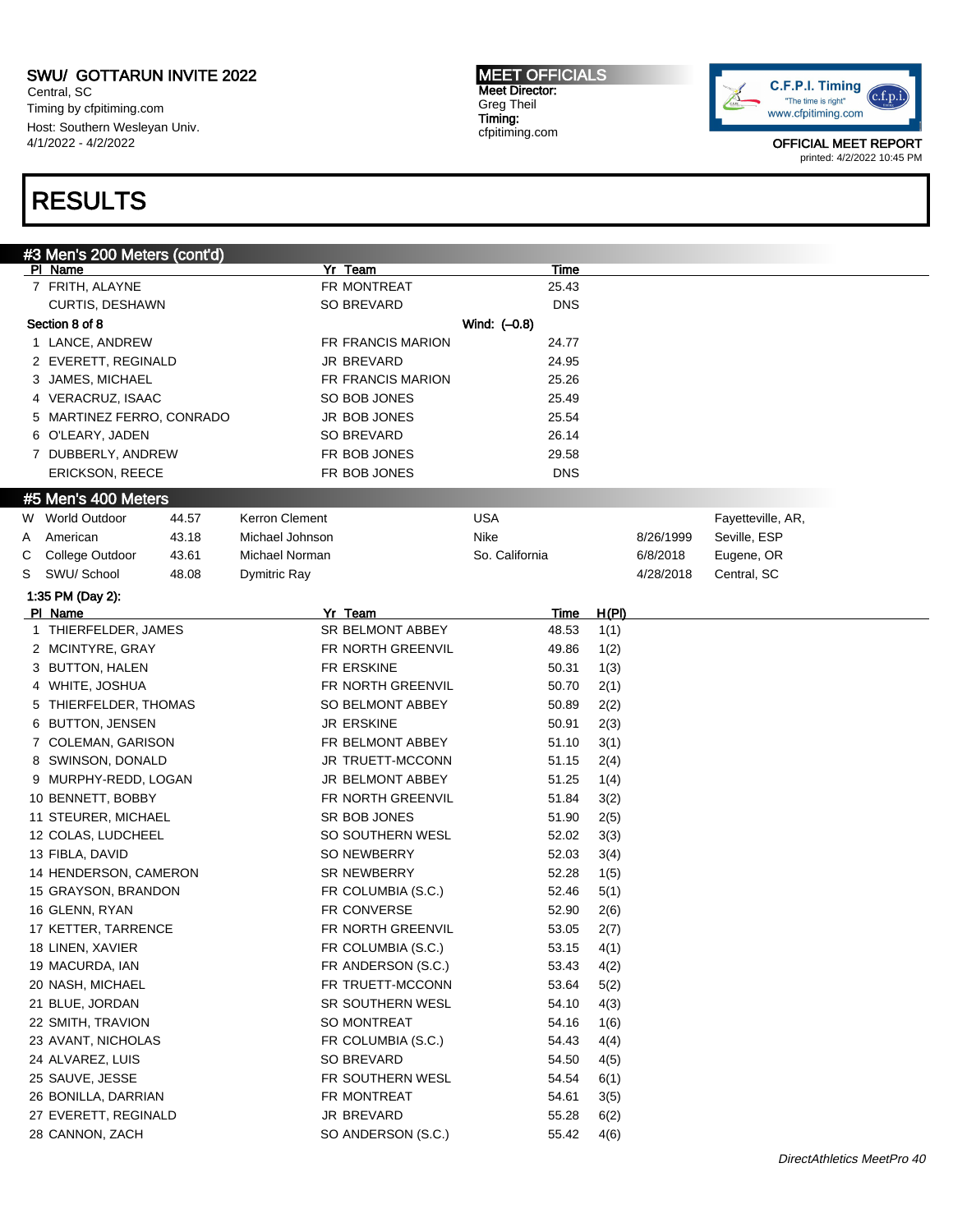Central, SC Timing by cfpitiming.com Host: Southern Wesleyan Univ. 4/1/2022 - 4/2/2022

#5 Men's 400 Meters (cont'd)

## RESULTS

#### MEET OFFICIALS Meet Director: Greg Theil Timing: cfpitiming.com



| 1:35 PM (Day 2):       |                         |             |       |
|------------------------|-------------------------|-------------|-------|
| PI Name                | Yr Team                 | <u>Time</u> | H(PI) |
| 29 MILHOUSE, JALEN     | SO FRANCIS MARION       | 55.47       | 5(3)  |
| 30 WHITAKER, EDMOND    | FR ALLEN                | 56.05       | 5(4)  |
| 31 SELLERS, JOSHUA     | FR ERSKINE              | 56.38       | 6(3)  |
| 32 JOYNER, JOSHUA      | <b>SO ALLEN</b>         | 56.60       | 3(6)  |
| 33 HUTCHINS, KRISTIAN  | SR ST. ANDREWS          | 56.69       | 6(4)  |
| 34 FROCK, CASEY        | JR SOUTHERN WESL        | 57.13       | 6(5)  |
| 35 FRITH, ALAYNE       | FR MONTREAT             | 59.20       | 5(5)  |
| <b>BROCK, DAQUAN</b>   | JR ALLEN                | <b>DNF</b>  | 5     |
| FRANKLIN, KEISHON      | JR TRUETT-MCCONN        | <b>DNS</b>  | 1     |
| KADRI, RAMI            | SR BREVARD              | <b>DNS</b>  | 4     |
| SMITH, ZANE            | FR PIEDMONT             | <b>DNS</b>  | 3     |
| <b>WALKER, CEDRIC</b>  | JR SOUTHERN WESL        | <b>DNS</b>  | 5     |
| HOGAN, MALIK           | SO ST. ANDREWS          | <b>DNS</b>  | 6     |
| RUFFIN, DEYANDRE       | JR ALLEN                | <b>DNS</b>  | 6     |
| WATSON, NATE           | FR SOUTHERN WESL        | <b>DNS</b>  | 6     |
|                        |                         |             |       |
| <b>SECTION RESULTS</b> |                         |             |       |
| PI Name                | Yr Team                 | Time        |       |
| Section 1 of 6         |                         |             |       |
| 1 THIERFELDER, JAMES   | SR BELMONT ABBEY        | 48.53       |       |
| 2 MCINTYRE, GRAY       | FR NORTH GREENVIL       | 49.86       |       |
| 3 BUTTON, HALEN        | FR ERSKINE              | 50.31       |       |
| 4 MURPHY-REDD, LOGAN   | <b>JR BELMONT ABBEY</b> | 51.25       |       |
| 5 HENDERSON, CAMERON   | <b>SR NEWBERRY</b>      | 52.28       |       |
| 6 SMITH, TRAVION       | <b>SO MONTREAT</b>      | 54.16       |       |
| FRANKLIN, KEISHON      | JR TRUETT-MCCONN        | <b>DNS</b>  |       |
| Section 2 of 6         |                         |             |       |
| 1 WHITE, JOSHUA        | FR NORTH GREENVIL       | 50.70       |       |
| 2 THIERFELDER, THOMAS  | SO BELMONT ABBEY        | 50.89       |       |
| 3 BUTTON, JENSEN       | <b>JR ERSKINE</b>       | 50.91       |       |
| 4 SWINSON, DONALD      | <b>JR TRUETT-MCCONN</b> | 51.15       |       |
| 5 STEURER, MICHAEL     | SR BOB JONES            | 51.90       |       |
| 6 GLENN, RYAN          | FR CONVERSE             | 52.90       |       |
| 7 KETTER, TARRENCE     | FR NORTH GREENVIL       | 53.05       |       |
| Section 3 of 6         |                         |             |       |
| 1 COLEMAN, GARISON     | FR BELMONT ABBEY        | 51.10       |       |
| 2 BENNETT, BOBBY       | FR NORTH GREENVIL       | 51.84       |       |
| 3 COLAS, LUDCHEEL      | SO SOUTHERN WESL        | 52.02       |       |
| 4 FIBLA, DAVID         | SO NEWBERRY             | 52.03       |       |
| 5 BONILLA, DARRIAN     | FR MONTREAT             | 54.61       |       |
| 6 JOYNER, JOSHUA       | SO ALLEN                | 56.60       |       |
| SMITH, ZANE            | FR PIEDMONT             | <b>DNS</b>  |       |
| Section 4 of 6         |                         |             |       |
|                        |                         |             |       |
| 1 LINEN, XAVIER        | FR COLUMBIA (S.C.)      | 53.15       |       |
| 2 MACURDA, IAN         | FR ANDERSON (S.C.)      | 53.43       |       |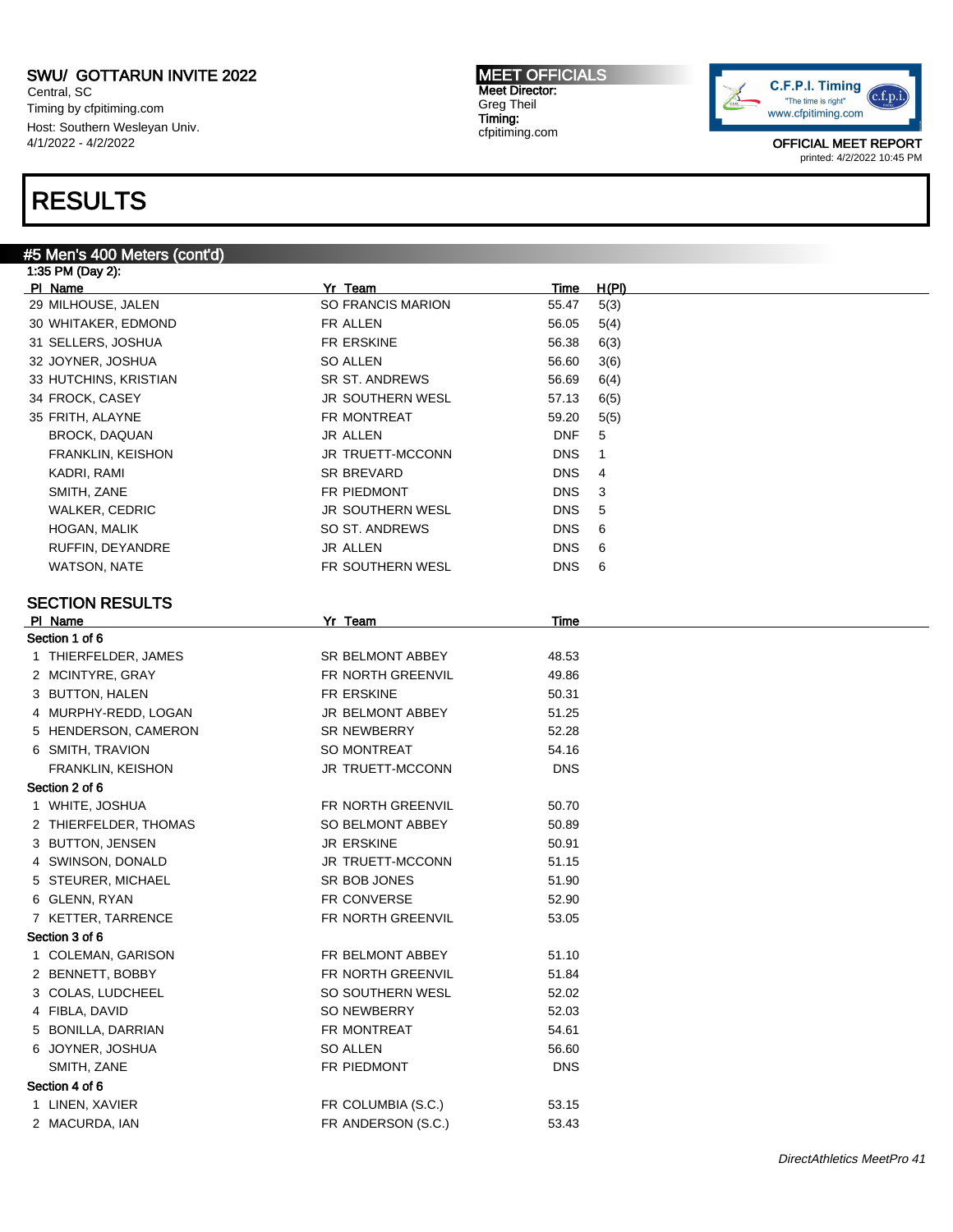Central, SC Timing by cfpitiming.com Host: Southern Wesleyan Univ. 4/1/2022 - 4/2/2022

## RESULTS

MEET OFFICIALS Meet Director: Greg Theil Timing: cfpitiming.com



|   | #5 Men's 400 Meters (cont'd) |         |                        |                    |                 |              |           |               |
|---|------------------------------|---------|------------------------|--------------------|-----------------|--------------|-----------|---------------|
|   | PI Name                      |         |                        | Yr Team            | Time            |              |           |               |
|   | 3 BLUE, JORDAN               |         |                        | SR SOUTHERN WESL   | 54.10           |              |           |               |
|   | 4 AVANT, NICHOLAS            |         |                        | FR COLUMBIA (S.C.) | 54.43           |              |           |               |
|   | 5 ALVAREZ, LUIS              |         |                        | SO BREVARD         | 54.50           |              |           |               |
|   | 6 CANNON, ZACH               |         |                        | SO ANDERSON (S.C.) | 55.42           |              |           |               |
|   | KADRI, RAMI                  |         |                        | <b>SR BREVARD</b>  | <b>DNS</b>      |              |           |               |
|   | Section 5 of 6               |         |                        |                    |                 |              |           |               |
|   | 1 GRAYSON, BRANDON           |         |                        | FR COLUMBIA (S.C.) | 52.46           |              |           |               |
|   | 2 NASH, MICHAEL              |         |                        | FR TRUETT-MCCONN   | 53.64           |              |           |               |
|   | 3 MILHOUSE, JALEN            |         |                        | SO FRANCIS MARION  | 55.47           |              |           |               |
|   | 4 WHITAKER, EDMOND           |         |                        | FR ALLEN           | 56.05           |              |           |               |
|   | 5 FRITH, ALAYNE              |         |                        | FR MONTREAT        | 59.20           |              |           |               |
|   | <b>BROCK, DAQUAN</b>         |         |                        | JR ALLEN           | <b>DNF</b>      |              |           |               |
|   | <b>WALKER, CEDRIC</b>        |         |                        | JR SOUTHERN WESL   | <b>DNS</b>      |              |           |               |
|   | Section 6 of 6               |         |                        |                    |                 |              |           |               |
|   | 1 SAUVE, JESSE               |         |                        | FR SOUTHERN WESL   | 54.54           |              |           |               |
|   | 2 EVERETT, REGINALD          |         |                        | JR BREVARD         | 55.28           |              |           |               |
|   | 3 SELLERS, JOSHUA            |         |                        | FR ERSKINE         | 56.38           |              |           |               |
|   | 4 HUTCHINS, KRISTIAN         |         |                        | SR ST. ANDREWS     | 56.69           |              |           |               |
|   | 5 FROCK, CASEY               |         |                        | JR SOUTHERN WESL   | 57.13           |              |           |               |
|   | HOGAN, MALIK                 |         |                        | SO ST. ANDREWS     | <b>DNS</b>      |              |           |               |
|   | RUFFIN, DEYANDRE             |         |                        | JR ALLEN           | <b>DNS</b>      |              |           |               |
|   | WATSON, NATE                 |         |                        | FR SOUTHERN WESL   | <b>DNS</b>      |              |           |               |
|   |                              |         |                        |                    |                 |              |           |               |
|   | #7 Men's 800 Meters          |         |                        |                    |                 |              |           |               |
|   | W World Outdoor              | 1:42.67 | Wilson Kipketer        |                    | <b>DEN</b>      |              | 3/9/1997  | Paris, France |
| A | American                     | 1:42.60 | Johnny Gray            |                    | Santa Monica TC |              | 8/28/1985 | Koblenz, GER  |
| C | College Outdoor              | 1:43.25 | Michael Saruni'        |                    | <b>UTEP</b>     |              | 4/28/2018 | Tucson, AZ    |
| S | SWU/ School                  | 1:54.35 | <b>Thomas Williams</b> |                    |                 |              | 4/28/2018 | Central, SC   |
|   | 5:15 PM (Day 1):             |         |                        |                    |                 |              |           |               |
|   | PI Name                      |         |                        | Yr Team            | <u>Time</u>     | <u>H(PI)</u> |           |               |
|   | 1 HALVERSON, GARY            |         |                        | JR PIEDMONT        | 1:57.84         | 1(1)         |           |               |
|   | 2 MCCALL, AMIR               |         |                        | SR NORTH GREENVIL  | 1:58.83         | 1(2)         |           |               |
|   | 3 WELLS, GEORGE              |         |                        | FR BREVARD         | 1:58.94         | 1(3)         |           |               |
|   | 4 MCINTYRE, GRAY             |         |                        | FR NORTH GREENVIL  | 1:59.03         | 1(4)         |           |               |
|   | 5 JOHNSON, WILLIAM           |         |                        | SO PRESBYTERIAN    | 1:59.15         | 1(5)         |           |               |
|   | 6 BERGERON, SETH             |         |                        | <b>FR COVENANT</b> | 1:59.36         | 2(1)         |           |               |
|   | 7 GUYTON, DREQUAN            |         |                        | FR CONVERSE        | 1:59.77         | 2(2)         |           |               |
|   | 8 MORGAN, CONNOR             |         |                        | FR TRUETT-MCCONN   | 1:59.86         | 2(3)         |           |               |
|   | 9 COLAS, LUDCHEEL            |         |                        | SO SOUTHERN WESL   | 2:02.40         | 2(4)         |           |               |
|   | 10 BEEBE, JAXON              |         |                        | FR NORTH GREENVIL  | 2:02.44         | 1(6)         |           |               |
|   | 11 PEARSON, TOMMY            |         |                        | SR NORTH GREENVIL  | 2:03.53         | 2(5)         |           |               |
|   | 12 LUCY, NATHAN              |         |                        | FR CONVERSE        | 2:03.98         | 2(6)         |           |               |
|   | 13 LY II, MAMADOU            |         |                        | <b>UNATTACHED</b>  | 2:04.21         | 1(7)         |           |               |
|   | 14 BENNETT, BOBBY            |         |                        | FR NORTH GREENVIL  | 2:04.55         | 3(1)         |           |               |
|   | 15 KOWALSKI, RYLAND          |         |                        | FR NORTH GREENVIL  | 2:04.61         | 2(7)         |           |               |
|   | 16 MACAGG, THOMAS            |         |                        | FR SOUTHERN WESL   | 2:04.85         | 3(2)         |           |               |
|   | 17 OSER, MALACHI             |         |                        | FR NORTH GREENVIL  | 2:05.76         | 3(3)         |           |               |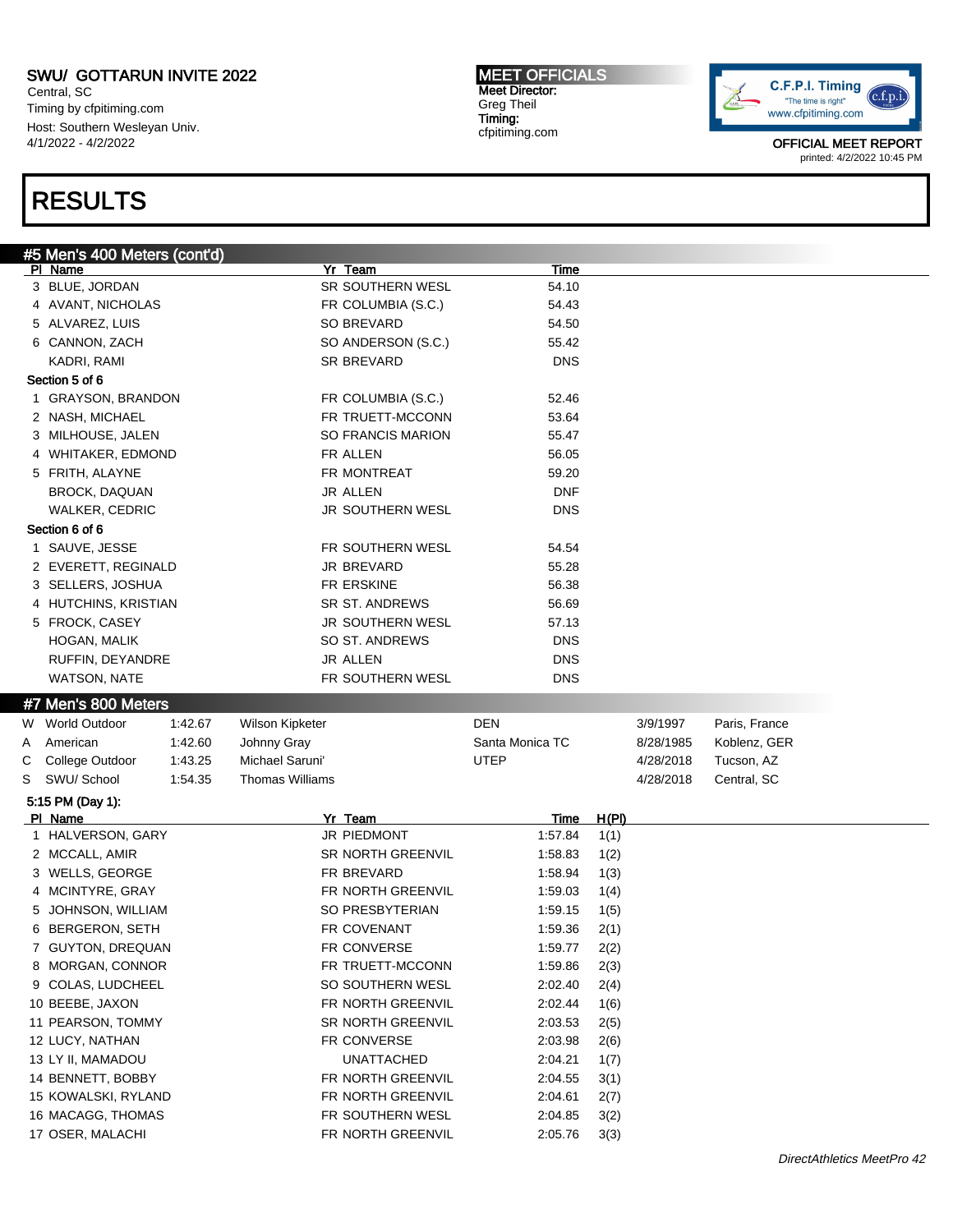Central, SC Timing by cfpitiming.com Host: Southern Wesleyan Univ. 4/1/2022 - 4/2/2022

### RESULTS

#### #7 Men's 800 Meters (cont'd) 5:15 PM (Day 1):

Pl Name Yr Team Time H(Pl) 18 DOZIER, SEBASTIAN FR CONVERSE 2:06.08 3(4) 19 INMAN, JACOB JR MONTREAT 2:07.04 3(5) 20 MOORE, NATE 189 JR COVENANT 2:07.09 2(8) 21 GRANADE, ADAM SO TRUETT-MCCONN 2:07.62 3(6) 22 DORE, CULLEN FR FRANCIS MARION 2:08.04 4(1) 23 AVENDANO, JOSUE **FR SOUTHERN WESL** 2:08.54 5(1) 24 GUBLER, FRANK SO BELMONT ABBEY 2:08.56 4(2) 25 KIRBY, SPENSER FR CONVERSE 2:09.09 3(7) 26 COX, TUCKER FR PIEDMONT 2:09.10 4(3) 27 SARVER, ANDREW FR BOB JONES 2:09.67 5(2) 28 MOORE, JACOB FR BREVARD 2:11.68 4(4) 29 SAUVE, JESSE THE RESOUTHERN WESL 2:12.39 4(5) 30 FADER, MICHAEL JR BREVARD 2:13.95 5(3) 31 CARRASCO, NATHANIEL SR NEWBERRY 2:15.26 5(4) 32 KING, JUSTIN FR BREVARD 2:16.69 4(6) 33 COPELAND, JACOB FR POINT 2:17.43 5(5) 34 JOHNSON, JACOB FR NEWBERRY 2:17.65 5(6) 35 ROSS, CLINT FR NEWBERRY 2:23.89 5(7) 36 LIPSEY, SIMEON SR TRUETT-MCCONN 2:24.70 4(7) BROCK, DAQUAN JR ALLEN DNS 4 MCMAHON, KANE JR MONTREAT DNS 3 THIERFELDER, THOMAS SO BELMONT ABBEY THE RESERVE AND SO BELMONT ABBEY WATSON, NATE THE RESOLT HERN WESL THE RESOLT ON STATE AND RESOLT HERN WESL THE RESOLUTION OF STATE AND RESOLUTION AT STATE AND RESOLUTION OF STATE AND RESOLUTION OF STATE AND RESOLUTION OF STATE AND RESOLUTION OF STATE AND SECTION RESULTS Pl Name Yr Team Time Section 1 of 5 1 HALVERSON, GARY **JR PIEDMONT** 1:57.84 2 MCCALL, AMIR SR NORTH GREENVIL 1:58.83 3 WELLS, GEORGE **FR BREVARD** 1:58.94 4 MCINTYRE, GRAY **FR NORTH GREENVIL** 1:59.03 5 JOHNSON, WILLIAM SO PRESBYTERIAN 1:59.15 6 BEEBE, JAXON FR NORTH GREENVIL 2:02.44 7 LY II, MAMADOU UNATTACHED 2:04.21 THIERFELDER, THOMAS SO BELMONT ABBEY DNS Section 2 of 5 1 BERGERON, SETH FR COVENANT 1:59.36 2 GUYTON, DREQUAN FR CONVERSE 1:59.77 3 MORGAN, CONNOR **FRITRUETT-MCCONN** 1:59.86 4 COLAS, LUDCHEEL SO SOUTHERN WESL 2:02.40 5 PEARSON, TOMMY SR NORTH GREENVIL 2:03.53 6 LUCY, NATHAN FR CONVERSE 2:03.98 7 KOWALSKI, RYLAND FR NORTH GREENVIL 2:04.61 8 MOORE, NATE 32:07.09

Section 3 of 5

MEET OFFICIALS Meet Director: Greg Theil Timing: cfpitiming.com

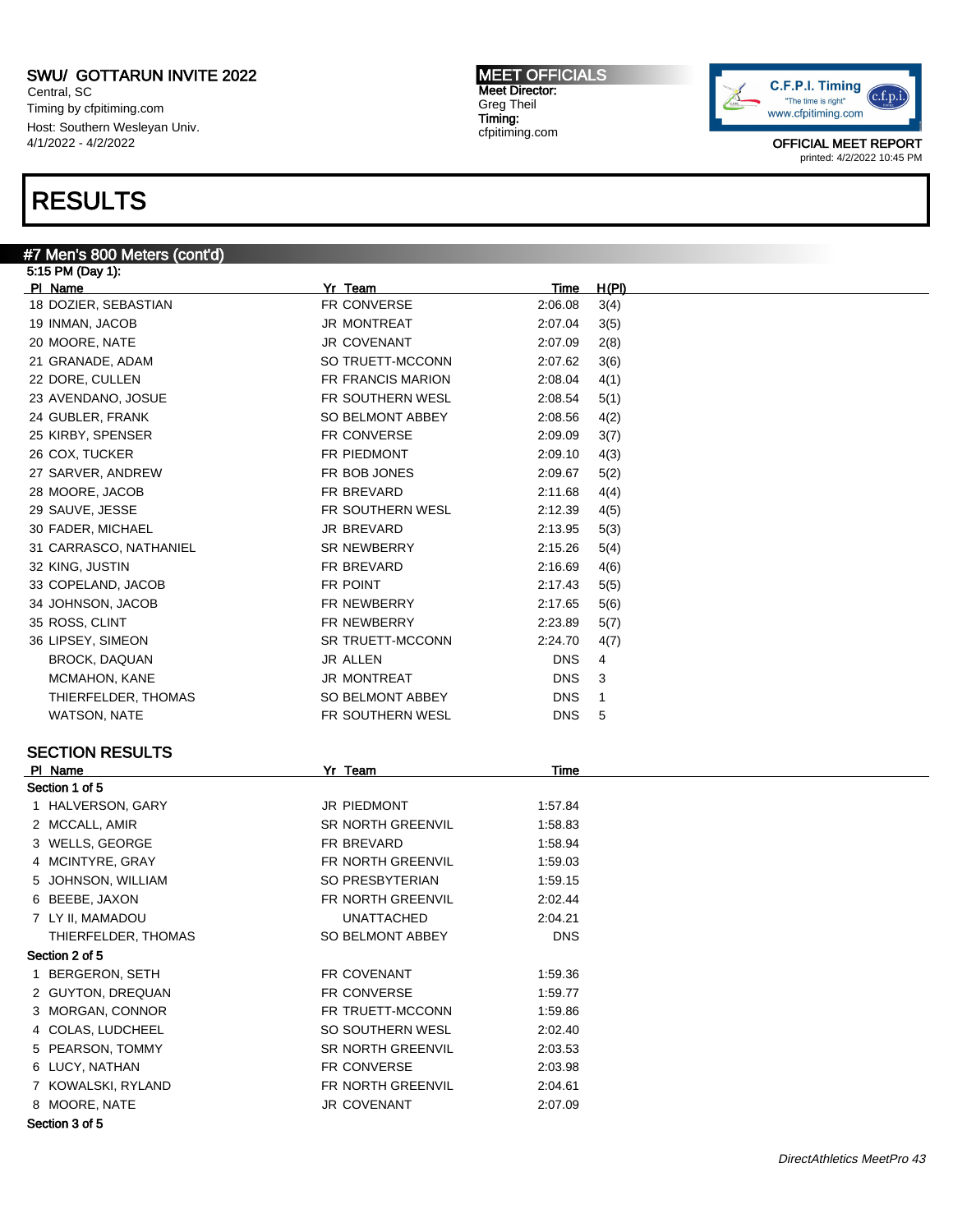Central, SC Timing by cfpitiming.com Host: Southern Wesleyan Univ. 4/1/2022 - 4/2/2022

## RESULTS

MEET OFFICIALS Meet Director: Greg Theil Timing: cfpitiming.com



|        | #7 Men's 800 Meters (cont'd)   |         |                      |                               |                          |                      |           |                 |  |
|--------|--------------------------------|---------|----------------------|-------------------------------|--------------------------|----------------------|-----------|-----------------|--|
|        | PI Name                        |         |                      | Yr Team                       | Time                     |                      |           |                 |  |
|        | 1 BENNETT, BOBBY               |         |                      | FR NORTH GREENVIL             | 2:04.55                  |                      |           |                 |  |
|        | 2 MACAGG, THOMAS               |         |                      | FR SOUTHERN WESL              | 2:04.85                  |                      |           |                 |  |
|        | 3 OSER, MALACHI                |         |                      | FR NORTH GREENVIL             | 2:05.76                  |                      |           |                 |  |
|        | 4 DOZIER, SEBASTIAN            |         |                      | FR CONVERSE                   | 2:06.08                  |                      |           |                 |  |
|        | 5 INMAN, JACOB                 |         |                      | <b>JR MONTREAT</b>            | 2:07.04                  |                      |           |                 |  |
|        | 6 GRANADE, ADAM                |         |                      | SO TRUETT-MCCONN              | 2:07.62                  |                      |           |                 |  |
|        | 7 KIRBY, SPENSER               |         |                      | FR CONVERSE                   | 2:09.09                  |                      |           |                 |  |
|        | MCMAHON, KANE                  |         |                      | <b>JR MONTREAT</b>            | <b>DNS</b>               |                      |           |                 |  |
|        | Section 4 of 5                 |         |                      |                               |                          |                      |           |                 |  |
|        | 1 DORE, CULLEN                 |         |                      | <b>FR FRANCIS MARION</b>      | 2:08.04                  |                      |           |                 |  |
|        | 2 GUBLER, FRANK                |         |                      | SO BELMONT ABBEY              | 2:08.56                  |                      |           |                 |  |
|        | 3 COX, TUCKER                  |         |                      | FR PIEDMONT                   | 2:09.10                  |                      |           |                 |  |
|        | 4 MOORE, JACOB                 |         |                      | FR BREVARD                    | 2:11.68                  |                      |           |                 |  |
|        | 5 SAUVE, JESSE                 |         |                      | FR SOUTHERN WESL              | 2:12.39                  |                      |           |                 |  |
|        | 6 KING, JUSTIN                 |         |                      | FR BREVARD                    | 2:16.69                  |                      |           |                 |  |
|        | 7 LIPSEY, SIMEON               |         |                      | <b>SR TRUETT-MCCONN</b>       | 2:24.70                  |                      |           |                 |  |
|        | <b>BROCK, DAQUAN</b>           |         |                      | JR ALLEN                      | <b>DNS</b>               |                      |           |                 |  |
|        | Section 5 of 5                 |         |                      |                               |                          |                      |           |                 |  |
|        | 1 AVENDANO, JOSUE              |         |                      | FR SOUTHERN WESL              | 2:08.54                  |                      |           |                 |  |
|        | 2 SARVER, ANDREW               |         |                      | FR BOB JONES                  | 2:09.67                  |                      |           |                 |  |
|        | 3 FADER, MICHAEL               |         |                      | JR BREVARD                    | 2:13.95                  |                      |           |                 |  |
|        | 4 CARRASCO, NATHANIEL          |         |                      | <b>SR NEWBERRY</b>            | 2:15.26                  |                      |           |                 |  |
|        | 5 COPELAND, JACOB              |         |                      | FR POINT                      | 2:17.43                  |                      |           |                 |  |
|        | 6 JOHNSON, JACOB               |         |                      | FR NEWBERRY                   | 2:17.65                  |                      |           |                 |  |
|        | 7 ROSS, CLINT                  |         |                      | FR NEWBERRY                   | 2:23.89                  |                      |           |                 |  |
|        | WATSON, NATE                   |         |                      | FR SOUTHERN WESL              | <b>DNS</b>               |                      |           |                 |  |
|        | #9 Men's 1500 Meters           |         |                      |                               |                          |                      |           |                 |  |
|        | W World Outdoor                | 3:31.04 | Samuel TEFERA        |                               | <b>ETH</b>               |                      | 2/16/2019 | Birmingham, GBR |  |
| A      | American                       | 3:29.30 | <b>Bernard Lagat</b> |                               | Nike                     |                      | 8/28/2005 | Rieti, ITA      |  |
|        | College Outdoor                | 3:35.01 | Josh Kerr            |                               | New Mexico               |                      | 4/20/2018 | Azusa, CA       |  |
| С<br>S | SWU/ School                    | 4:04.63 | Konnor Palacios      |                               |                          |                      | 4/17/2021 | Columbia, SC    |  |
|        |                                |         |                      |                               |                          |                      |           |                 |  |
|        | 11:40 AM (Day 2):              |         |                      |                               |                          |                      |           |                 |  |
|        | PI Name<br>1 SUTCLIFFE, THOMAS |         |                      | Yr Team<br>JR ANDERSON (S.C.) | <u>Time</u><br>S 4:01.63 | <u>H(PI)</u><br>1(1) |           |                 |  |
|        | 2 BERLEJUNG, PATRICK           |         |                      | SO ANDERSON (S.C.)            | S 4:03.10                |                      |           |                 |  |
|        | 3 SERBOURCE, CORENTIN          |         |                      | JR ERSKINE                    | S 4:03.34                | 1(2)                 |           |                 |  |
|        |                                |         |                      | FR ANDERSON (S.C.)            |                          | 1(3)                 |           |                 |  |
|        | 4 MAHNKE, DAVID                |         |                      |                               | S 4:04.63                | 1(4)                 |           |                 |  |
|        | 5 SMITH, DARIUS                |         |                      | SR PIEDMONT                   | 4:05.18                  | 1(5)                 |           |                 |  |
|        | 6 CREEDON, CONNOR              |         |                      | JR PIEDMONT                   | 4:05.69                  | 1(6)                 |           |                 |  |
|        | 7 SIMILTON, DANIEL             |         |                      | SO ANDERSON (S.C.)            | 4:07.22                  | 1(7)                 |           |                 |  |
|        | 8 MELLOTT, JOSIAH              |         |                      | FR COVENANT                   | 4:07.75                  | 2(1)                 |           |                 |  |
|        | 9 JOHNSON, WILLIAM             |         |                      | SO PRESBYTERIAN               | 4:07.77                  | 1(8)                 |           |                 |  |
|        | 10 JONES, BENJAMIN             |         |                      | <b>SR COVENANT</b>            | 4:07.79                  | 1(9)                 |           |                 |  |
|        | 11 ROBERTS, JONATHAN           |         |                      | SO ANDERSON (S.C.)            | 4:08.26                  | 2(2)                 |           |                 |  |
|        | 12 NELSON, TY                  |         |                      | FR ANDERSON (S.C.)            | 4:08.26                  | 2(3)                 |           |                 |  |
|        | 13 PALACIOS, KONNER            |         |                      | SR SOUTHERN WESL              | 4:08.32                  | 1(10)                |           |                 |  |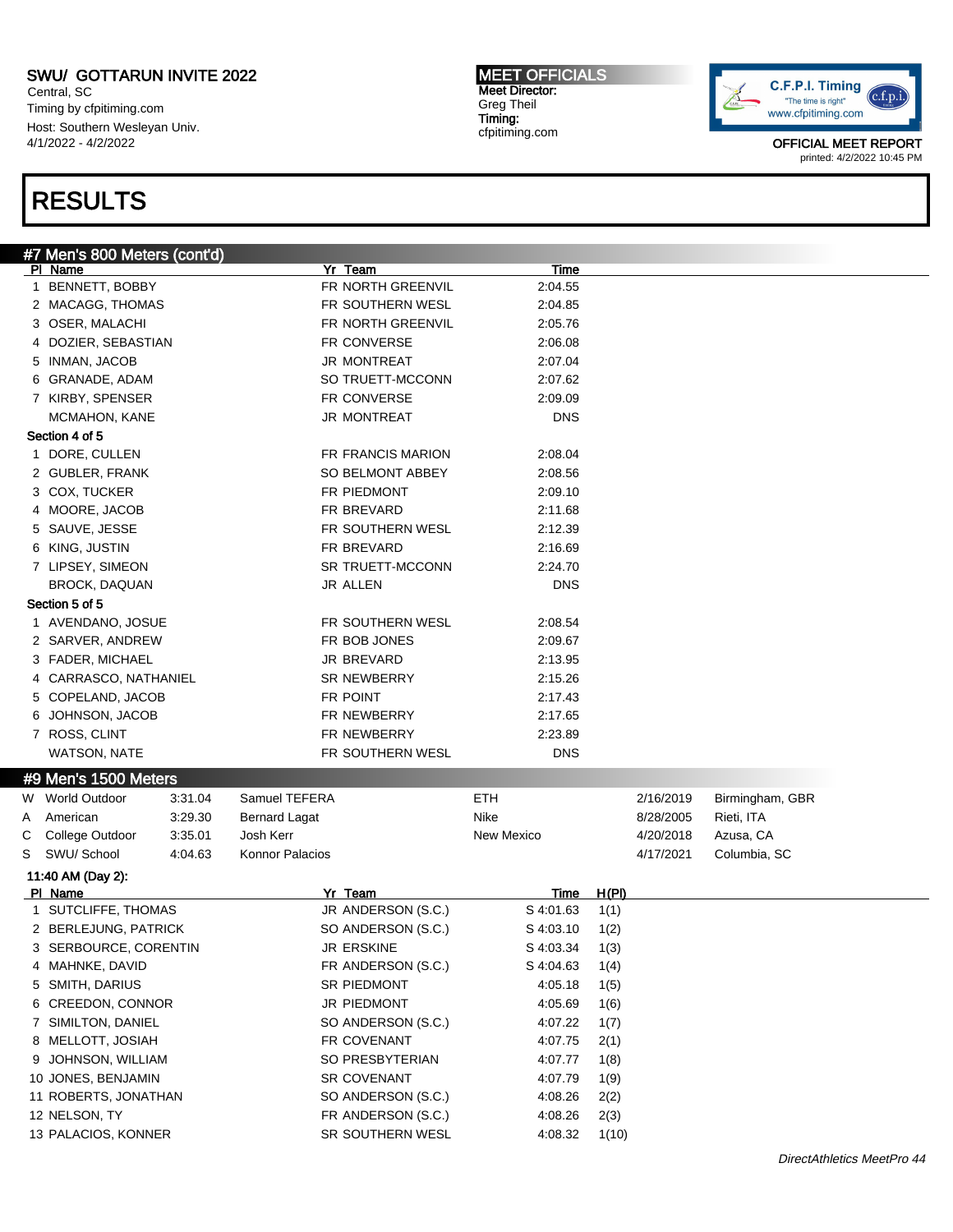Central, SC Timing by cfpitiming.com Host: Southern Wesleyan Univ. 4/1/2022 - 4/2/2022

### RESULTS

#### #9 Men's 1500 Meters (cont'd)

11:40 AM (Day 2): Pl Name Yr Team Time H(Pl) 14 MCCABE, CONOR SR CONOR TRACK CL 4:08.96 2(4) BALOT, JACOB JR PIEDMONT 4:09.29 1(11) DUGAR, BRANDON FR NORTH GREENVIL 4:09.90 2(5) HAWLEY, DALTON FR BREVARD 4:10.67 3(1) 18 MACAGG, THOMAS **FR SOUTHERN WESL** 4:12.63 2(6) 19 UPTON, CHRISTOPHER FR MONTREAT 4:12.69 1(12) BROCK, NOAH SO ANDERSON (S.C.) 4:13.20 2(7) 21 ALLISON, MICAIAH SR COVENANT 4:13.36 2(8) 22 POTTER, CALEB SO MONTREAT 4:13.49 2(9) WRIGHT, CALEB SO MONTREAT 4:15.77 2(10) SHAFER, SOL JR BOB JONES 4:16.01 4(1) BEEBE, JAXON FR NORTH GREENVIL 4:16.52 3(2) MORGAN, CONNOR FR TRUETT-MCCONN 4:17.67 3(3) LUCY, NATHAN FR CONVERSE 4:17.69 3(4) 28 SAUSE, BRIAN FR BELMONT ABBEY 4:18.17 2(11) OSER, MALACHI FR NORTH GREENVIL 4:18.84 3(5) DOZIER, SEBASTIAN FR CONVERSE 4:19.17 3(6) DORE, CULLEN FR FRANCIS MARION 4:20.91 3(7) TAMEZ, RENE FR MONTREAT 4:21.32 2(12) 33 GRASSMID, JOSEPH SO BOB JONES 4:23.66 3(8) ELROD, COLE SR PIEDMONT 4:24.08 3(9) MEADOWS, JOSHUA JR ERSKINE 4:24.38 5(1) KOWALSKI, RYLAND FR NORTH GREENVIL 4:24.98 4(2) 37 MORANOS, CONNOR SR PIEDMONT 4:26.28 3(10) SLIGH, PETER FR PIEDMONT 4:27.43 4(3) KING, JUSTIN FR BREVARD 4:28.28 4(4) FERGUSON, NATHANIEL SO MONTREAT 4:28.42 5(2) KIRBY, SPENSER FR CONVERSE 4:29.20 4(5) HEYING, RYAN SR BOB JONES 4:30.23 4(6) 43 JOHNSON, MARC **FR BOB JONES** 4:31.15 4(7) 44 RIOS BRENA, LUIS FR CONVERSE 4:31.74 3(11) FLORES, MARCO SO TRUETT-MCCONN 4:31.81 5(3) 46 BARHAM, TIMOTHY **FR MONTREAT** 4:32.68 2(13) PEARSON, TOMMY SR NORTH GREENVIL 4:34.41 3(12) MOORE, JACOB FR BREVARD 4:34.49 5(4) ENGLAND, CHRISTIAN JR FRANCIS MARION 4:34.58 4(8) FADER, MICHAEL JR BREVARD 4:34.76 5(5) NUNEZ, JONATHAN FR CONVERSE 4:35.73 4(9) AVENDANO, JOSUE FR SOUTHERN WESL 4:36.13 4(10) 53 IRWIN, NOAH JR PIEDMONT 4:36.74 5(6) GONZALES, JADON FR PIEDMONT 4:36.82 4(11) 55 PATTERSON, CALEB JR CLAFLIN 4:40.08 4(12) HOLLAND, WILL SO COVENANT 4:40.57 5(7) COX, JEREMIAH JR BOB JONES 4:41.70 4(13) 58 HUGULEY, TREY **SO PIEDMONT** 4:43.03 5(8)

MEET OFFICIALS Meet Director: Greg Theil Timing: cfpitiming.com

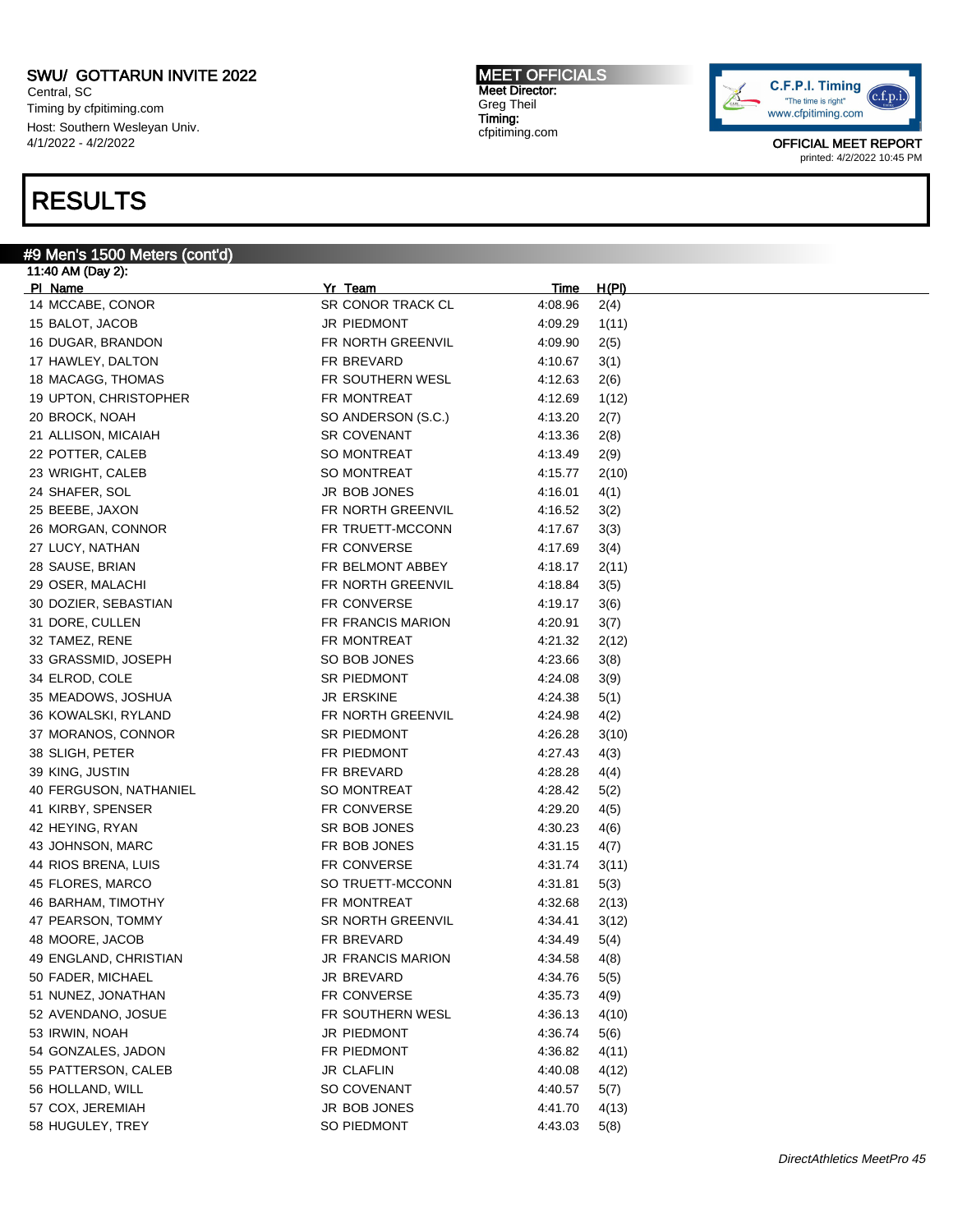Central, SC Timing by cfpitiming.com Host: Southern Wesleyan Univ. 4/1/2022 - 4/2/2022

### RESULTS

#### #9 Men's 1500 Meters (cont'd)

11:40 AM (Day 2): Pl Name Yr Team Time H(Pl) 59 ROSS, CLINT FR NEWBERRY 4:43.21 6(1) 60 MARLER, JAMES FR PRESBYTERIAN 4:44.59 5(9) 61 JOHNSON, JACOB FR NEWBERRY 4:44.94 5(10) 62 GRIFFITHS, JORDAN SR NORTH GREENVIL 4:47.27 6(2) 63 KEGHLIAN, CHRISTIAN SR BELMONT ABBEY 4:48.35 5(11) 64 CALDERON, MAX JR TRUETT-MCCONN 4:50.63 6(3) 65 FERGUSON, DAMIHJ'E FR CONVERSE 4:50.65 6(4) 66 GUERRA, RALPH SO PRESBYTERIAN 4:51.81 6(5) 67 ZEIS, LOGAN FR FRANCIS MARION 4:52.81 5(12) 68 CORDES, SETH SO BOB JONES 4:55.23 6(6) 69 NEWLON, AARON FR MARS HILL 4:58.53 6(7) 70 CRUZ, SANTOS FR COVENANT 4:59.33 6(8) 71 TATHAM, LUKE FR ERSKINE 5:01.02 6(9) 72 NOBLES, JUSTIN SR PRESBYTERIAN 5:03.17 6(10) 73 JACKSON, TYSON FR FRANCIS MARION 5:05.80 6(11) 74 HUDSON, ZAU'KEESE FR FRANCIS MARION 5:19.95 6(12) GOBIN, REILLY **SECURE A SECURE SECURE A SECURE A SECURE A SECURE A SECURE A SECURE A SECURE A SECURE A SECURE 4** BURGESS, MATTHEW SR ANDERSON (S.C.) DNS 1 BURGESS, MICHAEL SO ANDERSON (S.C.) DNS 2 PENTER, JONATHAN **JR ERSKINE** DNS 3 GUYTON, DREQUAN FR CONVERSE FR CONVERSE VAUGHAN, SPAIN FR ANDERSON (S.C.) DNS 1 CAPELLE, WALKER SO PIEDMONT DNS 5 GIBSON, COOPER FR TRUETT-MCCONN DNS 5 JOHNSON, HENRY **EXAMPLE FRIMED FRIMED FR** NEWBERRY **CONS** 6 GAMBOA, BRIAN FR COLUMBIA (S.C.) DNS 6 SECTION RESULTS Pl Name Yr Team Time Section 1 of 6 1 SUTCLIFFE, THOMAS JR ANDERSON (S.C.) S 4:01.63 2 BERLEJUNG, PATRICK SO ANDERSON (S.C.) S 4:03.10 3 SERBOURCE, CORENTIN JR ERSKINE S 4:03.34 4 MAHNKE, DAVID FR ANDERSON (S.C.) S 4:04.63 5 SMITH, DARIUS SR PIEDMONT 4:05.18 6 CREEDON, CONNOR JR PIEDMONT 4:05.69 7 SIMILTON, DANIEL SO ANDERSON (S.C.) 4:07.22 8 JOHNSON, WILLIAM SO PRESBYTERIAN 4:07.77 9 JONES, BENJAMIN SR COVENANT 4:07.79 10 PALACIOS, KONNER SER SOUTHERN WESL 4:08.32 11 BALOT, JACOB 329 329 JR PIEDMONT 4:09.29 12 UPTON, CHRISTOPHER FR MONTREAT 4:12.69 BURGESS, MATTHEW SR ANDERSON (S.C.) DNS VAUGHAN, SPAIN GEREEN FR ANDERSON (S.C.) DNS

Section 2 of 6

MEET OFFICIALS Meet Director: Greg Theil Timing: cfpitiming.com

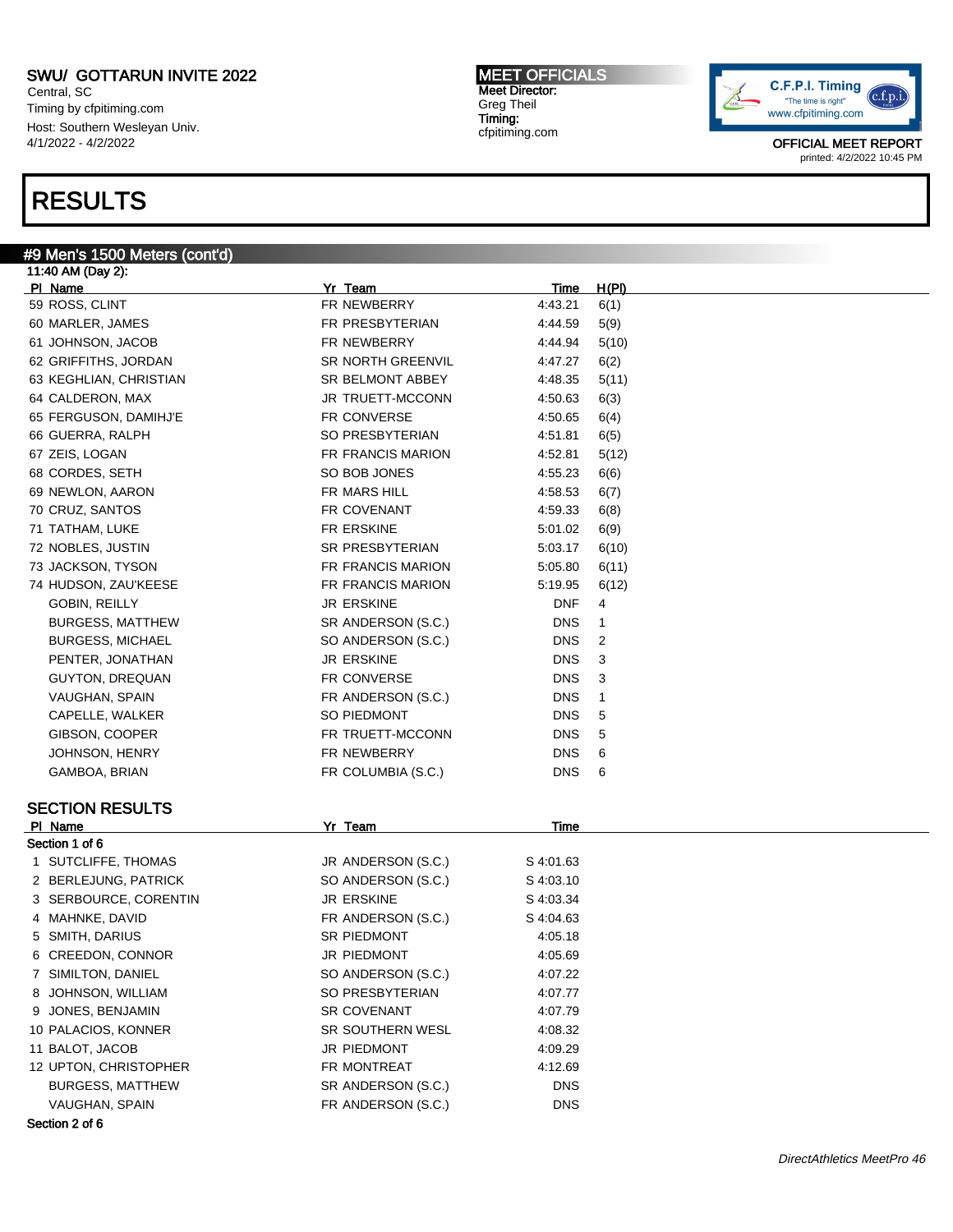Central, SC Timing by cfpitiming.com Host: Southern Wesleyan Univ. 4/1/2022 - 4/2/2022

## RESULTS

### #9 Men's 1500 Meters (cont'd)

| PI Name                 | Yr Team                  | <u>Time</u> |  |
|-------------------------|--------------------------|-------------|--|
| 1 MELLOTT, JOSIAH       | FR COVENANT              | 4:07.75     |  |
| 2 ROBERTS, JONATHAN     | SO ANDERSON (S.C.)       | 4:08.26     |  |
| 3 NELSON, TY            | FR ANDERSON (S.C.)       | 4:08.26     |  |
| 4 MCCABE, CONOR         | SR CONOR TRACK CL        | 4:08.96     |  |
| 5 DUGAR, BRANDON        | FR NORTH GREENVIL        | 4:09.90     |  |
| 6 MACAGG, THOMAS        | FR SOUTHERN WESL         | 4:12.63     |  |
| 7 BROCK, NOAH           | SO ANDERSON (S.C.)       | 4:13.20     |  |
| 8 ALLISON, MICAIAH      | <b>SR COVENANT</b>       | 4:13.36     |  |
| 9 POTTER, CALEB         | SO MONTREAT              | 4:13.49     |  |
| 10 WRIGHT, CALEB        | <b>SO MONTREAT</b>       | 4:15.77     |  |
| 11 SAUSE, BRIAN         | FR BELMONT ABBEY         | 4:18.17     |  |
| 12 TAMEZ, RENE          | FR MONTREAT              | 4:21.32     |  |
| 13 BARHAM, TIMOTHY      | FR MONTREAT              | 4:32.68     |  |
| <b>BURGESS, MICHAEL</b> | SO ANDERSON (S.C.)       | <b>DNS</b>  |  |
| Section 3 of 6          |                          |             |  |
| 1 HAWLEY, DALTON        | FR BREVARD               | 4:10.67     |  |
| 2 BEEBE, JAXON          | FR NORTH GREENVIL        | 4:16.52     |  |
| 3 MORGAN, CONNOR        | FR TRUETT-MCCONN         | 4:17.67     |  |
| 4 LUCY, NATHAN          | FR CONVERSE              | 4:17.69     |  |
| 5 OSER, MALACHI         | FR NORTH GREENVIL        | 4:18.84     |  |
| 6 DOZIER, SEBASTIAN     | FR CONVERSE              | 4:19.17     |  |
| 7 DORE, CULLEN          | FR FRANCIS MARION        | 4:20.91     |  |
| 8 GRASSMID, JOSEPH      | SO BOB JONES             | 4:23.66     |  |
| 9 ELROD, COLE           | SR PIEDMONT              | 4:24.08     |  |
| 10 MORANOS, CONNOR      | SR PIEDMONT              | 4:26.28     |  |
| 11 RIOS BRENA, LUIS     | FR CONVERSE              | 4:31.74     |  |
| 12 PEARSON, TOMMY       | <b>SR NORTH GREENVIL</b> | 4:34.41     |  |
| PENTER, JONATHAN        | <b>JR ERSKINE</b>        | <b>DNS</b>  |  |
| GUYTON, DREQUAN         | FR CONVERSE              | <b>DNS</b>  |  |
| Section 4 of 6          |                          |             |  |
| 1 SHAFER, SOL           | JR BOB JONES             | 4:16.01     |  |
| 2 KOWALSKI, RYLAND      | FR NORTH GREENVIL        | 4:24.98     |  |
| 3 SLIGH, PETER          | FR PIEDMONT              | 4:27.43     |  |
| 4 KING, JUSTIN          | FR BREVARD               | 4:28.28     |  |
| 5 KIRBY, SPENSER        | FR CONVERSE              | 4:29.20     |  |
| 6 HEYING, RYAN          | SR BOB JONES             | 4:30.23     |  |
| 7 JOHNSON, MARC         | FR BOB JONES             | 4:31.15     |  |
| 8 ENGLAND, CHRISTIAN    | <b>JR FRANCIS MARION</b> | 4:34.58     |  |
| 9 NUNEZ, JONATHAN       | FR CONVERSE              | 4:35.73     |  |
| 10 AVENDANO, JOSUE      | FR SOUTHERN WESL         | 4:36.13     |  |
| 11 GONZALES, JADON      | FR PIEDMONT              | 4:36.82     |  |
| 12 PATTERSON, CALEB     | <b>JR CLAFLIN</b>        | 4:40.08     |  |
| 13 COX, JEREMIAH        | JR BOB JONES             | 4:41.70     |  |
| GOBIN, REILLY           | <b>JR ERSKINE</b>        | <b>DNF</b>  |  |
| Section 5 of 6          |                          |             |  |
| 1 MEADOWS, JOSHUA       | <b>JR ERSKINE</b>        | 4:24.38     |  |
|                         |                          |             |  |

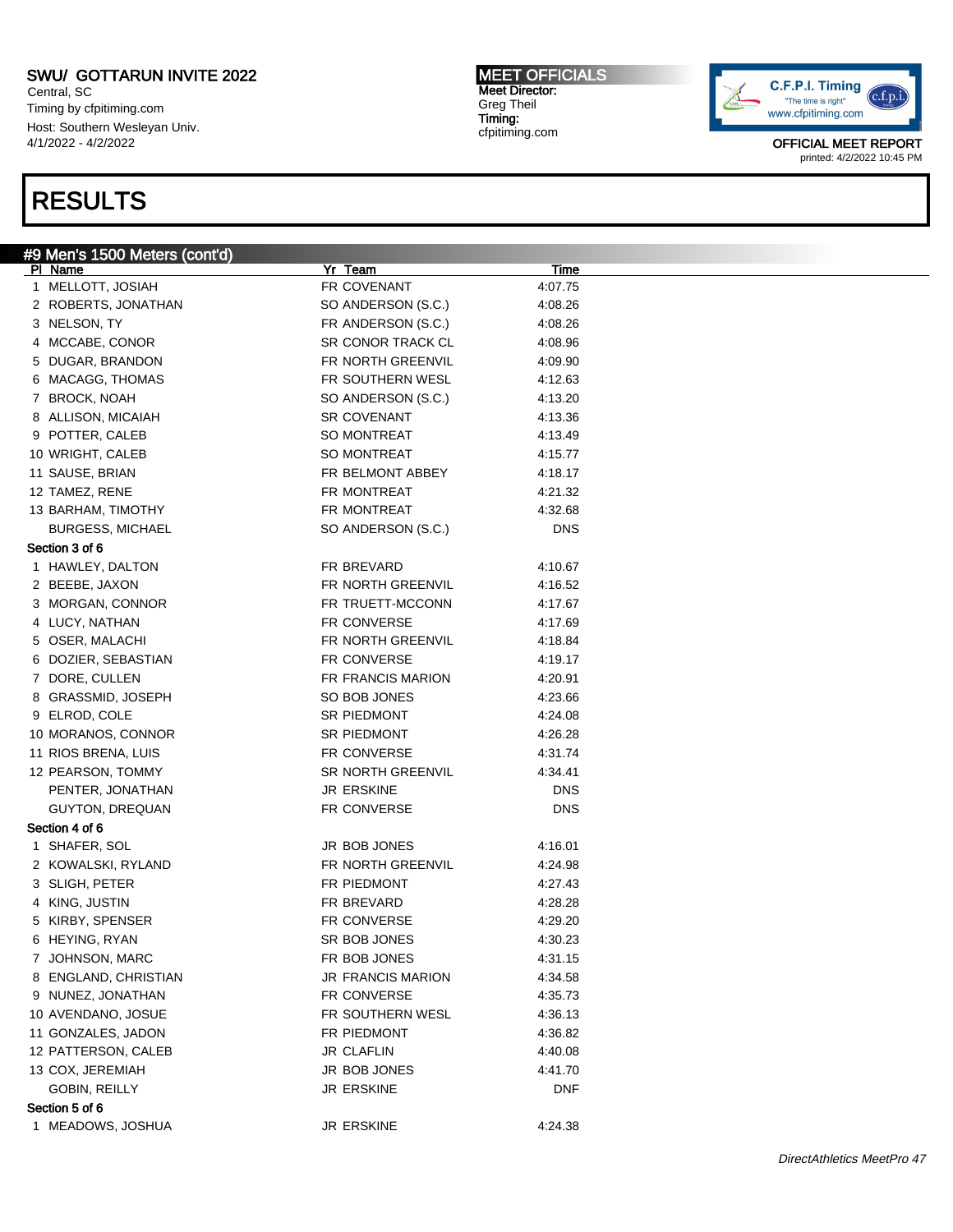Central, SC Timing by cfpitiming.com Host: Southern Wesleyan Univ. 4/1/2022 - 4/2/2022

### RESULTS

### #9 Men's 1500 Meters (cont'd)

|   | PI Name                                |          |                      | Yr Team                  | <b>Time</b>            |       |           |                   |  |
|---|----------------------------------------|----------|----------------------|--------------------------|------------------------|-------|-----------|-------------------|--|
|   | 2 FERGUSON, NATHANIEL                  |          |                      | SO MONTREAT              | 4:28.42                |       |           |                   |  |
|   | 3 FLORES, MARCO                        |          |                      | SO TRUETT-MCCONN         | 4:31.81                |       |           |                   |  |
|   | 4 MOORE, JACOB                         |          |                      | FR BREVARD               | 4:34.49                |       |           |                   |  |
|   | 5 FADER, MICHAEL                       |          |                      | JR BREVARD               | 4:34.76                |       |           |                   |  |
|   | 6 IRWIN, NOAH                          |          |                      | JR PIEDMONT              | 4:36.74                |       |           |                   |  |
|   | 7 HOLLAND, WILL                        |          |                      | SO COVENANT              | 4:40.57                |       |           |                   |  |
|   | 8 HUGULEY, TREY                        |          |                      | SO PIEDMONT              | 4:43.03                |       |           |                   |  |
|   | 9 MARLER, JAMES                        |          |                      | FR PRESBYTERIAN          | 4:44.59                |       |           |                   |  |
|   | 10 JOHNSON, JACOB                      |          |                      | FR NEWBERRY              | 4:44.94                |       |           |                   |  |
|   | 11 KEGHLIAN, CHRISTIAN                 |          |                      | SR BELMONT ABBEY         | 4:48.35                |       |           |                   |  |
|   | 12 ZEIS, LOGAN                         |          |                      | FR FRANCIS MARION        | 4:52.81                |       |           |                   |  |
|   | CAPELLE, WALKER                        |          |                      | SO PIEDMONT              | <b>DNS</b>             |       |           |                   |  |
|   | GIBSON, COOPER                         |          |                      | FR TRUETT-MCCONN         | <b>DNS</b>             |       |           |                   |  |
|   | Section 6 of 6                         |          |                      |                          |                        |       |           |                   |  |
|   |                                        |          |                      |                          |                        |       |           |                   |  |
|   | 1 ROSS, CLINT                          |          |                      | FR NEWBERRY              | 4:43.21                |       |           |                   |  |
|   | 2 GRIFFITHS, JORDAN                    |          |                      | <b>SR NORTH GREENVIL</b> | 4:47.27                |       |           |                   |  |
|   | 3 CALDERON, MAX                        |          |                      | JR TRUETT-MCCONN         | 4:50.63                |       |           |                   |  |
|   | 4 FERGUSON, DAMIHJ'E                   |          |                      | FR CONVERSE              | 4:50.65                |       |           |                   |  |
|   | 5 GUERRA, RALPH                        |          |                      | SO PRESBYTERIAN          | 4:51.81                |       |           |                   |  |
|   | 6 CORDES, SETH                         |          |                      | SO BOB JONES             | 4:55.23                |       |           |                   |  |
|   | 7 NEWLON, AARON                        |          |                      | FR MARS HILL             | 4:58.53                |       |           |                   |  |
|   | 8 CRUZ, SANTOS                         |          |                      | FR COVENANT              | 4:59.33                |       |           |                   |  |
|   | 9 TATHAM, LUKE                         |          |                      | FR ERSKINE               | 5:01.02                |       |           |                   |  |
|   | 10 NOBLES, JUSTIN                      |          |                      | SR PRESBYTERIAN          | 5:03.17                |       |           |                   |  |
|   | 11 JACKSON, TYSON                      |          |                      | FR FRANCIS MARION        | 5:05.80                |       |           |                   |  |
|   | 12 HUDSON, ZAU'KEESE                   |          |                      | FR FRANCIS MARION        | 5:19.95                |       |           |                   |  |
|   | JOHNSON, HENRY                         |          |                      | FR NEWBERRY              | <b>DNS</b>             |       |           |                   |  |
|   | GAMBOA, BRIAN                          |          |                      | FR COLUMBIA (S.C.)       | <b>DNS</b>             |       |           |                   |  |
|   | #11 Men's 5000 Meters                  |          |                      |                          |                        |       |           |                   |  |
|   | W World Outdoor                        | 12:49.60 | Kenenisa Bekele      |                          | <b>ETH</b>             |       | 2/20/2004 | Birmingham,       |  |
| A | American                               | 12:53.60 | <b>Bernard Lagat</b> |                          | Nike                   |       | 7/22/2001 | Fontvieville, MON |  |
| С | College Outdoor                        | 13:08.4h | Henry Rono           |                          | <b>Washington Sate</b> |       | 4/8/1978  | Berkeley, CA      |  |
| S | SWU/ School                            | 15:42.64 | Konnor Palacios      |                          |                        |       | 3/21/2021 | Columbia, SC      |  |
|   | 6:05 PM (Day 1):                       |          |                      |                          |                        |       |           |                   |  |
|   | PI Name                                |          |                      | Yr_Team                  | <b>Time</b>            | H(PI) |           |                   |  |
|   | 1 MELLOTT, BEN                         |          |                      | <b>JR COVENANT</b>       | S 15:33.98             | 2(1)  |           |                   |  |
|   | 2 HOLCOMBE, JACOB                      |          |                      | JR NORTH GREENVIL        | S 15:41.72             | 2(2)  |           |                   |  |
|   | 3 KNOTT, ZACHARY                       |          |                      | FR BELMONT ABBEY         | 15:48.02               | 2(3)  |           |                   |  |
|   | 4 GOODE, HAYDEN                        |          |                      | SO NORTH GREENVIL        | 15:53.74               | 2(4)  |           |                   |  |
|   | 5 MORANOS, CONNOR                      |          |                      | SR PIEDMONT              | 16:01.68               | 2(5)  |           |                   |  |
|   | 6 SHELTON, PEYTON                      |          |                      | SR SOUTHERN WESL         | 16:07.42               | 2(6)  |           |                   |  |
|   | 7 DUGAR, BRANDON                       |          |                      | FR NORTH GREENVIL        | 16:08.37               | 2(7)  |           |                   |  |
|   | 8 MACE, BRYSON                         |          |                      | FR ANDERSON (S.C.)       | 16:08.78               | 2(8)  |           |                   |  |
|   | 9 HARRIS, IZIC                         |          |                      | FR NORTH GREENVIL        | 16:19.18               |       |           |                   |  |
|   |                                        |          |                      |                          |                        | 2(9)  |           |                   |  |
|   | 10 BERRIOS, NICK<br>11 BURDETTE, MICAH |          |                      | SO BELMONT ABBEY         | 16:24.87               | 1(1)  |           |                   |  |
|   |                                        |          |                      | SR POINT                 | 16:32.72               | 1(2)  |           |                   |  |

C.F.P.I. Timing  $(c.f.p.i$ "The time is right" www.cfpitiming.com

> OFFICIAL MEET REPORT printed: 4/2/2022 10:45 PM

MEET OFFICIALS Meet Director: Greg Theil Timing: cfpitiming.com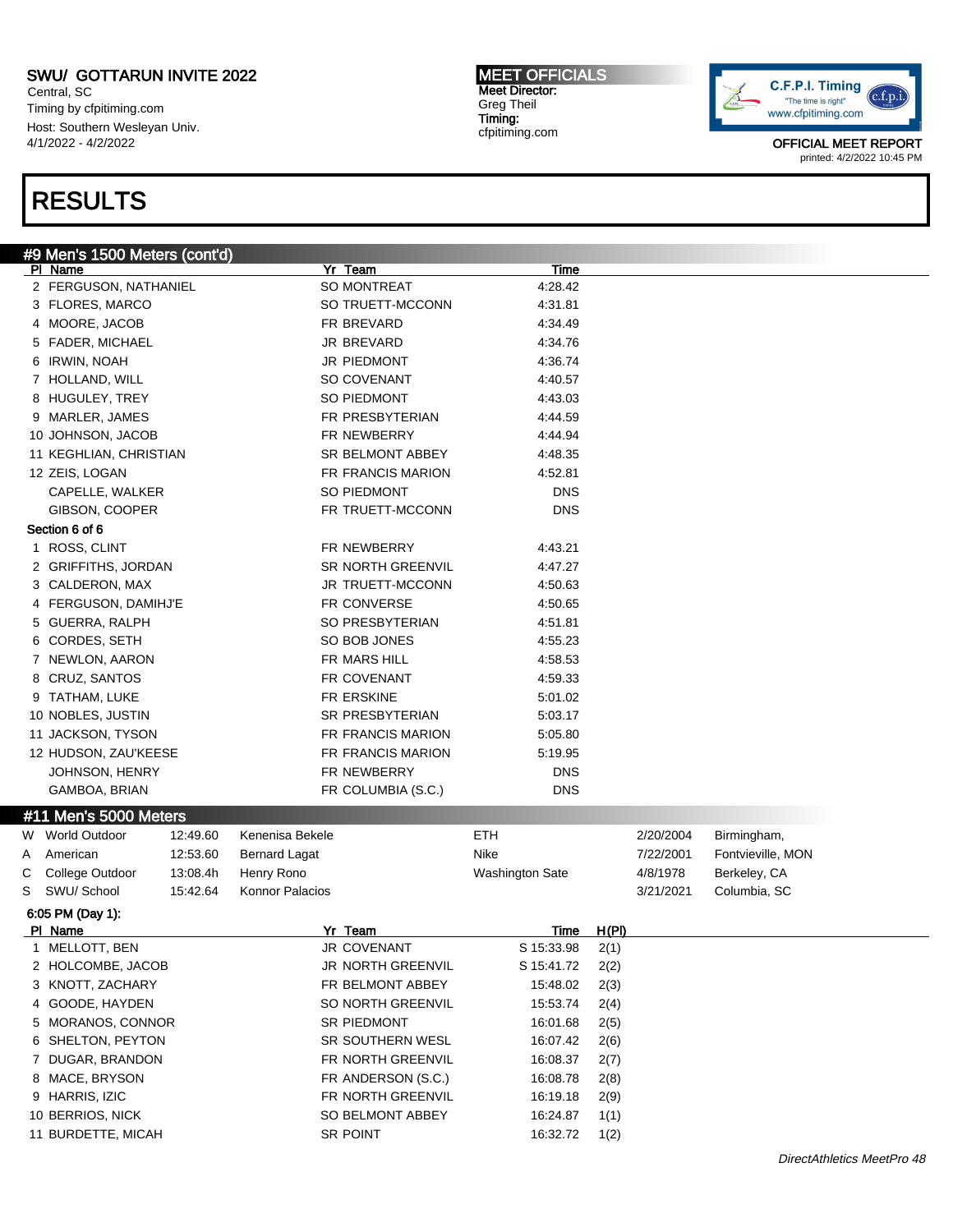Central, SC Timing by cfpitiming.com Host: Southern Wesleyan Univ. 4/1/2022 - 4/2/2022

### RESULTS

#### #11 Men's 5000 Meters (cont'd) 6:05 PM (Day 1):

Pl Name Yr Team Time H(Pl) 12 WILLIAMS, DAVID **FR ANDERSON (S.C.)** 16:33.65 2(10) 13 GOBIN, REILLY **16:48.98** 1(3) 14 BAIRD, JACK FR BELMONT ABBEY 16:55.92 2(11) 15 HEATH, MATTHEW **FR NORTH GREENVIL** 16:57.81 1(4) 16 FLORES, MARCO SO TRUETT-MCCONN 17:05.98 1(5) 17 SNELLER, IAN 61 - 17:10.15 1(6) SR COVENANT 17:10.15 1(6) 18 TIMMERMAN, PATRICK FR COLUMBIA (S.C.) 17:17.68 1(7) 19 DAVIS, ETHAN FR BELMONT ABBEY 17:26.49 1(8) 20 NUNEZ, JONATHAN FR CONVERSE 17:53.20 1(9) 21 RIOS BRENA, LUIS **FR CONVERSE** 17:55.05 2(12) 22 FERGUSON, DAMIHJ'E FR CONVERSE 18:03.85 1(10) 23 GRIFFITHS, JORDAN SR NORTH GREENVIL 18:54.17 1(11) 24 FISLER, SHEA 19:12.12 1(12) 25 JACKSON, TYSON FR FRANCIS MARION 19:13.88 1(13) 26 PADILLO, ANTHONY **FR BREVARD** 19:35.16 1(14) 27 SNYDER, HUNTER JR MARS HILL 20:03.20 1(15) HERNANDEZ, JOSE SO BELMONT ABBEY DNF 2 WILSON, BRANDON JR ANDERSON (S.C.) DNF 2 LYNCH, SAMUEL SANGER SR BELMONT ABBEY THE SAMUEL ASSESSED AS SR BELMONT ABBEY IRWIN, NOAH DNS 1 PENTER, JONATHAN **JR ERSKINE** DNS 2 LY II, MAMADOU UNATTACHED DNS 1 MAHNKE, DAVID GALL CONTROLLER FR ANDERSON (S.C.) THIS ISSUED AND THE RESERVED ASSESSED AND THE RESERVED AND TH SECTION RESULTS Pl Name Yr Team Time Section 1 of 2 1 BERRIOS, NICK SO BELMONT ABBEY 16:24.87 2 BURDETTE, MICAH SR POINT SANDETTE, MICAH 3 GOBIN, REILLY **JR ERSKINE** 16:48.98 4 HEATH, MATTHEW **FR NORTH GREENVIL** 16:57.81 5 FLORES, MARCO SO TRUETT-MCCONN 17:05.98 6 SNELLER, IAN SR COVENANT 17:10.15 7 TIMMERMAN, PATRICK FR COLUMBIA (S.C.) 17:17.68 8 DAVIS, ETHAN FR BELMONT ABBEY 17:26.49 9 NUNEZ, JONATHAN FR CONVERSE 17:53.20 10 FERGUSON, DAMIHJ'E FR CONVERSE 18:03.85 11 GRIFFITHS, JORDAN SR NORTH GREENVIL 18:54.17 12 FISLER, SHEA **FR COVENANT** 19:12.12 13 JACKSON, TYSON FR FRANCIS MARION 19:13.88 14 PADILLO, ANTHONY FR BREVARD 19:35.16 15 SNYDER, HUNTER JR MARS HILL 20:03.20 IRWIN, NOAH DNS DONS ON DIEDMONT LY II, MAMADOU UNATTACHED DNS



OFFICIAL MEET REPORT printed: 4/2/2022 10:45 PM

MEET OFFICIALS Meet Director: Greg Theil Timing: cfpitiming.com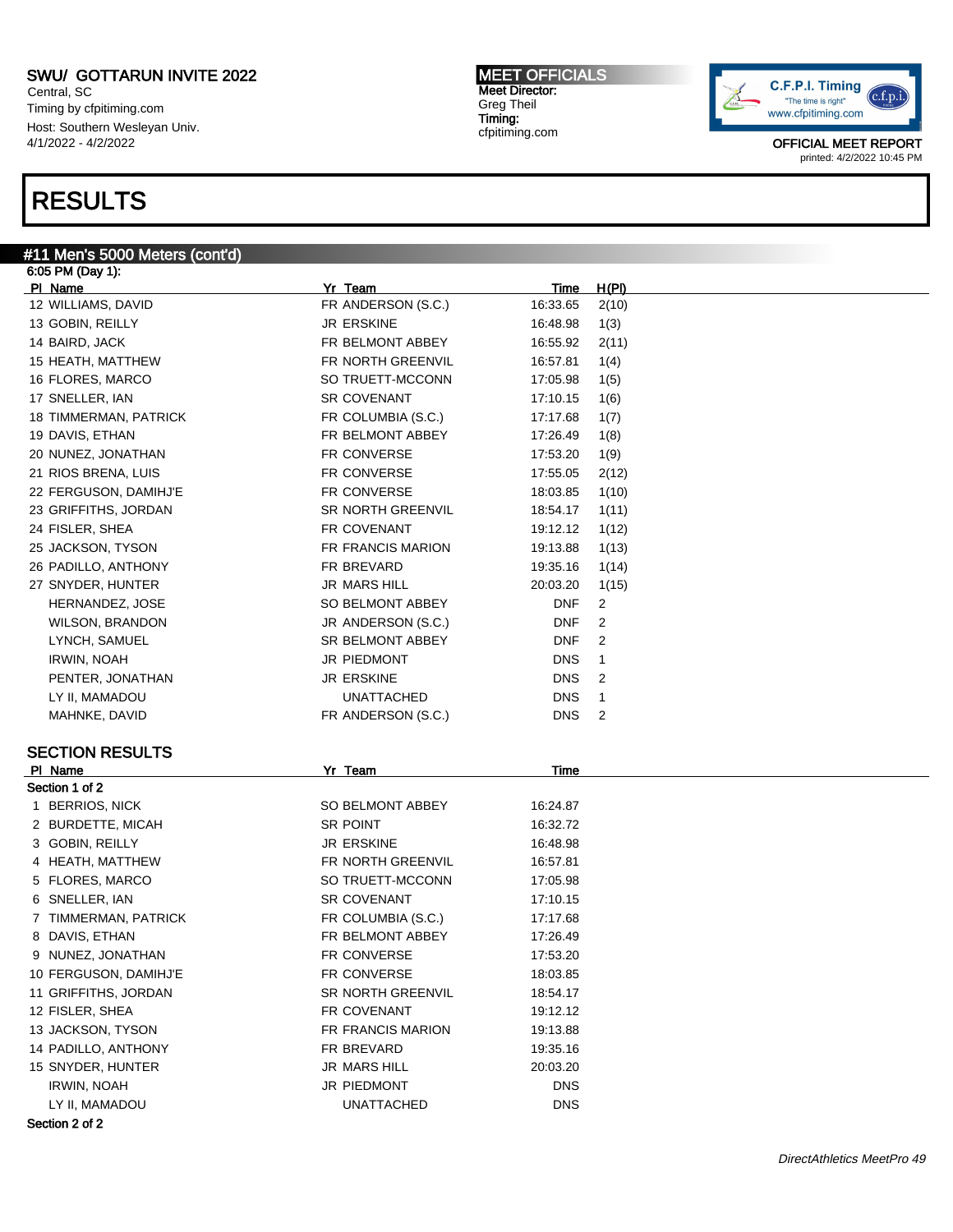Central, SC Timing by cfpitiming.com Host: Southern Wesleyan Univ. 4/1/2022 - 4/2/2022

### RESULTS

#11 Men's 5000 Meters (cont'd)<br>|PI\_Name Pl Name Yr Team Time 1 MELLOTT, BEN 33.98 2 HOLCOMBE, JACOB JR NORTH GREENVIL S 15:41.72 3 KNOTT, ZACHARY FR BELMONT ABBEY 15:48.02 4 GOODE, HAYDEN SO NORTH GREENVIL 15:53.74 5 MORANOS, CONNOR SR PIEDMONT 16:01.68 6 SHELTON, PEYTON SR SOUTHERN WESL 16:07.42 7 DUGAR, BRANDON FR NORTH GREENVIL 16:08.37 8 MACE, BRYSON **FR ANDERSON (S.C.)** 16:08.78 9 HARRIS, IZIC **FR NORTH GREENVIL** 16:19.18 10 WILLIAMS, DAVID **FR ANDERSON (S.C.)** 16:33.65 11 BAIRD, JACK **FR BELMONT ABBEY** 16:55.92 12 RIOS BRENA, LUIS **FR CONVERSE** 17:55.05 HERNANDEZ, JOSE SO BELMONT ABBEY DNF WILSON, BRANDON JR ANDERSON (S.C.) DNF LYNCH, SAMUEL **SAMUEL SALES ARE SELMONT ABBEY** DNF PENTER, JONATHAN DISCHARGER HARD DISCHARGE THE RESKINE DISCHARGE DISCHARGE MAHNKE, DAVID **EXAMPLE REANDERSON (S.C.)** DNS #16 Men's 110m Hurdles W World Outdoor 12.80 Aries Merritt USA 9/7/2012 Brussels, BEL A American 12.80 Aries Merritt Reebok 9/7/2012 Brussels, BEL C College Outdoor 12.98 Grant Holloway Florida 6/7/2019 Austin, TX S SWU/ School 15.00 Leonard Holmes 4/26/2019 Central, SC 12:45 PM (Day 2): Pl Name Yr Team Time H(Pl) 1 FULMORE, ELIJAH JR NEWBERRY S 14.86 (-1.4) 1(1) 2 MCFERRIN, CJ **FR NORTH GREENVIL** 15.28 (–1.4) 1(2) 3 SALAS, BIEL FR NEWBERRY 15.33 (–1.4) 1(3) 4 YELTON, HANK JR MONTREAT 15.50 (–1.4) 1(4) 5 FLOWERS, RASHEED UNATTACHED 15.96 (-2.9) 2(1) 6 HOLMES, DARIUS **FR CLAFLIN** 16.02 (–1.4) 1(5) 7 THOMASON, MARCUS FR NORTH GREENVIL 16.25 (-2.9) 2(2) 8 YEARGIN, JAMIERYON FR CONVERSE 16.52 (-1.0) 3(1) 9 WILLIAMS, JABARI SR TRUETT-MCCONN 16.59 (-2.9) 2(3) 10 PATRICK, QUANDARIOUS FR CLAFLIN 16.69 (-2.9) 2(4) 11 MEDLEY, DONALD **FR CONVERSE** 16.79 (–1.0) 3(2) 12 STADLER, GARRETT SO PIEDMONT 16.80 (-2.9) 2(5) 13 KOHLHAGEN, RYAN JR BELMONT ABBEY 16.97 (-1.4) 1(6) 14 CORNWELL, DAVID **FR BELMONT ABBEY** 17.41 (-1.0) 3(3) 15 AGUIRRE, ROBERTO **FR CONVERSE** 18.72 (–1.0) 3(4) 16 BASCOM, RJ FR COVENANT 18.86 (–1.0) 3(5) 17 PARKER-BOATWRIGHT, RICHARD FR COLUMBIA (S.C.) 19.56 (-2.9) 2(6) 18 WATLINGTON, LACARLOS SR CLAFLIN 21.60 (-2.9) 2(7) 19 HUTCHINS, KRISTIAN SR ST. ANDREWS 21.88 (-1.0) 3(6) JONES, JR., REGGIE JR ALLEN DNS 1

MEET OFFICIALS Meet Director: Greg Theil Timing: cfpitiming.com



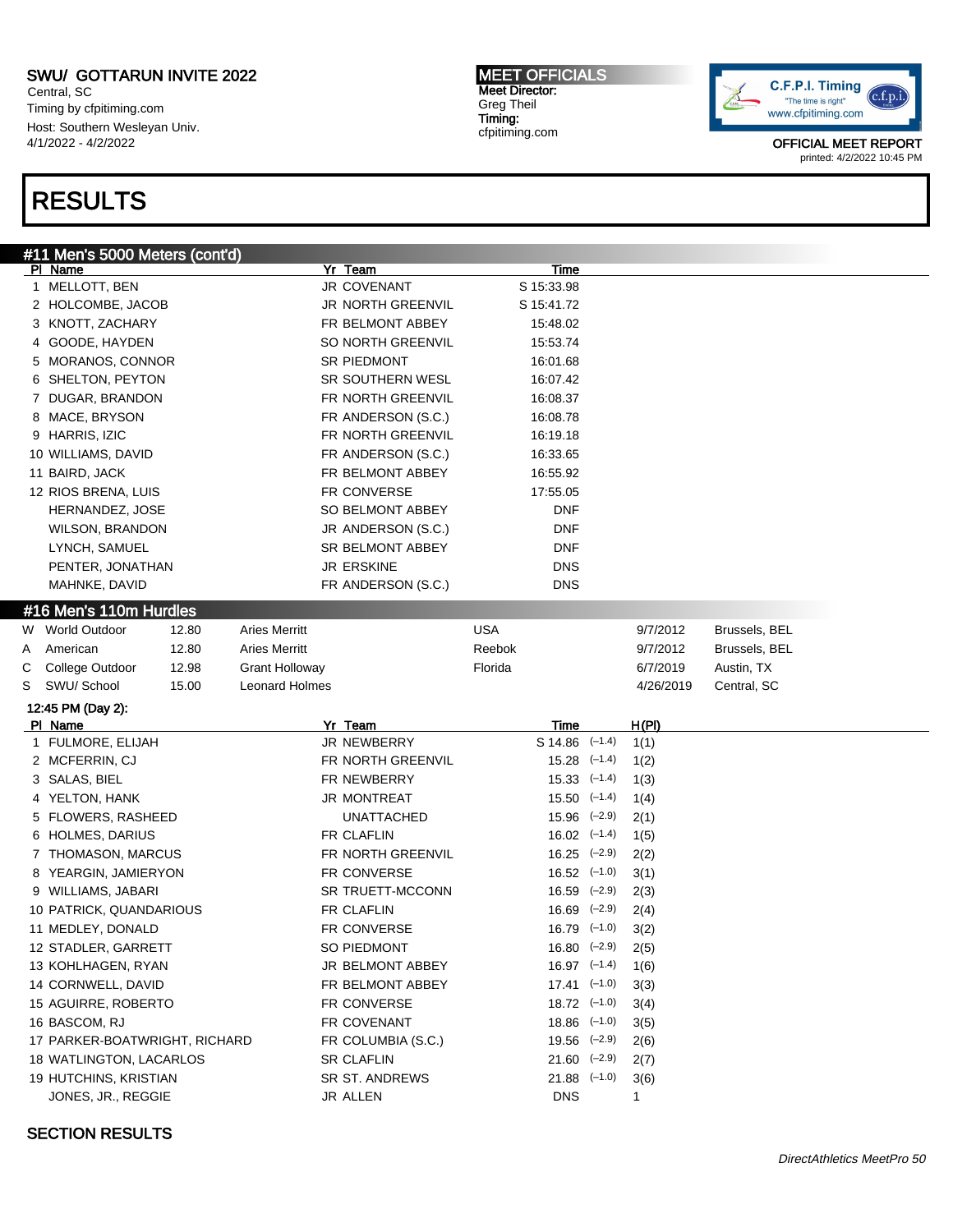Central, SC Timing by cfpitiming.com Host: Southern Wesleyan Univ. 4/1/2022 - 4/2/2022

## RESULTS

#16 Men's 110m Hurdles (cont'd) Pl Name Yr Team Time Section 1 of 3 Wind: (–1.4) 1 FULMORE, ELIJAH JR NEWBERRY S 14.86 2 MCFERRIN, CJ **FR NORTH GREENVIL** 15.28 3 SALAS, BIEL **FR NEWBERRY** 15.33 4 YELTON, HANK 15.50 5 HOLMES, DARIUS **FR CLAFLIN** 16.02 6 KOHLHAGEN, RYAN JR BELMONT ABBEY 16.97 JONES, JR., REGGIE JR ALLEN DNS Section 2 of 3 Wind:  $(-2.9)$ 1 FLOWERS, RASHEED UNATTACHED 15.96 2 THOMASON, MARCUS **FR NORTH GREENVIL** 16.25 3 WILLIAMS, JABARI SR TRUETT-MCCONN 16.59 4 PATRICK, QUANDARIOUS FR CLAFLIN 16.69 5 STADLER, GARRETT SO PIEDMONT 16.80 6 PARKER-BOATWRIGHT, RICHARD FR COLUMBIA (S.C.) 19.56 7 WATLINGTON, LACARLOS SR CLAFLIN 21.60 Section 3 of 3 Wind: (–1.0) 1 YEARGIN, JAMIERYON FR CONVERSE 16.52 2 MEDLEY, DONALD **FR CONVERSE** 16.79 3 CORNWELL, DAVID FR BELMONT ABBEY 17.41 4 AGUIRRE, ROBERTO FR CONVERSE 18.72 5 BASCOM, RJ FR COVENANT 18.86 6 HUTCHINS, KRISTIAN SR ST. ANDREWS 21.88 #17 Men's 400m Hurdles W World Outdoor  $45.94$  Karsten Warholm NOR NOR 8/3/2021 Tokyo, JPN A American 46.78 Kevin Young Foot Locker AC 8/6/1992 Barcelona, ESP C College Outdoor 47.56 Rai Benjamin So. California 6/8/2018 Eugene, OR S SWU/ School 53.84 Jhante McMillan 500 and 500 and 5022/2014 Gulf Shores, AL 2:45 PM (Day 2): Pl Name Yr Team Time H(Pl) 1 COBB, SHAROD SR TRUETT-MCCONN 55.25 1(1) 2 YELTON, HANK 1(2) 3 JR MONTREAT 56.41 1(2) 3 GUNN, CAMERON FR BELMONT ABBEY 57.86 1(3) 4 SALAS, BIEL FR NEWBERRY 57.98 3(1) 5 FULMORE, ELIJAH JR NEWBERRY 59.67 2(1) 6 WATLINGTON, LACARLOS SR CLAFLIN 1:00.24 2(2) 7 BARNETT, CHANDLER SO NORTH GREENVIL 1:00.77 3(2) 8 NORMAN, HUNTER SO ANDERSON (S.C.) 1:00.79 2(3) 9 MCFERRIN, CJ FR NORTH GREENVIL 1:01.65 3(3) 10 DICKSON, DANE **FR SOUTHERN WESL** 1:01.70 2(4) 11 BASCOM, RJ FR COVENANT 1:02.05 3(4) 12 MEDLEY, DONALD FR CONVERSE 1:02.20 3(5) 13 AGUIRRE, ROBERTO FR CONVERSE 1:03.37 3(6)

14 THOMASON, MARCUS FR NORTH GREENVIL 1:04.08 1(4) JONES, JR., REGGIE JR ALLEN DNS 1 VEREEN, JOSHUA SR MARS HILL DNS 1



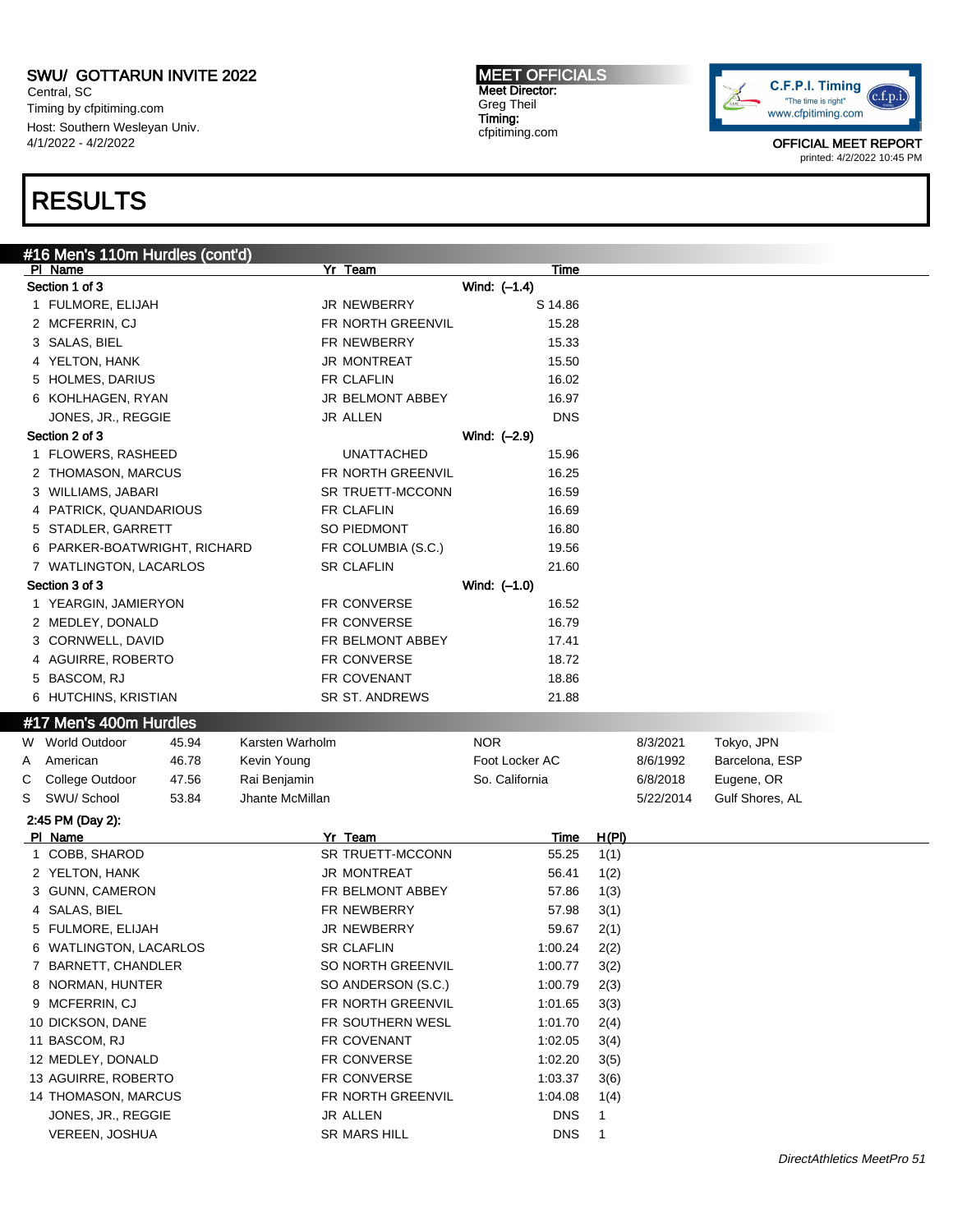Central, SC Timing by cfpitiming.com Host: Southern Wesleyan Univ. 4/1/2022 - 4/2/2022

#### MEET OFFICIALS Meet Director: Greg Theil Timing: cfpitiming.com



OFFICIAL MEET REPORT printed: 4/2/2022 10:45 PM

## RESULTS

|   | #17 Men's 400m Hurdles (cont'd) |         |              |                               |                  |                |               |  |
|---|---------------------------------|---------|--------------|-------------------------------|------------------|----------------|---------------|--|
|   | 2:45 PM (Day 2):                |         |              |                               |                  |                |               |  |
|   | PI Name                         |         |              | Yr Team                       | Time             | <u>H(PI)</u>   |               |  |
|   | KOHLHAGEN, RYAN                 |         |              | JR BELMONT ABBEY              | <b>DNS</b>       | $\overline{c}$ |               |  |
|   | HOLMES, DARIUS                  |         |              | FR CLAFLIN                    | <b>DNS</b>       | 2              |               |  |
|   | <b>HAWKES, CALEB</b>            |         |              | UNAUNAT-NEWBERRY              | <b>DNS</b>       | 3              |               |  |
|   | <b>SECTION RESULTS</b>          |         |              |                               |                  |                |               |  |
|   | PI Name                         |         |              | Yr Team                       | Time             |                |               |  |
|   | Section 1 of 3                  |         |              |                               |                  |                |               |  |
|   | 1 COBB, SHAROD                  |         |              | <b>SR TRUETT-MCCONN</b>       | 55.25            |                |               |  |
|   | 2 YELTON, HANK                  |         |              | <b>JR MONTREAT</b>            | 56.41            |                |               |  |
|   | 3 GUNN, CAMERON                 |         |              | FR BELMONT ABBEY              | 57.86            |                |               |  |
|   | 4 THOMASON, MARCUS              |         |              | FR NORTH GREENVIL             | 1:04.08          |                |               |  |
|   | JONES, JR., REGGIE              |         |              | JR ALLEN                      | <b>DNS</b>       |                |               |  |
|   | VEREEN, JOSHUA                  |         |              | <b>SR MARS HILL</b>           | <b>DNS</b>       |                |               |  |
|   | Section 2 of 3                  |         |              |                               |                  |                |               |  |
|   | 1 FULMORE, ELIJAH               |         |              | <b>JR NEWBERRY</b>            | 59.67            |                |               |  |
|   | 2 WATLINGTON, LACARLOS          |         |              | <b>SR CLAFLIN</b>             | 1:00.24          |                |               |  |
|   | 3 NORMAN, HUNTER                |         |              | SO ANDERSON (S.C.)            | 1:00.79          |                |               |  |
|   | 4 DICKSON, DANE                 |         |              | FR SOUTHERN WESL              | 1:01.70          |                |               |  |
|   | KOHLHAGEN, RYAN                 |         |              | JR BELMONT ABBEY              | <b>DNS</b>       |                |               |  |
|   | <b>HOLMES, DARIUS</b>           |         |              | <b>FR CLAFLIN</b>             | <b>DNS</b>       |                |               |  |
|   | Section 3 of 3                  |         |              |                               |                  |                |               |  |
|   | 1 SALAS, BIEL                   |         |              | FR NEWBERRY                   | 57.98            |                |               |  |
|   | 2 BARNETT, CHANDLER             |         |              | SO NORTH GREENVIL             | 1:00.77          |                |               |  |
|   | 3 MCFERRIN, CJ                  |         |              | FR NORTH GREENVIL             | 1:01.65          |                |               |  |
|   | 4 BASCOM, RJ                    |         |              | FR COVENANT                   | 1:02.05          |                |               |  |
|   | 5 MEDLEY, DONALD                |         |              | FR CONVERSE                   | 1:02.20          |                |               |  |
|   |                                 |         |              |                               |                  |                |               |  |
|   | 6 AGUIRRE, ROBERTO              |         |              | FR CONVERSE                   | 1:03.37          |                |               |  |
|   | <b>HAWKES, CALEB</b>            |         |              | UNAUNAT-NEWBERRY              | <b>DNS</b>       |                |               |  |
|   | #41 Men's 3000m Steeple         |         |              |                               |                  |                |               |  |
|   | W World Outdoor                 | 7:53.63 | Saif Shaheen |                               | QAT              | 9/3/2004       | Brussels, BEL |  |
| A | American                        | 8:00.45 | Evan Jager   |                               | Nike             | 8/4/2015       | Paris, FRA    |  |
| С | College Outdoor                 | 8:05.4h | Henry Rono   |                               | Washington State | 5/13/1978      | Seattle, WA   |  |
|   | 4:30 PM (Day 1):                |         |              |                               |                  |                |               |  |
|   | PI Name<br>QUILLEN, PHILIP      |         |              | Yr Team<br>SR ANDERSON (S.C.) | Time<br>9:24.48  |                |               |  |
| 1 | 2 SAUSE, BRIAN                  |         |              | FR BELMONT ABBEY              | 9:38.62          |                |               |  |
|   | 3 VAUGHAN, SPAIN                |         |              | FR ANDERSON (S.C.)            | 9:56.10          |                |               |  |
|   |                                 |         |              |                               |                  |                |               |  |
|   | 4 WUNDER, ELLIOT                |         |              | SO BELMONT ABBEY              | 10:21.94         |                |               |  |
|   | 5 SPANGLER, GARRETT             |         |              | FR BREVARD                    | 10:34.99         |                |               |  |
|   | 6 CASTEEL, BEN                  |         |              | FR BELMONT ABBEY              | 10:49.66         |                |               |  |
|   | 7 BRODMYER, DEVON               |         |              | FR BREVARD                    | 10:52.60         |                |               |  |
|   | 8 BAIRD, THOMAS                 |         |              | JR BELMONT ABBEY              | 11:05.49         |                |               |  |
|   | 9 FROCK, CASEY                  |         |              | JR SOUTHERN WESL              | 11:10.51         |                |               |  |
|   | 10 GAMBOA, BRIAN                |         |              | FR COLUMBIA (S.C.)            | 11:48.82         |                |               |  |
|   | 11 GIBSON, COOPER               |         |              | FR TRUETT-MCCONN              | 11:51.37         |                |               |  |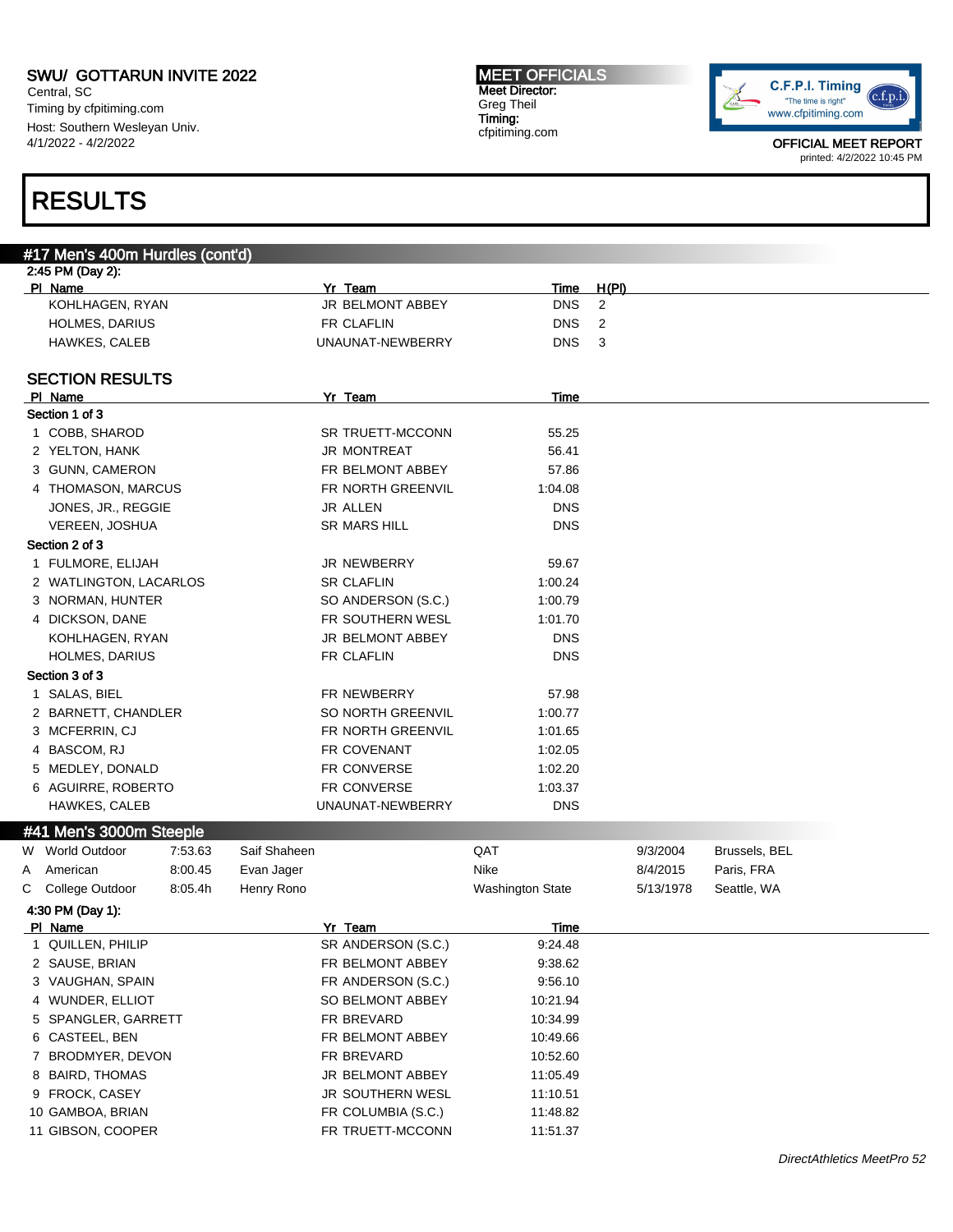Central, SC Timing by cfpitiming.com Host: Southern Wesleyan Univ. 4/1/2022 - 4/2/2022

#### MEET OFFICIALS Meet Director: Greg Theil Timing: cfpitiming.com



OFFICIAL MEET REPORT printed: 4/2/2022 10:45 PM

## RESULTS

### #41 Men's 3000m Steeple (cont'd)

| 4:30 PM (Day 1): |                          |            |
|------------------|--------------------------|------------|
| PI Name          | Team                     | Time       |
| 12 TAYLOR, BO    | <b>JR NORTH GREENVIL</b> | 12:29.39   |
| 13 CALDERON, MAX | JR TRUETT-MCCONN         | 12:40.97   |
| FLOOK, SAMUEL    | <b>JR NORTH GREENVIL</b> | <b>DNS</b> |
| ZEIS, LOGAN      | FR FRANCIS MARION        | <b>DNS</b> |
|                  |                          |            |

#### #19 Men's 3000 Meters

| W World Outdoor        | 7:24.90 | Daniel Komen |                          | <b>KEN</b> | 2/6/1998 | Budapest, |
|------------------------|---------|--------------|--------------------------|------------|----------|-----------|
| 2:45 PM (Day 2):       |         |              |                          |            |          |           |
| PI Name                |         |              | Yr Team                  | Time       |          |           |
| 1 HOLCOMBE, JACOB      |         |              | <b>JR NORTH GREENVIL</b> | 8:53.84    |          |           |
| 2 KNOTT, ZACHARY       |         |              | FR BELMONT ABBEY         | 8:54.77    |          |           |
| 3 HAWLEY, DALTON       |         |              | FR BREVARD               | 8:58.67    |          |           |
| 4 STONE, DOUGLAS       |         |              | JR BOB JONES             | 9:04.39    |          |           |
| 5 POTTER, CALEB        |         |              | SO MONTREAT              | 9:12.43    |          |           |
| 6 TAMEZ, RENE          |         |              | FR MONTREAT              | 9:17.68    |          |           |
| 7 WILSON, AMANI        |         |              | <b>SR UNATTACHED</b>     | 9:18.45    |          |           |
| 8 WELLS, GEORGE        |         |              | FR BREVARD               | 9:21.98    |          |           |
| 9 WRIGHT, CALEB        |         |              | SO MONTREAT              | 9:30.59    |          |           |
| 10 SHELTON, PEYTON     |         |              | SR SOUTHERN WESL         | 9:31.77    |          |           |
| 11 CASTEEL, BEN        |         |              | FR BELMONT ABBEY         | 9:36.43    |          |           |
| 12 CONDELLO, FRANK     |         |              | <b>SR BELMONT ABBEY</b>  | 9:40.33    |          |           |
| 13 FERGUSON, NATHANIEL |         |              | SO MONTREAT              | 9:44.71    |          |           |
| 14 BURDETTE, MICAH     |         |              | SR POINT                 | 9:46.23    |          |           |
| 15 TIMMERMAN, PATRICK  |         |              | FR COLUMBIA (S.C.)       | 9:46.92    |          |           |
| 16 LEWIS, ROBERT       |         |              | <b>JR ERSKINE</b>        | 9:55.45    |          |           |
| 17 MARLER, JAMES       |         |              | FR PRESBYTERIAN          | 10:39.04   |          |           |
| 18 GUERRA, RALPH       |         |              | SO PRESBYTERIAN          | 10:39.05   |          |           |
| 19 HENSLEY, ANDREW     |         |              | FR MARS HILL             | 11:58.45   |          |           |
| WRIGHT, ZAC            |         |              | SO EMMANUEL (GA.)        | <b>DNF</b> |          |           |
| FLOOK, SAMUEL          |         |              | <b>JR NORTH GREENVIL</b> | <b>DNS</b> |          |           |
| <b>BARHAM, TIMOTHY</b> |         |              | FR MONTREAT              | <b>DNS</b> |          |           |
| GOODE, HAYDEN          |         |              | SO NORTH GREENVIL        | <b>DNS</b> |          |           |
| HARRIS, IZIC           |         |              | FR NORTH GREENVIL        | <b>DNS</b> |          |           |
| UPTON, CHRISTOPHER     |         |              | FR MONTREAT              | <b>DNS</b> |          |           |
| <b>HEATH, MATTHEW</b>  |         |              | FR NORTH GREENVIL        | <b>DNS</b> |          |           |
|                        |         |              |                          |            |          |           |

#### #21 Men's 4 x 100m Relay

| W                             | World Outdoor     | 36.84 | Carter, Frater, Blake, Bolt         | Jamaica           |       | 8/11/2012 | London, ENG |
|-------------------------------|-------------------|-------|-------------------------------------|-------------------|-------|-----------|-------------|
| A                             | American          | 37.38 | Demps, Patton, Kimmons, Gatlin      | USA national team |       | 8/10/2012 | London, ENG |
| $\mathbf{C}$                  | College Outdoor   | 37.97 | Ekevwo, Sani-Brown, Holloway, Clark | Florida           |       | 6/7/2019  | Austin, TX  |
| S.                            | SWU/ School       | 41.05 | Edwards, Maxwell, Jackson, McMillan |                   |       | 5/12/2017 |             |
|                               | 11:30 AM (Day 2): |       |                                     |                   |       |           |             |
|                               | PI Team           |       |                                     |                   | Time  | H(PI)     |             |
|                               | ERSKINE (A)       |       |                                     |                   | 41.72 | 2(1)      |             |
| 2 EMMANUEL (GA.) (A)<br>41.77 |                   |       |                                     |                   |       | 1(1)      |             |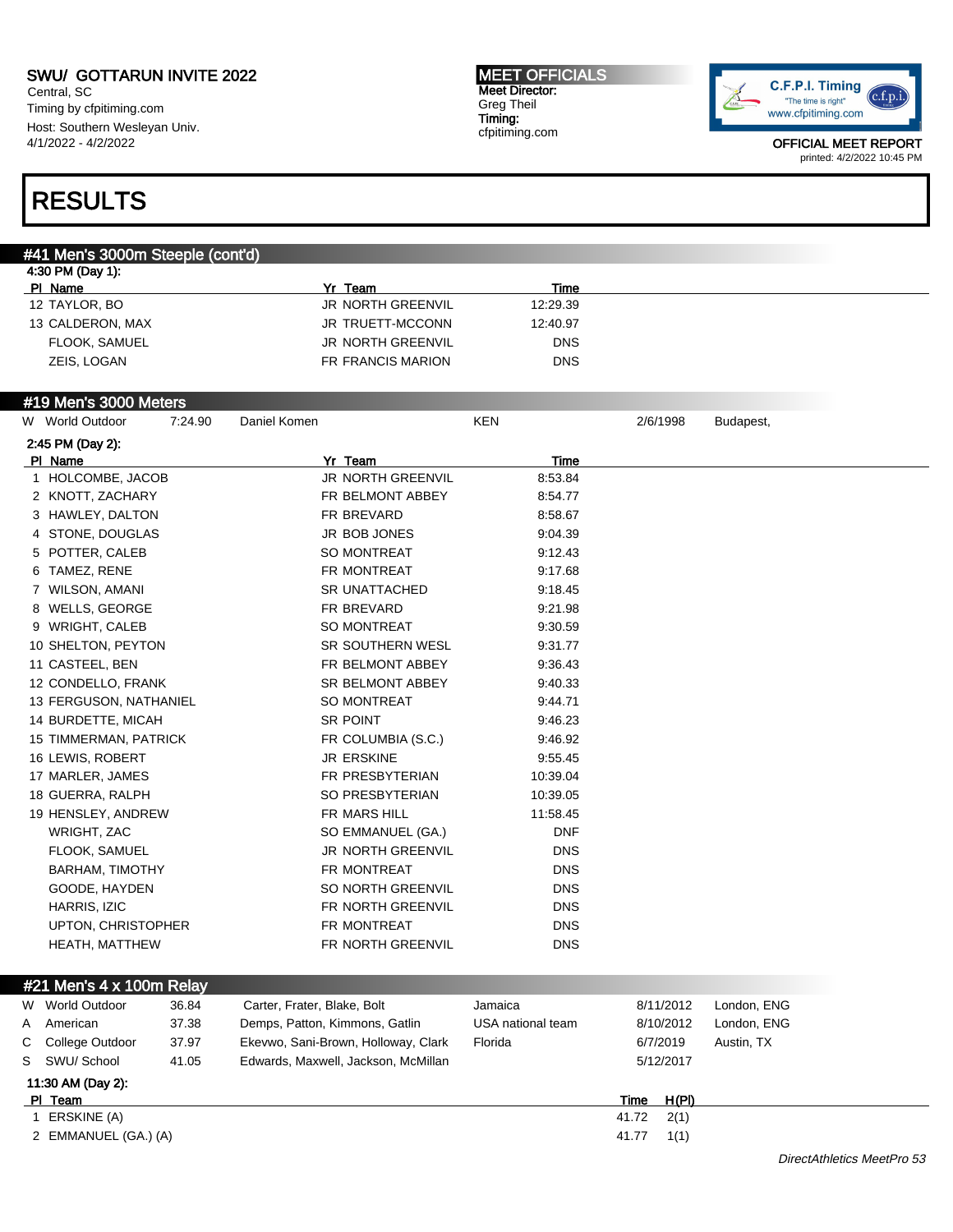Central, SC Timing by cfpitiming.com Host: Southern Wesleyan Univ. 4/1/2022 - 4/2/2022

## RESULTS

#### MEET OFFICIALS Meet Director: Greg Theil Timing: cfpitiming.com



OFFICIAL MEET REPORT printed: 4/2/2022 10:45 PM

### #21 Men's 4 x 100m Relay (cont'd)

| 11:30 AM (Day 2):     |            |                            |  |  |  |  |  |  |
|-----------------------|------------|----------------------------|--|--|--|--|--|--|
| PI Team               | Time       | H(PI)                      |  |  |  |  |  |  |
| 3 NEWBERRY (A)        | 42.15      | 1(2)                       |  |  |  |  |  |  |
| 4 CLAFLIN (B)         | 43.00      | 2(2)                       |  |  |  |  |  |  |
| 5 ALLEN (A)           | 43.10      | 1(3)                       |  |  |  |  |  |  |
| 6 ANDERSON (S.C.) (A) | 43.80      | 2(3)                       |  |  |  |  |  |  |
| 7 BELMONT ABBEY (A)   | 45.04      | 2(4)                       |  |  |  |  |  |  |
| 8 BOB JONES (A)       | 46.16      | 2(5)                       |  |  |  |  |  |  |
| 9 BOB JONES (B)       | 50.54      | 2(6)                       |  |  |  |  |  |  |
| NORTH GREENVILLE (A)  | <b>DNF</b> | 1                          |  |  |  |  |  |  |
| CONVERSE (A)          | <b>DNF</b> | $\overline{\phantom{0}}^2$ |  |  |  |  |  |  |
| CLAFLIN (A)           | <b>DNS</b> |                            |  |  |  |  |  |  |
| TRUETT-MCCONNELL (A)  | <b>DNS</b> |                            |  |  |  |  |  |  |
|                       |            |                            |  |  |  |  |  |  |

#### SECTION RESULTS

|                                                                                                                                                                                                                                                                             |                                                                                                                                                         |                | Time                                                    |                  |
|-----------------------------------------------------------------------------------------------------------------------------------------------------------------------------------------------------------------------------------------------------------------------------|---------------------------------------------------------------------------------------------------------------------------------------------------------|----------------|---------------------------------------------------------|------------------|
|                                                                                                                                                                                                                                                                             |                                                                                                                                                         |                |                                                         |                  |
|                                                                                                                                                                                                                                                                             |                                                                                                                                                         |                | 41.77                                                   |                  |
|                                                                                                                                                                                                                                                                             |                                                                                                                                                         |                | 42.15                                                   |                  |
|                                                                                                                                                                                                                                                                             |                                                                                                                                                         |                | 43.10                                                   |                  |
|                                                                                                                                                                                                                                                                             |                                                                                                                                                         |                | <b>DNF</b>                                              |                  |
|                                                                                                                                                                                                                                                                             |                                                                                                                                                         |                | <b>DNS</b>                                              |                  |
|                                                                                                                                                                                                                                                                             |                                                                                                                                                         |                | <b>DNS</b>                                              |                  |
|                                                                                                                                                                                                                                                                             |                                                                                                                                                         |                |                                                         |                  |
|                                                                                                                                                                                                                                                                             |                                                                                                                                                         |                | 41.72                                                   |                  |
|                                                                                                                                                                                                                                                                             |                                                                                                                                                         |                | 43.00                                                   |                  |
|                                                                                                                                                                                                                                                                             |                                                                                                                                                         |                | 43.80                                                   |                  |
|                                                                                                                                                                                                                                                                             |                                                                                                                                                         |                | 45.04                                                   |                  |
|                                                                                                                                                                                                                                                                             |                                                                                                                                                         |                | 46.16                                                   |                  |
|                                                                                                                                                                                                                                                                             |                                                                                                                                                         |                | 50.54                                                   |                  |
|                                                                                                                                                                                                                                                                             |                                                                                                                                                         |                | <b>DNF</b>                                              |                  |
|                                                                                                                                                                                                                                                                             |                                                                                                                                                         |                |                                                         |                  |
| 3:01.39                                                                                                                                                                                                                                                                     |                                                                                                                                                         | Texas A&M      | 3/10/2018                                               | College Station, |
| 2:54.20                                                                                                                                                                                                                                                                     |                                                                                                                                                         |                | 8/22/1998                                               | Stuttgart, GER   |
| 2:59.00                                                                                                                                                                                                                                                                     | Morgan, Benjamin, Shinnick, Morman                                                                                                                      | So. California | 6/8/2018                                                | Eugene, OR       |
| 3:17.08                                                                                                                                                                                                                                                                     | Caldwell, Maxwell, Williams, Dy. Ray                                                                                                                    |                | 3/17/2018                                               | Charlotte, NC    |
|                                                                                                                                                                                                                                                                             |                                                                                                                                                         |                |                                                         |                  |
| PI Team<br>Section 1 of 2<br>2 NEWBERRY (A)<br>3 ALLEN (A)<br>CLAFLIN (A)<br>Section 2 of 2<br>1 ERSKINE (A)<br>2 CLAFLIN (B)<br>5 BOB JONES (A)<br>6 BOB JONES (B)<br>CONVERSE (A)<br>W World Outdoor<br>A American<br>College Outdoor<br>S SWU/School<br>6:00 PM (Day 2): | 1 EMMANUEL (GA.) (A)<br><b>NORTH GREENVILLE (A)</b><br>TRUETT-MCCONNELL (A)<br>3 ANDERSON (S.C.) (A)<br>4 BELMONT ABBEY (A)<br>#23 Men's 4 x 400m Relay |                | Young, Pettigrew, Washington, Johnson USA national team |                  |

| PI Team       | Time                               | H(PI) |
|---------------|------------------------------------|-------|
|               | 1 NORTH GREENVILLE (A)<br>3:17.21  | 3(1)  |
|               | 2 BELMONT ABBEY (A)<br>3:19.01     | 3(2)  |
| 3 CLAFLIN (A) | 3:22.46                            | 3(3)  |
|               | 4 SOUTHERN WESLEYAN (A)<br>3:27.57 | 2(1)  |
| 5 CLAFLIN (B) | 3:29.13                            | 2(2)  |
| 6 ERSKINE (A) | 3:29.16                            | 2(3)  |
|               | 3:29.35<br>7 PIEDMONT (A)          | 3(4)  |
|               | 8 COVENANT (A)<br>3:31.04          | 2(4)  |
|               | 9 ANDERSON (S.C.) (A)<br>3:34.13   | 1(1)  |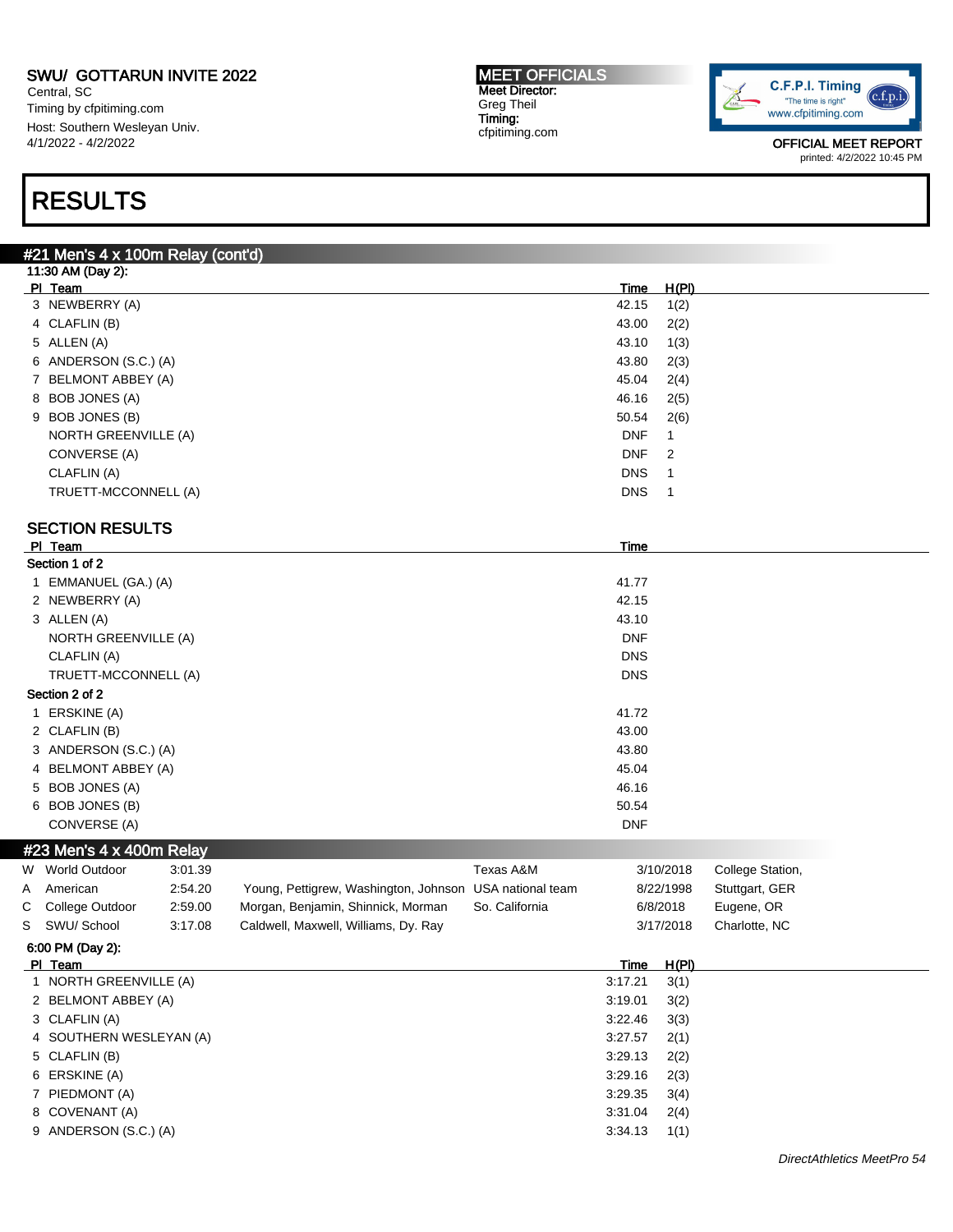Central, SC Timing by cfpitiming.com Host: Southern Wesleyan Univ. 4/1/2022 - 4/2/2022

### RESULTS

#### #23 Men's 4 x 400m Relay (cont'd) 6:00 PM (Day 2): Pl Team Time H(Pl) 10 PIEDMONT (B) 3:46.44 1(2) 11 BOB JONES (A) 3:46.93 2(5) 12 SOUTHERN WESLEYAN (B) 3:47.89 1(3) 13 NORTH GREENVILLE (B) 3:51.66 2(6) 14 PIEDMONT (C) 3:52.96 1(4) SOUTHERN WESLEYAN (C) SOUTHERN WESLEYAN (C) NORTH GREENVILLE (C) DNS 1 ALLEN (A) DNS 1 EMMANUEL (GA.) (A) DNS 3 NEWBERRY (A) DNS 3 SECTION RESULTS Pl Team Time Section 1 of 3 1 ANDERSON (S.C.) (A) 3:34.13 2 PIEDMONT (B) 3:46.44 3 SOUTHERN WESLEYAN (B) 3:47.89 4 PIEDMONT (C) 3:52.96 SOUTHERN WESLEYAN (C) DNS NORTH GREENVILLE (C) DNS ALLEN (A) DNS Section 2 of 3 1 SOUTHERN WESLEYAN (A) 3:27.57 2 CLAFLIN (B) 3:29.13 3 ERSKINE (A) 3:29.16 4 COVENANT (A) 3:31.04 5 BOB JONES (A) 3:46.93 6 NORTH GREENVILLE (B) 3:51.66 Section 3 of 3 1 NORTH GREENVILLE (A) 3:17.21 2 BELMONT ABBEY (A) 3:19.01 3 CLAFLIN (A) 3:22.46 4 PIEDMONT (A) 3:29.35 EMMANUEL (GA.) (A) DNS NEWBERRY (A) DNS #25 Men's High Jump W World Outdoor 2.43m Javier Sotomayor CUB CUB 3/4/1989 Budapest, A American 2.40m Charles Austin **1988** Contracted 1987/1991 Zurich, SUI C College Outdoor 2.38m Hollis Conway S. W. Louisiana 6/3/1989 Provo, UT S SWU/ School 2.05m Chandler White 4/3/2021 Central, SC 1:00 PM (Day 2): Pl Name Yr Team Mark 1.70 1.75 1.80 1.85 1.90 1.95 2.00 2.05 1 WHITTLE, CHANDLER SR SOUTHERN 2.00m 6' 634 P P P P XO XXO XO XXX 2 WILLIAMS, KENNETH SO ALLEN 1.95m 6' 434 P P O O O XXO XXX 3 HIGGINS, LEVI SO MARS HILL 1.95m 6' 434 P P P O XO XXO XXX



OFFICIAL MEET REPORT printed: 4/2/2022 10:45 PM

#### MEET OFFICIALS Meet Director: Greg Theil Timing: cfpitiming.com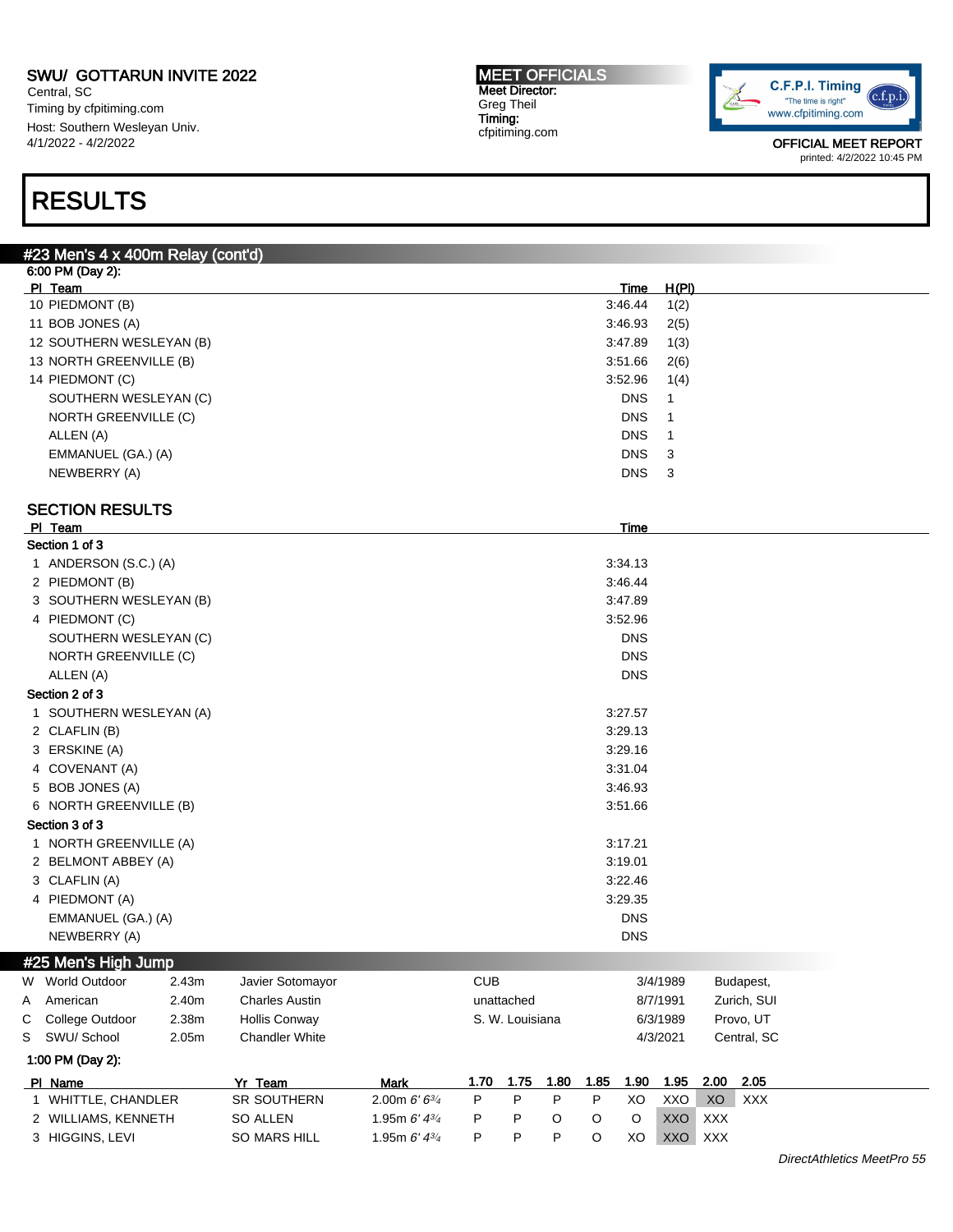Central, SC Timing by cfpitiming.com Host: Southern Wesleyan Univ. 4/1/2022 - 4/2/2022

### RESULTS

#### #25 Men's High Jump (cont'd) 1:00 PM (Day 2):

| PI Name                  | Yr Team            | Mark                        | 1.70       | 1.75    | 1.80       | 1.85       | 1.90       | 1.95 | 2.00 | - 2.05 |
|--------------------------|--------------------|-----------------------------|------------|---------|------------|------------|------------|------|------|--------|
| 4 BURKE, JASON           | <b>JR EMMANUEL</b> | 1.90m $6'2^{3/4}$           | P          | P       | P          | XO         | $\circ$    | XXX  |      |        |
| 5 RESPRESS, SIMEON       | FR ANDERSON        | 1.85m $6'0^{3/4}$           | P          | P       | P          | $\circ$    | <b>XXX</b> |      |      |        |
| 6 WHITE, MAXWELL         | FR MONTREAT        | 1.80m $5'$ 10 $\frac{3}{4}$ | $\circ$    | $\circ$ | $\circ$    | <b>XXX</b> |            |      |      |        |
| 7 STADLER, GARRETT       | SO PIEDMONT        | 1.80m $5'$ 10 $\frac{3}{4}$ | $\circ$    | $\circ$ | <b>XXO</b> | XXX        |            |      |      |        |
| 8 WOOD, KEVIN            | <b>SO EMMANUEL</b> | 1.75m $5'8^{3/4}$           | $\circ$    | $\circ$ | <b>XXX</b> |            |            |      |      |        |
| 9 WORLEY, DAMON          | FR NORTH GRE       | 1.75m $5'8^{3/4}$           | $\circ$    | XO      | XXX        |            |            |      |      |        |
| CORNWELL, DAVID          | FR BELMONT A       | <b>NH</b>                   | <b>XXX</b> |         |            |            |            |      |      |        |
| PRESSLEY, AMIRIYON       | FR COLUMBIA (      | NH                          | <b>XXX</b> |         |            |            |            |      |      |        |
| <b>CURRY II. GREGORY</b> | SO MONTREAT        | NH                          | P          | P       | <b>XXX</b> |            |            |      |      |        |
| WOODS, SAM               | SO SOUTHERN        | <b>NH</b>                   |            |         |            |            |            |      |      |        |
| <b>JACKSON, ELIJAH</b>   | SO BELMONT A       | <b>NH</b>                   |            |         |            |            |            |      |      |        |
| MITCHELL, JAY            | FR CONVERSE        | NΗ                          |            |         |            |            |            |      |      |        |
|                          |                    |                             |            |         |            |            |            |      |      |        |

### #27 Men's Pole Vault

| $1.21$ $1.1911$ $0.1$ $0.00$ $1.0011$ |       |                        |        |           |                  |  |  |  |  |  |
|---------------------------------------|-------|------------------------|--------|-----------|------------------|--|--|--|--|--|
| W World Outdoor                       | 6.16m | Renaud LAVILLENIE      | FRA    | 2/15/2014 | Donetsk          |  |  |  |  |  |
| A American                            | 6.04m | <b>Brad Walker</b>     | Nike   | 6/8/2008  | Eugene, OR       |  |  |  |  |  |
| C College Outdoor                     | 6.00m | <b>Mondo Duplantis</b> | L.S.U. | 5/11/2019 | Fayetteville, AR |  |  |  |  |  |
| S SWU/School                          | 4.25m | Evan Motes             |        | 3/6/2021  | Central, SC      |  |  |  |  |  |
| 4:00 PM (Day 1):                      |       |                        |        |           |                  |  |  |  |  |  |

| PI Name             | Yr Team            | <b>Mark</b>                 | 3.35       | 3.50       | 3.65       | 3.80       | 3.95       | 4.10       | 4.25    | 4.40       | 4.50 | 4.70       |  |
|---------------------|--------------------|-----------------------------|------------|------------|------------|------------|------------|------------|---------|------------|------|------------|--|
| 1 MATHESON, MICAH   | <b>SR MONTREAT</b> | S 4.50m 14' 9"              | P          | P          | P          | P          | P          | P          | P       | XP         | XO   | <b>XXX</b> |  |
| 2 MOTES, EVAN       | SO SOUTHERN        | 4.25m 13' 111/4             | P          | P          | P          | P          | O          | O          | $\circ$ | <b>XXX</b> |      |            |  |
| 3 WORLEY, DAMON     | FR NORTH GRE       | 3.95m 12' 111/2             | P.         | P.         | $\circ$    | XXO        | $\circ$    | <b>XXX</b> |         |            |      |            |  |
| 4 MCCLELLAN, EDWARD | SO MONTREAT        | 3.80m $12'5\frac{1}{2}$     | P          | $\circ$    | XO         | O          | <b>XXX</b> |            |         |            |      |            |  |
| 5 ROGERS, WESLEY    | FR PIEDMONT        | 3.80m $12'5\frac{1}{2}$     | $\circ$    | $\circ$    | XO         | XXO        | XXX        |            |         |            |      |            |  |
| 6 HAY, KELLY        | FR BELMONT A       | 3.65m 11' 11 <sup>3/4</sup> | P          | O          | XXO        | <b>XXX</b> |            |            |         |            |      |            |  |
| 7 HRITZ, ETHAN      | FR ERSKINE         | 3.50m $11'5^{3/4}$          | $\circ$    | $\circ$    | <b>XXX</b> |            |            |            |         |            |      |            |  |
| 8 JOLLEY, SAM       | <b>FR CONVERSE</b> | 3.35m 10' 113/4             | $\circ$    | <b>XXX</b> |            |            |            |            |         |            |      |            |  |
| 9 HALBROOK, JEREMY  | SR PIEDMONT        | 3.20m $10'6''$              | <b>XXX</b> |            |            |            |            |            |         |            |      |            |  |
| GRANADE, ADAM       | SO TRUETT-MC       | NH.                         | P          | <b>XXX</b> |            |            |            |            |         |            |      |            |  |
| LIPSEY, SIMEON      | SR TRUETT-MC       | NH.                         | P          | XXX        |            |            |            |            |         |            |      |            |  |
| NICOL, DAVIS        | SO MONTREAT        | NH.                         | P          | P          | P          | XXX.       |            |            |         |            |      |            |  |
| PI Name             | Yr Team            | Mark                        | 3.05       | 3.20       |            |            |            |            |         |            |      |            |  |
| 5 ROGERS, WESLEY    | FR PIEDMONT        | (cont'd)                    | P          | $\circ$    |            |            |            |            |         |            |      |            |  |
| 7 HRITZ, ETHAN      | FR ERSKINE         | (cont'd)                    | O          | O          |            |            |            |            |         |            |      |            |  |
| 8 JOLLEY, SAM       | FR CONVERSE        | (cont'd)                    | XO         | O          |            |            |            |            |         |            |      |            |  |
| 9 HALBROOK, JEREMY  | <b>SR PIEDMONT</b> | 3.20m $10'6''$              | XO         | XO         |            |            |            |            |         |            |      |            |  |
| GREGORY, BRANDON    | <b>JR PIEDMONT</b> | NH.                         | <b>XXX</b> |            |            |            |            |            |         |            |      |            |  |
| <b>WELLS, CALEB</b> | <b>SO MONTREAT</b> | NΗ                          | <b>XXX</b> |            |            |            |            |            |         |            |      |            |  |



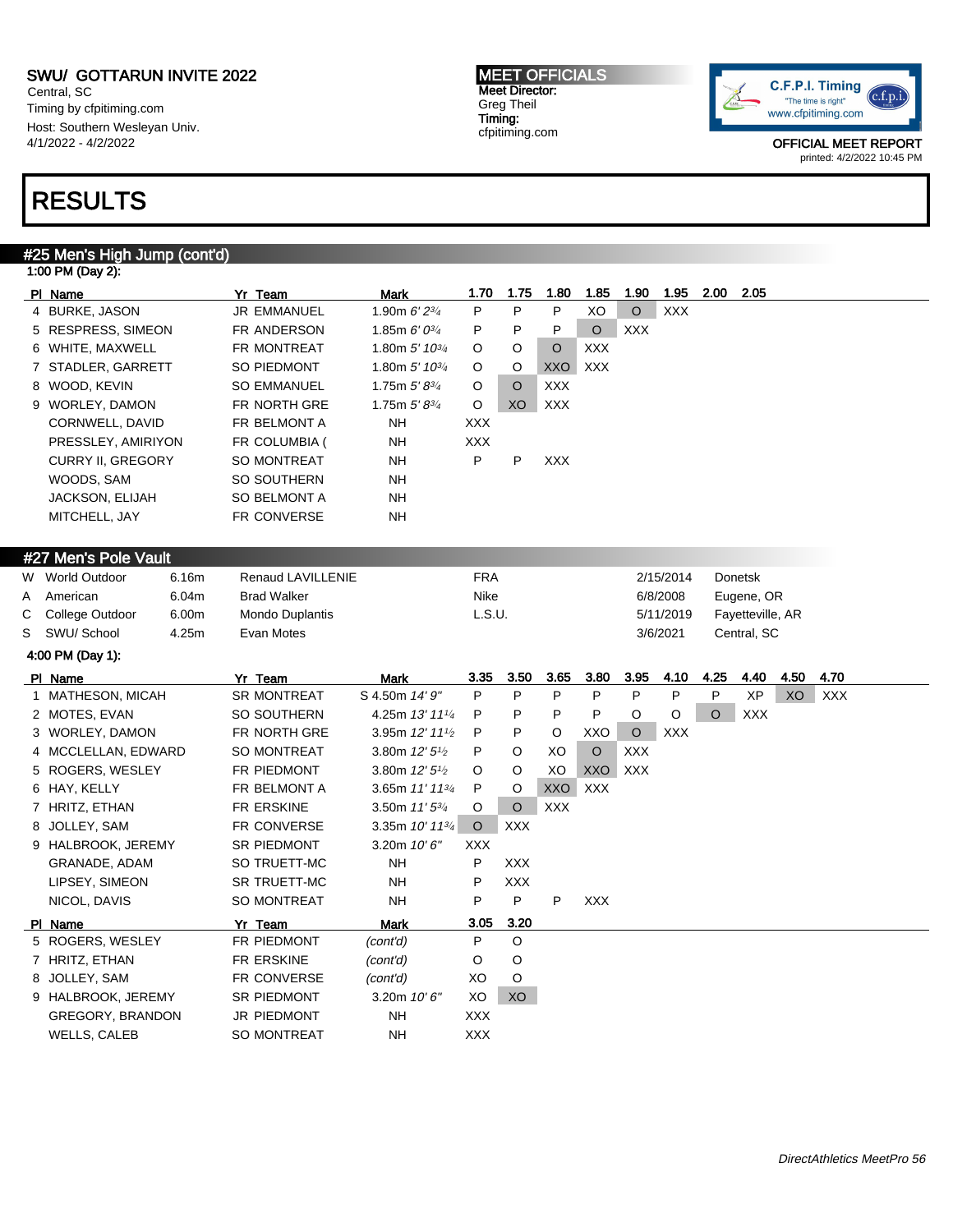Central, SC Timing by cfpitiming.com Host: Southern Wesleyan Univ. 4/1/2022 - 4/2/2022

### RESULTS

### #29 Men's Long Jump

|   | 3 attempts for all, top 9 + ties to finals for 3 additional attempts |       |                     |                                                                                       |            |                                              |                                           |                                                          |                                                                        |                  |              |                |
|---|----------------------------------------------------------------------|-------|---------------------|---------------------------------------------------------------------------------------|------------|----------------------------------------------|-------------------------------------------|----------------------------------------------------------|------------------------------------------------------------------------|------------------|--------------|----------------|
|   | W World Outdoor                                                      | 8.79m | Carl Lewis          |                                                                                       | <b>USA</b> |                                              |                                           | 1/27/1984                                                |                                                                        | New York, NY,    |              |                |
| Α | American                                                             | 8.95m | <b>Mike Powell</b>  |                                                                                       |            | Foot Locker AC                               |                                           | 8/30/1991                                                |                                                                        | Tokyo, JPN       |              |                |
| С | College Outdoor                                                      | 8.74m | <b>Erick Walder</b> |                                                                                       |            | Arkansas                                     |                                           | 4/2/1994                                                 |                                                                        | El Paso, TX      |              |                |
| S | SWU/ School                                                          | 6.59m | Noah Meadows        |                                                                                       |            |                                              |                                           | 4/21/2021                                                |                                                                        | Mt. Olive, NC    |              |                |
|   | 11:00 AM (Day 2):                                                    |       |                     |                                                                                       |            |                                              |                                           |                                                          |                                                                        |                  |              |                |
|   | PI Name                                                              |       | Yr Team             | <b>Mark</b>                                                                           |            | Rnd 1                                        | Rnd 2                                     | Rnd 3                                                    | Rnd 4                                                                  | Rnd <sub>5</sub> | Rnd 6        | F(PI)          |
|   | 1 MEADOWS, NOAH                                                      |       | SO SOUTHERN         | S 7.40m 24' 3 <sup>1</sup> / <sub>2</sub>                                             | $(+0.5)$   | $6.79 (+0.9)$ 7.40 (+0.5)                    |                                           | <b>PASS</b>                                              | <b>PASS</b>                                                            | <b>PASS</b>      | <b>PASS</b>  | 2(1)           |
|   | 2 RESPRESS, SIMEON                                                   |       | FR ANDERSON         | S 7.16m 23' 6"                                                                        |            | $(+0.6)$ 6.57 (-1.4) 7.03 (+0.0) 7.16 (+0.6) |                                           |                                                          | <b>FOUL</b>                                                            | <b>FOUL</b>      | <b>FOUL</b>  | 2(2)           |
|   | 3 JORDAN, ANTHONY                                                    |       | <b>SR PIEDMONT</b>  | S 7.10m 23' 3 <sup>1</sup> / <sub>2</sub>                                             |            | $(+0.6)$ 7.10 $(+0.6)$ 7.02 $(+0.0)$         |                                           | <b>FOUL</b>                                              | <b>FOUL</b>                                                            | $6.79(-1.7)$     | PASS         | 2(3)           |
|   | 4 WILLIAMS, KENNETH                                                  |       | SO ALLEN            | S 6.85m 22' 53/4                                                                      |            |                                              |                                           | $(+0.7)$ 6.30 (+0.4) 6.60 (-0.9) 6.85 (+0.7) 6.49 (-1.8) |                                                                        | $6.61(-1.7)$     | <b>PASS</b>  | 2(4)           |
|   | 5 FISHER, NEVIUS                                                     |       | SO NEWBERRY         | S 6.65m 21' 10"                                                                       |            | $(-1.6)$ 6.40 (+1.3) 6.40 (+1.4)             |                                           |                                                          | $6.15$ (-2.5) $\mid 6.40$ (+1.7) $\mid 6.35$ (-1.5) $\mid 6.65$ (-1.6) |                  |              | 1(1)           |
|   | 6 EDWARDS, RICHARD                                                   |       | SO ST. ANDRE        | 6.55m $21'6''$                                                                        | $(-1.2)$   | $6.04 (+1.4)$                                | <b>PASS</b>                               |                                                          | $6.54$ (-1.2) $6.55$ (-1.2) $6.17$ (-1.3)                              |                  | <b>FOUL</b>  | 2(5)           |
|   | 7 MANN, KY                                                           |       | <b>SR MARS HILL</b> | 6.30m 20' 8"                                                                          | $(-0.1)$   | <b>FOUL</b>                                  |                                           | $6.30 (-0.1)$ 6.21 (+0.0) 6.10 (-2.0) 5.93 (-1.2)        |                                                                        |                  | $6.18(-1.5)$ | 2(6)           |
|   | 8 FLOWERS, RASHEED                                                   |       | <b>UNATTACHE</b>    | 6.29m 20' 73/4                                                                        | $(-0.6)$   | <b>FOUL</b>                                  |                                           | $5.95 (+0.0)$ 6.29 (-0.6) 6.18 (-1.3)                    |                                                                        | <b>FOUL</b>      | 5.77         | 2(7)           |
|   | 9 HARRIS, JERMAINE                                                   |       | <b>SO CLAFLIN</b>   | 6.23m 20' 5 <sup>1/4</sup>                                                            | $(+2.2)$   | $6.23 (+2.2)$ 5.93 (-0.6)                    |                                           | 5.90                                                     | <b>FOUL</b>                                                            | <b>FOUL</b>      | <b>FOUL</b>  | 1(2)           |
|   | 10 BLUE, JORDAN                                                      |       | SR SOUTHERN         | 6.23m $20'5^{1/4}$ (-0.1)                                                             |            | $6.23(-0.1)$                                 | <b>FOUL</b>                               | $5.65(-0.2)$                                             |                                                                        |                  |              | 2(8)           |
|   | 11 FOSTER, ROYAL                                                     |       | SO NORTH GRE        | 6.08m 19' 11 <sup>1</sup> / <sub>2</sub> (+0.9)                                       |            | <b>FOUL</b>                                  | <b>FOUL</b>                               | $6.08 (+0.9)$                                            |                                                                        |                  |              | 2(9)           |
|   | 12 MCNEIL, LAMONT                                                    |       | FR MONTREAT         | 6.02m 19' 9"                                                                          | $(-0.6)$   | <b>FOUL</b>                                  |                                           | $6.02 (-0.6) 5.80 (+0.1)$                                |                                                                        |                  |              | 2(10)          |
|   | 13 HARRIS, ALIJAH                                                    |       | <b>JR SOUTHERN</b>  | 5.96m 19' 63/4                                                                        | $(+0.9)$   | <b>FOUL</b>                                  | $5.96 (+0.9)$                             | <b>FOUL</b>                                              |                                                                        |                  |              | 1(3)           |
|   | 14 JACKSON, ELIJAH                                                   |       | SO BELMONT A        | 5.85m 19' 2 <sup>1</sup> / <sub>2</sub>                                               | $(-1.7)$   |                                              | $5.69$ (-2.0) $5.85$ (-1.7) $5.66$ (+0.3) |                                                          |                                                                        |                  |              | 1(4)           |
|   | 15 DONSEREAUX, CHRIS                                                 |       | <b>JR PIEDMONT</b>  | 5.85m $19'2^{1/2}$ (-1.7)                                                             |            | <b>FOUL</b>                                  | <b>FOUL</b>                               | $5.85(-1.7)$                                             |                                                                        |                  |              | 2(11)          |
|   | 16 SMITH, DALTON                                                     |       | <b>SO BELMONT A</b> | 5.77m $18'$ $11'$ <sup>4</sup> $(+1.1)$                                               |            | <b>FOUL</b>                                  | $5.77 (+1.1)$                             | <b>PASS</b>                                              |                                                                        |                  |              | 1(5)           |
|   | 17 WOODS, SAM                                                        |       | SO SOUTHERN         | 5.49m $18'0^{1/4}$ (-0.5)                                                             |            | <b>FOUL</b>                                  |                                           | $5.49(-0.5)$ 4.97 (-0.9)                                 |                                                                        |                  |              | 1(6)           |
|   | 18 WRIGHT, JORDAN                                                    |       | FR COLUMBIA (       | 5.23m 17' 2"                                                                          |            | $(-0.5)$ 4.90 (+0.0) 5.23 (-0.5) 4.50 (+0.0) |                                           |                                                          |                                                                        |                  |              | 1(7)           |
|   | 19 POWELL, ANTWAUN                                                   |       | FR COVENANT         | 5.16m $16'$ 11 <sup>1</sup> / <sub>4</sub> (+1.1) 5.16 (+1.1) 5.06 (+1.5) 4.96 (+1.2) |            |                                              |                                           |                                                          |                                                                        |                  |              | 1(8)           |
|   | 20 PRESSLEY, AMIRIYON                                                |       | FR COLUMBIA (       | 5.03m 16' 6"                                                                          | $(-1.2)$   | <b>FOUL</b>                                  |                                           | $4.25(-1.3)$ $5.03(-1.2)$                                |                                                                        |                  |              | 1(9)           |
|   | 21 HIGGINS, LEVI                                                     |       | <b>SO MARS HILL</b> | 5.00m 16' 5"                                                                          |            | $(+1.1)$ 5.00 $(+1.1)$ 4.98 $(+1.1)$         |                                           | <b>FOUL</b>                                              |                                                                        |                  |              | 1(10)          |
|   | 22 PEHOT, JONATHAN                                                   |       | FR MONTREAT         | 4.06m 13' 4"                                                                          | $(+0.4)$   | <b>FOUL</b>                                  | $4.06 (+0.4)$                             | <b>FOUL</b>                                              |                                                                        |                  |              | 2(12)          |
|   | WALKER, VALANTE                                                      |       | SO SOUTHERN         | <b>NM</b>                                                                             |            |                                              |                                           |                                                          |                                                                        |                  |              | 1              |
|   | ROX, MATTHEW                                                         |       | <b>SR CLAFLIN</b>   | <b>NM</b>                                                                             |            |                                              |                                           |                                                          |                                                                        |                  |              |                |
|   | LEE, ETHAN                                                           |       | FR MARS HILL        | <b>NM</b>                                                                             |            |                                              |                                           |                                                          |                                                                        |                  |              |                |
|   | AMUNDSON, CALEB                                                      |       | SO BOB JONES        | <b>NM</b>                                                                             |            |                                              |                                           |                                                          |                                                                        |                  |              |                |
|   | <b>VEREEN, JOSHUA</b>                                                |       | <b>SR MARS HILL</b> | <b>NM</b>                                                                             |            | <b>FOUL</b>                                  | <b>FOUL</b>                               |                                                          |                                                                        |                  |              | 2              |
|   | MCGEE, ADRIAN                                                        |       | SR NORTH GRE        | <b>NM</b>                                                                             |            | <b>PASS</b>                                  | <b>PASS</b>                               | <b>PASS</b>                                              |                                                                        |                  |              | $\overline{c}$ |
|   | <b>BURKE, JASON</b>                                                  |       | JR EMMANUEL         | <b>NM</b>                                                                             |            |                                              |                                           |                                                          |                                                                        |                  |              | $\overline{2}$ |

FLIGHT RESULTS

| PI Name            | Yr Team            | <b>Mark</b>                    | Rnd 1                                | Rnd <sub>2</sub>                          | Rnd 3                      | Rnd 4       | Rnd <sub>5</sub> | Rnd 6                                                                            |  |
|--------------------|--------------------|--------------------------------|--------------------------------------|-------------------------------------------|----------------------------|-------------|------------------|----------------------------------------------------------------------------------|--|
| Flight 1 of 2      |                    |                                |                                      |                                           |                            |             |                  |                                                                                  |  |
| 1 FISHER, NEVIUS   | <b>SO NEWBERRY</b> | S 6.65m 21' 10"                |                                      |                                           |                            |             |                  | $(-1.6)$ 6.40 (+1.3) 6.40 (+1.4) 6.15 (-2.5) 6.40 (+1.7) 6.35 (-1.5) 6.65 (-1.6) |  |
| 2 HARRIS, JERMAINE | SO CLAFLIN         | 6.23m $20'5\frac{1}{4}$        | $(+2.2)$ 6.23 $(+2.2)$ 5.93 $(-0.6)$ |                                           | 5.90                       | <b>FOUL</b> | <b>FOUL</b>      | <b>FOUL</b>                                                                      |  |
| 3 HARRIS, ALIJAH   | <b>JR SOUTHERN</b> | $(+0.9)$<br>5.96m $19'6^{3/4}$ | <b>FOUL</b>                          | $5.96(+0.9)$                              | <b>FOUL</b>                |             |                  |                                                                                  |  |
| 4 JACKSON, ELIJAH  | SO BELMONT A       | 5.85m $19'2^{1/2}$ (-1.7)      |                                      | $5.69$ (-2.0) $5.85$ (-1.7) $5.66$ (+0.3) |                            |             |                  |                                                                                  |  |
| 5 SMITH, DALTON    | SO BELMONT A       | 5.77m $18'$ $11'$ 4 $(+1.1)$   | <b>FOUL</b>                          | $5.77(+1.1)$                              | <b>PASS</b>                |             |                  |                                                                                  |  |
| 6 WOODS, SAM       | SO SOUTHERN        | 5.49m $18'0^{1/4}$ (-0.5)      | FOUL                                 |                                           | $5.49(-0.5)$ 4.97 $(-0.9)$ |             |                  |                                                                                  |  |
| 7 WRIGHT, JORDAN   | FR COLUMBIA (      | $(-0.5)$<br>5.23m 17' 2"       |                                      | $(4.90 (+0.0) 5.23 (-0.5) 4.50 (+0.0)$    |                            |             |                  |                                                                                  |  |

DirectAthletics MeetPro 57

MEET OFFICIALS Meet Director: Greg Theil Timing: cfpitiming.com

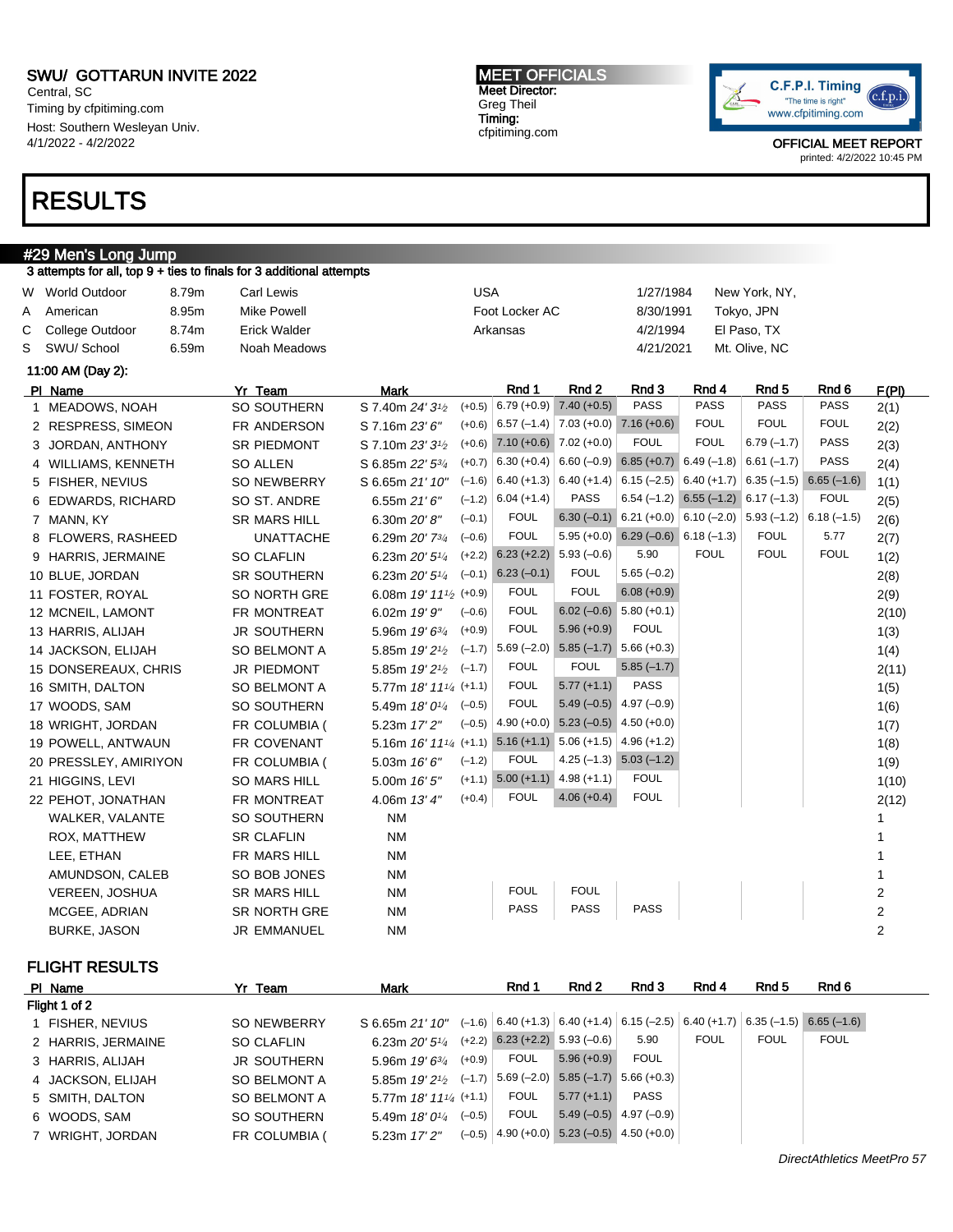Central, SC Timing by cfpitiming.com Host: Southern Wesleyan Univ. 4/1/2022 - 4/2/2022

### RESULTS

MEET OFFICIALS Meet Director: Greg Theil Timing: cfpitiming.com



OFFICIAL MEET REPORT printed: 4/2/2022 10:45 PM

#### #29 Men's Long Jump (cont'd) PIName 7r Team Mark Rnd 1 Rnd 2 Rnd 3 Rnd 4 Rnd 5 Rnd 6 Rnd 6 Rnd 5 Rnd 6 Rnd 5 Rnd 6 Rnd 6 Rnd 6 Rnd 6 Rnd 6 Rnd 6 Rnd 6 Rnd 6 Rnd 6 Rnd 6 Rnd 6 Rnd 6 Rnd 6 Rnd 6 Rnd 6 Rnd 6 Rnd 6 Rnd 6 Rnd 6 Rnd 6 Rnd 6 Rnd 6 Rnd 6 Rnd 8 POWELL, ANTWAUN FR COVENANT 5.16m 16' 11<sup>1/4 (+1.1)</sup>  $5.16 (+1.1) 5.06 (+1.5) 4.96 (+1.2)$ 9 PRESSLEY, AMIRIYON FR COLUMBIA (5.03m 16' 6"  $(-1.2)$  FOUL 4.25 (-1.3) 5.03 (-1.2) 10 HIGGINS, LEVI SO MARS HILL 5.00m 16' 5" (+1.1) 5.00 (+1.1) 4.98 (+1.1) FOUL WALKER, VALANTE SO SOUTHERN NM ROX, MATTHEW SR CLAFLIN NM LEE, ETHAN FR MARS HILL NM AMUNDSON, CALEB SO BOB JONES NM Flight 2 of 2 1 MEADOWS, NOAH SO SOUTHERN S 7.40m 24' 3<sup>1/2</sup> (+0.5) 6.79 (+0.9) 7.40 (+0.5) PASS PASS PASS PASS 2 RESPRESS, SIMEON FR ANDERSON S 7.16m 23' 6" (+0.6) 6.57 (–1.4) 7.03 (+0.0) 7.16 (+0.6) FOUL FOUL FOUL 3 JORDAN, ANTHONY SR PIEDMONT S 7.10m 23' 3<sup>1/2</sup> (+0.6) 7.10 (+0.6) 7.02 (+0.0) FOUL FOUL 6.79 (–1.7) PASS 4 WILLIAMS, KENNETH SO ALLEN S 6.85m 22' 53/4  $(+0.7)$  6.30 (+0.4) 6.60 (-0.9) 6.85 (+0.7) 6.49 (-1.8) 6.61 (-1.7) PASS 5 EDWARDS, RICHARD SO ST. ANDRE 6.55m 21' 6"  $(-1.2)$  6.04 (+1.4) PASS 6.54 (-1.2) 6.55 (-1.2) 6.17 (-1.3) FOUL 6 MANN, KY SR MARS HILL 6.30m 20' 8"  $(-0.1)$  FOUL 6.30 (-0.1) 6.21 (+0.0) 6.10 (-2.0) 5.93 (-1.2) 6.18 (-1.5) 7 FLOWERS, RASHEED UNATTACHE 6.29m 20' 73/<sup>4</sup>  $(-0.6)$  FOUL 5.95 (+0.0) 6.29 (-0.6) 6.18 (-1.3) FOUL 5.77 8 BLUE, JORDAN SR SOUTHERN 6.23m 20' 5<sup>1/4</sup>  $(-0.1)$  6.23  $(-0.1)$  FOUL 5.65  $(-0.2)$ 9 FOSTER, ROYAL SO NORTH GRE 6.08m 19' 11<sup>1</sup>/<sub>2</sub> (+0.9) (+0.9) FOUL FOUL 6.08 (+0.9) 10 MCNEIL, LAMONT FR MONTREAT 6.02m 19' 9"  $(-0.6)$  FOUL 6.02 (-0.6) 5.80 (+0.1) 11 DONSEREAUX, CHRIS JR PIEDMONT 5.85m 19' 2<sup>1/2</sup>  $(-1.7)$  FOUL FOUL 5.85 (-1.7) 12 PEHOT, JONATHAN FR MONTREAT 4.06m 13' 4" (+0.4) FOUL 4.06 (+0.4) FOUL VEREEN, JOSHUA SR MARS HILL NM FOUL FOUL MCGEE, ADRIAN SR NORTH GRE NM PASS PASS PASS PASS BURKE, JASON JR EMMANUEL NM #31 Men's Triple Jump 3 attempts for all, top 9 + ties to finals for 3 additional attempts W World Outdoor at 18.07m Hugues Fabrice Zango BUR BUR 1/16/2021 Aubiere, France A American 18.21m Christian Taylor Nike Nike 8/27/2015 Beijing, CHN C College Outdoor 17.57m Keith Connor S.M.U. 6/5/1982 Provo, UT S SWU/ School 14.52m Javon Barmore **14.52m** 18.000 and 14.52m 14.52m 14.52m 14.52m 14.52m 14.52m 14.52m 14.52m 1 1:45 PM (Day 2): Pl Name Yr Team Mark Rnd 1 Rnd 2 Rnd 3 Rnd 4 Rnd 5 Rnd 6 1 WALKER, VALANTE SO SOUTHERN 13.61m 44' 8"  $(+0.3)$  | 13.25 (+0.0) FOUL 13.61 (+0.3) 13.40 (+0.4) FOUL PASS 2 WILLIAMS, JABARI SR TRUETT-MC 13.48m 44' 23/4  $(-1.6)$  13.00 (+0.2) FOUL 13.33 (+2.2) 13.33 (+1.2) 13.45 (+0.0) 13.48 (-1.6) 3 RAY, GABRIEL FR MONTREAT 13.37m 43' 10<sup>1</sup>/2 (+1.9) 13.37 (+1.9) 13.07 (+1.7) FOUL FOUL (+0.0) FOUL 4 DOTSON, DARIUS JR ERSKINE 13.30m 43' 73/4 (+1.7) 13.10 (+1.9) 13.30 (+1.7) FOUL FOUL FOUL FOUL 5 HARRIS, JERMAINE SO CLAFLIN 13.23m 43' 5" (+0.0) FOUL FOUL 13.23 (+0.0) FOUL 13.23 (+0.0) FOUL AMUNDSON, CALEB SO BOB JONES NM PEHOT, JONATHAN FR MONTREAT NM FOUL FOUL FOUL FOUL WRIGHT, DAVISON SO NEWBERRY NM FOUL FOUL PASS POWELL, ANTWAUN FR COVENANT NM FOUL FOUL FOUL FOUL HENDERSON, CAMERON SR NEWBERRY NM PASS FOUL FOUL HOGAN, MALIK SO ST. ANDRE NM PATRICK, QUANDARIOUS FR CLAFLIN NM NM FOUL FOUL FOUL FOUL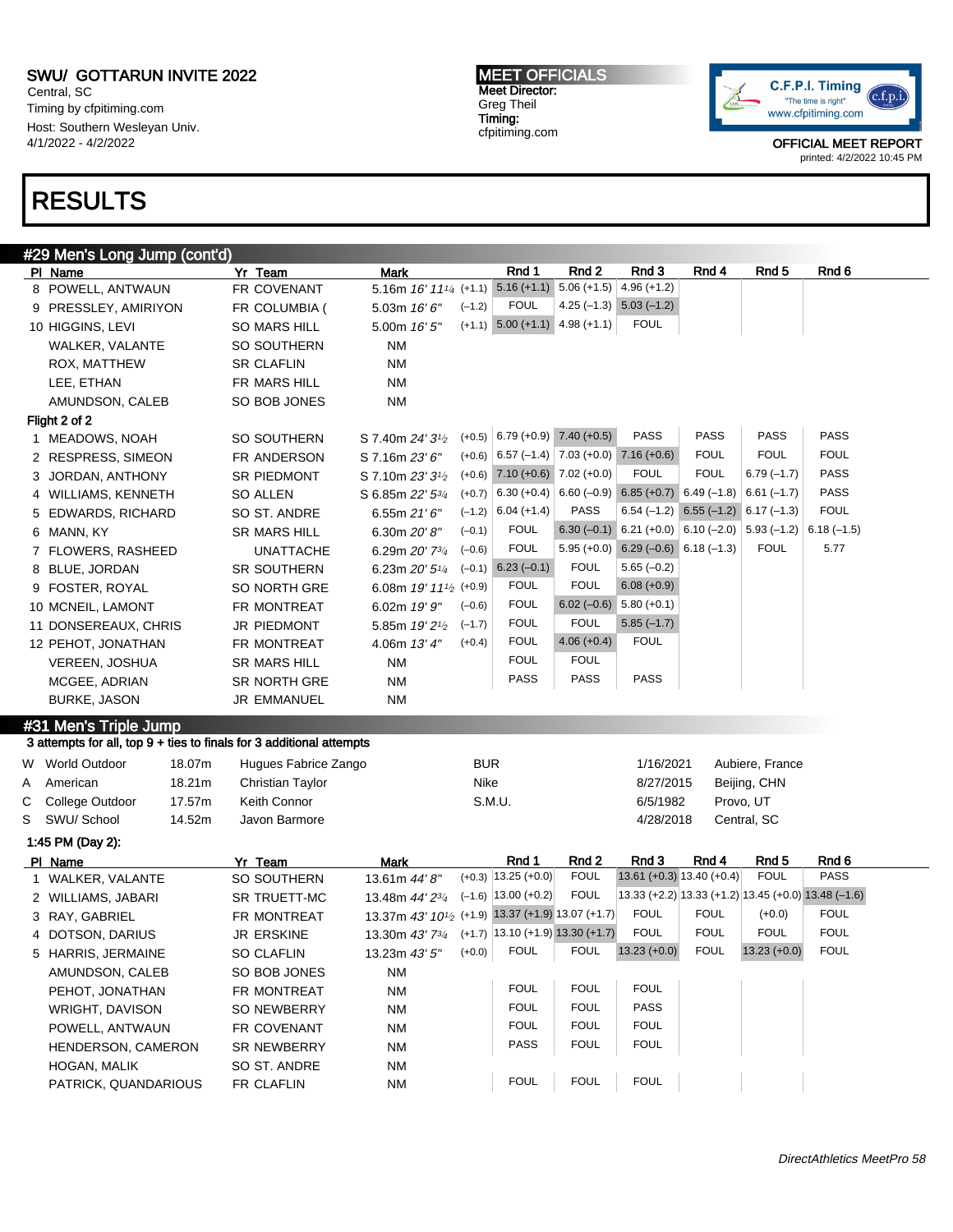Central, SC Timing by cfpitiming.com Host: Southern Wesleyan Univ. 4/1/2022 - 4/2/2022

### RESULTS

### #33 Men's Shot Put

|   | 3 attempts for all, top 9 + ties to finals for 3 additional attempts |        |                     |                                           |             |             |             |             |             |                    |             |                         |
|---|----------------------------------------------------------------------|--------|---------------------|-------------------------------------------|-------------|-------------|-------------|-------------|-------------|--------------------|-------------|-------------------------|
|   | W World Outdoor                                                      | 22.82m | <b>Ryan Crouser</b> |                                           | <b>USA</b>  |             |             | 1/24/2021   |             | Fayetteville, Ark. |             |                         |
| A | American                                                             | 23.13m | Randy Barnes        |                                           |             | Mazda TC    |             | 5/20/1990   |             | Westwood, CA       |             |                         |
| С | College Outdoor                                                      | 22.00m | John Godina         |                                           | <b>UCLA</b> |             |             | 6/3/1995    |             | Knoxville, TN      |             |                         |
| S | SWU/ School                                                          | 13.50m | Keuntrai Robinson   |                                           |             |             |             | 3/22/2019   |             | Jacksonville, FL   |             |                         |
|   | 10:30 AM (Day 2):                                                    |        |                     |                                           |             |             |             |             |             |                    |             |                         |
|   | PI Name                                                              |        | Yr Team             | Mark                                      |             | Rnd 1       | Rnd 2       | Rnd 3       | Rnd 4       | Rnd 5              | Rnd 6       | F(PI)                   |
|   | 1 DAVIS, JAJA                                                        |        | <b>SR MONTREAT</b>  | S 16.47m 54' 0 <sup>1</sup> /2            |             | 16.17       | 14.77       | <b>FOUL</b> | 16.47       | 16.43              | 16.38       | 2(1)                    |
|   | 2 BASS, JEROME                                                       |        | JR BREVARD          | S 14.22m 46' 8"                           |             | 14.22       | 13.58       | 13.24       | 12.32       | <b>FOUL</b>        | <b>FOUL</b> | 2(2)                    |
|   | 3 MATHIS, AUSTIN                                                     |        | SO TRUETT-MC        | 13.28m 43'7"                              |             | <b>FOUL</b> | 12.99       | <b>FOUL</b> | <b>FOUL</b> | 13.28              | <b>FOUL</b> | 2(3)                    |
|   | 4 PRESCOTT, LEE                                                      |        | <b>JR MARS HILL</b> | 13.26m 43' 6"                             |             | 12.61       | <b>FOUL</b> | <b>FOUL</b> | 13.26       | <b>FOUL</b>        | 12.68       | 2(4)                    |
|   | 5 FOWLER, SETH                                                       |        | JR TRUETT-MC        | 13.01m 42' 81/4                           |             | 13.01       | 12.62       | 11.68       | <b>FOUL</b> | <b>FOUL</b>        | <b>FOUL</b> | 2(5)                    |
|   | 6 PENDERGRASS, JONAH                                                 |        | FR NORTH GRE        | 12.66m 41'6 <sup>1</sup> /2               |             | 12.38       | 11.91       | 12.02       | 12.42       | 12.66              | 12.22       | 2(6)                    |
|   | 7 PARKER, TRISTAN                                                    |        | SO NORTH GRE        | 12.54m 41' 13/4                           |             | 11.83       | 12.36       | 12.13       | 11.81       | 12.20              | 12.54       | 2(7)                    |
|   | 8 GOOCH, DILLON                                                      |        | JR TRUETT-MC        | 12.34m 40' 6"                             |             | 11.26       | 11.39       | 12.34       | 11.49       | 12.10              | 12.24       | 2(8)                    |
|   | 9 BROWN, SHELDON                                                     |        | SO ALLEN            | 12.19m 40' 0"                             |             | 11.63       | 11.98       | 12.19       | 11.39       | <b>FOUL</b>        | 11.90       | 2(9)                    |
|   | 10 BARNES, R'KEVIOUS                                                 |        | <b>JR ALLEN</b>     | 12.18m 39' 11 <sup>1</sup> / <sub>2</sub> |             | 11.45       | 11.52       | 12.18       |             |                    |             | 1(1)                    |
|   | 11 GOODLETT, BEN                                                     |        | <b>JR MARS HILL</b> | 12.07m 39' 71/4                           |             | 10.48       | 11.79       | 12.07       |             |                    |             | 2(10)                   |
|   | 12 MILHOUSE, ISAIAH                                                  |        | JR ALLEN            | 11.87m 38' 11 <sup>1</sup> / <sub>2</sub> |             | 11.87       | 11.59       | 11.16       |             |                    |             | 2(11)                   |
|   | 13 MILLER, MICHAEL                                                   |        | <b>JR CLAFLIN</b>   | 11.58m 38' 0"                             |             | 11.58       | <b>FOUL</b> | <b>FOUL</b> |             |                    |             | 2(12)                   |
|   | 14 CAMPBELL, AIDAN                                                   |        | FR SOUTHERN         | 11.07m 36' 4"                             |             | 11.07       | <b>FOUL</b> | <b>FOUL</b> |             |                    |             | 2(13)                   |
|   | 15 WALKER, ANTONIO                                                   |        | <b>JR CLAFLIN</b>   | 10.75m 35' 31/4                           |             | 10.75       | 10.22       | <b>FOUL</b> |             |                    |             | 2(14)                   |
|   | 16 COVINGTON, GABRIEL                                                |        | SR BREVARD          | 10.66m 34' 11 <sup>3/4</sup>              |             | 10.52       | 10.24       | 10.66       |             |                    |             | 1(2)                    |
|   | 17 CONNER, PRESTON                                                   |        | FR ALLEN            | 10.49m 34' 5"                             |             | 10.33       | 10.49       | 9.13        |             |                    |             | 1(3)                    |
|   | 18 VILLARRUEL, JOSE                                                  |        | SO BELMONT A        | 10.39m 34' 11/4                           |             | 10.13       | 10.32       | 10.39       |             |                    |             | 1(4)                    |
|   | 19 BRIGHT, DEANGELO                                                  |        | <b>SO ALLEN</b>     | 10.37m 34' 01/4                           |             | 9.67        | <b>FOUL</b> | 10.37       |             |                    |             | 1(5)                    |
|   | 20 MELTON, LOGAN                                                     |        | FR MONTREAT         | 9.89m 32' 5 <sup>1</sup> /2               |             | 9.81        | <b>FOUL</b> | 9.89        |             |                    |             | 1(6)                    |
|   | 21 DEAL, NOAH                                                        |        | FR TRUETT-MC        | 9.79m 32' 11/2                            |             | 9.67        | 9.79        | 9.08        |             |                    |             | 1(7)                    |
|   | 22 MCDONALD, DAYLON                                                  |        | FR COLUMBIA (       | 9.57m $31'$ $4^{3/4}$                     |             | 9.57        | 9.25        | 9.27        |             |                    |             | 1(8)                    |
|   | 23 GAINEY, ASHTIN                                                    |        | FR MARS HILL        | $9.53m31'3^{1/4}$                         |             | 9.53        | <b>FOUL</b> | 9.44        |             |                    |             | 1(9)                    |
|   | 24 CROWE, BAILEY                                                     |        | SO NORTH GRE        | 9.39m 30' 93/4                            |             | <b>FOUL</b> | 8.81        | 9.39        |             |                    |             | 1(10)                   |
|   | 25 SMITH, ERNEST                                                     |        | SO BREVARD          | 9.38m $30'$ $9\frac{1}{4}$                |             | 9.38        | 9.27        | 8.56        |             |                    |             | 1(11)                   |
|   | 26 REID, ISAIAH                                                      |        | FR MARS HILL        | 8.83m 28' 11 <sup>3/4</sup>               |             | 8.76        | 8.45        | 8.83        |             |                    |             | 1(12)                   |
|   | 27 GANDA, MAURICE                                                    |        | FR MONTREAT         | 8.49m 27' 10 <sup>1/4</sup>               |             | 8.49        | 7.96        | 8.22        |             |                    |             | 1(13)                   |
|   | 28 IVESTER, RYAN                                                     |        | FR BREVARD          | 8.31m 27' 31/4                            |             | 8.31        | 8.22        | 7.79        |             |                    |             | 1(14)                   |
|   | 29 BROWN, TRISTAN                                                    |        | SO ST. ANDRE        | 7.67m 25' 2"                              |             | 7.34        | 7.54        | 7.67        |             |                    |             | 1(15)                   |
|   | 30 WILLIAMS, DANIEL                                                  |        | JR SOUTHERN         | 7.46m 24' 5 <sup>3/4</sup>                |             | 7.22        | 7.46        | 6.85        |             |                    |             | 1(16)                   |
|   | 31 MCCRAY, LAZARUS                                                   |        | FR CLAFLIN          | 7.40m 24' 3 <sup>1</sup> / <sub>2</sub>   |             | 7.40        | 6.95        | 7.02        |             |                    |             | 1(17)                   |
|   | JAMES, JAMARIO                                                       |        | <b>JR CLAFLIN</b>   | <b>NM</b>                                 |             |             |             |             |             |                    |             | $\overline{\mathbf{c}}$ |
|   | ROTH, BRADY                                                          |        | <b>SO MONTREAT</b>  | <b>NM</b>                                 |             | <b>FOUL</b> | <b>FOUL</b> | <b>FOUL</b> |             |                    |             | $\overline{c}$          |

FLIGHT RESULTS

| PI Name              | Team       | Mark                                        | Rnd 1 | Rnd 2 | Rnd 3 | Rnd 4 | Rnd 5 | Rnd 6 |
|----------------------|------------|---------------------------------------------|-------|-------|-------|-------|-------|-------|
| Flight 1 of 2        |            |                                             |       |       |       |       |       |       |
| BARNES, R'KEVIOUS    | JR ALLEN   | 12.18m $39'$ 11 <sup>1</sup> / <sub>2</sub> | 11.45 | 11.52 | 12.18 |       |       |       |
| 2 COVINGTON, GABRIEL | SR BREVARD | 10.66m $34'$ 11 $\frac{3}{4}$               | 10.52 | 10.24 | 10.66 |       |       |       |
| 3 CONNER, PRESTON    | FR ALLEN   | 10.49m $34'5''$                             | 10.33 | 10.49 | 9.13  |       |       |       |

MEET OFFICIALS Meet Director: Greg Theil Timing: cfpitiming.com

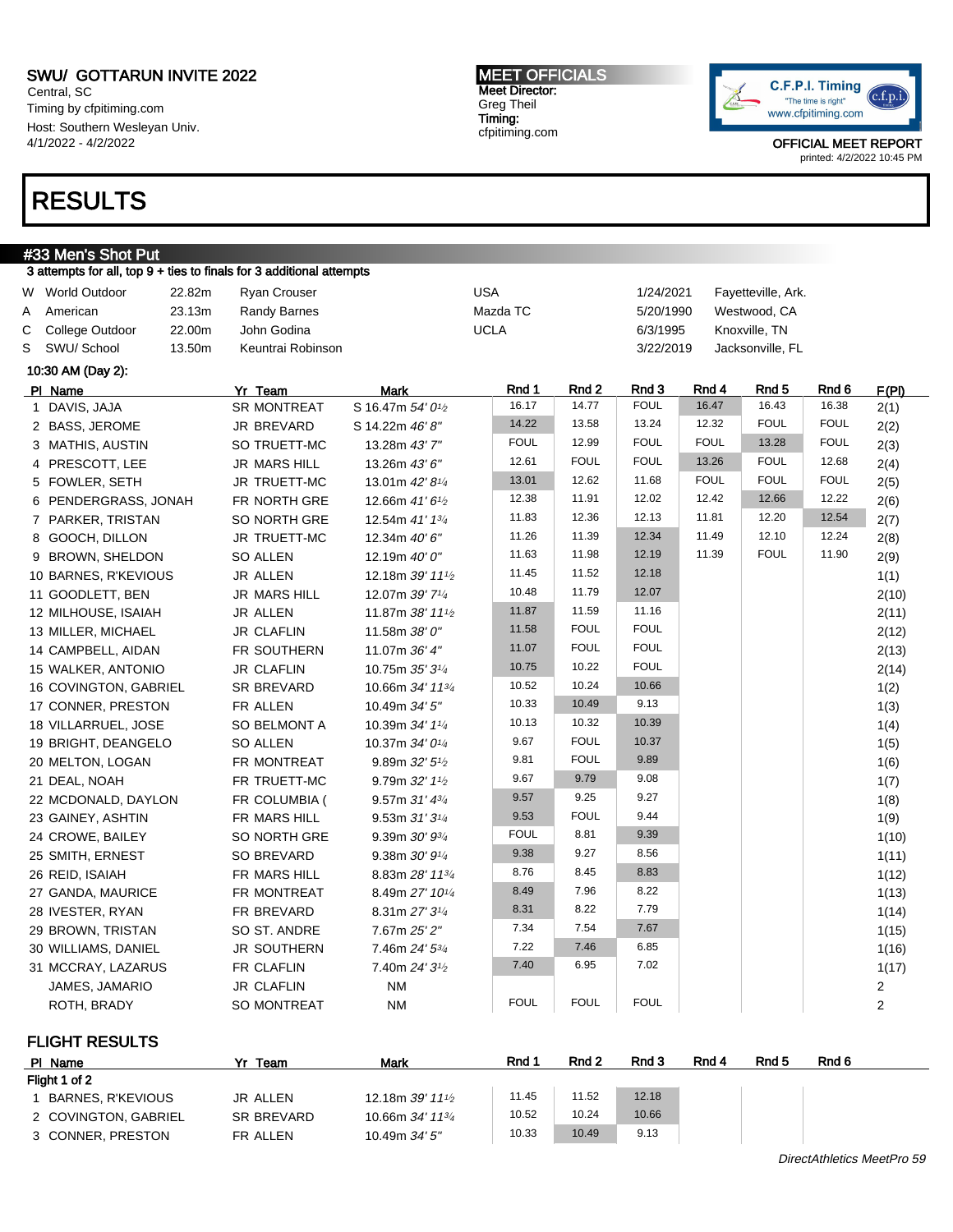Central, SC Timing by cfpitiming.com Host: Southern Wesleyan Univ. 4/1/2022 - 4/2/2022

## RESULTS

| #33 Men's Shot Put (cont'd) |  |
|-----------------------------|--|

|    | $\pi$ וסווט ווער כווסוונט א $\mu$ טווט $\tau$                        |                      |                                            |                |                |                |             |                 |             |
|----|----------------------------------------------------------------------|----------------------|--------------------------------------------|----------------|----------------|----------------|-------------|-----------------|-------------|
|    | PI Name                                                              | Yr Team              | Mark                                       | Rnd 1<br>10.13 | Rnd 2<br>10.32 | Rnd 3<br>10.39 | Rnd 4       | Rnd 5           | Rnd 6       |
|    | 4 VILLARRUEL, JOSE                                                   | <b>SO BELMONT A</b>  | 10.39m 34' 11/4                            | 9.67           | <b>FOUL</b>    | 10.37          |             |                 |             |
|    | 5 BRIGHT, DEANGELO                                                   | <b>SO ALLEN</b>      | 10.37m 34' 01/4                            | 9.81           | <b>FOUL</b>    | 9.89           |             |                 |             |
|    | 6 MELTON, LOGAN                                                      | FR MONTREAT          | 9.89m $32'5'$                              | 9.67           | 9.79           | 9.08           |             |                 |             |
|    | 7 DEAL, NOAH                                                         | FR TRUETT-MC         | 9.79m 32' 11/2                             |                | 9.25           | 9.27           |             |                 |             |
|    | 8 MCDONALD, DAYLON                                                   | FR COLUMBIA (        | 9.57m 31' 43/4                             | 9.57           | <b>FOUL</b>    | 9.44           |             |                 |             |
|    | 9 GAINEY, ASHTIN                                                     | FR MARS HILL         | 9.53m $31'3\frac{1}{4}$                    | 9.53           |                |                |             |                 |             |
|    | 10 CROWE, BAILEY                                                     | SO NORTH GRE         | 9.39m $30'$ $9\frac{3}{4}$                 | <b>FOUL</b>    | 8.81           | 9.39           |             |                 |             |
|    | 11 SMITH, ERNEST                                                     | SO BREVARD           | 9.38m 30' 91/4                             | 9.38           | 9.27           | 8.56           |             |                 |             |
|    | 12 REID, ISAIAH                                                      | FR MARS HILL         | 8.83m 28' 113/4                            | 8.76           | 8.45           | 8.83           |             |                 |             |
|    | 13 GANDA, MAURICE                                                    | FR MONTREAT          | 8.49m 27' 101/4                            | 8.49           | 7.96           | 8.22           |             |                 |             |
|    | 14 IVESTER, RYAN                                                     | FR BREVARD           | 8.31m 27' 31/4                             | 8.31           | 8.22           | 7.79           |             |                 |             |
|    | 15 BROWN, TRISTAN                                                    | SO ST. ANDRE         | 7.67m 25' 2"                               | 7.34           | 7.54           | 7.67           |             |                 |             |
|    | 16 WILLIAMS, DANIEL                                                  | JR SOUTHERN          | 7.46m 24' 53/4                             | 7.22           | 7.46           | 6.85           |             |                 |             |
|    | 17 MCCRAY, LAZARUS                                                   | FR CLAFLIN           | 7.40m 24' 3 <sup>1</sup> / <sub>2</sub>    | 7.40           | 6.95           | 7.02           |             |                 |             |
|    | Flight 2 of 2                                                        |                      |                                            |                |                |                |             |                 |             |
|    | 1 DAVIS, JAJA                                                        | <b>SR MONTREAT</b>   | S 16.47m 54' 0 <sup>1</sup> / <sub>2</sub> | 16.17          | 14.77          | <b>FOUL</b>    | 16.47       | 16.43           | 16.38       |
|    | 2 BASS, JEROME                                                       | JR BREVARD           | S 14.22m 46'8"                             | 14.22          | 13.58          | 13.24          | 12.32       | <b>FOUL</b>     | <b>FOUL</b> |
|    | 3 MATHIS, AUSTIN                                                     | SO TRUETT-MC         | 13.28m 43'7"                               | <b>FOUL</b>    | 12.99          | <b>FOUL</b>    | <b>FOUL</b> | 13.28           | <b>FOUL</b> |
|    | 4 PRESCOTT, LEE                                                      | <b>JR MARS HILL</b>  | 13.26m 43' 6"                              | 12.61          | <b>FOUL</b>    | <b>FOUL</b>    | 13.26       | <b>FOUL</b>     | 12.68       |
|    | 5 FOWLER, SETH                                                       | JR TRUETT-MC         | 13.01m 42' 81/4                            | 13.01          | 12.62          | 11.68          | <b>FOUL</b> | <b>FOUL</b>     | <b>FOUL</b> |
|    | 6 PENDERGRASS, JONAH                                                 | FR NORTH GRE         | 12.66m 41' 6 <sup>1</sup> / <sub>2</sub>   | 12.38          | 11.91          | 12.02          | 12.42       | 12.66           | 12.22       |
|    | 7 PARKER, TRISTAN                                                    | SO NORTH GRE         | 12.54m 41' 13/4                            | 11.83          | 12.36          | 12.13          | 11.81       | 12.20           | 12.54       |
|    | 8 GOOCH, DILLON                                                      | JR TRUETT-MC         | 12.34m 40' 6"                              | 11.26          | 11.39          | 12.34          | 11.49       | 12.10           | 12.24       |
|    | 9 BROWN, SHELDON                                                     | <b>SO ALLEN</b>      | 12.19m 40' 0"                              | 11.63          | 11.98          | 12.19          | 11.39       | <b>FOUL</b>     | 11.90       |
|    | 10 GOODLETT, BEN                                                     | <b>JR MARS HILL</b>  | 12.07m 39' 71/4                            | 10.48          | 11.79          | 12.07          |             |                 |             |
|    | 11 MILHOUSE, ISAIAH                                                  | <b>JR ALLEN</b>      | 11.87m 38' 111/2                           | 11.87          | 11.59          | 11.16          |             |                 |             |
|    | 12 MILLER, MICHAEL                                                   | <b>JR CLAFLIN</b>    | 11.58m 38' 0"                              | 11.58          | <b>FOUL</b>    | <b>FOUL</b>    |             |                 |             |
|    | 13 CAMPBELL, AIDAN                                                   | FR SOUTHERN          | 11.07m 36' 4"                              | 11.07          | <b>FOUL</b>    | <b>FOUL</b>    |             |                 |             |
|    | 14 WALKER, ANTONIO                                                   | <b>JR CLAFLIN</b>    | 10.75m 35' 31/4                            | 10.75          | 10.22          | <b>FOUL</b>    |             |                 |             |
|    | JAMES, JAMARIO                                                       | <b>JR CLAFLIN</b>    | <b>NM</b>                                  |                |                |                |             |                 |             |
|    | ROTH, BRADY                                                          | SO MONTREAT          | <b>NM</b>                                  | <b>FOUL</b>    | <b>FOUL</b>    | <b>FOUL</b>    |             |                 |             |
|    | #35 Men's Discus                                                     |                      |                                            |                |                |                |             |                 |             |
|    | 3 attempts for all, top 9 + ties to finals for 3 additional attempts |                      |                                            |                |                |                |             |                 |             |
|    | W World Outdoor<br>74.08m                                            | Jurgen Schult        |                                            | <b>GDR</b>     |                | 6/6/1986       |             | Neubrandenburg, |             |
| А  | American<br>72.34m                                                   | <b>Ben Plucknett</b> |                                            | SoCal Striders |                | 7/7/1981       |             | Stockholm, SWE  |             |
| C. | 68.16m<br>College Outdoor                                            | Julian Wruck         |                                            | U.C.L.A.       |                | 6/1/2013       |             | Claremont, CA   |             |
|    | S SWU/School<br>44.14m                                               | Kaiser Pickney       |                                            |                |                | 4/19/2014      |             | Columbia, SC    |             |
|    | 1:45 PM (Day 2):                                                     |                      |                                            |                |                |                |             |                 |             |
|    |                                                                      |                      |                                            | <b>Dec 44</b>  |                | <b>D-JA</b>    | $P = 11$    | <b>DAJ 5</b>    | $P - I$     |

| PI Name            | Yr Team            | Mark           | Rnd 1       | Rnd 2       | Rnd 3       | Rnd 4       | Rnd 5       | Rnd 6       | F(PI) |
|--------------------|--------------------|----------------|-------------|-------------|-------------|-------------|-------------|-------------|-------|
| 1 STRINGER, KYLE   | SR TRUETT-MC       | 42.99m 141'0"  | <b>FOUL</b> | 34.50       | 41.99       | 42.29       | 42.99       | <b>FOUL</b> | 3(1)  |
| 2 DAVIS, JAJA      | <b>SR MONTREAT</b> | 42.70m 140' 1" | 40.14       | 39.16       | <b>FOUL</b> | <b>FOUL</b> | <b>FOUL</b> | 42.70       | 3(2)  |
| 3 HUNTER, JASE     | FR NEWBERRY        | 41.98m 137' 9" | 41.43       | 41.98       | 41.39       | <b>FOUL</b> | 39.07       | 40.68       | 3(3)  |
| 4 THOMPSON, MANNY  | JR BELMONT A       | 41.61m 136' 6" | 40.96       | 41.43       | 41.61       | 37.72       | <b>FOUL</b> | 40.93       | 3(4)  |
| 5 MIDDLETON, MAX   | FR BELMONT A       | 41.59m 136' 5" | <b>FOUL</b> | <b>FOUL</b> | 38.60       | 40.46       | 41.59       | 39.60       | 3(5)  |
| 6 CROWELL, KEGAN   | <b>JR NEWBERRY</b> | 39.96m 131' 1" | 39.01       | <b>FOUL</b> | 36.69       | 34.73       | 39.96       | <b>FOUL</b> | 3(6)  |
| 7 MARLOWE, GREYSON | <b>SO ERSKINE</b>  | 39.08m 128'2"  | 39.07       | 36.02       | 34.87       | 39.08       | 38.21       | 33.50       | 3(7)  |

OFFICIAL MEET REPORT printed: 4/2/2022 10:45 PM

MEET OFFICIALS Meet Director: Greg Theil Timing: cfpitiming.com



DirectAthletics MeetPro 60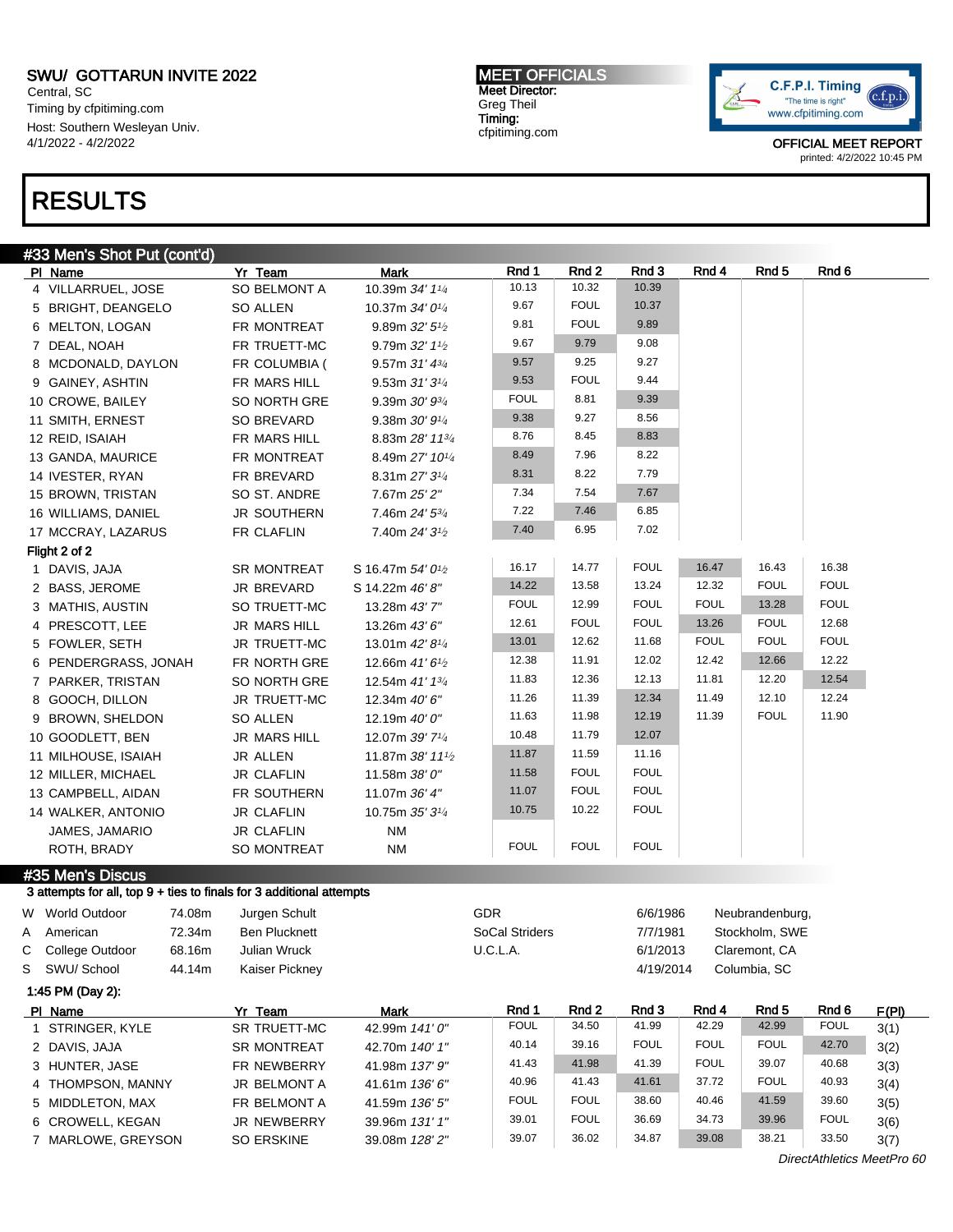Central, SC Timing by cfpitiming.com Host: Southern Wesleyan Univ. 4/1/2022 - 4/2/2022

### RESULTS

#### #35 Men's Discus (cont'd)

| 1:45 PM (Day 2):      |                     |                 |             |             |             |       |       |             |              |
|-----------------------|---------------------|-----------------|-------------|-------------|-------------|-------|-------|-------------|--------------|
| PI Name               | Yr Team             | Mark            | Rnd 1       | Rnd 2       | Rnd 3       | Rnd 4 | Rnd 5 | Rnd 6       | F(PI)        |
| 8 VILLARRUEL, JOSE    | SO BELMONT A        | 37.51m 123' 1"  | 34.46       | 36.45       | 36.82       | 33.33 | 36.99 | 37.51       | 3(8)         |
| 9 WALKER, GABRIEL     | FR ERSKINE          | 35.51m 116'6"   | <b>FOUL</b> | 33.95       | 35.51       | 34.49 | 34.94 | <b>FOUL</b> | 2(1)         |
| 10 PRESCOTT, LEE      | <b>JR MARS HILL</b> | 34.65m 113'8"   | 34.02       | 33.49       | 34.65       |       |       |             | 3(9)         |
| 11 GORDY, LUKE        | SO SOUTHERN         | 34.19m 112' 2"  | 34.19       | <b>FOUL</b> | <b>FOUL</b> |       |       |             | 3(10)        |
| 12 ROBERTSON, JERRY   | FR ERSKINE          | 34.04m 111'8"   | 32.67       | 34.04       | <b>FOUL</b> |       |       |             | 3(11)        |
| 13 COLES, RAQUAN      | <b>SO MARS HILL</b> | 33.74m 110'8"   | 32.70       | 33.74       | <b>FOUL</b> |       |       |             | 1(1)         |
| 14 MILHOUSE, ISAIAH   | JR ALLEN            | 33.73m 110'8"   | 33.06       | <b>FOUL</b> | 33.73       |       |       |             | 3(12)        |
| 15 DEAL, NOAH         | FR TRUETT-MC        | 32.92m 108' 0"  | 32.27       | 29.57       | 32.92       |       |       |             | 2(2)         |
| 16 PARKER, TRISTAN    | SO NORTH GRE        | 32.57m 106' 10" | 28.32       | 31.32       | 32.57       |       |       |             | 2(3)         |
| 17 BARNES, R'KEVIOUS  | <b>JR ALLEN</b>     | 32.52m 106'8"   | 32.52       | 30.90       | <b>FOUL</b> |       |       |             | 2(4)         |
| 18 WALKER, ANTONIO    | <b>JR CLAFLIN</b>   | 32.27m 105' 10" | 32.27       | 30.90       | 32.26       |       |       |             | 2(5)         |
| 19 PARKS, KADEN       | FR TRUETT-MC        | 32.24m 105' 9"  | 32.24       | <b>FOUL</b> | <b>FOUL</b> |       |       |             | 2(6)         |
| 20 PENDERGRASS, JONAH | FR NORTH GRE        | 32.16m 105' 6"  | 32.16       | 28.96       | 31.72       |       |       |             | 1(2)         |
| 21 CARRUTH, DAWSON    | FR ERSKINE          | 31.85m 104' 6"  | 31.85       | <b>FOUL</b> | 30.85       |       |       |             | 2(7)         |
| 22 FLORES, WALKER     | FR NEWBERRY         | 31.83m 104' 5"  | 31.83       | <b>FOUL</b> | 30.90       |       |       |             | 1(3)         |
| 23 RICE, GAVIN        | FR COLUMBIA (       | 31.55m 103' 6"  | 27.07       | 29.25       | 31.55       |       |       |             | 2(8)         |
| 24 MCDONALD, DAYLON   | FR COLUMBIA (       | 31.28m 102' 7"  | 30.04       | <b>FOUL</b> | 31.28       |       |       |             | 2(9)         |
| 25 BRIGHT, DEANGELO   | <b>SO ALLEN</b>     | 31.05m 101' 10" | 31.05       | 29.70       | <b>FOUL</b> |       |       |             | 2(10)        |
| 26 BASS, JEROME       | JR BREVARD          | 30.45m 99' 11"  | 22.28       | 27.11       | 30.45       |       |       |             | 1(4)         |
| 27 VARGAS, JOEL       | FR TRUETT-MC        | 30.21m 99' 1"   | 29.52       | 30.21       | 29.78       |       |       |             | 1(5)         |
| 28 UNDERWOOD, WILL    | SR PIEDMONT         | 29.75m 97' 7"   | <b>FOUL</b> | <b>FOUL</b> | 29.75       |       |       |             | 1(6)         |
| 29 COVINGTON, GABRIEL | <b>SR BREVARD</b>   | 29.30m 96' 1"   | 27.18       | 29.06       | 29.30       |       |       |             | 2(11)        |
| 30 GREEN, DAVID       | JR BOB JONES        | 29.06m 95' 4"   | 29.06       | <b>FOUL</b> | 26.94       |       |       |             | 3(13)        |
| 31 ROTH, COOPER       | <b>SO MONTREAT</b>  | 27.26m 89' 5"   | 26.91       | 27.26       | <b>FOUL</b> |       |       |             | 1(7)         |
| 32 MILLER, MICHAEL    | <b>JR CLAFLIN</b>   | 27.03m 88' 8"   | <b>FOUL</b> | 27.03       | <b>FOUL</b> |       |       |             | 2(12)        |
| 33 CROWE, BAILEY      | SO NORTH GRE        | 26.48m 86' 10"  | <b>FOUL</b> | 26.48       | 26.40       |       |       |             | 1(8)         |
| 34 LOPEZ, CRISTOBAL   | FR CONVERSE         | 24.31m 79' 9"   | 22.46       | 24.31       | <b>FOUL</b> |       |       |             | 1(9)         |
| 35 STEURER, GABRIEL   | FR BOB JONES        | 22.49m 73' 9"   | <b>FOUL</b> | 22.49       | <b>FOUL</b> |       |       |             | 1(10)        |
| 36 IVESTER, RYAN      | FR BREVARD          | 21.98m 72' 1"   | 20.27       | 21.98       | <b>FOUL</b> |       |       |             | 1(11)        |
| 37 BROWN, TRISTAN     | SO ST. ANDRE        | 21.75m 71' 4"   | 13.54       | 21.75       | 21.58       |       |       |             | 1(12)        |
| 38 GANDA, MAURICE     | FR MONTREAT         | 19.75m 64' 9"   | <b>FOUL</b> | 19.75       | <b>FOUL</b> |       |       |             | 1(13)        |
| 39 WILLIAMS, DANIEL   | <b>JR SOUTHERN</b>  | 19.71m 64' 8"   | <b>FOUL</b> | 18.88       | 19.71       |       |       |             | 1(14)        |
| WILLIAMS, JON         | SO NEWBERRY         | <b>NM</b>       |             |             |             |       |       |             | 2            |
| JAMES, JAMARIO        | <b>JR CLAFLIN</b>   | <b>NM</b>       |             |             |             |       |       |             | 2            |
| REID, ISAIAH          | FR MARS HILL        | <b>NM</b>       |             |             |             |       |       |             | $\mathbf{1}$ |
| ROTH, BRADY           | SO MONTREAT         | <b>NM</b>       | <b>FOUL</b> | <b>FOUL</b> | <b>FOUL</b> |       |       |             | 3            |

#### FLIGHT RESULTS

| PI Name              | Yr Team            | <b>Mark</b>    | Rnd 1 | Rnd 2       | Rnd 3       | Rnd 4 | Rnd 5 | Rnd 6 |
|----------------------|--------------------|----------------|-------|-------------|-------------|-------|-------|-------|
| Flight 1 of 3        |                    |                |       |             |             |       |       |       |
| 1 COLES, RAQUAN      | SO MARS HILL       | 33.74m 110'8"  | 32.70 | 33.74       | <b>FOUL</b> |       |       |       |
| 2 PENDERGRASS, JONAH | FR NORTH GRE       | 32.16m 105' 6" | 32.16 | 28.96       | 31.72       |       |       |       |
| 3 FLORES, WALKER     | <b>FR NEWBERRY</b> | 31.83m 104' 5" | 31.83 | <b>FOUL</b> | 30.90       |       |       |       |
| 4 BASS, JEROME       | JR BREVARD         | 30.45m 99' 11" | 22.28 | 27.11       | 30.45       |       |       |       |
| 5 VARGAS, JOEL       | FR TRUETT-MC       | 30.21m 99' 1"  | 29.52 | 30.21       | 29.78       |       |       |       |

MEET OFFICIALS Meet Director: Greg Theil Timing: cfpitiming.com

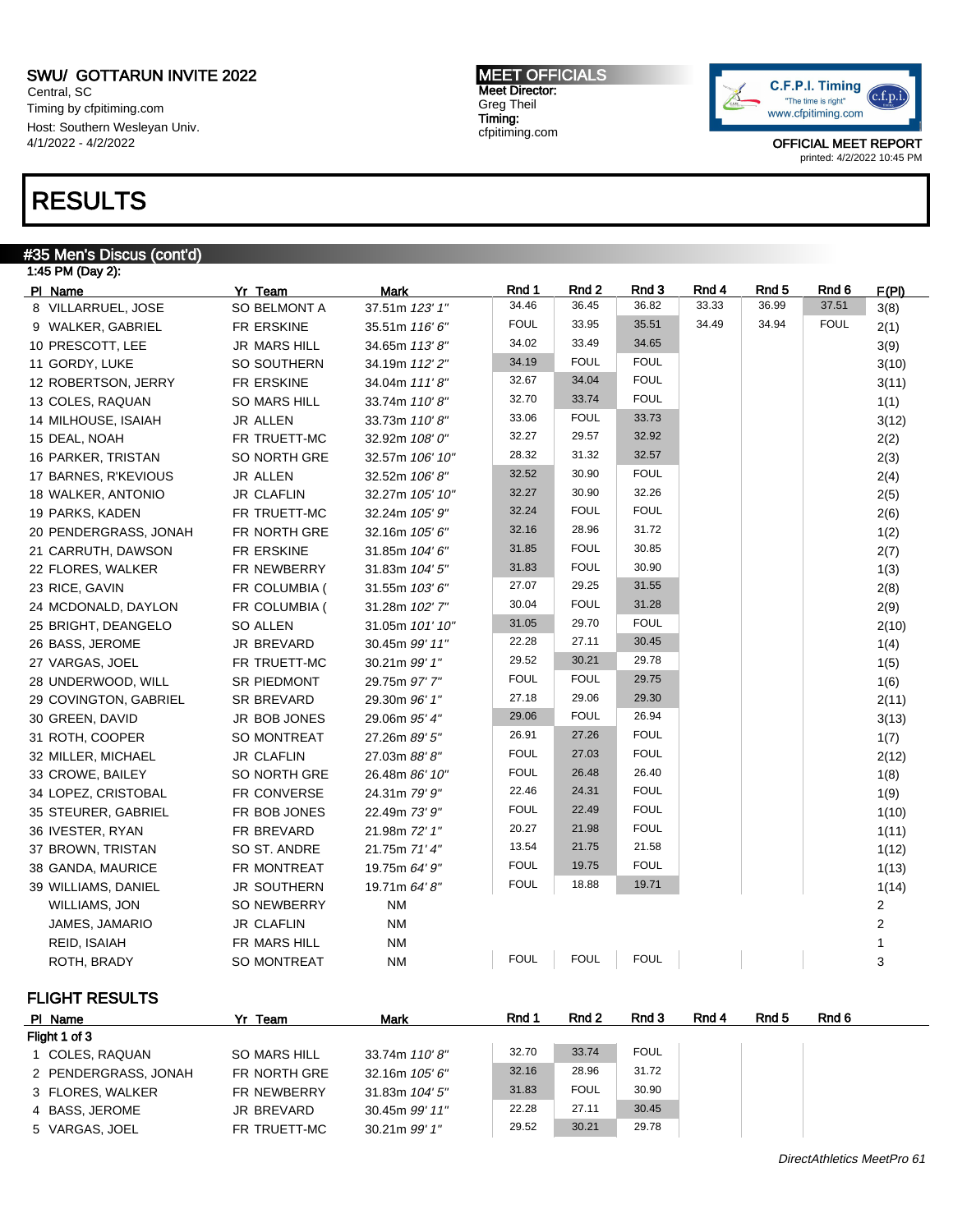Central, SC Timing by cfpitiming.com Host: Southern Wesleyan Univ. 4/1/2022 - 4/2/2022

## RESULTS

MEET OFFICIALS Meet Director: Greg Theil Timing: cfpitiming.com



| #35 Men's Discus (cont'd) |                 |                           |                 |             |             |             |             |             |             |
|---------------------------|-----------------|---------------------------|-----------------|-------------|-------------|-------------|-------------|-------------|-------------|
| PI Name                   | Yr Team         | <b>Mark</b>               |                 | Rnd 1       | Rnd 2       | Rnd 3       | Rnd 4       | Rnd 5       | Rnd 6       |
| 6 UNDERWOOD, WILL         |                 | <b>SR PIEDMONT</b>        | 29.75m 97' 7"   | <b>FOUL</b> | <b>FOUL</b> | 29.75       |             |             |             |
| 7 ROTH, COOPER            |                 | SO MONTREAT               | 27.26m 89' 5"   | 26.91       | 27.26       | <b>FOUL</b> |             |             |             |
| 8 CROWE, BAILEY           |                 | SO NORTH GRE              | 26.48m 86' 10"  | <b>FOUL</b> | 26.48       | 26.40       |             |             |             |
| 9 LOPEZ, CRISTOBAL        |                 | FR CONVERSE               | 24.31m 79' 9"   | 22.46       | 24.31       | <b>FOUL</b> |             |             |             |
| 10 STEURER, GABRIEL       |                 | FR BOB JONES              | 22.49m 73' 9"   | <b>FOUL</b> | 22.49       | <b>FOUL</b> |             |             |             |
| 11 IVESTER, RYAN          |                 | FR BREVARD                | 21.98m 72' 1"   | 20.27       | 21.98       | <b>FOUL</b> |             |             |             |
| 12 BROWN, TRISTAN         |                 | SO ST. ANDRE              | 21.75m 71' 4"   | 13.54       | 21.75       | 21.58       |             |             |             |
| 13 GANDA, MAURICE         |                 | FR MONTREAT               | 19.75m 64' 9"   | <b>FOUL</b> | 19.75       | <b>FOUL</b> |             |             |             |
| 14 WILLIAMS, DANIEL       |                 | JR SOUTHERN               | 19.71m 64' 8"   | <b>FOUL</b> | 18.88       | 19.71       |             |             |             |
| REID, ISAIAH              |                 | FR MARS HILL<br><b>NM</b> |                 |             |             |             |             |             |             |
| Flight 2 of 3             |                 |                           |                 |             |             |             |             |             |             |
| 1 WALKER, GABRIEL         |                 | FR ERSKINE                | 35.51m 116' 6"  | <b>FOUL</b> | 33.95       | 35.51       | 34.49       | 34.94       | <b>FOUL</b> |
| 2 DEAL, NOAH              |                 | FR TRUETT-MC              | 32.92m 108' 0"  | 32.27       | 29.57       | 32.92       |             |             |             |
| 3 PARKER, TRISTAN         |                 | SO NORTH GRE              | 32.57m 106' 10" | 28.32       | 31.32       | 32.57       |             |             |             |
| 4 BARNES, R'KEVIOUS       | JR ALLEN        |                           | 32.52m 106'8"   | 32.52       | 30.90       | <b>FOUL</b> |             |             |             |
| 5 WALKER, ANTONIO         |                 | <b>JR CLAFLIN</b>         | 32.27m 105' 10" | 32.27       | 30.90       | 32.26       |             |             |             |
| 6 PARKS, KADEN            |                 | FR TRUETT-MC              | 32.24m 105' 9"  | 32.24       | <b>FOUL</b> | <b>FOUL</b> |             |             |             |
| 7 CARRUTH, DAWSON         |                 | FR ERSKINE                | 31.85m 104' 6"  | 31.85       | <b>FOUL</b> | 30.85       |             |             |             |
| 8 RICE, GAVIN             |                 | FR COLUMBIA (             | 31.55m 103'6"   | 27.07       | 29.25       | 31.55       |             |             |             |
| 9 MCDONALD, DAYLON        |                 | FR COLUMBIA (             | 31.28m 102' 7"  | 30.04       | <b>FOUL</b> | 31.28       |             |             |             |
| 10 BRIGHT, DEANGELO       | <b>SO ALLEN</b> |                           | 31.05m 101' 10" | 31.05       | 29.70       | <b>FOUL</b> |             |             |             |
| 11 COVINGTON, GABRIEL     |                 | <b>SR BREVARD</b>         | 29.30m 96' 1"   | 27.18       | 29.06       | 29.30       |             |             |             |
| 12 MILLER, MICHAEL        |                 | <b>JR CLAFLIN</b>         | 27.03m 88'8"    | <b>FOUL</b> | 27.03       | <b>FOUL</b> |             |             |             |
| WILLIAMS, JON             |                 | <b>SO NEWBERRY</b>        | ΝM              |             |             |             |             |             |             |
| JAMES, JAMARIO            |                 | <b>JR CLAFLIN</b>         | <b>NM</b>       |             |             |             |             |             |             |
| Flight 3 of 3             |                 |                           |                 |             |             |             |             |             |             |
| 1 STRINGER, KYLE          |                 | <b>SR TRUETT-MC</b>       | 42.99m 141'0"   | <b>FOUL</b> | 34.50       | 41.99       | 42.29       | 42.99       | <b>FOUL</b> |
| 2 DAVIS, JAJA             |                 | <b>SR MONTREAT</b>        | 42.70m 140' 1"  | 40.14       | 39.16       | <b>FOUL</b> | <b>FOUL</b> | <b>FOUL</b> | 42.70       |
| 3 HUNTER, JASE            |                 | FR NEWBERRY               | 41.98m 137' 9"  | 41.43       | 41.98       | 41.39       | <b>FOUL</b> | 39.07       | 40.68       |
| 4 THOMPSON, MANNY         |                 | JR BELMONT A              | 41.61m 136' 6"  | 40.96       | 41.43       | 41.61       | 37.72       | <b>FOUL</b> | 40.93       |
| 5 MIDDLETON, MAX          |                 | FR BELMONT A              | 41.59m 136' 5"  | <b>FOUL</b> | <b>FOUL</b> | 38.60       | 40.46       | 41.59       | 39.60       |
| 6 CROWELL, KEGAN          |                 | JR NEWBERRY               | 39.96m 131' 1"  | 39.01       | <b>FOUL</b> | 36.69       | 34.73       | 39.96       | <b>FOUL</b> |
| 7 MARLOWE, GREYSON        |                 | <b>SO ERSKINE</b>         | 39.08m 128' 2"  | 39.07       | 36.02       | 34.87       | 39.08       | 38.21       | 33.50       |
| 8 VILLARRUEL, JOSE        |                 | SO BELMONT A              | 37.51m 123' 1"  | 34.46       | 36.45       | 36.82       | 33.33       | 36.99       | 37.51       |
| 9 PRESCOTT, LEE           |                 | <b>JR MARS HILL</b>       | 34.65m 113'8"   | 34.02       | 33.49       | 34.65       |             |             |             |
| 10 GORDY, LUKE            |                 | SO SOUTHERN               | 34.19m 112'2"   | 34.19       | <b>FOUL</b> | <b>FOUL</b> |             |             |             |
| 11 ROBERTSON, JERRY       |                 | FR ERSKINE                | 34.04m 111'8"   | 32.67       | 34.04       | <b>FOUL</b> |             |             |             |
| 12 MILHOUSE, ISAIAH       | JR ALLEN        |                           | 33.73m 110'8"   | 33.06       | <b>FOUL</b> | 33.73       |             |             |             |
| 13 GREEN, DAVID           |                 | JR BOB JONES              | 29.06m 95' 4"   | 29.06       | <b>FOUL</b> | 26.94       |             |             |             |
| ROTH, BRADY               |                 | <b>SO MONTREAT</b>        | <b>NM</b>       | <b>FOUL</b> | <b>FOUL</b> | <b>FOUL</b> |             |             |             |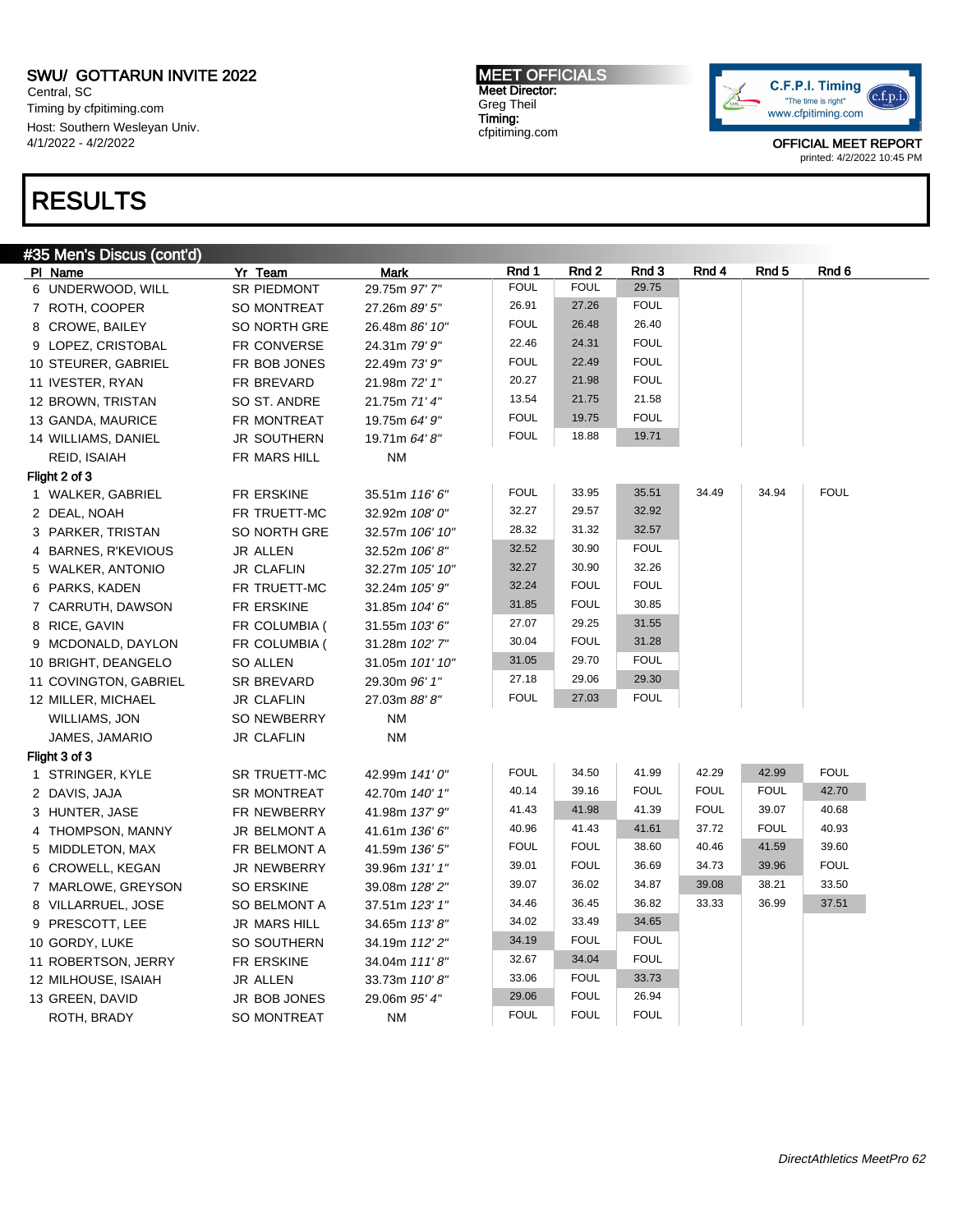Central, SC Timing by cfpitiming.com Host: Southern Wesleyan Univ. 4/1/2022 - 4/2/2022

### RESULTS

#### #37 Men's Hammer

3 attempts for all, top 9 + ties to finals for 3 additional attempts W World Outdoor 86.74m Yuriy Sedykh RUS 8/30/1986 Stuttgart, GER A American and 82.52m Lance Deal **NYAC** NYAC 9/7/1996 Indianapolis, IN C College Outdoor 81.94m Balazs Kiss So. California 5/19/1995 Tucson, AZ S SWU/ School 48.66m Keuntrai Robinson 3/22/2019 Jacksonville, FL 4:00 PM (Day 1): Pl Name **Yr Team Mark Rnd 1 Rnd 2 Rnd 3 Rnd 4 Rnd 5** Rnd 6 F(PI) 1 HUNTER, JASE FR NEWBERRY S 53.74m 176' 4" 48.96 51.21 FOUL 51.67 53.74 53.31 2(1) 2 CROWELL, KEGAN JR NEWBERRY 46.46m 152' 5" FOUL 43.77 45.39 FOUL FOUL 46.46 2(2) 3 WILLIAMS, JON SO NEWBERRY 46.27m 151' 10" 46.27 43.84 FOUL 46.22 FOUL 45.55 2(3) 4 CAMPBELL, AIDAN FR SOUTHERN 45.97m 150' 10" 45.18 45.97 42.66 42.40 FOUL FOUL 2(4) 5 WALKER, GABRIEL FR ERSKINE 41.25m 135' 4" 40.53 40.30 41.25 FOUL FOUL 37.72 2(5) 6 FERNANDEZ, CALVIN SO SOUTHERN 38.50m 126' 4" FOUL FOUL 37.80 FOUL 36.62 38.50 2(6) 7 MARLOWE, GREYSON SO ERSKINE 38.49m 126' 3" 38.49 FOUL 35.68 FOUL 36.58 36.41 2(7) 8 MATHIS, AUSTIN SO TRUETT-MC 37.38m 122' 8" 36.80 37.04 FOUL FOUL 36.35 37.38 1(1) 9 THOMPSON, MANNY JR BELMONT A 37.22m 122' 1" 35.93 36.93 37.22 36.32 FOUL FOUL 2(8) 10 FLORES, WALKER FR NEWBERRY 35.60m 116' 9" 33.42 FOUL 35.60 1(2) 11 PRICE, SEAN FR NEWBERRY 34.85m 114' 4" 32.50 FOUL 34.85 2(9) 12 ROBERTSON, JERRY FR ERSKINE 33.33m 109' 4"  $31.52$   $31.01$   $33.33$   $1(3)$ 13 GOOCH, DILLON JR TRUETT-MC 32.64m 107' 1" 30.25 FOUL 32.64 1(4) 14 RICE, GAVIN FR COLUMBIA (32.17m 105' 6" 30.93 32.17 2(10) 15 UNDERWOOD, WILL SR PIEDMONT 31.80m 104' 4" 31.64 31.80 30.69 1(5) 16 FOWLER, SETH JR TRUETT-MC 28.45m 93' 4" 28.45 FOUL FOUL 1(6) 17 PARKS, KADEN FR TRUETT-MC 27.74m 91' 0" 27.74 FOUL FOUL 2(11) 18 VARGAS, JOEL FR TRUETT-MC 24.76m 81' 3" 21.72 22.46 24.76 1(7) BROWN, SHELDON SO ALLEN NM NM 1 ANDERSON, DAVID FR PIEDMONT NM NATURAL RESERVE TO A 1

#### FLIGHT RESULTS

| PI Name             | Yr Team            | Mark             | Rnd 1       | Rnd 2       | Rnd 3       | Rnd 4       | Rnd 5       | Rnd 6       |
|---------------------|--------------------|------------------|-------------|-------------|-------------|-------------|-------------|-------------|
| Flight 1 of 2       |                    |                  |             |             |             |             |             |             |
| 1 MATHIS, AUSTIN    | SO TRUETT-MC       | 37.38m 122' 8"   | 36.80       | 37.04       | <b>FOUL</b> | <b>FOUL</b> | 36.35       | 37.38       |
| 2 FLORES, WALKER    | <b>FR NEWBERRY</b> | 35.60m 116' 9"   | 33.42       | <b>FOUL</b> | 35.60       |             |             |             |
| 3 ROBERTSON, JERRY  | FR ERSKINE         | 33.33m 109' 4"   | 31.52       | 31.01       | 33.33       |             |             |             |
| 4 GOOCH, DILLON     | JR TRUETT-MC       | 32.64m 107' 1"   | 30.25       | <b>FOUL</b> | 32.64       |             |             |             |
| 5 UNDERWOOD, WILL   | <b>SR PIEDMONT</b> | 31.80m 104' 4"   | 31.64       | 31.80       | 30.69       |             |             |             |
| 6 FOWLER, SETH      | JR TRUETT-MC       | 28.45m 93' 4"    | 28.45       | <b>FOUL</b> | <b>FOUL</b> |             |             |             |
| 7 VARGAS, JOEL      | FR TRUETT-MC       | 24.76m 81'3"     | 21.72       | 22.46       | 24.76       |             |             |             |
| BROWN, SHELDON      | SO ALLEN           | NM               |             |             |             |             |             |             |
| ANDERSON, DAVID     | FR PIEDMONT        | NM               |             |             |             |             |             |             |
| Flight 2 of 2       |                    |                  |             |             |             |             |             |             |
| 1 HUNTER, JASE      | <b>FR NEWBERRY</b> | S 53.74m 176' 4" | 48.96       | 51.21       | <b>FOUL</b> | 51.67       | 53.74       | 53.31       |
| 2 CROWELL, KEGAN    | <b>JR NEWBERRY</b> | 46.46m 152' 5"   | <b>FOUL</b> | 43.77       | 45.39       | <b>FOUL</b> | <b>FOUL</b> | 46.46       |
| 3 WILLIAMS, JON     | <b>SO NEWBERRY</b> | 46.27m 151' 10"  | 46.27       | 43.84       | <b>FOUL</b> | 46.22       | <b>FOUL</b> | 45.55       |
| 4 CAMPBELL, AIDAN   | <b>FR SOUTHERN</b> | 45.97m 150' 10"  | 45.18       | 45.97       | 42.66       | 42.40       | <b>FOUL</b> | <b>FOUL</b> |
| 5 WALKER, GABRIEL   | FR ERSKINE         | 41.25m 135' 4"   | 40.53       | 40.30       | 41.25       | <b>FOUL</b> | <b>FOUL</b> | 37.72       |
| 6 FERNANDEZ, CALVIN | SO SOUTHERN        | 38.50m 126' 4"   | <b>FOUL</b> | <b>FOUL</b> | 37.80       | <b>FOUL</b> | 36.62       | 38.50       |

MEET OFFICIALS Meet Director: Greg Theil Timing: cfpitiming.com



OFFICIAL MEET REPORT printed: 4/2/2022 10:45 PM

DirectAthletics MeetPro 63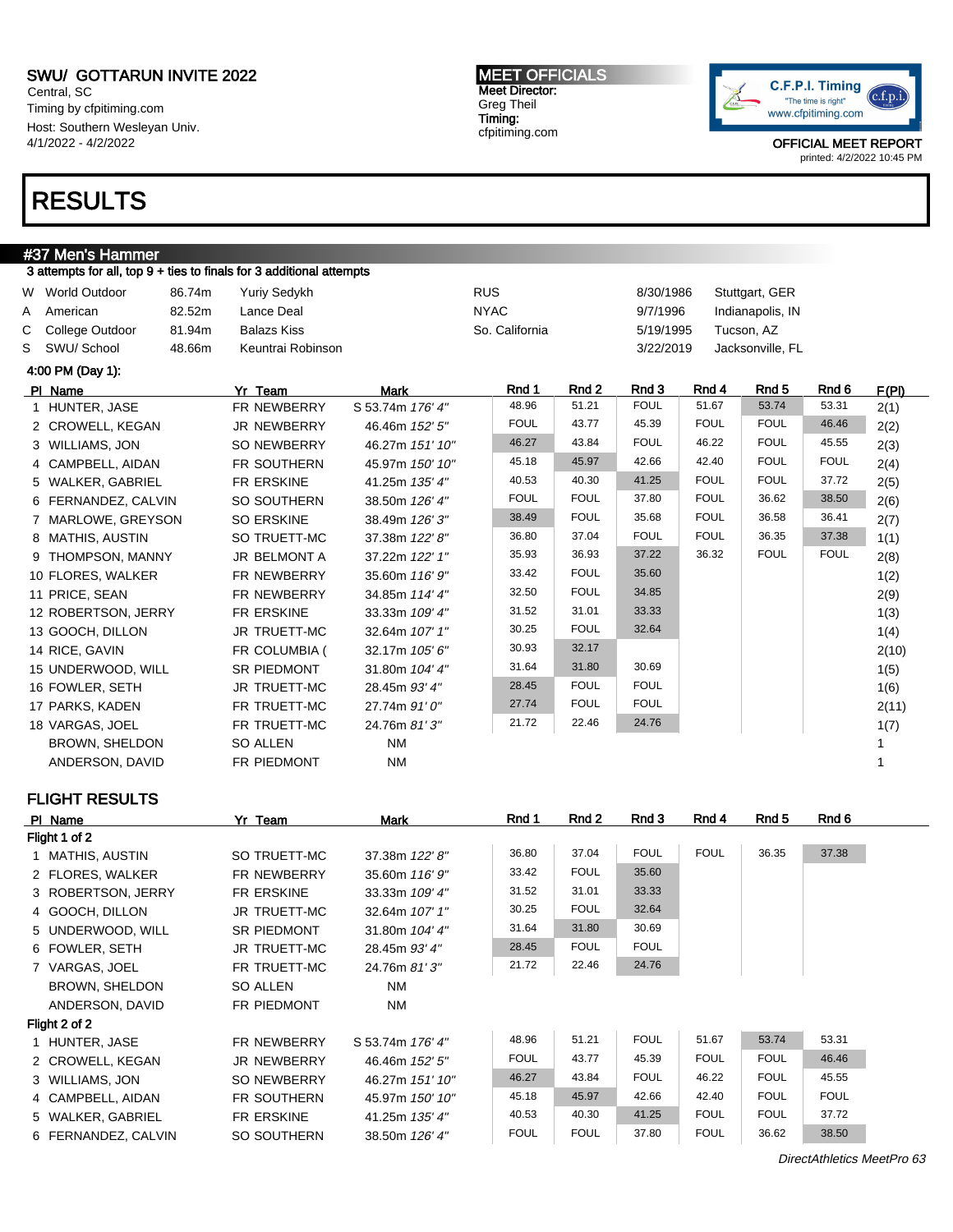Central, SC Timing by cfpitiming.com Host: Southern Wesleyan Univ. 4/1/2022 - 4/2/2022

## RESULTS

MEET OFFICIALS Meet Director: Greg Theil Timing: cfpitiming.com



OFFICIAL MEET REPORT printed: 4/2/2022 10:45 PM

| Rnd 1<br>Rnd 2<br>Rnd 4<br>Rnd 6<br>Yr Team<br>PI Name<br><b>Mark</b><br><b>FOUL</b><br>36.58<br>36.41<br>38.49<br>35.68<br><b>FOUL</b><br>7 MARLOWE, GREYSON<br><b>SO ERSKINE</b><br>38.49m 126' 3"<br>37.22<br><b>FOUL</b><br><b>FOUL</b><br>35.93<br>36.93<br>36.32<br>8 THOMPSON, MANNY<br>JR BELMONT A<br>37.22m 122' 1"<br><b>FOUL</b><br>32.50<br>34.85<br>FR NEWBERRY<br>9 PRICE, SEAN<br>34.85m 114' 4"<br>30.93<br>32.17<br>10 RICE, GAVIN<br>FR COLUMBIA (<br>32.17m 105' 6"<br><b>FOUL</b><br>27.74<br><b>FOUL</b><br>11 PARKS, KADEN<br>FR TRUETT-MC<br>27.74m 91' 0"<br>#39 Men's Javelin<br>3 attempts for all, top 9 + ties to finals for 3 additional attempts<br><b>CZE</b><br>W World Outdoor<br>98.48m<br>Jan Zelezny<br>5/25/1996<br>Jena, GER<br>91.29m<br>adidas<br>American<br><b>Breaux Greer</b><br>6/21/2007<br>Indianapolis, IN<br>A<br>89.10m<br>Patrik Boden<br>С<br>College Outdoor<br>Texas<br>3/24/1990<br>Austin, TX<br>Central, SC<br>S<br>SWU/ School<br>60.65m<br>Robbie Bryant<br>4/29/2017<br>12:30 PM (Day 1):<br>Rnd 1<br>Rnd 3<br>Rnd 2<br>Rnd 4<br>Rnd <sub>5</sub><br>Rnd 6<br>F(PI)<br>PI Name<br>Yr Team<br><b>Mark</b><br>45.84<br>46.42<br>40.70<br>53.85<br>50.77<br>53.37<br>3(1)<br>FR BELMONT A<br>1 THIERFELDER, LUKE<br>53.85m 176'8"<br>48.70<br>48.20<br>47.54<br>49.67<br><b>FOUL</b><br><b>FOUL</b><br>3(2)<br>2 FERNANDEZ, CALVIN<br>SO SOUTHERN<br>49.67m 162' 11"<br>48.23<br>47.02<br>47.25<br>43.95<br>42.08<br>48.92<br>3(3)<br>3 GORDY, LUKE<br>SO SOUTHERN<br>48.92m 160' 6"<br>47.86<br>45.50<br>48.70<br>47.61<br>48.45<br>38.42<br>4 PRICE, SEAN<br>3(4)<br>FR NEWBERRY<br>48.70m 159' 9"<br><b>FOUL</b><br>44.55<br>44.48<br>45.17<br><b>FOUL</b><br>41.72<br>3(5)<br>5 HALL, JAKE<br>SR TRUETT-MC<br>45.17m 148' 2"<br>44.80<br>42.42<br>37.22<br><b>FOUL</b><br>41.24<br>31.05<br>2(1)<br>6 WELLS, CALEB<br>SO MONTREAT<br>44.80m 147' 0"<br>34.54<br>43.62<br>34.72<br><b>FOUL</b><br>39.77<br>38.00<br>2(2)<br>7 RHOADES, SEBASTIAN<br>FR NORTH GRE<br>43.62m 143' 1"<br>42.67<br>41.43<br>40.53<br>40.91<br>40.52<br>39.80<br>3(6)<br>8 CARRUTH, DAWSON<br>FR ERSKINE<br>42.67m 140' 0"<br>41.85<br>41.36<br>38.93<br>39.28<br>33.85<br>37.38<br>1(1)<br>9 BAILES, BRANDON<br>FR MARS HILL<br>41.85m 137' 4"<br><b>FOUL</b><br>41.35<br>37.77<br>10 MEISER, RAYSHAWN<br>JR ALLEN<br>41.35m 135'8"<br>2(3)<br>41.27<br>36.57<br>36.39<br>11 MCCLELLAN, EDWARD<br>SO MONTREAT<br>41.27m 135' 5"<br>2(4)<br><b>FOUL</b><br>40.12<br>39.70<br>12 SHELTON, JUSTUS<br>FR MARS HILL<br>40.12m 131'7"<br>1(2)<br>39.26<br>37.80<br>36.67<br>2(5)<br>13 GREGORY, BRANDON<br>JR PIEDMONT<br>39.26m 128' 10"<br>33.50<br>37.57<br>39.21<br>2(6)<br>14 MATHESON, MICAH<br><b>SR MONTREAT</b><br>39.21m 128'8"<br><b>FOUL</b><br>35.52<br>38.88<br>2(7)<br>15 STRINGER, KYLE<br>SR TRUETT-MC<br>38.88m 127' 7"<br>38.28<br>36.93<br>36.79<br>2(8)<br>16 HAY, KELLY<br>FR BELMONT A<br>38.28m 125' 7"<br>38.22<br>31.65<br>31.70<br>2(9)<br>17 LOPEZ, CRISTOBAL<br>FR CONVERSE<br>38.22m 125' 5"<br><b>FOUL</b><br>37.77<br>36.67<br>3(7)<br>18 SIMPSON, JOEL<br><b>JR MONTREAT</b><br>37.77m 123' 11"<br>36.75<br>35.71<br>34.00<br>19 COX, TUCKER<br>FR PIEDMONT<br>36.75m 120' 7"<br>1(3)<br>26.08<br>26.25<br>35.77<br>20 NICOL, DAVIS<br>SO MONTREAT<br>35.77m 117' 4"<br>1(4)<br><b>FOUL</b><br>30.40<br>34.70<br>21 HOLIDAY, JAYLIN<br><b>SR EMMANUEL</b><br>34.70m 113' 10"<br>3(8)<br>33.68<br>33.50<br><b>FOUL</b><br>2(10)<br>22 HALBROOK, JEREMY<br>SR PIEDMONT<br>33.68m 110'6"<br><b>FOUL</b><br>33.62<br>32.57<br>23 GREEN, DAVID<br>3(9)<br>JR BOB JONES<br>33.62m 110' 4"<br>33.51<br>32.50<br>32.46<br>1(5)<br>24 SHELTON, PEYTON<br>SR SOUTHERN<br>33.51m 109' 11"<br>29.05<br>31.95<br>31.47<br>25 MELTON, LOGAN<br>FR MONTREAT<br>3(10)<br>31.95m 104' 10"<br>29.94<br>30.28<br>29.66<br>26 ANDERSON, DAVID<br>FR PIEDMONT<br>30.28m 99' 4"<br>1(6)<br><b>FOUL</b><br>29.56<br>29.14<br>2(11)<br>27 CONNER, PRESTON<br>FR ALLEN<br>29.56m 97' 0"<br><b>FOUL</b><br>27.14<br>28.90<br>28 ENGLAND, CHRISTIAN<br>JR FRANCIS MA<br>3(11)<br>28.90m 94' 10" | #37 Men's Hammer (cont'd) |             |               |       |       |       |                  |      |
|------------------------------------------------------------------------------------------------------------------------------------------------------------------------------------------------------------------------------------------------------------------------------------------------------------------------------------------------------------------------------------------------------------------------------------------------------------------------------------------------------------------------------------------------------------------------------------------------------------------------------------------------------------------------------------------------------------------------------------------------------------------------------------------------------------------------------------------------------------------------------------------------------------------------------------------------------------------------------------------------------------------------------------------------------------------------------------------------------------------------------------------------------------------------------------------------------------------------------------------------------------------------------------------------------------------------------------------------------------------------------------------------------------------------------------------------------------------------------------------------------------------------------------------------------------------------------------------------------------------------------------------------------------------------------------------------------------------------------------------------------------------------------------------------------------------------------------------------------------------------------------------------------------------------------------------------------------------------------------------------------------------------------------------------------------------------------------------------------------------------------------------------------------------------------------------------------------------------------------------------------------------------------------------------------------------------------------------------------------------------------------------------------------------------------------------------------------------------------------------------------------------------------------------------------------------------------------------------------------------------------------------------------------------------------------------------------------------------------------------------------------------------------------------------------------------------------------------------------------------------------------------------------------------------------------------------------------------------------------------------------------------------------------------------------------------------------------------------------------------------------------------------------------------------------------------------------------------------------------------------------------------------------------------------------------------------------------------------------------------------------------------------------------------------------------------------------------------------------------------------------------------------------------------------------------------------------------------------------------------------------------------------------------------------------------------------------------------------------------------------------------------------------------------------------------------------------------------------------------------------------------------------------------------------------------------------------------------------------------------------------------------------------------------------------------------------------------------------------------------------------------------|---------------------------|-------------|---------------|-------|-------|-------|------------------|------|
|                                                                                                                                                                                                                                                                                                                                                                                                                                                                                                                                                                                                                                                                                                                                                                                                                                                                                                                                                                                                                                                                                                                                                                                                                                                                                                                                                                                                                                                                                                                                                                                                                                                                                                                                                                                                                                                                                                                                                                                                                                                                                                                                                                                                                                                                                                                                                                                                                                                                                                                                                                                                                                                                                                                                                                                                                                                                                                                                                                                                                                                                                                                                                                                                                                                                                                                                                                                                                                                                                                                                                                                                                                                                                                                                                                                                                                                                                                                                                                                                                                                                                                                                          |                           |             |               |       |       | Rnd 3 | Rnd <sub>5</sub> |      |
|                                                                                                                                                                                                                                                                                                                                                                                                                                                                                                                                                                                                                                                                                                                                                                                                                                                                                                                                                                                                                                                                                                                                                                                                                                                                                                                                                                                                                                                                                                                                                                                                                                                                                                                                                                                                                                                                                                                                                                                                                                                                                                                                                                                                                                                                                                                                                                                                                                                                                                                                                                                                                                                                                                                                                                                                                                                                                                                                                                                                                                                                                                                                                                                                                                                                                                                                                                                                                                                                                                                                                                                                                                                                                                                                                                                                                                                                                                                                                                                                                                                                                                                                          |                           |             |               |       |       |       |                  |      |
|                                                                                                                                                                                                                                                                                                                                                                                                                                                                                                                                                                                                                                                                                                                                                                                                                                                                                                                                                                                                                                                                                                                                                                                                                                                                                                                                                                                                                                                                                                                                                                                                                                                                                                                                                                                                                                                                                                                                                                                                                                                                                                                                                                                                                                                                                                                                                                                                                                                                                                                                                                                                                                                                                                                                                                                                                                                                                                                                                                                                                                                                                                                                                                                                                                                                                                                                                                                                                                                                                                                                                                                                                                                                                                                                                                                                                                                                                                                                                                                                                                                                                                                                          |                           |             |               |       |       |       |                  |      |
|                                                                                                                                                                                                                                                                                                                                                                                                                                                                                                                                                                                                                                                                                                                                                                                                                                                                                                                                                                                                                                                                                                                                                                                                                                                                                                                                                                                                                                                                                                                                                                                                                                                                                                                                                                                                                                                                                                                                                                                                                                                                                                                                                                                                                                                                                                                                                                                                                                                                                                                                                                                                                                                                                                                                                                                                                                                                                                                                                                                                                                                                                                                                                                                                                                                                                                                                                                                                                                                                                                                                                                                                                                                                                                                                                                                                                                                                                                                                                                                                                                                                                                                                          |                           |             |               |       |       |       |                  |      |
|                                                                                                                                                                                                                                                                                                                                                                                                                                                                                                                                                                                                                                                                                                                                                                                                                                                                                                                                                                                                                                                                                                                                                                                                                                                                                                                                                                                                                                                                                                                                                                                                                                                                                                                                                                                                                                                                                                                                                                                                                                                                                                                                                                                                                                                                                                                                                                                                                                                                                                                                                                                                                                                                                                                                                                                                                                                                                                                                                                                                                                                                                                                                                                                                                                                                                                                                                                                                                                                                                                                                                                                                                                                                                                                                                                                                                                                                                                                                                                                                                                                                                                                                          |                           |             |               |       |       |       |                  |      |
|                                                                                                                                                                                                                                                                                                                                                                                                                                                                                                                                                                                                                                                                                                                                                                                                                                                                                                                                                                                                                                                                                                                                                                                                                                                                                                                                                                                                                                                                                                                                                                                                                                                                                                                                                                                                                                                                                                                                                                                                                                                                                                                                                                                                                                                                                                                                                                                                                                                                                                                                                                                                                                                                                                                                                                                                                                                                                                                                                                                                                                                                                                                                                                                                                                                                                                                                                                                                                                                                                                                                                                                                                                                                                                                                                                                                                                                                                                                                                                                                                                                                                                                                          |                           |             |               |       |       |       |                  |      |
|                                                                                                                                                                                                                                                                                                                                                                                                                                                                                                                                                                                                                                                                                                                                                                                                                                                                                                                                                                                                                                                                                                                                                                                                                                                                                                                                                                                                                                                                                                                                                                                                                                                                                                                                                                                                                                                                                                                                                                                                                                                                                                                                                                                                                                                                                                                                                                                                                                                                                                                                                                                                                                                                                                                                                                                                                                                                                                                                                                                                                                                                                                                                                                                                                                                                                                                                                                                                                                                                                                                                                                                                                                                                                                                                                                                                                                                                                                                                                                                                                                                                                                                                          |                           |             |               |       |       |       |                  |      |
|                                                                                                                                                                                                                                                                                                                                                                                                                                                                                                                                                                                                                                                                                                                                                                                                                                                                                                                                                                                                                                                                                                                                                                                                                                                                                                                                                                                                                                                                                                                                                                                                                                                                                                                                                                                                                                                                                                                                                                                                                                                                                                                                                                                                                                                                                                                                                                                                                                                                                                                                                                                                                                                                                                                                                                                                                                                                                                                                                                                                                                                                                                                                                                                                                                                                                                                                                                                                                                                                                                                                                                                                                                                                                                                                                                                                                                                                                                                                                                                                                                                                                                                                          |                           |             |               |       |       |       |                  |      |
|                                                                                                                                                                                                                                                                                                                                                                                                                                                                                                                                                                                                                                                                                                                                                                                                                                                                                                                                                                                                                                                                                                                                                                                                                                                                                                                                                                                                                                                                                                                                                                                                                                                                                                                                                                                                                                                                                                                                                                                                                                                                                                                                                                                                                                                                                                                                                                                                                                                                                                                                                                                                                                                                                                                                                                                                                                                                                                                                                                                                                                                                                                                                                                                                                                                                                                                                                                                                                                                                                                                                                                                                                                                                                                                                                                                                                                                                                                                                                                                                                                                                                                                                          |                           |             |               |       |       |       |                  |      |
|                                                                                                                                                                                                                                                                                                                                                                                                                                                                                                                                                                                                                                                                                                                                                                                                                                                                                                                                                                                                                                                                                                                                                                                                                                                                                                                                                                                                                                                                                                                                                                                                                                                                                                                                                                                                                                                                                                                                                                                                                                                                                                                                                                                                                                                                                                                                                                                                                                                                                                                                                                                                                                                                                                                                                                                                                                                                                                                                                                                                                                                                                                                                                                                                                                                                                                                                                                                                                                                                                                                                                                                                                                                                                                                                                                                                                                                                                                                                                                                                                                                                                                                                          |                           |             |               |       |       |       |                  |      |
|                                                                                                                                                                                                                                                                                                                                                                                                                                                                                                                                                                                                                                                                                                                                                                                                                                                                                                                                                                                                                                                                                                                                                                                                                                                                                                                                                                                                                                                                                                                                                                                                                                                                                                                                                                                                                                                                                                                                                                                                                                                                                                                                                                                                                                                                                                                                                                                                                                                                                                                                                                                                                                                                                                                                                                                                                                                                                                                                                                                                                                                                                                                                                                                                                                                                                                                                                                                                                                                                                                                                                                                                                                                                                                                                                                                                                                                                                                                                                                                                                                                                                                                                          |                           |             |               |       |       |       |                  |      |
|                                                                                                                                                                                                                                                                                                                                                                                                                                                                                                                                                                                                                                                                                                                                                                                                                                                                                                                                                                                                                                                                                                                                                                                                                                                                                                                                                                                                                                                                                                                                                                                                                                                                                                                                                                                                                                                                                                                                                                                                                                                                                                                                                                                                                                                                                                                                                                                                                                                                                                                                                                                                                                                                                                                                                                                                                                                                                                                                                                                                                                                                                                                                                                                                                                                                                                                                                                                                                                                                                                                                                                                                                                                                                                                                                                                                                                                                                                                                                                                                                                                                                                                                          |                           |             |               |       |       |       |                  |      |
|                                                                                                                                                                                                                                                                                                                                                                                                                                                                                                                                                                                                                                                                                                                                                                                                                                                                                                                                                                                                                                                                                                                                                                                                                                                                                                                                                                                                                                                                                                                                                                                                                                                                                                                                                                                                                                                                                                                                                                                                                                                                                                                                                                                                                                                                                                                                                                                                                                                                                                                                                                                                                                                                                                                                                                                                                                                                                                                                                                                                                                                                                                                                                                                                                                                                                                                                                                                                                                                                                                                                                                                                                                                                                                                                                                                                                                                                                                                                                                                                                                                                                                                                          |                           |             |               |       |       |       |                  |      |
|                                                                                                                                                                                                                                                                                                                                                                                                                                                                                                                                                                                                                                                                                                                                                                                                                                                                                                                                                                                                                                                                                                                                                                                                                                                                                                                                                                                                                                                                                                                                                                                                                                                                                                                                                                                                                                                                                                                                                                                                                                                                                                                                                                                                                                                                                                                                                                                                                                                                                                                                                                                                                                                                                                                                                                                                                                                                                                                                                                                                                                                                                                                                                                                                                                                                                                                                                                                                                                                                                                                                                                                                                                                                                                                                                                                                                                                                                                                                                                                                                                                                                                                                          |                           |             |               |       |       |       |                  |      |
|                                                                                                                                                                                                                                                                                                                                                                                                                                                                                                                                                                                                                                                                                                                                                                                                                                                                                                                                                                                                                                                                                                                                                                                                                                                                                                                                                                                                                                                                                                                                                                                                                                                                                                                                                                                                                                                                                                                                                                                                                                                                                                                                                                                                                                                                                                                                                                                                                                                                                                                                                                                                                                                                                                                                                                                                                                                                                                                                                                                                                                                                                                                                                                                                                                                                                                                                                                                                                                                                                                                                                                                                                                                                                                                                                                                                                                                                                                                                                                                                                                                                                                                                          |                           |             |               |       |       |       |                  |      |
|                                                                                                                                                                                                                                                                                                                                                                                                                                                                                                                                                                                                                                                                                                                                                                                                                                                                                                                                                                                                                                                                                                                                                                                                                                                                                                                                                                                                                                                                                                                                                                                                                                                                                                                                                                                                                                                                                                                                                                                                                                                                                                                                                                                                                                                                                                                                                                                                                                                                                                                                                                                                                                                                                                                                                                                                                                                                                                                                                                                                                                                                                                                                                                                                                                                                                                                                                                                                                                                                                                                                                                                                                                                                                                                                                                                                                                                                                                                                                                                                                                                                                                                                          |                           |             |               |       |       |       |                  |      |
|                                                                                                                                                                                                                                                                                                                                                                                                                                                                                                                                                                                                                                                                                                                                                                                                                                                                                                                                                                                                                                                                                                                                                                                                                                                                                                                                                                                                                                                                                                                                                                                                                                                                                                                                                                                                                                                                                                                                                                                                                                                                                                                                                                                                                                                                                                                                                                                                                                                                                                                                                                                                                                                                                                                                                                                                                                                                                                                                                                                                                                                                                                                                                                                                                                                                                                                                                                                                                                                                                                                                                                                                                                                                                                                                                                                                                                                                                                                                                                                                                                                                                                                                          |                           |             |               |       |       |       |                  |      |
|                                                                                                                                                                                                                                                                                                                                                                                                                                                                                                                                                                                                                                                                                                                                                                                                                                                                                                                                                                                                                                                                                                                                                                                                                                                                                                                                                                                                                                                                                                                                                                                                                                                                                                                                                                                                                                                                                                                                                                                                                                                                                                                                                                                                                                                                                                                                                                                                                                                                                                                                                                                                                                                                                                                                                                                                                                                                                                                                                                                                                                                                                                                                                                                                                                                                                                                                                                                                                                                                                                                                                                                                                                                                                                                                                                                                                                                                                                                                                                                                                                                                                                                                          |                           |             |               |       |       |       |                  |      |
|                                                                                                                                                                                                                                                                                                                                                                                                                                                                                                                                                                                                                                                                                                                                                                                                                                                                                                                                                                                                                                                                                                                                                                                                                                                                                                                                                                                                                                                                                                                                                                                                                                                                                                                                                                                                                                                                                                                                                                                                                                                                                                                                                                                                                                                                                                                                                                                                                                                                                                                                                                                                                                                                                                                                                                                                                                                                                                                                                                                                                                                                                                                                                                                                                                                                                                                                                                                                                                                                                                                                                                                                                                                                                                                                                                                                                                                                                                                                                                                                                                                                                                                                          |                           |             |               |       |       |       |                  |      |
|                                                                                                                                                                                                                                                                                                                                                                                                                                                                                                                                                                                                                                                                                                                                                                                                                                                                                                                                                                                                                                                                                                                                                                                                                                                                                                                                                                                                                                                                                                                                                                                                                                                                                                                                                                                                                                                                                                                                                                                                                                                                                                                                                                                                                                                                                                                                                                                                                                                                                                                                                                                                                                                                                                                                                                                                                                                                                                                                                                                                                                                                                                                                                                                                                                                                                                                                                                                                                                                                                                                                                                                                                                                                                                                                                                                                                                                                                                                                                                                                                                                                                                                                          |                           |             |               |       |       |       |                  |      |
|                                                                                                                                                                                                                                                                                                                                                                                                                                                                                                                                                                                                                                                                                                                                                                                                                                                                                                                                                                                                                                                                                                                                                                                                                                                                                                                                                                                                                                                                                                                                                                                                                                                                                                                                                                                                                                                                                                                                                                                                                                                                                                                                                                                                                                                                                                                                                                                                                                                                                                                                                                                                                                                                                                                                                                                                                                                                                                                                                                                                                                                                                                                                                                                                                                                                                                                                                                                                                                                                                                                                                                                                                                                                                                                                                                                                                                                                                                                                                                                                                                                                                                                                          |                           |             |               |       |       |       |                  |      |
|                                                                                                                                                                                                                                                                                                                                                                                                                                                                                                                                                                                                                                                                                                                                                                                                                                                                                                                                                                                                                                                                                                                                                                                                                                                                                                                                                                                                                                                                                                                                                                                                                                                                                                                                                                                                                                                                                                                                                                                                                                                                                                                                                                                                                                                                                                                                                                                                                                                                                                                                                                                                                                                                                                                                                                                                                                                                                                                                                                                                                                                                                                                                                                                                                                                                                                                                                                                                                                                                                                                                                                                                                                                                                                                                                                                                                                                                                                                                                                                                                                                                                                                                          |                           |             |               |       |       |       |                  |      |
|                                                                                                                                                                                                                                                                                                                                                                                                                                                                                                                                                                                                                                                                                                                                                                                                                                                                                                                                                                                                                                                                                                                                                                                                                                                                                                                                                                                                                                                                                                                                                                                                                                                                                                                                                                                                                                                                                                                                                                                                                                                                                                                                                                                                                                                                                                                                                                                                                                                                                                                                                                                                                                                                                                                                                                                                                                                                                                                                                                                                                                                                                                                                                                                                                                                                                                                                                                                                                                                                                                                                                                                                                                                                                                                                                                                                                                                                                                                                                                                                                                                                                                                                          |                           |             |               |       |       |       |                  |      |
|                                                                                                                                                                                                                                                                                                                                                                                                                                                                                                                                                                                                                                                                                                                                                                                                                                                                                                                                                                                                                                                                                                                                                                                                                                                                                                                                                                                                                                                                                                                                                                                                                                                                                                                                                                                                                                                                                                                                                                                                                                                                                                                                                                                                                                                                                                                                                                                                                                                                                                                                                                                                                                                                                                                                                                                                                                                                                                                                                                                                                                                                                                                                                                                                                                                                                                                                                                                                                                                                                                                                                                                                                                                                                                                                                                                                                                                                                                                                                                                                                                                                                                                                          |                           |             |               |       |       |       |                  |      |
|                                                                                                                                                                                                                                                                                                                                                                                                                                                                                                                                                                                                                                                                                                                                                                                                                                                                                                                                                                                                                                                                                                                                                                                                                                                                                                                                                                                                                                                                                                                                                                                                                                                                                                                                                                                                                                                                                                                                                                                                                                                                                                                                                                                                                                                                                                                                                                                                                                                                                                                                                                                                                                                                                                                                                                                                                                                                                                                                                                                                                                                                                                                                                                                                                                                                                                                                                                                                                                                                                                                                                                                                                                                                                                                                                                                                                                                                                                                                                                                                                                                                                                                                          |                           |             |               |       |       |       |                  |      |
|                                                                                                                                                                                                                                                                                                                                                                                                                                                                                                                                                                                                                                                                                                                                                                                                                                                                                                                                                                                                                                                                                                                                                                                                                                                                                                                                                                                                                                                                                                                                                                                                                                                                                                                                                                                                                                                                                                                                                                                                                                                                                                                                                                                                                                                                                                                                                                                                                                                                                                                                                                                                                                                                                                                                                                                                                                                                                                                                                                                                                                                                                                                                                                                                                                                                                                                                                                                                                                                                                                                                                                                                                                                                                                                                                                                                                                                                                                                                                                                                                                                                                                                                          |                           |             |               |       |       |       |                  |      |
|                                                                                                                                                                                                                                                                                                                                                                                                                                                                                                                                                                                                                                                                                                                                                                                                                                                                                                                                                                                                                                                                                                                                                                                                                                                                                                                                                                                                                                                                                                                                                                                                                                                                                                                                                                                                                                                                                                                                                                                                                                                                                                                                                                                                                                                                                                                                                                                                                                                                                                                                                                                                                                                                                                                                                                                                                                                                                                                                                                                                                                                                                                                                                                                                                                                                                                                                                                                                                                                                                                                                                                                                                                                                                                                                                                                                                                                                                                                                                                                                                                                                                                                                          |                           |             |               |       |       |       |                  |      |
|                                                                                                                                                                                                                                                                                                                                                                                                                                                                                                                                                                                                                                                                                                                                                                                                                                                                                                                                                                                                                                                                                                                                                                                                                                                                                                                                                                                                                                                                                                                                                                                                                                                                                                                                                                                                                                                                                                                                                                                                                                                                                                                                                                                                                                                                                                                                                                                                                                                                                                                                                                                                                                                                                                                                                                                                                                                                                                                                                                                                                                                                                                                                                                                                                                                                                                                                                                                                                                                                                                                                                                                                                                                                                                                                                                                                                                                                                                                                                                                                                                                                                                                                          |                           |             |               |       |       |       |                  |      |
|                                                                                                                                                                                                                                                                                                                                                                                                                                                                                                                                                                                                                                                                                                                                                                                                                                                                                                                                                                                                                                                                                                                                                                                                                                                                                                                                                                                                                                                                                                                                                                                                                                                                                                                                                                                                                                                                                                                                                                                                                                                                                                                                                                                                                                                                                                                                                                                                                                                                                                                                                                                                                                                                                                                                                                                                                                                                                                                                                                                                                                                                                                                                                                                                                                                                                                                                                                                                                                                                                                                                                                                                                                                                                                                                                                                                                                                                                                                                                                                                                                                                                                                                          |                           |             |               |       |       |       |                  |      |
|                                                                                                                                                                                                                                                                                                                                                                                                                                                                                                                                                                                                                                                                                                                                                                                                                                                                                                                                                                                                                                                                                                                                                                                                                                                                                                                                                                                                                                                                                                                                                                                                                                                                                                                                                                                                                                                                                                                                                                                                                                                                                                                                                                                                                                                                                                                                                                                                                                                                                                                                                                                                                                                                                                                                                                                                                                                                                                                                                                                                                                                                                                                                                                                                                                                                                                                                                                                                                                                                                                                                                                                                                                                                                                                                                                                                                                                                                                                                                                                                                                                                                                                                          |                           |             |               |       |       |       |                  |      |
|                                                                                                                                                                                                                                                                                                                                                                                                                                                                                                                                                                                                                                                                                                                                                                                                                                                                                                                                                                                                                                                                                                                                                                                                                                                                                                                                                                                                                                                                                                                                                                                                                                                                                                                                                                                                                                                                                                                                                                                                                                                                                                                                                                                                                                                                                                                                                                                                                                                                                                                                                                                                                                                                                                                                                                                                                                                                                                                                                                                                                                                                                                                                                                                                                                                                                                                                                                                                                                                                                                                                                                                                                                                                                                                                                                                                                                                                                                                                                                                                                                                                                                                                          |                           |             |               |       |       |       |                  |      |
|                                                                                                                                                                                                                                                                                                                                                                                                                                                                                                                                                                                                                                                                                                                                                                                                                                                                                                                                                                                                                                                                                                                                                                                                                                                                                                                                                                                                                                                                                                                                                                                                                                                                                                                                                                                                                                                                                                                                                                                                                                                                                                                                                                                                                                                                                                                                                                                                                                                                                                                                                                                                                                                                                                                                                                                                                                                                                                                                                                                                                                                                                                                                                                                                                                                                                                                                                                                                                                                                                                                                                                                                                                                                                                                                                                                                                                                                                                                                                                                                                                                                                                                                          |                           |             |               |       |       |       |                  |      |
|                                                                                                                                                                                                                                                                                                                                                                                                                                                                                                                                                                                                                                                                                                                                                                                                                                                                                                                                                                                                                                                                                                                                                                                                                                                                                                                                                                                                                                                                                                                                                                                                                                                                                                                                                                                                                                                                                                                                                                                                                                                                                                                                                                                                                                                                                                                                                                                                                                                                                                                                                                                                                                                                                                                                                                                                                                                                                                                                                                                                                                                                                                                                                                                                                                                                                                                                                                                                                                                                                                                                                                                                                                                                                                                                                                                                                                                                                                                                                                                                                                                                                                                                          |                           |             |               |       |       |       |                  |      |
|                                                                                                                                                                                                                                                                                                                                                                                                                                                                                                                                                                                                                                                                                                                                                                                                                                                                                                                                                                                                                                                                                                                                                                                                                                                                                                                                                                                                                                                                                                                                                                                                                                                                                                                                                                                                                                                                                                                                                                                                                                                                                                                                                                                                                                                                                                                                                                                                                                                                                                                                                                                                                                                                                                                                                                                                                                                                                                                                                                                                                                                                                                                                                                                                                                                                                                                                                                                                                                                                                                                                                                                                                                                                                                                                                                                                                                                                                                                                                                                                                                                                                                                                          |                           |             |               |       |       |       |                  |      |
|                                                                                                                                                                                                                                                                                                                                                                                                                                                                                                                                                                                                                                                                                                                                                                                                                                                                                                                                                                                                                                                                                                                                                                                                                                                                                                                                                                                                                                                                                                                                                                                                                                                                                                                                                                                                                                                                                                                                                                                                                                                                                                                                                                                                                                                                                                                                                                                                                                                                                                                                                                                                                                                                                                                                                                                                                                                                                                                                                                                                                                                                                                                                                                                                                                                                                                                                                                                                                                                                                                                                                                                                                                                                                                                                                                                                                                                                                                                                                                                                                                                                                                                                          |                           |             |               |       |       |       |                  |      |
|                                                                                                                                                                                                                                                                                                                                                                                                                                                                                                                                                                                                                                                                                                                                                                                                                                                                                                                                                                                                                                                                                                                                                                                                                                                                                                                                                                                                                                                                                                                                                                                                                                                                                                                                                                                                                                                                                                                                                                                                                                                                                                                                                                                                                                                                                                                                                                                                                                                                                                                                                                                                                                                                                                                                                                                                                                                                                                                                                                                                                                                                                                                                                                                                                                                                                                                                                                                                                                                                                                                                                                                                                                                                                                                                                                                                                                                                                                                                                                                                                                                                                                                                          |                           |             |               |       |       |       |                  |      |
|                                                                                                                                                                                                                                                                                                                                                                                                                                                                                                                                                                                                                                                                                                                                                                                                                                                                                                                                                                                                                                                                                                                                                                                                                                                                                                                                                                                                                                                                                                                                                                                                                                                                                                                                                                                                                                                                                                                                                                                                                                                                                                                                                                                                                                                                                                                                                                                                                                                                                                                                                                                                                                                                                                                                                                                                                                                                                                                                                                                                                                                                                                                                                                                                                                                                                                                                                                                                                                                                                                                                                                                                                                                                                                                                                                                                                                                                                                                                                                                                                                                                                                                                          |                           |             |               |       |       |       |                  |      |
|                                                                                                                                                                                                                                                                                                                                                                                                                                                                                                                                                                                                                                                                                                                                                                                                                                                                                                                                                                                                                                                                                                                                                                                                                                                                                                                                                                                                                                                                                                                                                                                                                                                                                                                                                                                                                                                                                                                                                                                                                                                                                                                                                                                                                                                                                                                                                                                                                                                                                                                                                                                                                                                                                                                                                                                                                                                                                                                                                                                                                                                                                                                                                                                                                                                                                                                                                                                                                                                                                                                                                                                                                                                                                                                                                                                                                                                                                                                                                                                                                                                                                                                                          |                           |             |               |       |       |       |                  |      |
|                                                                                                                                                                                                                                                                                                                                                                                                                                                                                                                                                                                                                                                                                                                                                                                                                                                                                                                                                                                                                                                                                                                                                                                                                                                                                                                                                                                                                                                                                                                                                                                                                                                                                                                                                                                                                                                                                                                                                                                                                                                                                                                                                                                                                                                                                                                                                                                                                                                                                                                                                                                                                                                                                                                                                                                                                                                                                                                                                                                                                                                                                                                                                                                                                                                                                                                                                                                                                                                                                                                                                                                                                                                                                                                                                                                                                                                                                                                                                                                                                                                                                                                                          |                           |             |               |       |       |       |                  |      |
|                                                                                                                                                                                                                                                                                                                                                                                                                                                                                                                                                                                                                                                                                                                                                                                                                                                                                                                                                                                                                                                                                                                                                                                                                                                                                                                                                                                                                                                                                                                                                                                                                                                                                                                                                                                                                                                                                                                                                                                                                                                                                                                                                                                                                                                                                                                                                                                                                                                                                                                                                                                                                                                                                                                                                                                                                                                                                                                                                                                                                                                                                                                                                                                                                                                                                                                                                                                                                                                                                                                                                                                                                                                                                                                                                                                                                                                                                                                                                                                                                                                                                                                                          |                           |             |               |       |       |       |                  |      |
|                                                                                                                                                                                                                                                                                                                                                                                                                                                                                                                                                                                                                                                                                                                                                                                                                                                                                                                                                                                                                                                                                                                                                                                                                                                                                                                                                                                                                                                                                                                                                                                                                                                                                                                                                                                                                                                                                                                                                                                                                                                                                                                                                                                                                                                                                                                                                                                                                                                                                                                                                                                                                                                                                                                                                                                                                                                                                                                                                                                                                                                                                                                                                                                                                                                                                                                                                                                                                                                                                                                                                                                                                                                                                                                                                                                                                                                                                                                                                                                                                                                                                                                                          |                           |             |               |       |       |       |                  |      |
|                                                                                                                                                                                                                                                                                                                                                                                                                                                                                                                                                                                                                                                                                                                                                                                                                                                                                                                                                                                                                                                                                                                                                                                                                                                                                                                                                                                                                                                                                                                                                                                                                                                                                                                                                                                                                                                                                                                                                                                                                                                                                                                                                                                                                                                                                                                                                                                                                                                                                                                                                                                                                                                                                                                                                                                                                                                                                                                                                                                                                                                                                                                                                                                                                                                                                                                                                                                                                                                                                                                                                                                                                                                                                                                                                                                                                                                                                                                                                                                                                                                                                                                                          |                           |             |               |       |       |       |                  |      |
| 29 HUDDLESTON, CADYN                                                                                                                                                                                                                                                                                                                                                                                                                                                                                                                                                                                                                                                                                                                                                                                                                                                                                                                                                                                                                                                                                                                                                                                                                                                                                                                                                                                                                                                                                                                                                                                                                                                                                                                                                                                                                                                                                                                                                                                                                                                                                                                                                                                                                                                                                                                                                                                                                                                                                                                                                                                                                                                                                                                                                                                                                                                                                                                                                                                                                                                                                                                                                                                                                                                                                                                                                                                                                                                                                                                                                                                                                                                                                                                                                                                                                                                                                                                                                                                                                                                                                                                     |                           | FR EMMANUEL | 28.87m 94' 9" | 27.55 | 24.29 | 28.87 |                  | 1(7) |
| <b>FOUL</b><br>28.55<br><b>FOUL</b><br>30 DAVIS, JAHMARYZ<br>FR ALLEN<br>1(8)<br>28.55m 93'8"                                                                                                                                                                                                                                                                                                                                                                                                                                                                                                                                                                                                                                                                                                                                                                                                                                                                                                                                                                                                                                                                                                                                                                                                                                                                                                                                                                                                                                                                                                                                                                                                                                                                                                                                                                                                                                                                                                                                                                                                                                                                                                                                                                                                                                                                                                                                                                                                                                                                                                                                                                                                                                                                                                                                                                                                                                                                                                                                                                                                                                                                                                                                                                                                                                                                                                                                                                                                                                                                                                                                                                                                                                                                                                                                                                                                                                                                                                                                                                                                                                            |                           |             |               |       |       |       |                  |      |
| 25.87<br>25.13<br>22.10<br>31 WHITAKER, EDMOND<br>FR ALLEN<br>1(9)<br>25.87m 84' 10"                                                                                                                                                                                                                                                                                                                                                                                                                                                                                                                                                                                                                                                                                                                                                                                                                                                                                                                                                                                                                                                                                                                                                                                                                                                                                                                                                                                                                                                                                                                                                                                                                                                                                                                                                                                                                                                                                                                                                                                                                                                                                                                                                                                                                                                                                                                                                                                                                                                                                                                                                                                                                                                                                                                                                                                                                                                                                                                                                                                                                                                                                                                                                                                                                                                                                                                                                                                                                                                                                                                                                                                                                                                                                                                                                                                                                                                                                                                                                                                                                                                     |                           |             |               |       |       |       |                  |      |
| <b>FOUL</b><br>22.98<br><b>FOUL</b><br>32 BURLEY, JOSHUA<br>FR ALLEN<br>1(10)<br>22.98m 75' 5"                                                                                                                                                                                                                                                                                                                                                                                                                                                                                                                                                                                                                                                                                                                                                                                                                                                                                                                                                                                                                                                                                                                                                                                                                                                                                                                                                                                                                                                                                                                                                                                                                                                                                                                                                                                                                                                                                                                                                                                                                                                                                                                                                                                                                                                                                                                                                                                                                                                                                                                                                                                                                                                                                                                                                                                                                                                                                                                                                                                                                                                                                                                                                                                                                                                                                                                                                                                                                                                                                                                                                                                                                                                                                                                                                                                                                                                                                                                                                                                                                                           |                           |             |               |       |       |       |                  |      |
| <b>FOUL</b><br><b>FOUL</b><br><b>FOUL</b><br>WILLETT, ADAM<br>FR BELMONT A<br><b>NM</b><br>$\mathbf{1}$                                                                                                                                                                                                                                                                                                                                                                                                                                                                                                                                                                                                                                                                                                                                                                                                                                                                                                                                                                                                                                                                                                                                                                                                                                                                                                                                                                                                                                                                                                                                                                                                                                                                                                                                                                                                                                                                                                                                                                                                                                                                                                                                                                                                                                                                                                                                                                                                                                                                                                                                                                                                                                                                                                                                                                                                                                                                                                                                                                                                                                                                                                                                                                                                                                                                                                                                                                                                                                                                                                                                                                                                                                                                                                                                                                                                                                                                                                                                                                                                                                  |                           |             |               |       |       |       |                  |      |

DirectAthletics MeetPro 64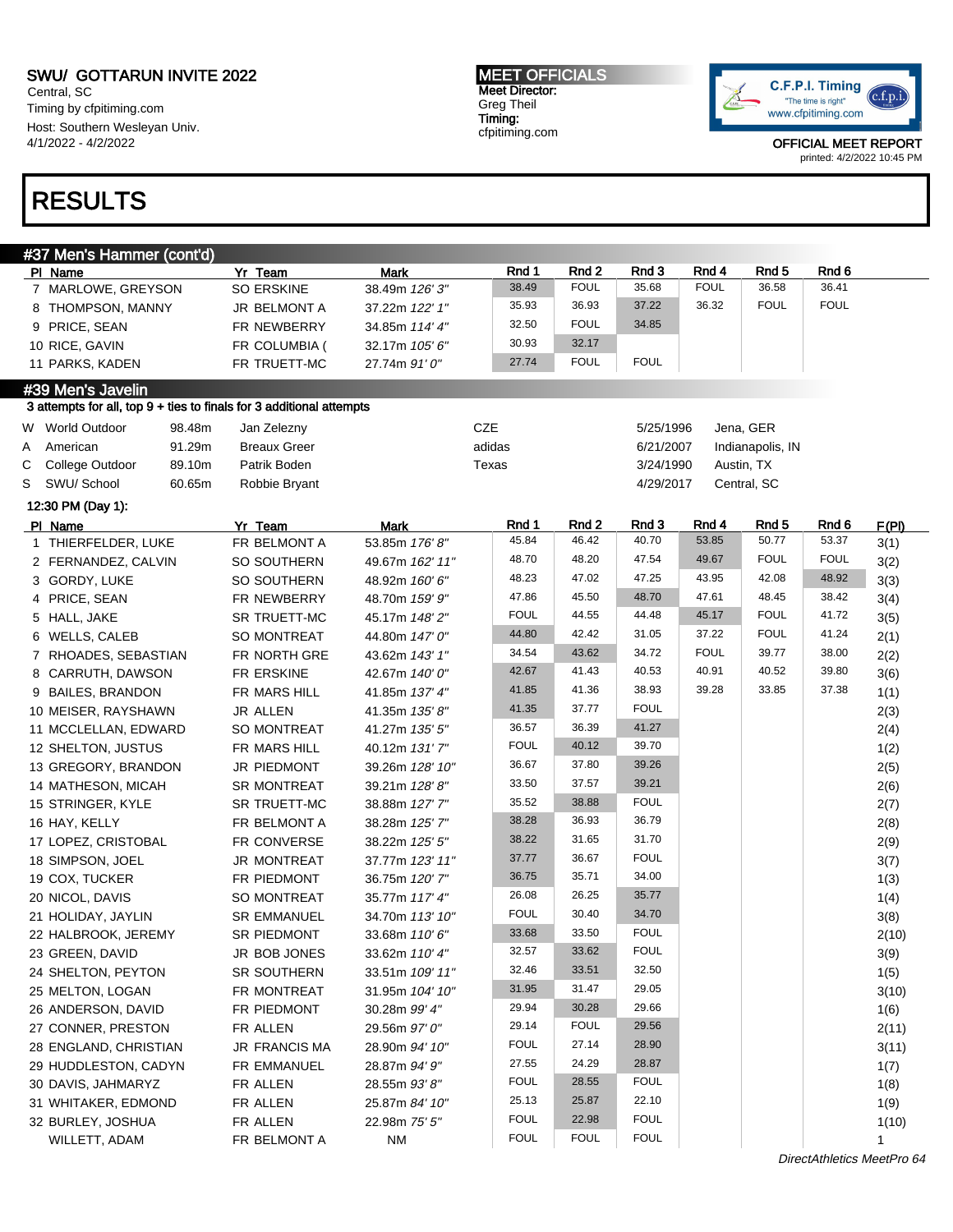Central, SC Timing by cfpitiming.com Host: Southern Wesleyan Univ. 4/1/2022 - 4/2/2022

### RESULTS

### #39 Men's Javelin (cont'd)

#### 12:30 PM (Day 1): Pl Name **Yr Team Mark Rnd 1 Rnd 2 Rnd 3 Rnd 4 Rnd 5** Rnd 6 F(PI) HADLEY, SAMUEL SR BOB JONES NM NADLEY, SAMUEL 1 DYER, CALEB FR ERSKINE NM NM 1 RUMFELT, JAKE SR BOB JONES NM 2 HRITZ, ETHAN FR ERSKINE NM NM STERES NAM STERIES AND THE STEAM STEAM STEAM STEAM STEAM STEAM STEAM STEAM STEAM

### FLIGHT RESULTS

| PI Name              | Yr Team             | <b>Mark</b>     | Rnd 1       | Rnd 2       | Rnd 3       | Rnd 4       | Rnd 5       | Rnd 6       |
|----------------------|---------------------|-----------------|-------------|-------------|-------------|-------------|-------------|-------------|
| Flight 1 of 3        |                     |                 |             |             |             |             |             |             |
| 1 BAILES, BRANDON    | FR MARS HILL        | 41.85m 137' 4"  | 41.85       | 41.36       | 38.93       | 39.28       | 33.85       | 37.38       |
| 2 SHELTON, JUSTUS    | FR MARS HILL        | 40.12m 131'7"   | <b>FOUL</b> | 40.12       | 39.70       |             |             |             |
| 3 COX, TUCKER        | FR PIEDMONT         | 36.75m 120'7"   | 36.75       | 35.71       | 34.00       |             |             |             |
| 4 NICOL, DAVIS       | <b>SO MONTREAT</b>  | 35.77m 117' 4"  | 26.08       | 26.25       | 35.77       |             |             |             |
| 5 SHELTON, PEYTON    | <b>SR SOUTHERN</b>  | 33.51m 109' 11" | 32.46       | 33.51       | 32.50       |             |             |             |
| 6 ANDERSON, DAVID    | FR PIEDMONT         | 30.28m 99' 4"   | 29.94       | 30.28       | 29.66       |             |             |             |
| 7 HUDDLESTON, CADYN  | FR EMMANUEL         | 28.87m 94' 9"   | 27.55       | 24.29       | 28.87       |             |             |             |
| 8 DAVIS, JAHMARYZ    | FR ALLEN            | 28.55m 93'8"    | <b>FOUL</b> | 28.55       | <b>FOUL</b> |             |             |             |
| 9 WHITAKER, EDMOND   | FR ALLEN            | 25.87m 84' 10"  | 25.13       | 25.87       | 22.10       |             |             |             |
| 10 BURLEY, JOSHUA    | FR ALLEN            | 22.98m 75' 5"   | <b>FOUL</b> | 22.98       | <b>FOUL</b> |             |             |             |
| WILLETT, ADAM        | FR BELMONT A        | ΝM              | <b>FOUL</b> | <b>FOUL</b> | <b>FOUL</b> |             |             |             |
| HADLEY, SAMUEL       | SR BOB JONES        | <b>NM</b>       |             |             |             |             |             |             |
| DYER, CALEB          | FR ERSKINE          | ΝM              |             |             |             |             |             |             |
| Flight 2 of 3        |                     |                 |             |             |             |             |             |             |
| 1 WELLS, CALEB       | SO MONTREAT         | 44.80m 147' 0"  | 44.80       | 42.42       | 31.05       | 37.22       | <b>FOUL</b> | 41.24       |
| 2 RHOADES, SEBASTIAN | FR NORTH GRE        | 43.62m 143' 1"  | 34.54       | 43.62       | 34.72       | <b>FOUL</b> | 39.77       | 38.00       |
| 3 MEISER, RAYSHAWN   | JR ALLEN            | 41.35m 135' 8"  | 41.35       | 37.77       | <b>FOUL</b> |             |             |             |
| 4 MCCLELLAN, EDWARD  | <b>SO MONTREAT</b>  | 41.27m 135' 5"  | 36.57       | 36.39       | 41.27       |             |             |             |
| 5 GREGORY, BRANDON   | JR PIEDMONT         | 39.26m 128' 10" | 36.67       | 37.80       | 39.26       |             |             |             |
| 6 MATHESON, MICAH    | SR MONTREAT         | 39.21m 128'8"   | 33.50       | 37.57       | 39.21       |             |             |             |
| 7 STRINGER, KYLE     | SR TRUETT-MC        | 38.88m 127' 7"  | 35.52       | 38.88       | <b>FOUL</b> |             |             |             |
| 8 HAY, KELLY         | FR BELMONT A        | 38.28m 125' 7"  | 38.28       | 36.93       | 36.79       |             |             |             |
| 9 LOPEZ, CRISTOBAL   | FR CONVERSE         | 38.22m 125' 5"  | 38.22       | 31.65       | 31.70       |             |             |             |
| 10 HALBROOK, JEREMY  | SR PIEDMONT         | 33.68m 110'6"   | 33.68       | 33.50       | <b>FOUL</b> |             |             |             |
| 11 CONNER, PRESTON   | FR ALLEN            | 29.56m 97' 0"   | 29.14       | <b>FOUL</b> | 29.56       |             |             |             |
| RUMFELT, JAKE        | SR BOB JONES        | <b>NM</b>       |             |             |             |             |             |             |
| Flight 3 of 3        |                     |                 |             |             |             |             |             |             |
| 1 THIERFELDER, LUKE  | FR BELMONT A        | 53.85m 176'8"   | 45.84       | 46.42       | 40.70       | 53.85       | 50.77       | 53.37       |
| 2 FERNANDEZ, CALVIN  | SO SOUTHERN         | 49.67m 162' 11" | 48.70       | 48.20       | 47.54       | 49.67       | <b>FOUL</b> | <b>FOUL</b> |
| 3 GORDY, LUKE        | SO SOUTHERN         | 48.92m 160' 6"  | 48.23       | 47.02       | 47.25       | 43.95       | 42.08       | 48.92       |
| 4 PRICE, SEAN        | FR NEWBERRY         | 48.70m 159' 9"  | 47.86       | 45.50       | 48.70       | 47.61       | 48.45       | 38.42       |
| 5 HALL, JAKE         | <b>SR TRUETT-MC</b> | 45.17m 148'2"   | <b>FOUL</b> | 44.55       | 44.48       | 45.17       | <b>FOUL</b> | 41.72       |
| 6 CARRUTH, DAWSON    | FR ERSKINE          | 42.67m 140' 0"  | 42.67       | 41.43       | 40.53       | 40.91       | 40.52       | 39.80       |
| 7 SIMPSON, JOEL      | JR MONTREAT         | 37.77m 123' 11" | 37.77       | 36.67       | <b>FOUL</b> |             |             |             |
| 8 HOLIDAY, JAYLIN    | <b>SR EMMANUEL</b>  | 34.70m 113' 10" | <b>FOUL</b> | 30.40       | 34.70       |             |             |             |
| 9 GREEN, DAVID       | JR BOB JONES        | 33.62m 110' 4"  | 32.57       | 33.62       | <b>FOUL</b> |             |             |             |
| 10 MELTON, LOGAN     | FR MONTREAT         | 31.95m 104' 10" | 31.95       | 31.47       | 29.05       |             |             |             |
|                      |                     |                 |             |             |             |             |             |             |

MEET OFFICIALS Meet Director: Greg Theil Timing: cfpitiming.com